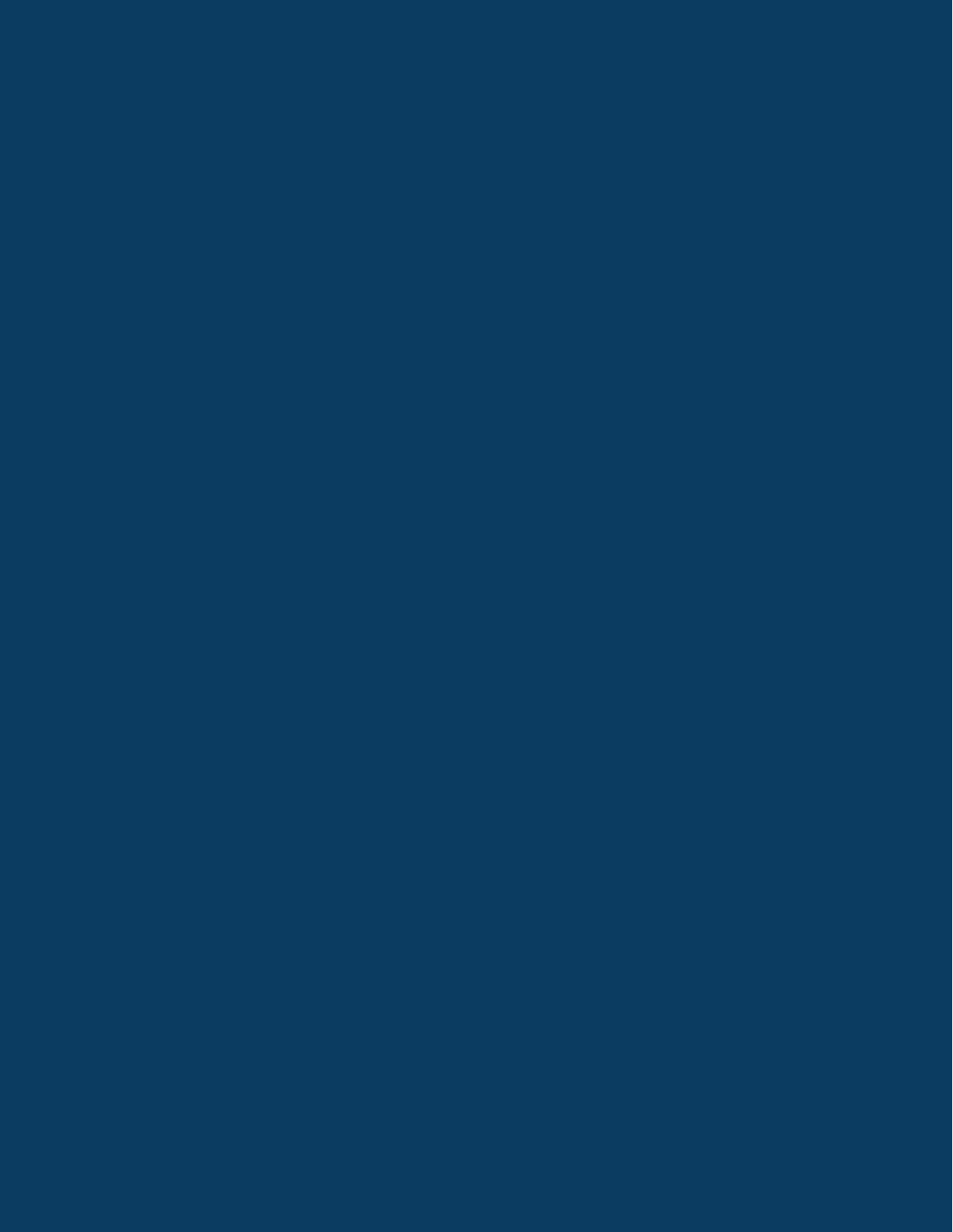# From the Director

When most people think of the American justice system, they likely picture a courtroom with lawyers, a judge, and a jury waiting to determine the facts of the case and provide a just outcome. But the majority of people "found guilty" in America never stand trial: their fate is determined in a courthouse hallway or prosecutor's office via a quick conversation between attorneys.

Plea bargaining is more a part of the American justice system than the formal trial and, in fact, makes up the vast majority of criminal justice transactions today. Only 2 percent of federal criminal cases—and a similar number of state cases—are brought to trial. More than 90 percent of convictions, at both federal and state levels, are the result of guilty pleas. Plea bargaining is so fundamental to the system that even in 1970, Chief Justice Warren Burger of the U.S. Supreme Court estimated that a 10 percent reduction in guilty pleas would require doubling the amount of judicial capacity in the system. Scholars in recent years have suggested that the criminal legal system could be brought to a halt by a mass refusal to plead guilty.

And yet little is known about plea bargaining. Pleas are offered and retracted at the unfettered discretion of prosecutors. Bargains themselves are undocumented and largely unchallenged, save for a few formal questions meant to establish that the plea is "voluntary, intelligent, and knowing." To understand plea bargaining, then, we must depend on a small but growing body of research. Through interviews, data

gathered by courts, and other means, scholars are attempting to understand the factors that influence plea bargaining as well as whether a plea bargain is a "bargain" at all.

These studies are vital to understanding a process that is so central to how the criminal legal system currently operates, but they remain woefully inadequate and incomplete. The sheer lack of trials, for example, means that it is difficult to find analogous cases to compare to those that end in pleas. In addition, the dynamic and recursive nature of bargaining is difficult to isolate into discrete questions for study. Finally, the most important voices—the people subject to these bargains—are largely absent from these studies. Instead, data is provided by police, courts, prosecutors, and jails. This one-sided understanding of the bargain explains a good deal about how the legal characteristics of a case, or pressures such as increasing caseloads, drive prosecutorial bargaining, but it offers little insight into the reasons that people trade their right to a trial for a faster and more certain conviction.

#### But why does it matter?

The history of the American justice system is a history of mass incarceration, with wildly disparate consequences for Black and white people. We are faced with substantial evidence that people are put in untenable positions after arrest. They are kept in jails away from their families and communities if they cannot afford cash bail or an attorney to argue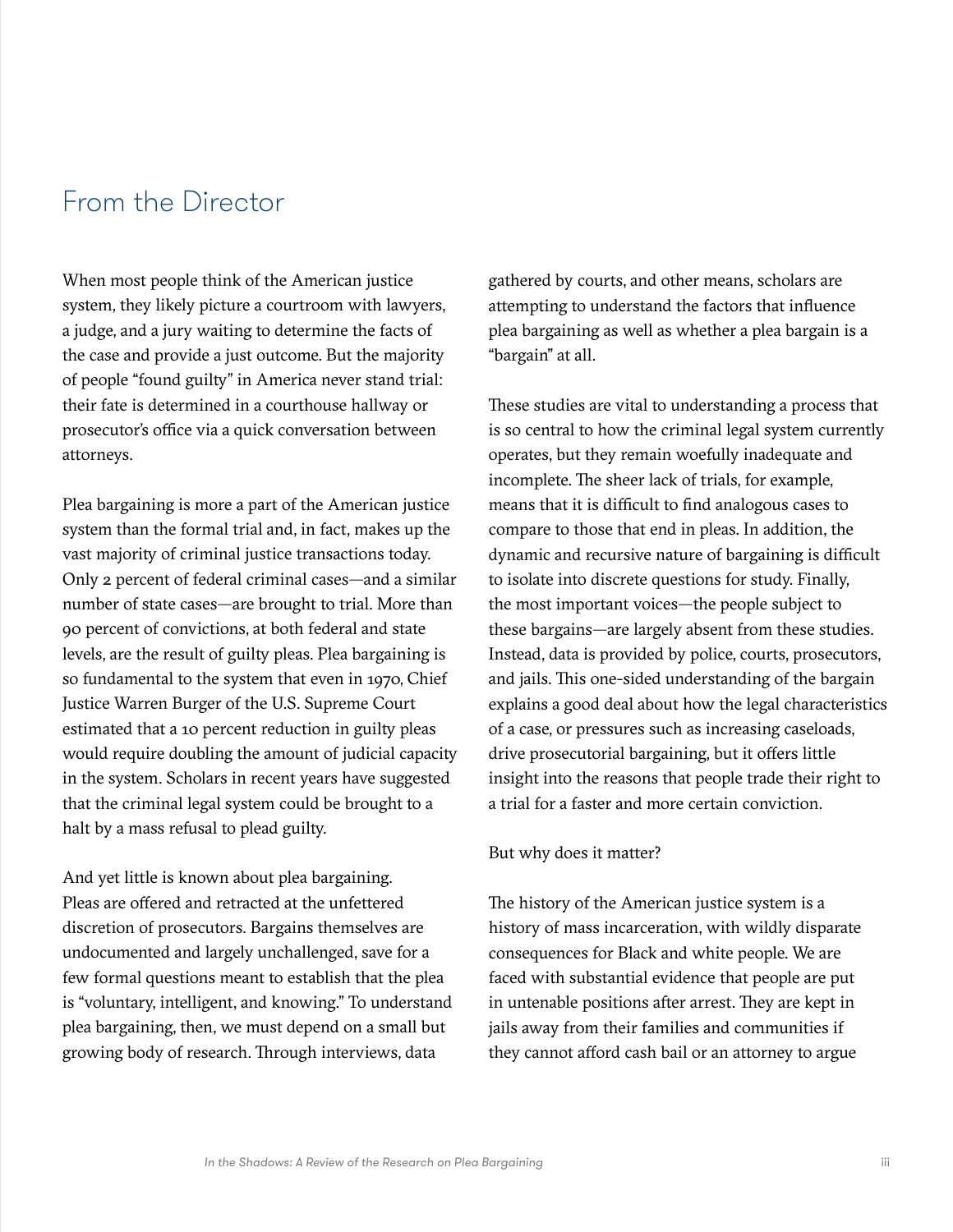for them. And although representation is guaranteed, the tremendous caseload borne by public defenders means that "representation" before trial is likely to be perfunctory and impersonal. Pretrial incarceration has been definitively linked to the likelihood of conviction, and most convictions are obtained via plea. And although the Supreme Court has indicated that even knowing you may be put to death if you face trial is not "coercive" pressure to plead guilty, it is difficult to say that an incarcerated person faced with the loss of their income, housing, family, and community is truly free to make a choice. Even after people return to their communities, a conviction—whether it stems from a guilty plea or a jury verdict—carries collateral consequences that will follow them for years, if not the rest of their lives.

Today, the American justice system is in crisis, but it is also in a moment of unique opportunity. This review and analysis of the available literature on plea bargaining—released by Vera and the Safety and Justice Challenge—represents decades of work by dozens of scholars. It brings light to the shadowed hallways where the majority of justice is transacted and new attention to the ways the criminal legal system has become an ad hoc administrative process.

Elizett g. S

Elizabeth Swavola Acting Project Director Vera Institute of Justice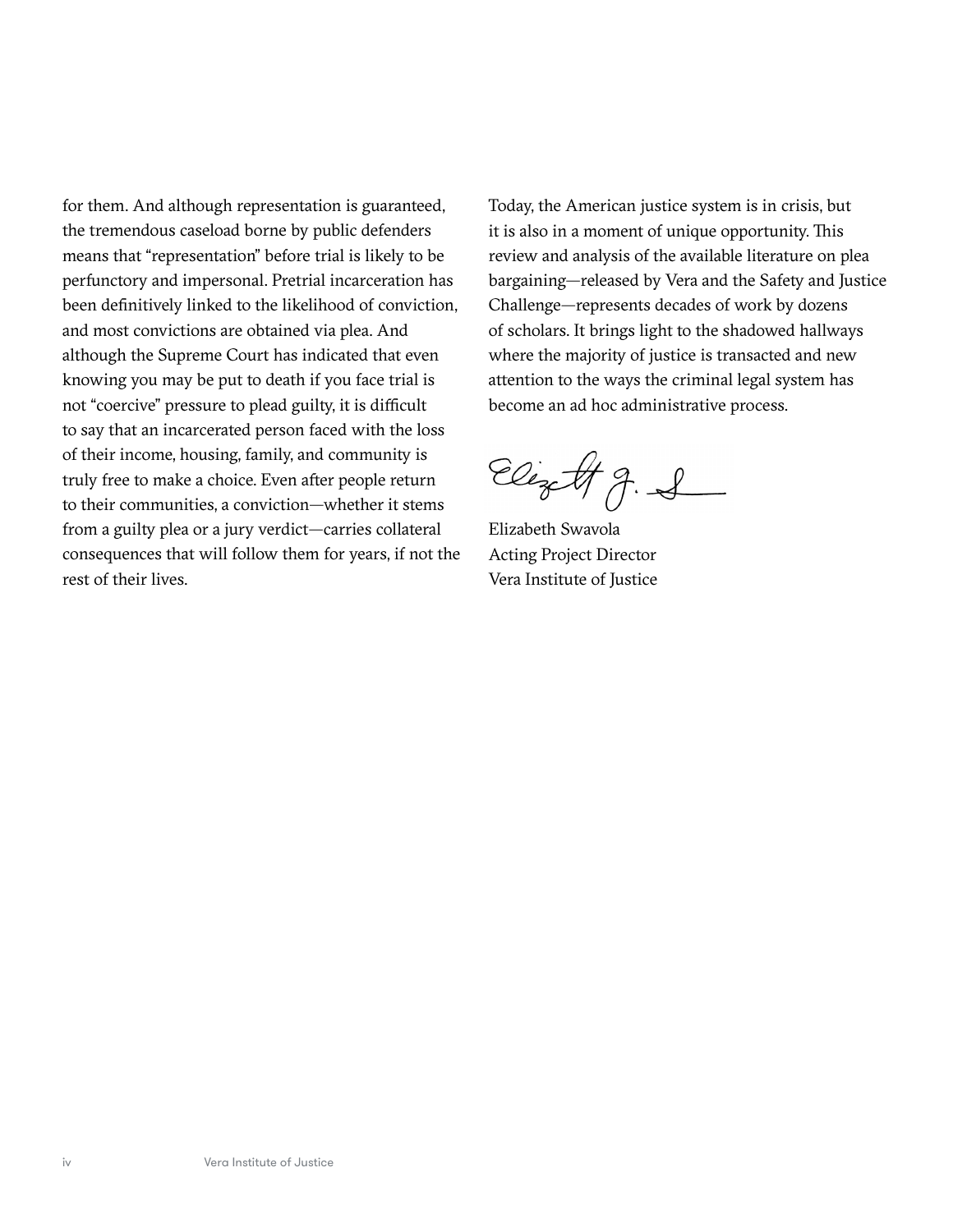# About this report

This report is one of a series that the Vera Institute of Justice (Vera) is releasing with the Safety and Justice Challenge—the John D. and Catherine T. MacArthur Foundation's initiative to reduce overincarceration by changing the way America thinks about and uses jails. The initiative is supporting a network of competitively selected local jurisdictions committed to finding ways to safely reduce jail incarceration. Other publications in the series to date include:

- › *Incarceration's Front Door: The Misuse of Jails in America*;
- › *The Price of Jails: Measuring the Taxpayer Cost of Local Incarceration*;
- › *Overlooked: Women and Jails in an Era of Reform*;
- › *Out of Sight: The Growth of Jails in Rural America*;
- › *Divided Justice: Trends in Black and White Incarceration 1990-2013;*
- › *The New Dynamics of Mass Incarceration*;
- › *Justice Denied: The Harmful and Lasting Effects of Pretrial Detention;*
- › *Gatekeepers: The Role of Police in Ending Mass Incarceration*;
- › *Broken Ground: Why America Keeps Building More Jails and What It Can Do Instead*; and
- › the multimedia storytelling project, *The Human Toll of Jail*.

Through the Safety and Justice Challenge, Vera's offices in Los Angeles and New Orleans, and direct partnerships with jurisdictions nationwide, Vera is providing expert information and technical assistance to support local efforts to stem the flow of people into jail, including using alternatives to arrest and prosecution for minor offenses, recalibrating the use of bail, and addressing fines and fees that trap people in jail. For more information about Vera's work to reduce the use of jails, contact Elizabeth Swavola, acting project director, at [eswavola@vera.org.](mailto:eswavola@vera.org) For more information about the Safety and Justice Challenge, visit [www.safetyandjusticechallenge.org](http://www.safetyandjusticechallenge.org).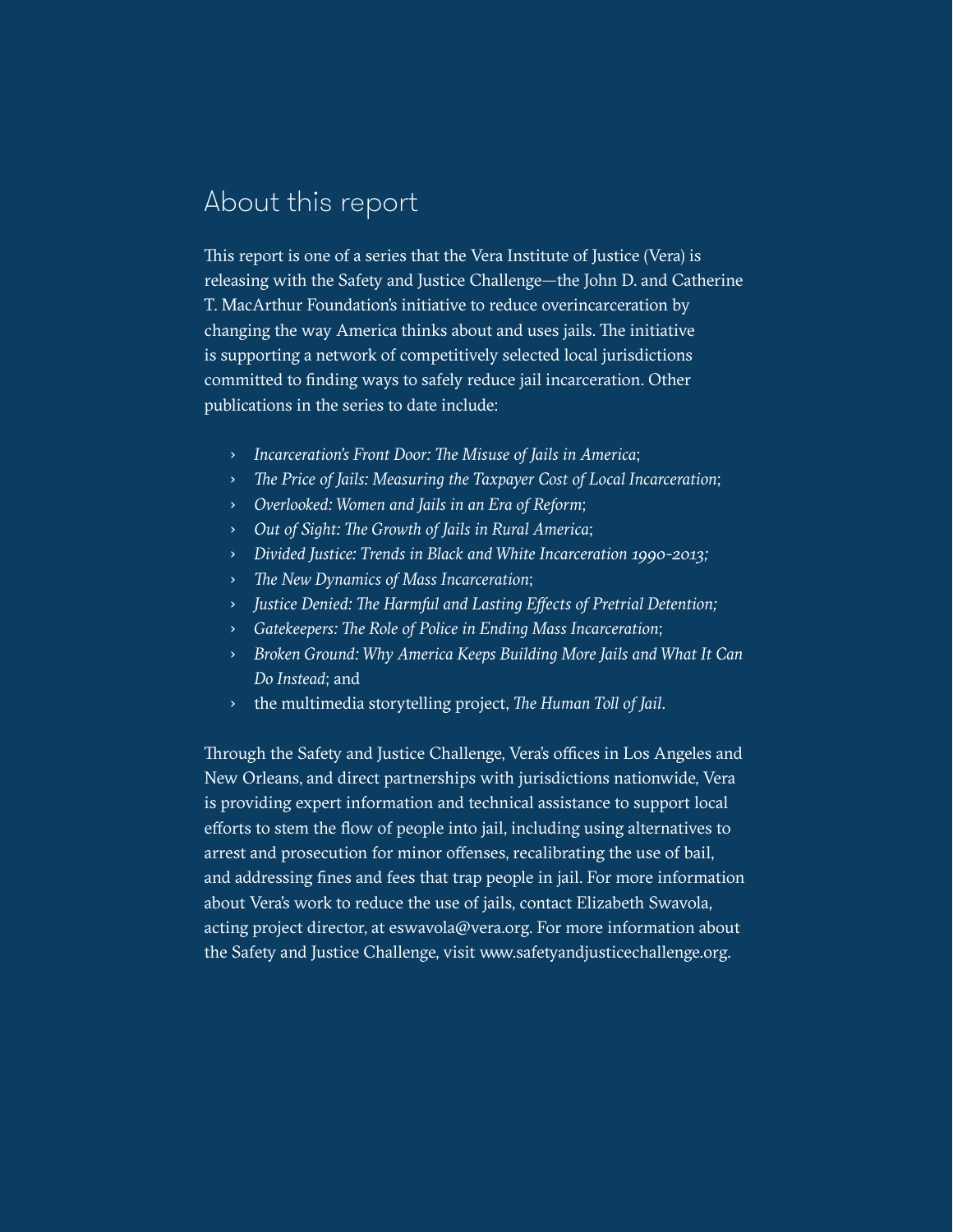# **Contents**

- [1 Introduction](#page-6-0)
- [Factors that influence plea bargaining](#page-15-0)
	- [Coercive factors](#page-15-0)
	- [Legal characteristics](#page-24-0)
	- [Systemic inequities](#page-29-0)
	- [The criminal law](#page-36-0)
	- [Caseloads](#page-40-0)
- [Plea bargaining outcomes](#page-44-0)
	- [How much of a bargain is a plea bargain?](#page-45-0)
	- [Are innocent people induced to plead guilty?](#page-49-0)
- [Conclusion: Limitations and future directions](#page-53-0)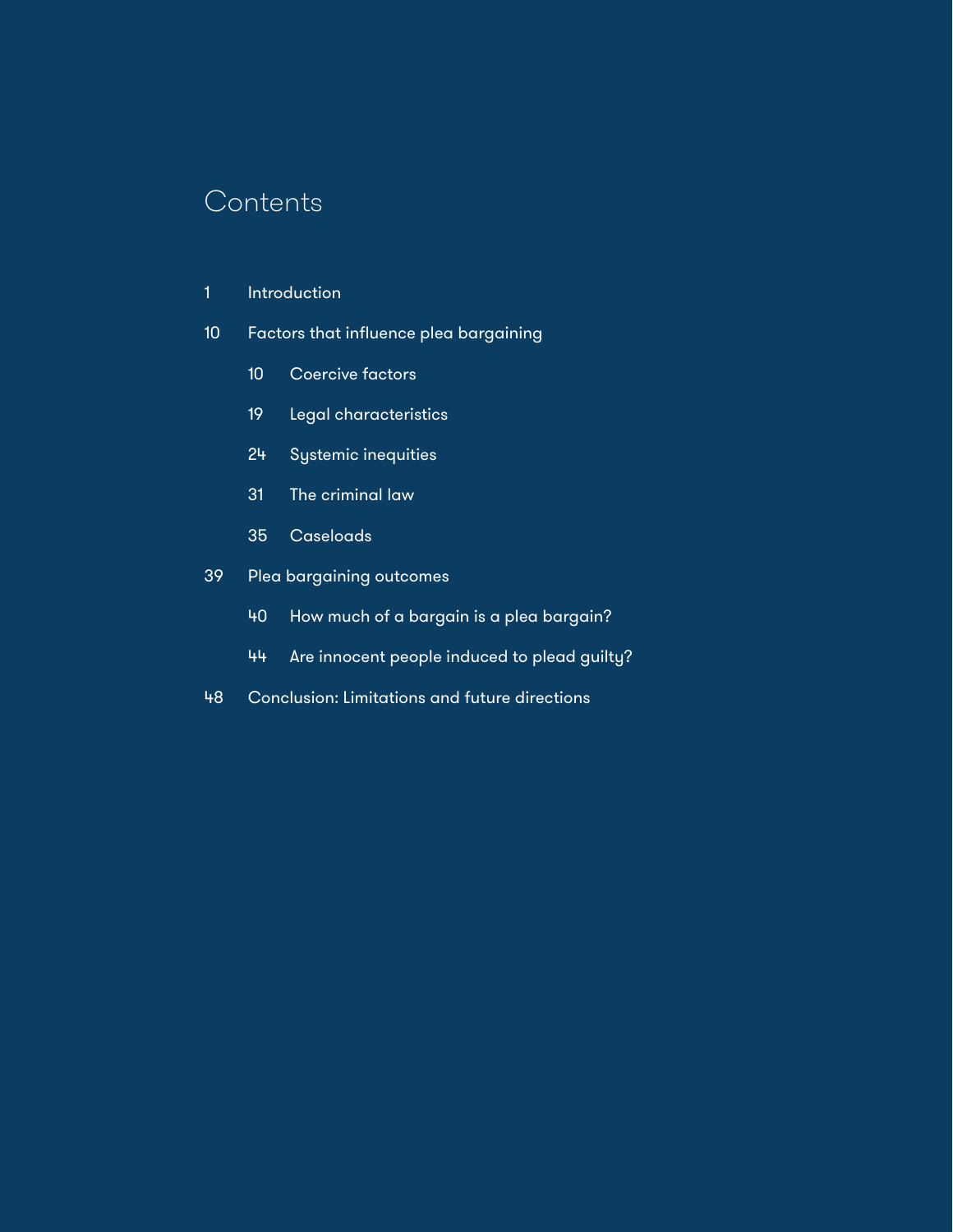# Introduction

<span id="page-6-0"></span>The common narrative in popular culture is that criminal justice is<br>meted out in courtrooms around the country. Facts about a particula<br>case inevitably emerge from adversarial proceedings in which<br>prosecutors and defense a he common narrative in popular culture is that criminal justice is meted out in courtrooms around the country. Facts about a particular case inevitably emerge from adversarial proceedings in which of fact and law, juries decide whether people are guilty or not guilty, and judges determine appropriate punishments.<sup>[1](#page-62-0)</sup> People have their days in court, and the public—including victims, if there are any—witness whether justice is done.<sup>[2](#page-62-0)</sup>

By one estimate, a criminal case is disposed of by plea bargaining every two seconds during a typical work day in America.

In fact, criminal trials are rare.<sup>[3](#page-62-0)</sup> Instead, most criminal cases that result in conviction—97 percent in large urban state courts in 2009, and 90 percent in federal court in 2014—are adjudicated through guilty pleas.[4](#page-62-0) Of these, researchers estimate that more than 90 percent are a result of plea bargaining—an informal and unregulated process by which prosecutors and defense counsel negotiate charging and sentencing concessions in exchange for guilty pleas and waivers of constitutionally guaranteed trial rights.[5](#page-62-0) Indeed, by one estimate, a criminal case is disposed of by plea bargaining every two seconds during a typical work day in America.<sup>6</sup> Negotiated deals to resolve criminal cases are so ubiquitous that Justice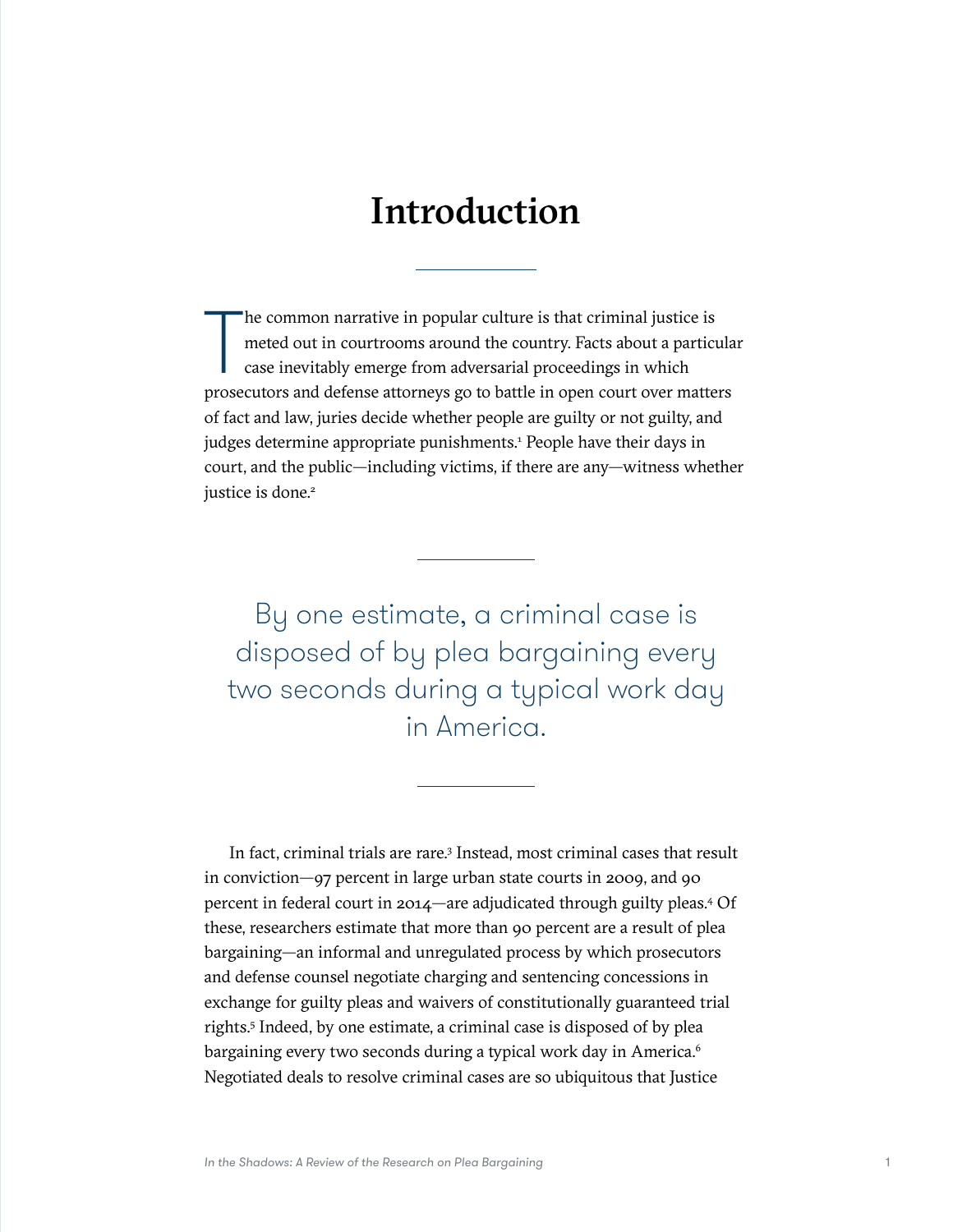Anthony Kennedy of the U.S. Supreme Court stated in 2012 that "criminal justice today is for the most part a system of pleas, not a system of trials."[7](#page-62-0)

Plea deals—which are entirely within the discretion of a prosecutor to offer (or accept)—typically include one or more of the following:

- › the dismissal of one or more charges, and/or agreement to a conviction to a lesser offense (known as "charge bargaining");
- › an agreement to a more lenient sentence, which can cover both type of sanction—custodial or community-based—and length (known as "sentence bargaining"); and
- › an agreement to stipulate to a version of events that omits certain facts that would statutorily expose a person to harsher penalties (known as "fact bargaining").[8](#page-62-0)



#### **Most criminal cases are resolved by plea bargaining.**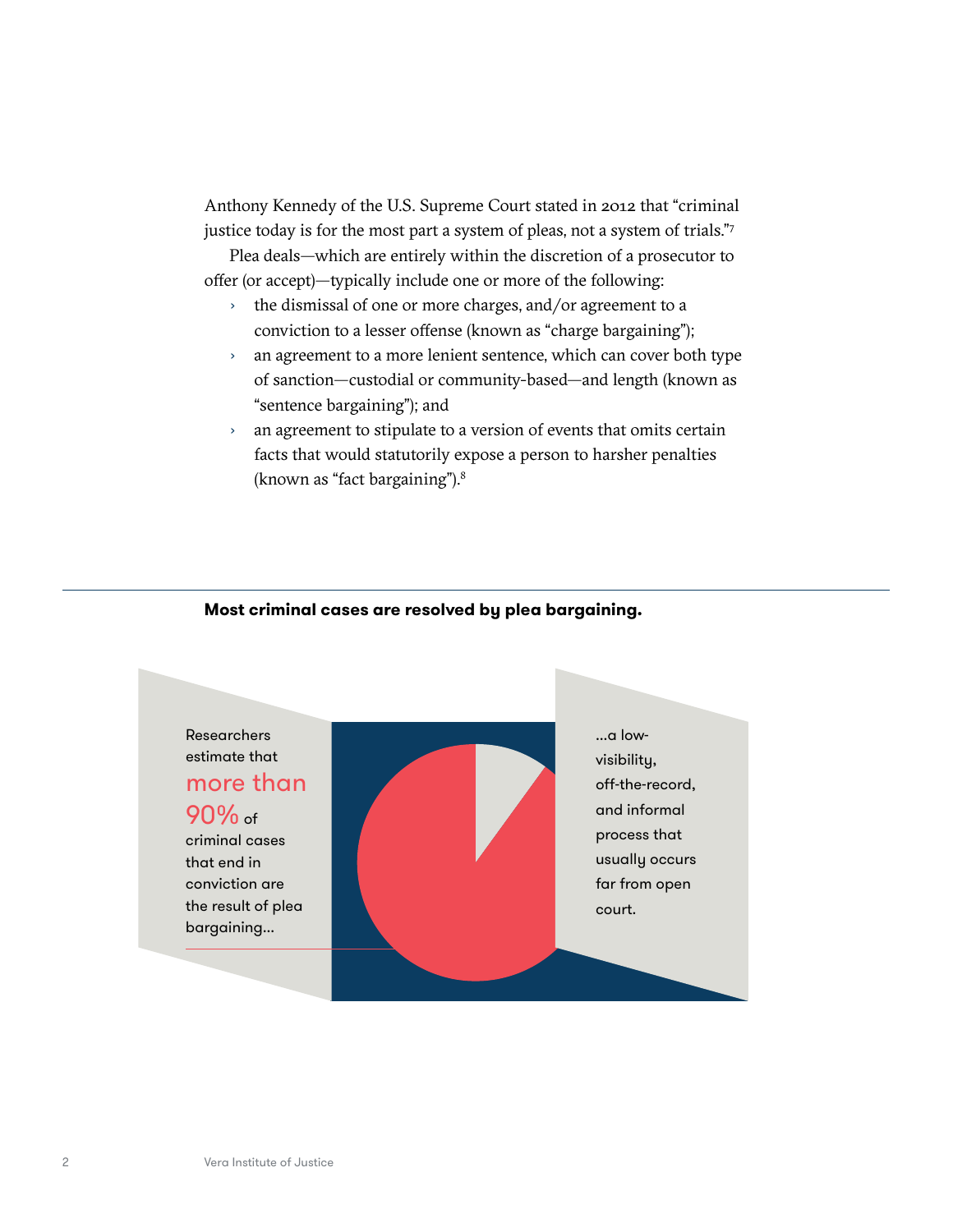

#### **A system of plea bargaining.**

Plea negotiations can be quick and straightforward or long and complicated—or anywhere in between.[9](#page-62-0) When there are no legal issues in dispute, or in cases in which it is likely that the prosecution will prevail, plea negotiations can be superficial—with people taking given deals without any negotiation or counteroffer.<sup>10</sup> This is especially so in cases of misdemeanors, infractions, and other lesser offenses for which there are often standard dispositions routinely offered and accepted with little, if any, actual deliberation. (See "Misdemeanor justice and plea bargains" on page 16.) Often, in more complex cases where available evidence is subject to conflicting interpretations, and/or where sentencing stakes are higher, negotiations can be lengthier—potentially occurring over many weeks and months.[11](#page-62-0) In a smaller proportion of cases, no actual offer or negotiation occurs, and people plead guilty without any specific promises or assurances from the prosecution—called variously taking an "open plea," taking a "blind plea," or "pleading to the sheet."<sup>12</sup>

In whatever form it takes, plea bargaining remains a low-visibility, offthe-record, and informal process that usually occurs in conference rooms and courtroom hallways—or through private telephone calls or e-mails— far away from the prying eyes and ears of open court.<sup>[13](#page-62-0)</sup> Bargains are usually struck with no witnesses present and made without investigation,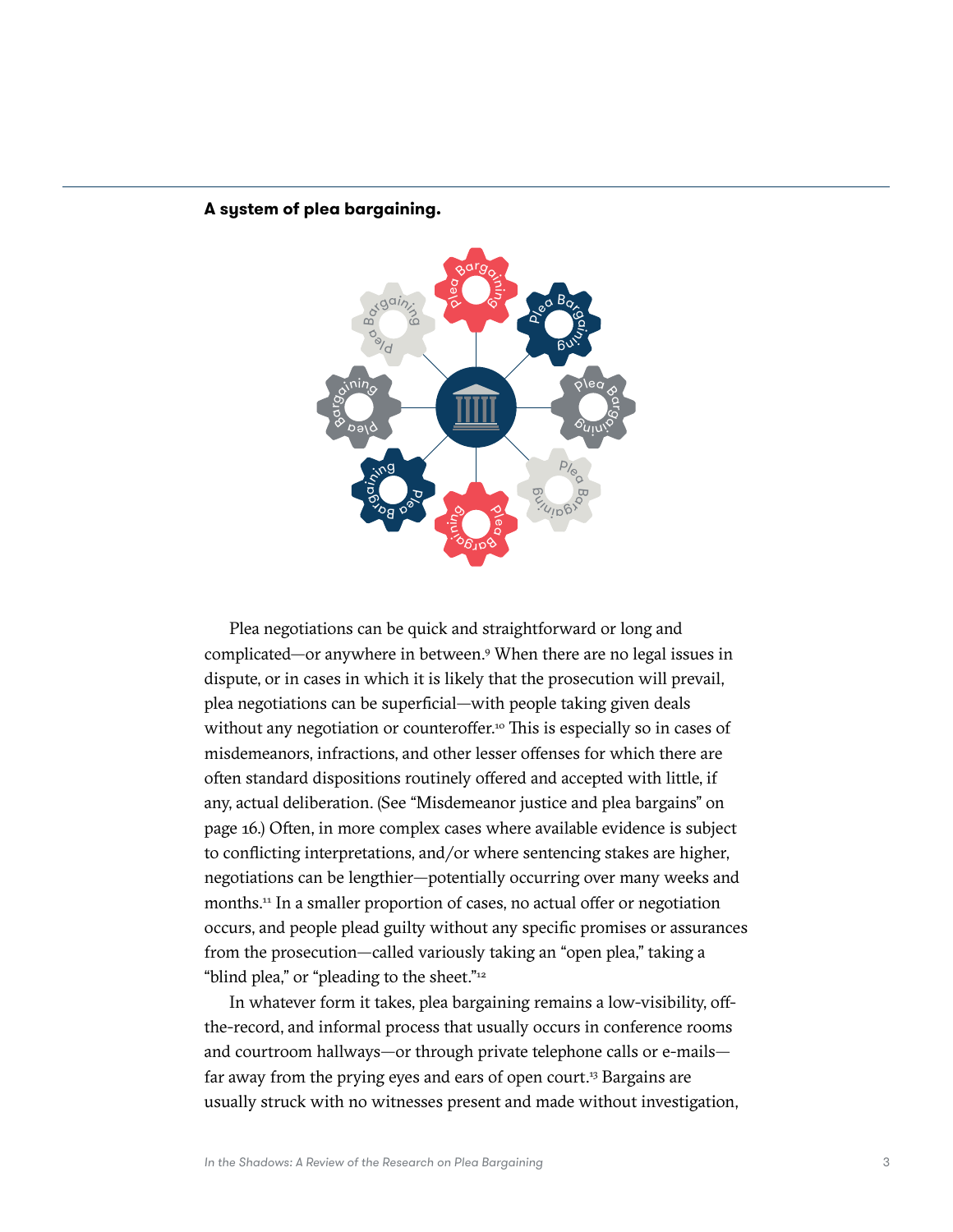testimony, impartial fact-finding, or adherence to the required burden of proof.[14](#page-62-0) Moreover, little to no documentation exists of the bargaining process that takes place between initial charge and a person's formal admission of guilt in open court, and final plea deals that close out cases are themselves rarely written down or otherwise recorded.<sup>[15](#page-63-0)</sup> As such, plea deals, and the process that produces them, are largely unreviewable and subject to little public scrutiny.<sup>[16](#page-63-0)</sup> Thus, despite the high frequency with which plea deals are used, most people—aside from the usual courtroom actors—understand neither the mechanics of plea bargaining nor the reasons so many people decide to plead guilty.

In recent years, mounting concerns about plea bargaining's role in encouraging the widespread forfeiture of constitutionally guaranteed trial rights and associated procedural protections—and its critical role in fueling mass incarceration has stimulated further urgency in understanding how the process works.

Plea bargaining has, however, become the central focus of a growing, but still small, body of empirical research. In recent years, mounting concerns about plea bargaining's role in encouraging the widespread forfeiture of constitutionally guaranteed trial rights and associated procedural protections—and its critical role in fueling mass incarceration has stimulated further urgency in understanding how the process works. Indeed, an array of questions regarding its fairness have emerged. Over the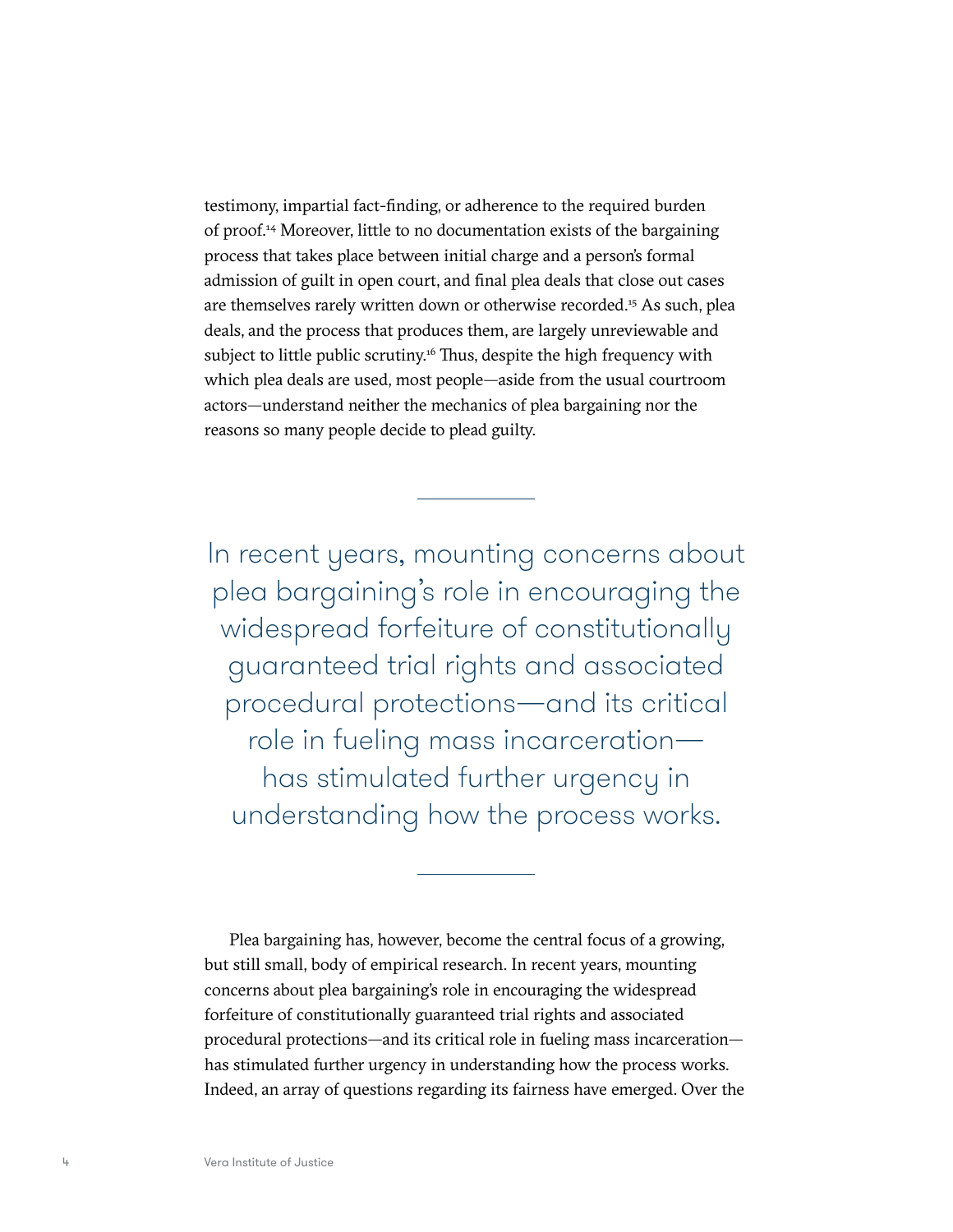last few decades, prosecutorial leverage in plea negotiations has increased exponentially as changes in substantive law have bolstered criminal penalties and given prosecutors a wider range of choices to use when filing charges (such as mandatory penalties, sentencing enhancements, and more serious yet duplicative crimes already well covered by existing law). But increased exposure to harsher penalties has not been matched with increased procedural protections for defendants. Prosecutors' wide powers in plea bargaining still go largely unchecked, and there are no meaningful oversight mechanisms or procedural safeguards to protect against unfair or coercive practices, raising fears about arbitrariness and inequality. Given this lack of regulation, concern has also grown over the extent to which innocent people are regularly being induced to plead guilty, as well as plea bargaining's role in perpetuating racial and ethnic disparities in criminal case outcomes—for example, plea bargaining practices that send more Black people to prison or jail than similarly situated white people.<sup>17</sup>

Plea bargaining's full impact on the legal system and justice-involved people remains unknown, but empirical research on this little understood yet immensely influential practice has begun to emerge. In order to provide an accessible summary of existing research to policymakers and the public, the Vera Institute of Justice (Vera) examined a body of empirical studies that has developed around plea bargaining. Although this review is not exhaustive, it provides a picture not only of the current state of scholarship on plea bargaining, but also of the gaps in knowledge that must be filled.

As this report will discuss, studies appear to fall into seven main focus areas, primarily examining either of two broad questions: (1) which factors most influence the plea bargaining decision-making process?; and (2) what is the impact of plea bargaining on case outcomes? The seven focus areas covered by this report include the following.

- › **Coercive factors.** A number of studies examine whether the punishing circumstances of pretrial detention or the threat of onerous sentences—specifically, the death penalty—play an outsized role in inducing and expediting guilty pleas.
- › **Legal case characteristics.** Another extensive body of work looks at how legal case characteristics—severity of charge, prior record, evidentiary factors—influence the type of plea offers that are made.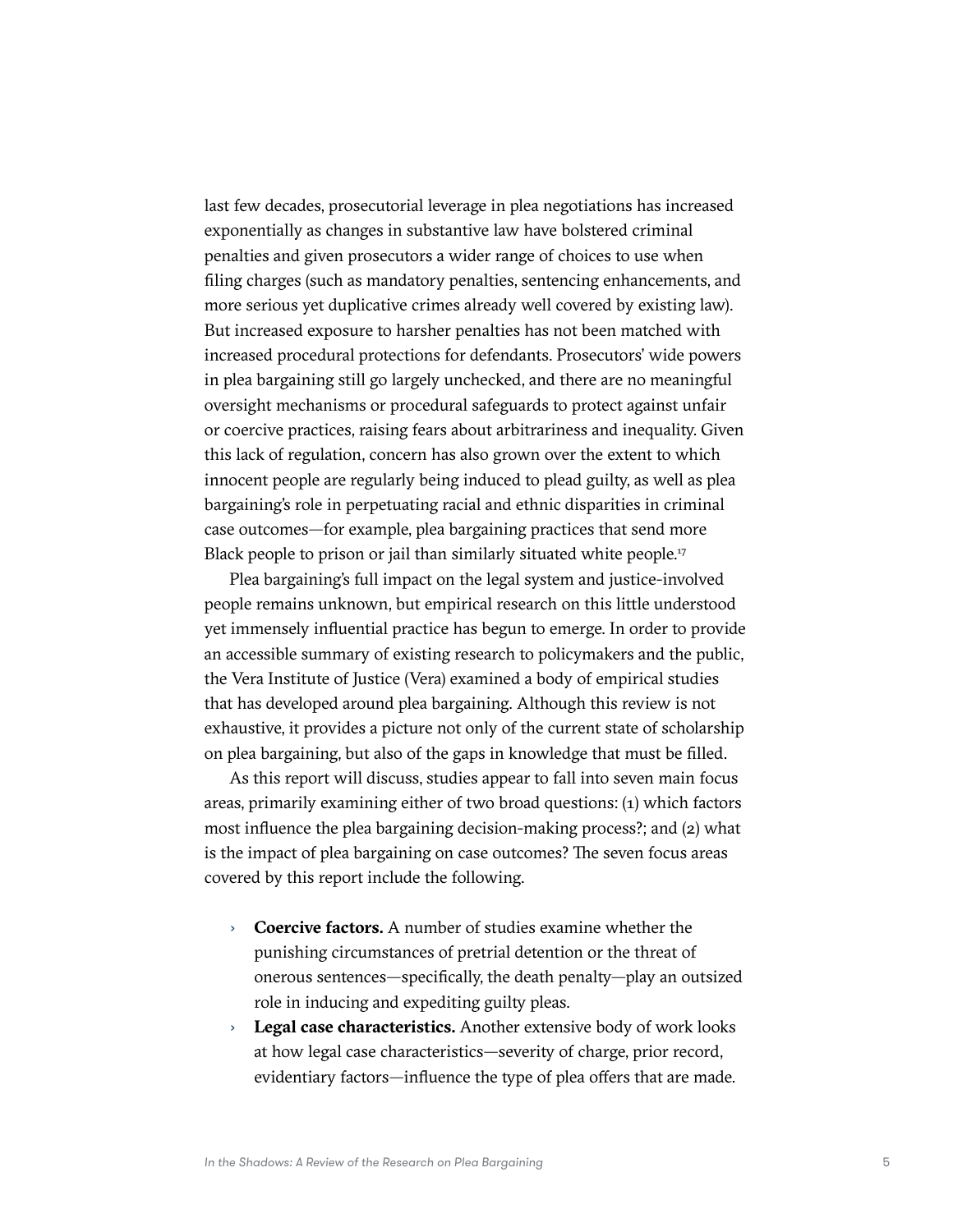- › **Systemic inequities.** There is a growing body of research that considers the influence of demographic characteristics in determining plea outcomes. These studies primarily look at the potential existence of conscious or unconscious biases that may create disadvantage and inequality across race, ethnicity, gender, or age.
- › **The criminal law.** Another body of work looks at the organization, structure, and content of the criminal code to understand how the criminal law—including the existence and type of structured sentencing schemes—can affect the likelihood and substance of a plea deal.
- › **Caseloads.** Some studies have tested the common assumption that the frequent use of plea deals is, at least partly, a function of heavy caseloads among prosecutors and a resultant pressure to hasten the disposal of as many cases as possible. (No research considered the impact of defenders' caseloads on plea bargaining.)
- **Trial penalty.** A substantial body of the literature explores the so-called "trial penalty" (or "plea discount")—that is, the difference between a criminal sentence produced by guilty plea versus by trial. Much of this work is narrowly based on the assumption that plea decisions rely on anticipated trial outcomes, such that the higher the penalty (or larger the discount) the higher the likelihood of a guilty plea.
- › **Innocence.** Finally, given the potential benefits to people of accepting a plea deal, a small body of research has considered the extent to which innocent people may be coerced into pleading guilty to avoid receiving a "trial penalty" if they fail to prove their cases at trial.

Whether people are charged with serious crimes or low-level misdemeanors, whether they are before busy city courts or slower-paced rural ones, they will likely resolve their cases by negotiated pleas. Plea bargaining is the de facto system of justice in America. But despite decades of scholarship, little is ultimately known about how it works or why people plead. This review of contemporary scholarship only offers mixed clues about the criminal legal system's primary dispositional process. Although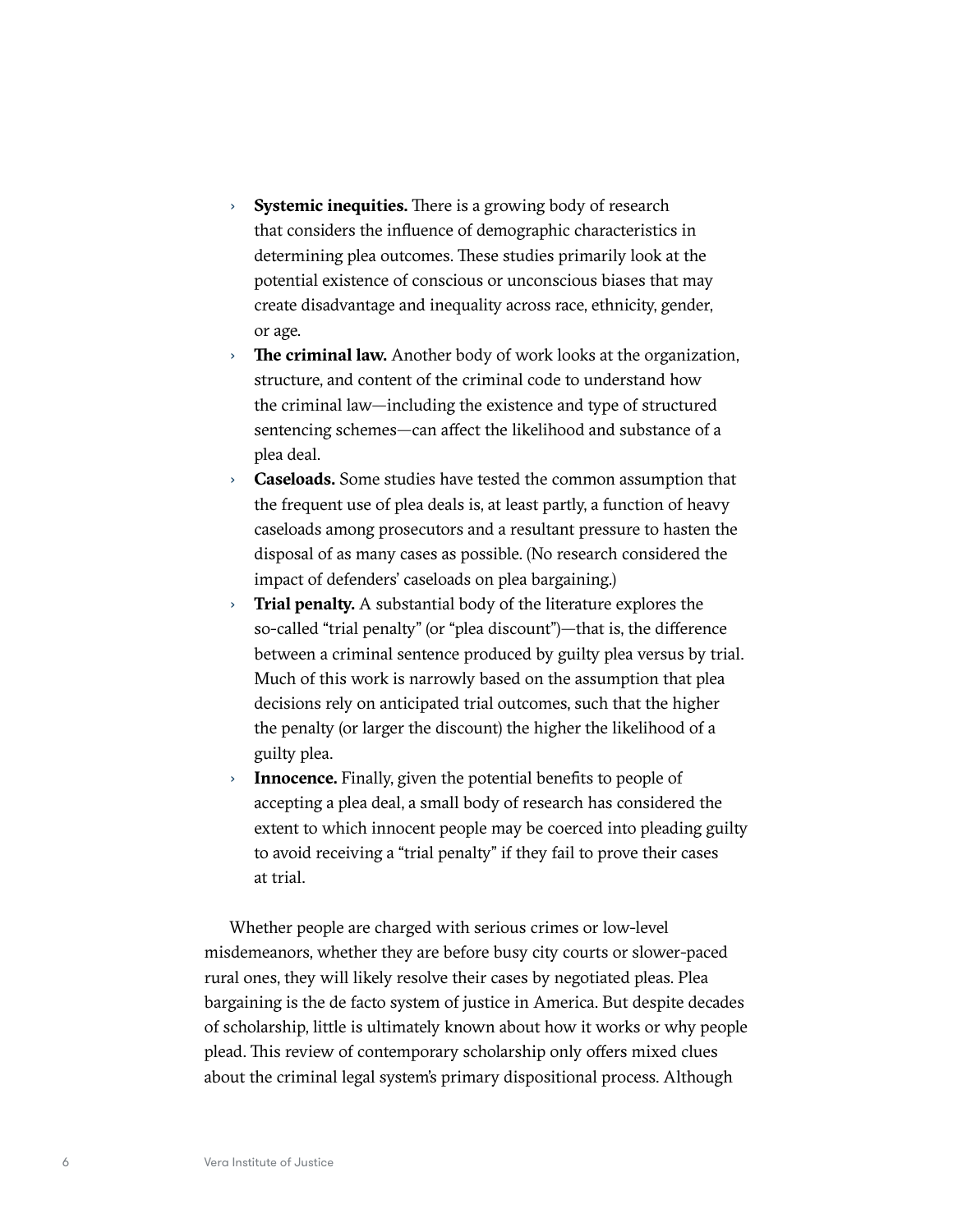there is evidence that most people receive more favorable sentencing outcomes through plea bargaining than they would if they had taken their cases to trial, the exact contours of how such bargains are reached, and the factors—whether individual, legal, institutional, or demographic that ultimately play a key role in influencing plea outcomes remain both ambiguous and opaque. What exists instead is a mix of complicated, nuanced, and sometimes contradictory research findings.

Whether people are charged with serious crimes or low-level misdemeanors, whether they are before busy city courts or slowerpaced rural ones, they will likely resolve their cases by negotiated pleas.

In order to bring plea bargaining out of the shadows and ensure its equitable use, more transparency is needed about the process by which most cases are concluded so that safeguards can be put in place to protect people from its misuse.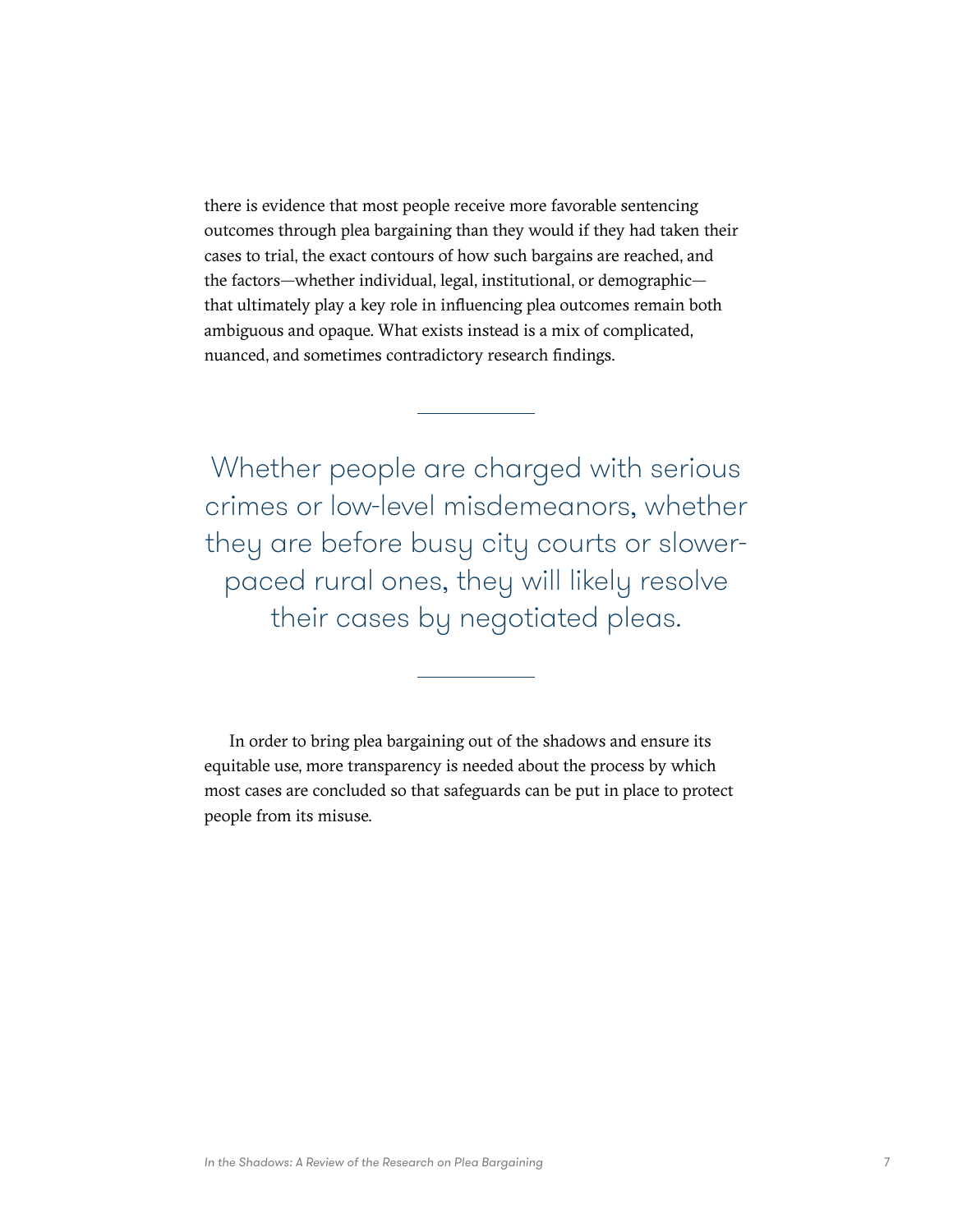#### **Law of plea bargaining: An overview**

Plea bargaining emerged in the early years of the Republic as a localized legal innovation that would eventually grow to become—by the early 20th century—this country's primary method of criminal conviction.<sup>a</sup> But despite plea bargaining's long history at the center of American criminal justice, a set of coherent rules governing its use has never emerged. Indeed, for much of its history, plea bargaining remained a largely unregulated and informal form of pretrial negotiation.

Although courts acknowledge plea bargaining as an "essential component of the administration of justice"—or, more recently, recognized that "it *is* the criminal justice system"—courts have generally taken a hands-off approach in regulating its use, leaving much discretion with prosecutors and defense attorneys in shaping plea bargaining processes and outcomes.<sup>b</sup> This reticence is in part due to the approach that courts have taken to analogize plea bargains to contracts in private law describing them as the same as "any other bargained-for exchange" between autonomous actors who proceed from a "mutuality of advantage"—even though prosecutor and defendant have inherently unequal levels of power, particularly when the accused is being held in jail pretrial. $^{\circ}$  Placing substantive limits on bargaining tactics, according to this line of thought, could potentially cast a chilling effect that might foreclose plea negotiations altogether.<sup>d</sup> In only a few cases have courts attempted to define plea bargaining's contours or set its outer bounds. Moreover, the few statutes and procedural rules governing plea bargaining processes exert minimal control over the direction and process of how plea bargains are made and are largely silent regarding the actual substance of plea bargains themselves.<sup>e</sup> However, in recent years, courts have begun to fill the gaps in procedural rules with case law clarifying the limits of prosecutorial discretion.

#### The constitutional law of plea bargaining

At the heart of plea bargaining law is the 1970 seminal case of *Brady v. United States*. Long after plea bargaining had become the norm in resolving the vast majority of criminal cases, the *Brady* court formally recognized plea bargaining as a constitutional method of criminal adjudication and set out its minimum requirements.<sup>f</sup> To be constitutionally valid, guilty pleas must be both "voluntary" and "knowing, intelligent acts."g However, courts have since defined both "voluntary" and "knowing" in manners that are significantly different from what the average person might suppose those terms to mean.

**Voluntary.** Although the voluntariness requirement supposedly ensures that people are not misled, tricked, or otherwise coerced into forgoing their constitutional right to trial by

pleading guilty, courts have still regularly avoided reckoning with the inherent pressures of "the give-and-take of [the] plea bargaining" process on people, including the inherently coercive nature of pretrial detention.<sup>h</sup> Instead, they have concluded that "the imposition of difficult choices [is] an inevitable—and permissible—attribute of any legitimate system which tolerates and encourages the negotiation of pleas." As a result, courts have decided that few actions will likely amount to "improper pressure that would . . . overbear the will of some innocent persons" such as to render a guilty plea involuntary.<sup>j</sup> Prosecutors have been afforded wide latitude in using every bargaining chip that is permissible by law when trying to extract guilty pleas from people—including the threat of indefinite pretrial detention—so long as the tactics do not involve illegal fraud (such as threatening to use false testimony) or outright physical harm, and so long as the bargain is upheld.<sup>k</sup> These include promises of leniency if a plea is accepted and threats of worse punishment, additional charges, or even the prosecution and punishment of family members if a plea deal is declined.<sup>1</sup>

**Knowing.** Although courts have been clear that people must possess several critical pieces of information in order to validly plead guilty—the nature of the charges, the rights waived by pleading guilty, and the sentence that will, or is likely to be, imposed—the level of actual understanding that is required is very minimal in practice.<sup>m</sup> Usually, a superficial judicial inquiry—the "plea colloquy"—probes whether a person's plea bargaining choices are sufficiently informed; these are typically highly scripted proceedings that are outlined in state and federal procedural rules governing the formal entrance of guilty pleas on the record in open court." For the guilty plea to pass constitutional muster, people typically need only to provide short, often perfunctory, affirmative responses and a basic explanation of the offense to which they are admitting.<sup>o</sup> Courts rarely conduct a deeper inquiry into whether people fully comprehend the consequences of pleading guilty beyond what is minimally required by the governing standard set out in Brady and codified in the rules of criminal procedure.<sup>p</sup>

There are also other larger structural curbs on what people *can* know during the plea bargaining process. For example, people do not have a right to know the full extent of the evidence, or lack thereof, against them, because there is no constitutional right to discovery in criminal cases.<sup>9</sup> The state is not required to turn over evidence that may establish a person's guilt and, under *United States v. Ruiz*, it need not share material evidence favorable to the defendant—a due process right established under *Brady v. Maryland* and successor cases that only attaches if a case goes to trial.<sup>r</sup>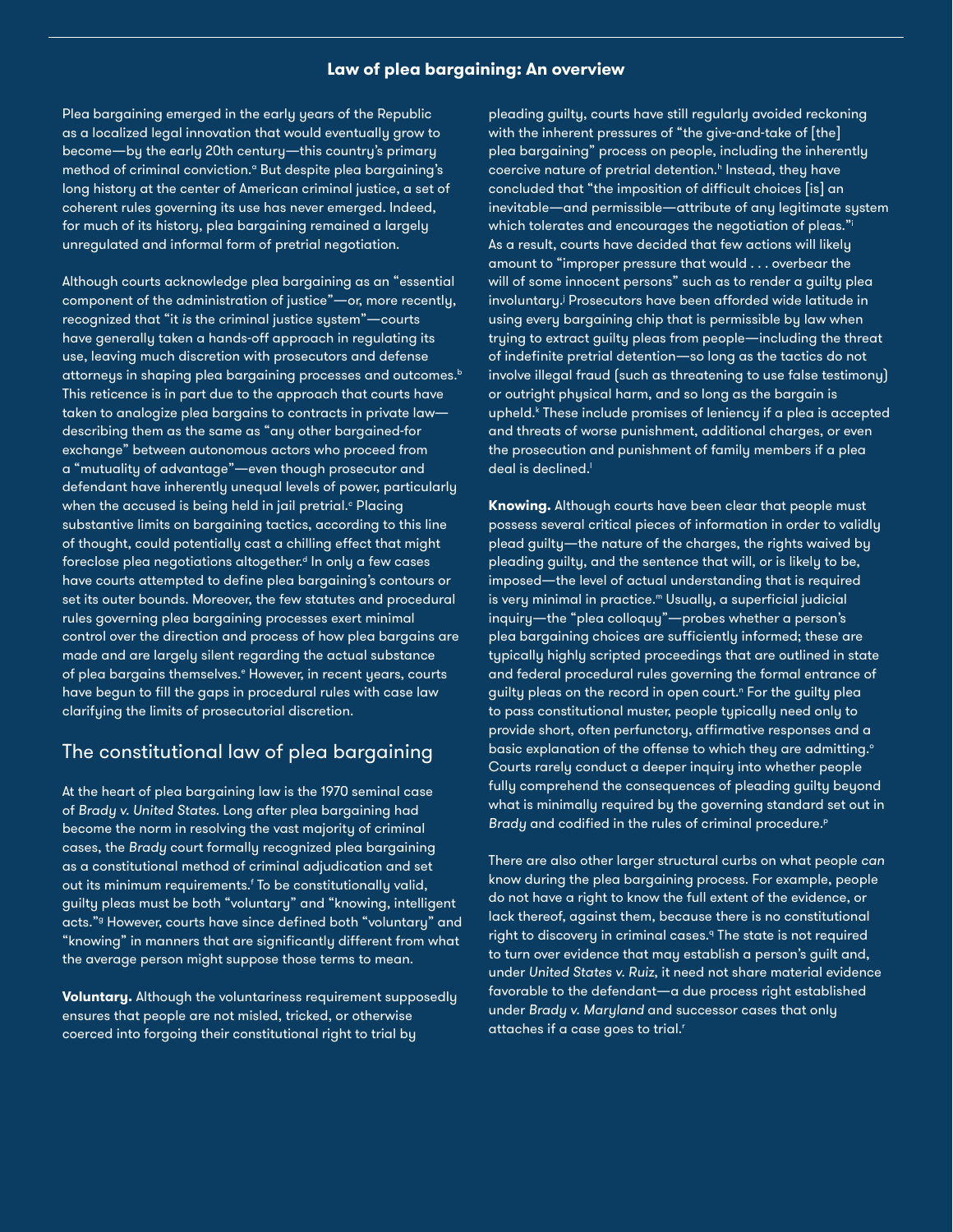## Recent developments in plea bargaining law

In recent years, the Supreme Court has become incrementally more active in regulating the plea bargaining process particularly regarding the responsibilities of defense counsel. This is in part due to an apparent change in approach. Previously, the court viewed criminal trials as the normative "touchstone" guiding its decisions around criminal law and procedure—many of which centered on elaborating procedural protections regarding the jury trial guarantee and attendant rights.<sup>s</sup> But since 2010, in decidedly acknowledging plea bargaining's centrality to the criminal legal system, the court has sought to extend legal protections to better ensure that people receive competent legal advice and thus effective bargaining by defense counsel during plea negotiations. For example, in four cases decided from 2010 to 2017, the court consistently held that people have a constitutional right to effective legal counsel during the client counseling phase of the plea bargaining process—a right that is normally associated with criminal trials rather than a process that sits wholly apart from trial proceedings. $t$ 

In another area of development, courts have begun to reconsider the scope of appeal rights that are waived when people plead guilty. Generally, people forfeit a number of rights simply by choosing to plead instead of going to trial. (For example, people forfeit rights that would operate during the trial, such as the right against self-incrimination or to confront accusers, as well as certain claims that could have been raised

pretrial, such as the racial composition of the grand jury or the credibility of prosecution witnesses.)<sup>u</sup> People can also waive other rights through express waiver provisions that may accompany a plea offer—although there may be some rights that are not waivable.<sup>v</sup> The definitive scope of which rights are impliedly waived by a guilty plea, as well as which rights one can expressly waive, remains an open area of debate. But in two recent cases, the Supreme Court held that:

- $\rightarrow$  a guilty plea alone—absent an express waiver—does not bar people from challenging the constitutionality of their convictions on direct appeal; and
- people who suffer ineffective assistance of counsel retain a right to appeal, even if their plea agreements specifically waive that right.<sup>w</sup>

In a separate development, echoing civil contract law, the U.S. Second Circuit Court of Appeals nullified an appellate waiver in 2018 after finding that the plea agreement was not supported by "consideration"—the benefit that each party gets or expects as the part of an agreement. The defendant had been sentenced to the statutory maximum and given no benefit of sentence reductions that were available due to his acceptance of responsibility and timely guilty plea, effectively giving him nothing in exchange for waiving his right to appeal.<sup>x</sup>

<sup>\*</sup> Box notes at end of report.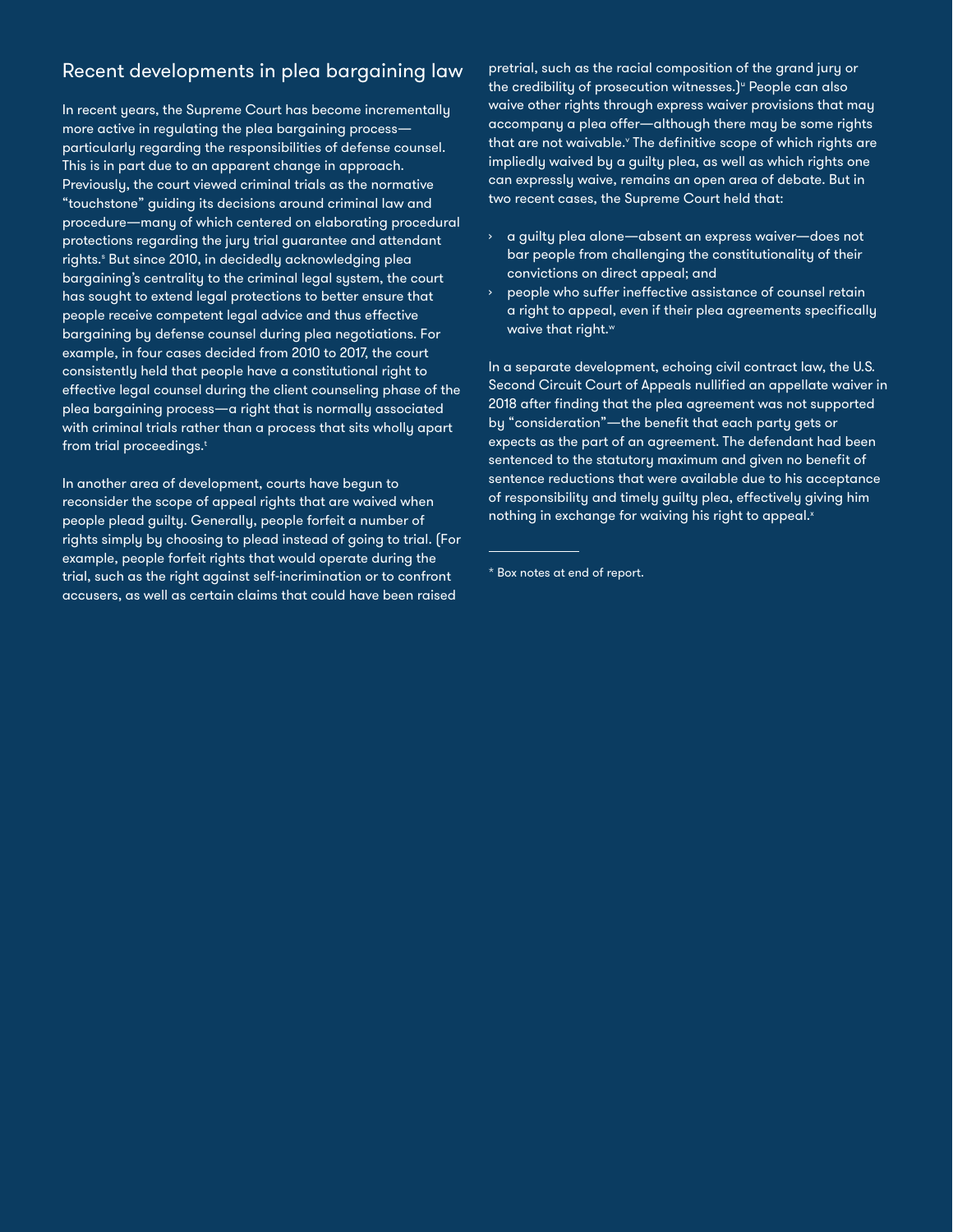# <span id="page-15-0"></span>Factors that influence plea bargaining

iven how central plea bargaining is to the functioning of the<br>American criminal legal system, understanding how plea deals<br>are reached is deeply important. As explained in this section<br>researchers have investigated the ext American criminal legal system, understanding how plea deals are reached is deeply important. As explained in this section, researchers have investigated the extent to which plea deals are shaped by coercive factors (such as a person's pretrial detention status or the possibility of a death penalty sentence), the legal characteristics of a case (such as the strength of the evidence, or the severity of the charges), and the differential treatment of people based on their demographic characteristics such as race, age, and gender.

Of great concern to advocates, researchers, and defense counsel is the inherently uneven playing field between accused and prosecutor in plea bargaining situations.

# Coercive factors

Of great concern to advocates, researchers, and defense counsel is the inherently uneven playing field between accused and prosecutor in plea bargaining situations—especially given the wide arsenal of tools, particularly around charging, that prosecutors can use to increase their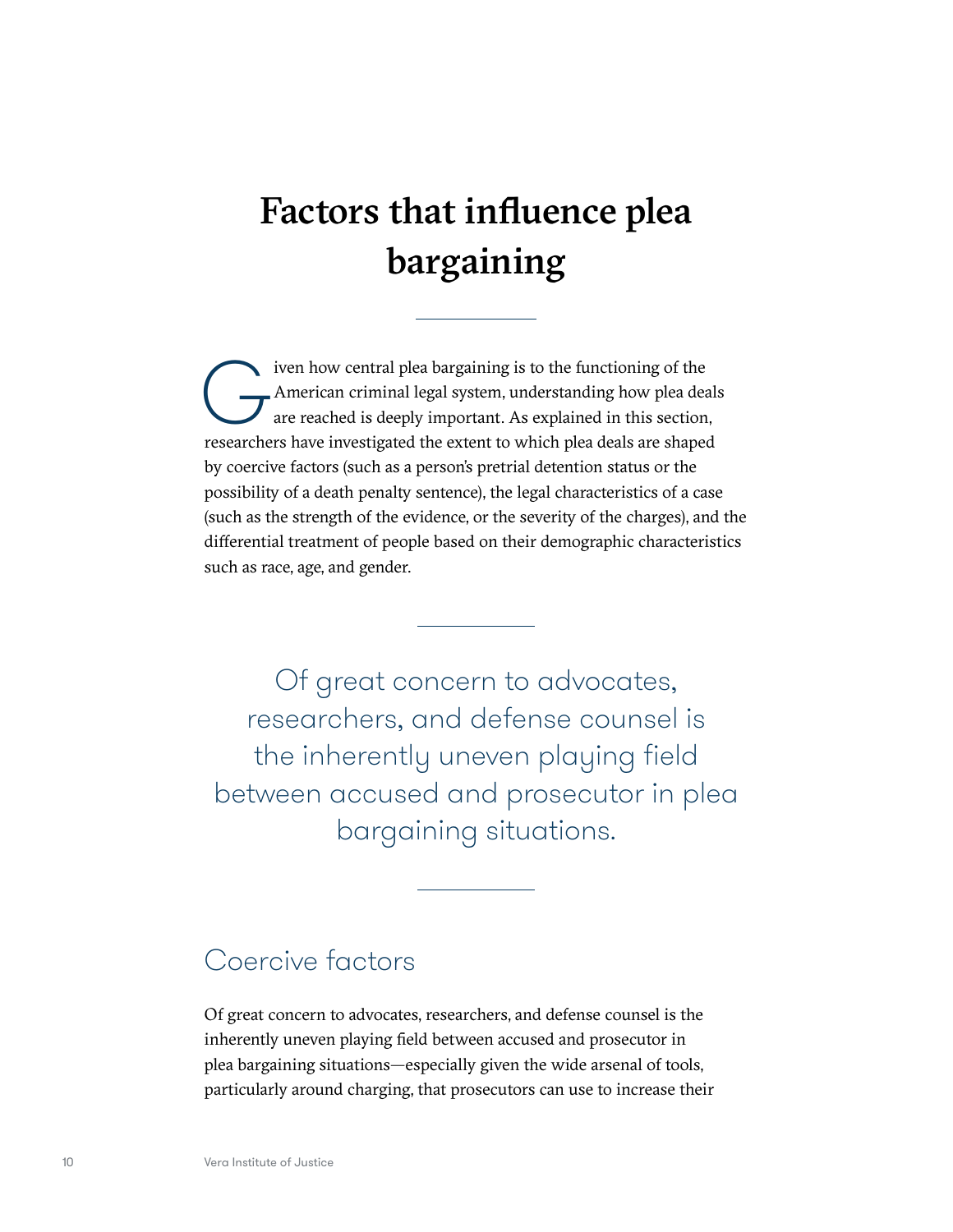leverage in negotiations. Researchers have looked at how two coercive factors in particular influence plea bargaining outcomes: pretrial detention and the potential for a death sentence. These studies have concluded that these factors likely play a significant role in inducing guilty pleas so that people can obtain their liberty—or even sustain their life.

### Pretrial detention

The vast majority of people in local jails are detained pretrial, meaning that they have not been convicted of any crime, are legally presumed innocent, and are awaiting resolution of their criminal cases behind bars—most often because they cannot pay the bail set in their cases[.18](#page-63-0) Pretrial detention status has far-reaching consequences for justice-involved people. Concern about this population—and the potential negative impacts of detention on their criminal justice outcomes—has spawned a growing body of research that has established a strong correlation between pretrial detention and an increased likelihood of conviction, longer custodial sentences, and future system involvement.<sup>[19](#page-63-0)</sup> While it has long been assumed that the pressure and isolating circumstances of incarceration induce people to plead guilty more readily during the pretrial phase—potentially explaining why people in pretrial detention are more likely to be convicted than those who are released—researchers have attempted only recently to specifically examine the influence of pretrial detention on a person's plea bargaining behavior.<sup>[20](#page-63-0)</sup>

Using a variety of different methods, this small body of scholarship has established a strong association between pretrial detention and pleading guilty. For example, in a 2012 study examining 634 criminal cases in New Jersey courts, researchers found that people who were detained pretrial reached faster case dispositions, usually during the pre-indictment phase, than people who were released, primarily because, as an interviewee described it, "defendants plead guilty to get out of jail . . . get time served or to get it over with."[21](#page-63-0) In a 2018 study looking at nearly 76,000 arrests in Delaware, researchers similarly uncovered that pretrial detention increased a person's likelihood of pleading guilty by 46 percent—although there were differences depending on the person's race.<sup>[22](#page-63-0)</sup> Similar to previous research, the study found that Black people were 10 percent less likely than white people to enter into guilty pleas.<sup>23</sup> To explain this finding, researchers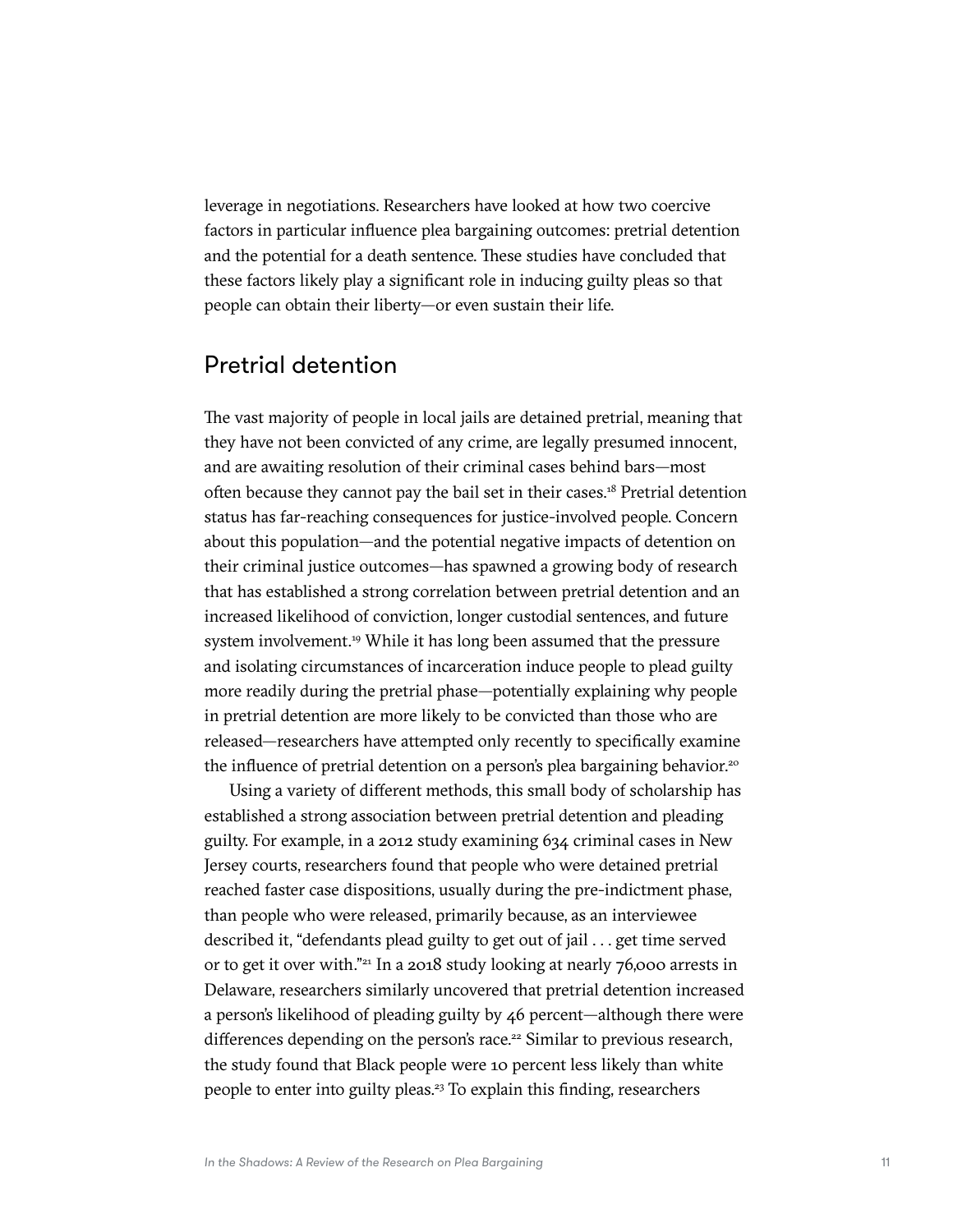**Pretrial detention increases a person's likelihood of pleading guilty by 46 percent.**



have postulated that plea bargaining may be less common among Black people because they may receive less favorable guilty plea agreements from prosecutors than do white people. Another reason may be that Black people may be more distrustful of a legal system that disproportionately and unfairly impacts them and, thus, less likely to strike a bargain.<sup>24</sup>

Both the New Jersey and Delaware studies employed regression analyses—a statistical method of measuring the relationship between multiple variables—with only a limited set of controls based on data that was available (for example, current charge aggregated into broader offense categories, criminal history, and demographic information). This means that they did not account for a number of unobservable confounding factors that may have also influenced people's decisions to plead guilty (such as strength of evidence, quality of defense, individual cognitive biases, or wealth). To correct for this potential bias and better estimate the causal effect of pretrial detention on a person's propensity to plead guilty, four recent studies conducted natural experiments—non-controlled observational studies that exploit random assignment that occurs in "nature" and which provide social scientists with a stronger inferential tool to potentially improve the quality of their empirical inferences, particularly when trying to infer causation.<sup>25</sup> These studies exploited the random or rotating assignment of bail judges and either variations in judicial punitiveness in bail decisions or variations in people's access to money bail by day of the week.<sup>26</sup>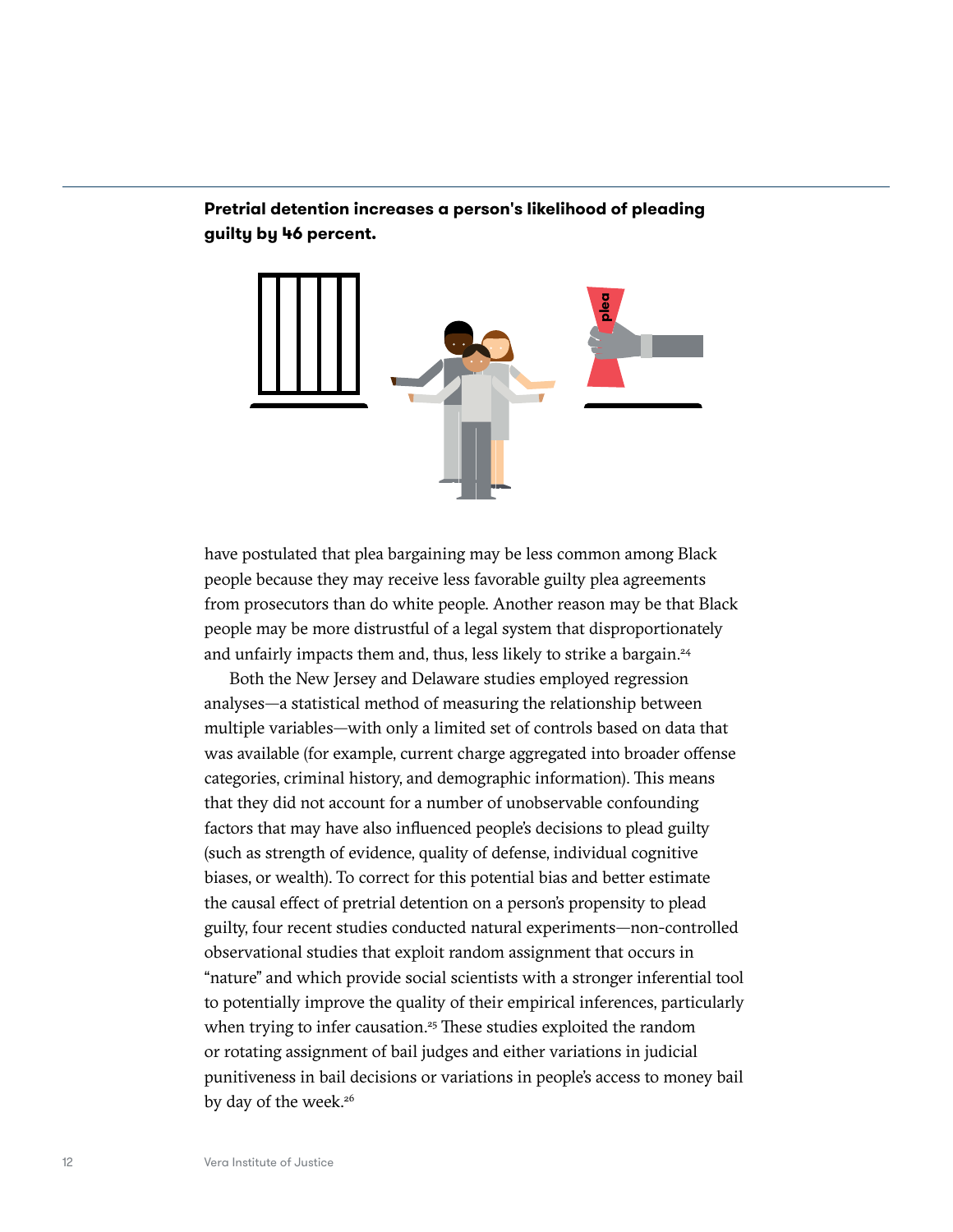Consistent with other empirical research, all four studies confirmed that a person's odds of conviction via guilty plea increased when they were held in pretrial detention—often resulting in worse criminal justice outcomes. For example, one study that looked at 331,971 criminal cases in Philadelphia from 2006 to 2013 found that pretrial detention resulted in a 4.7 percentage point increase in the likelihood of pleading guilty among people who probably would otherwise have been acquitted, diverted,

Four studies confirmed that a person's odds of conviction via guilty plea increased when they were held in pretrial detention—often resulting in worse criminal justice outcomes.

or had their charges dropped.<sup>27</sup> Similarly, a second study that examined nearly one million criminal cases over five years in New York City found that detained people charged with felonies were 10 percent—and detained people charged with misdemeanors were just over 7 percent—more likely to plead guilty compared to similarly-situated people who were released.<sup>[28](#page-63-0)</sup> Again, not only did pretrial detention increase the odds of pleading guilty, but the study also found evidence that plea offers were less favorable for people detained on felony charges in particular.<sup>[29](#page-63-0)</sup> Plea deals for this group were 10 percent less likely to include a charge reduction. The study also found that pretrial detention may induce people to plead guilty in cases that would have been dismissed if those people had been released: 34 percent of released cases were dismissed, compared to only 19 percent of cases among those detained[.30](#page-63-0)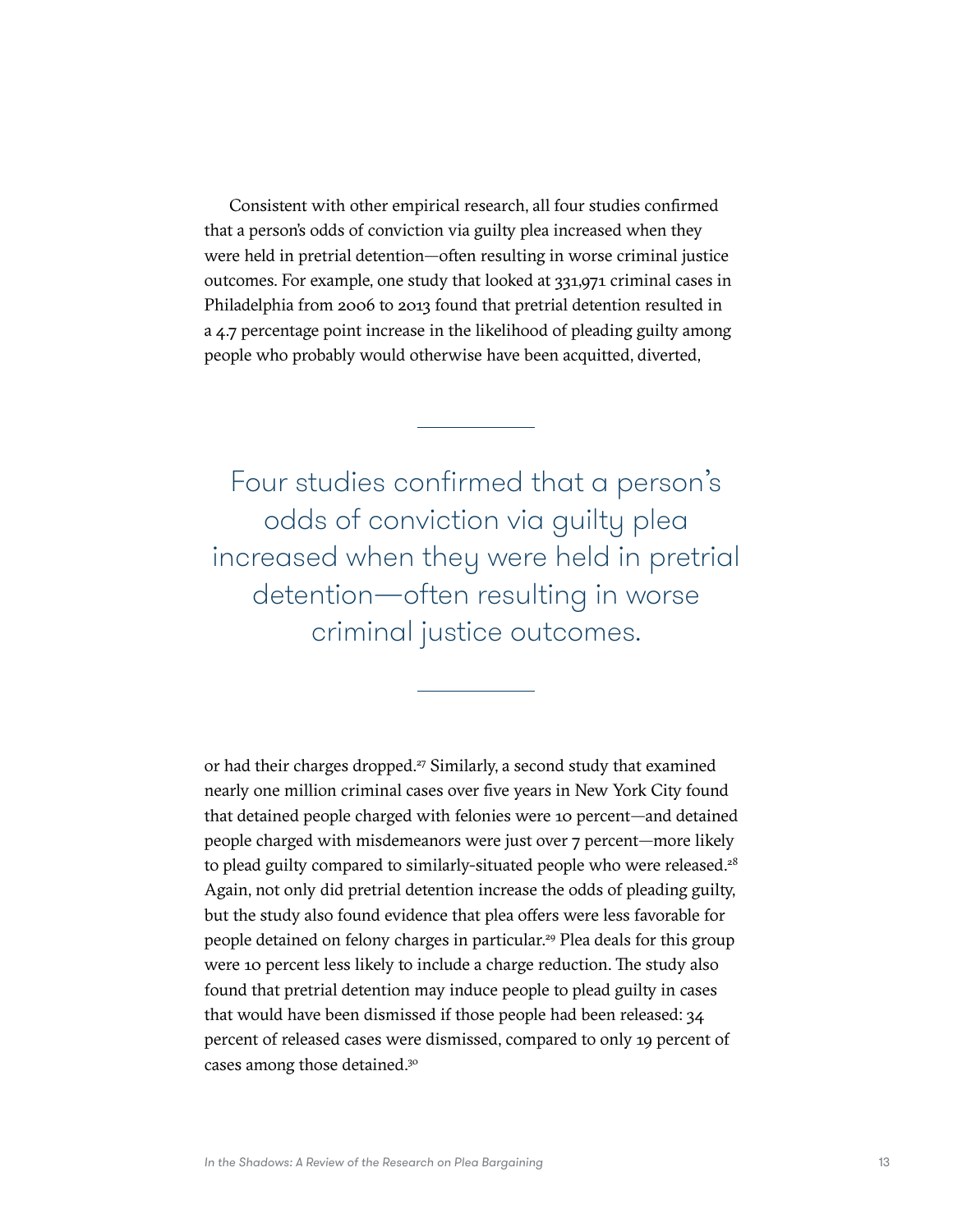The two other contemporaneous studies came to similar conclusions. In a Harris County (Houston), Texas, study focusing only on misdemeanor cases resolved from 2008 to 2013, researchers found that people who were detained pretrial pleaded guilty at a 25 percent higher rate than people who were released and that data suggested that 17 percent of the detained people would likely not have been convicted at all had they been released pretrial.[31](#page-63-0) Conversely, the fourth study found that *pretrial release* reduced a person's odds of pleading guilty and improved plea outcomes. After examining 420,000 felony and misdemeanor cases from Philadelphia and Miami-Dade counties covering an eight-year study period, researchers found that people who were released pretrial were nearly 11 percent less likely to plead guilty—although these estimates varied across race.<sup>32</sup> Released white people were nearly 20 percentage points less likely to plead guilty, while released Black people were only 12.2 percentage points less likely to plead guilty.<sup>33</sup> Of those who took a plea offer in the pretrial phase, outcomes were still more favorable for people who had been released. They were more likely to be convicted of fewer offenses or convicted of a lesser charge, suggesting that release can improve a person's bargaining power in plea negotiations<sup>34</sup>

In explaining their results, the researchers speculated that release may enable people to engage in certain "prophylactic measures"—such as preparing a more robust defense, engaging in treatment (for mental illness, substance use disorder, or other behavioral health issues), or providing restitution—that can help lead to charges being dismissed or encourage more lenient treatment by prosecutors[.35](#page-63-0)

Some of these studies also found that the observed impacts of pretrial detention—or release—on a person's plea bargaining propensity increased in magnitude for two particular types of people: those with no or limited criminal justice histories and those charged with lower-level offenses. For example, researchers in Harris County found that pretrial detention more than doubled the likelihood of conviction for people charged with first-time misdemeanors—the vast majority of whom had pleaded guilty.<sup>36</sup> Similarly, the Philadelphia study found that pretrial detention among people charged with misdemeanors led to statistically significant increases in all observed negative outcomes, including conviction and guilty pleas, larger than those observed with felonies.<sup>37</sup> The Philadelphia/Miami study also found that released people charged with misdemeanors were nearly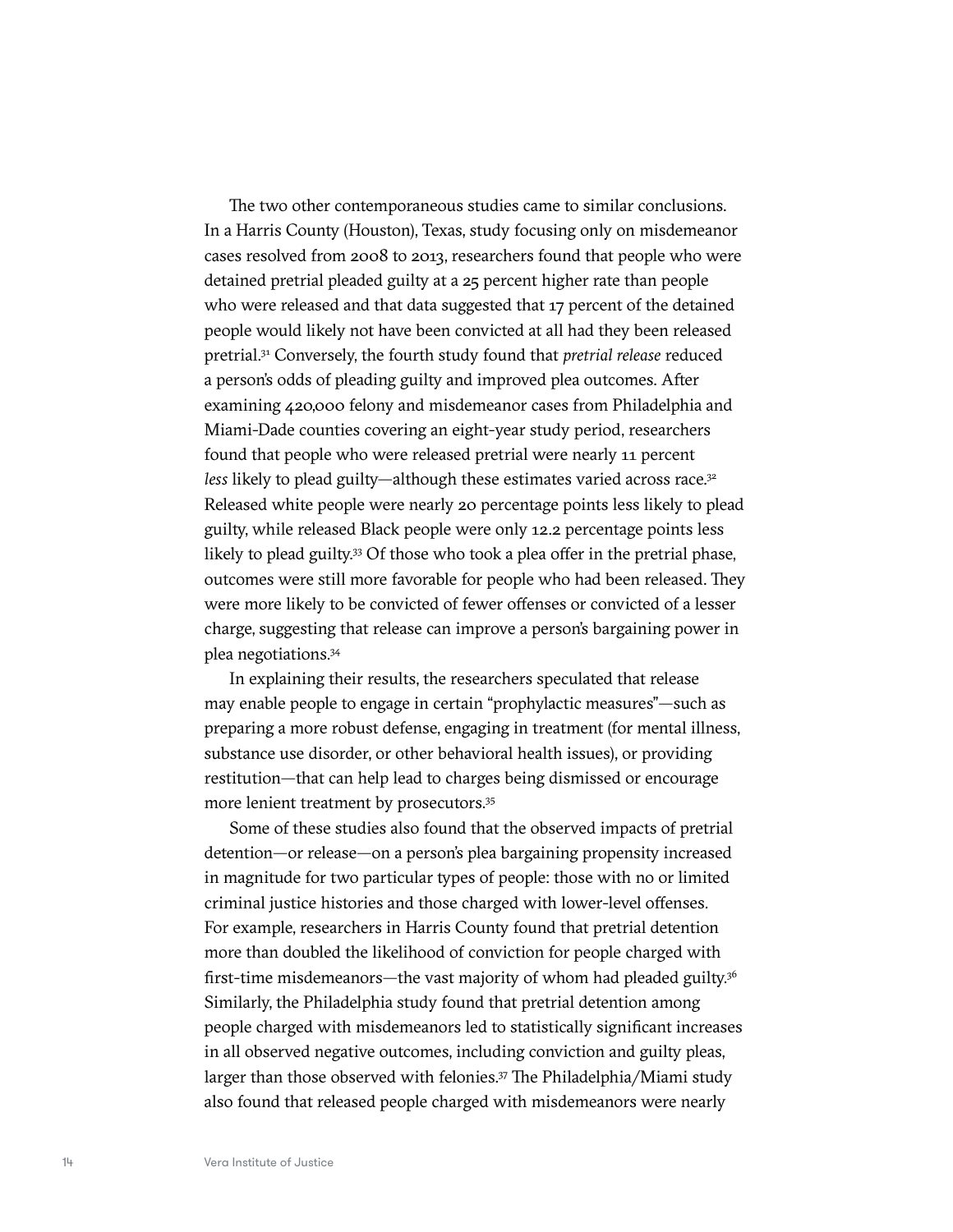19 percent *less likely* to plead guilty, while released people charged with felonies were only 1.2 percent less likely to plead guilty.[38](#page-63-0) The study also found that released people who did not have a recent prior offense were more than 14 percent less likely to plead guilty than similarly situated people who were detained pretrial.[39](#page-63-0)

Detained people have strong incentives to cut a quick deal in order to resolve their cases as soon as possible.

Put together, these findings are consistent with the theory that detained people, who may have limited knowledge of the criminal legal system and/ or who are being detained for the first time, have strong incentives to cut a quick deal in order to resolve their cases as soon as possible—especially when it involves lower-stakes petty offenses. As was noted earlier, this is because a plea deal is often less "painful" in the short term because it can get people out of jail if they are detained, purchase certainty in what can be a long and unpredictable criminal legal process, or sidestep the possibility of harsher punishment that could result from trial. In line with these observations about the long and painful process of justice system involvement and detention—even for low-level offenses—the New York City study found that people detained on misdemeanor charges pleaded guilty not only more frequently but also *faster* than people detained on felony charges[.40](#page-64-0) For incarcerated people charged with misdemeanors whose cases continued beyond their first court appearance, the median time between arraignment and case disposition was less than three weeks at every predicted sentence length, but almost 50 days for people charged with felonies in the shortest predicted sentence length category, growing larger for groups with longer predicted sentence lengths.<sup>41</sup>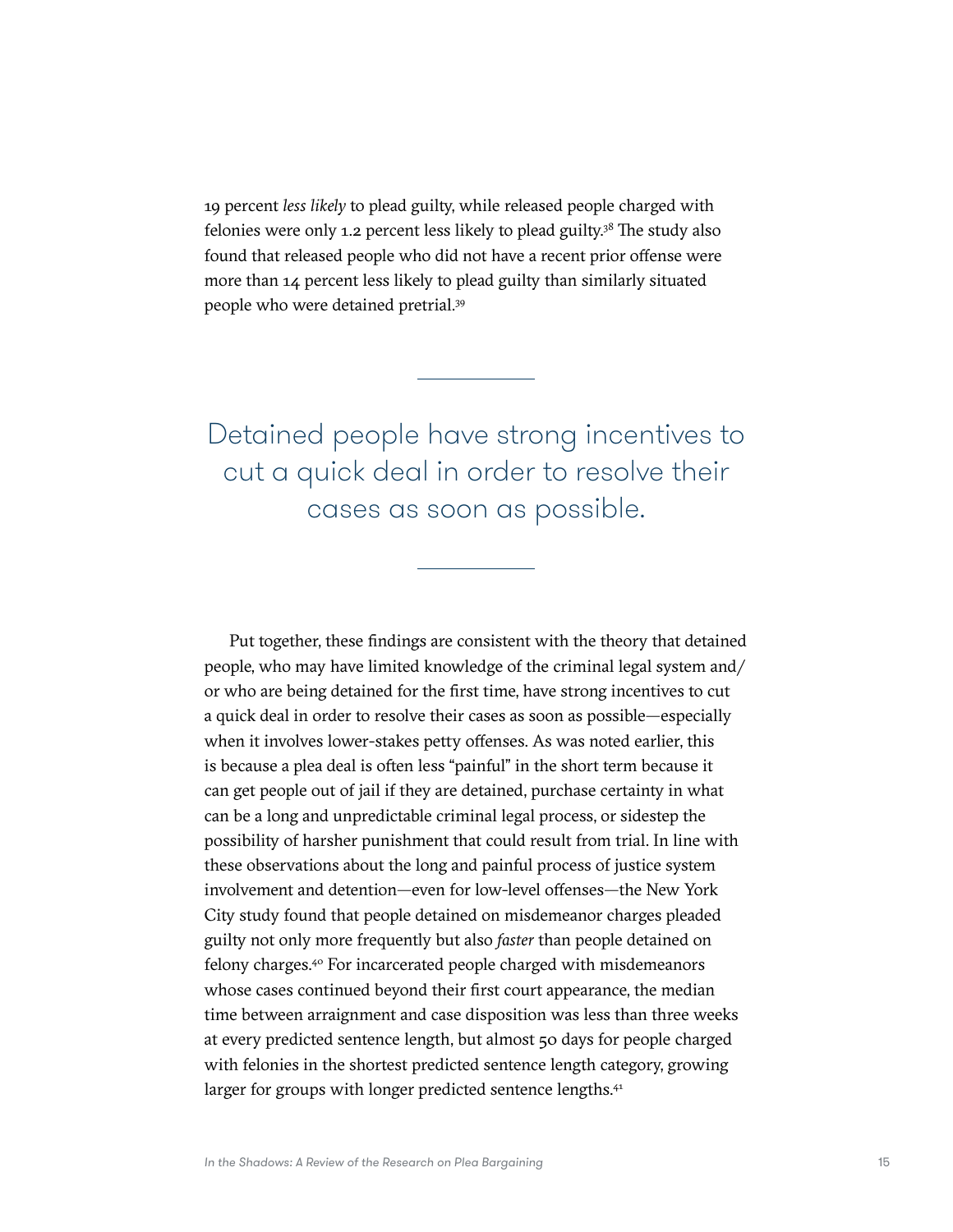#### **Misdemeanor justice and plea bargains**

More serious crimes—rape, murder, aggravated assault, etc. may be more likely to capture media and public attention, but the American criminal legal system is, in fact, dominated by the enforcement of a vast array of minor offenses located both in a state's criminal code and in local ordinances.<sup>a</sup> This enforcement is both wide and deep, and it is the point of contact through which most Americans experience the criminal legal system.<sup>b</sup> It touches everything from low-level crimes (such as disorderly conduct, simple assault, petty theft, low-level fraud, illegal trespass, prostitution, driving under the influence or on a suspended license, and drug possession) to commonplace behaviors deemed undesirable or "anti-social" that may either be designated "civil" or "criminal" infractions (such as public urination, public intoxication, unlicensed vending, littering, graffiti, panhandling, jaywalking, and loitering).° Misdemeanors can involve small harms, or no harms at all, and many are often symptoms of larger social problems with which communities grapple—including substance use disorders, mental illness, domestic violence, and poverty.<sup>d</sup>

Given the breadth of issues covered by minor offenses, it is unsurprising that the national misdemeanor caseload volume is large. According to a recent estimate, there were 13.2 million misdemeanor cases filed in the United States in 2016—or 4,261 misdemeanor cases filed per 100,000 people; accounting for 76 percent of statewide criminal caseloads in 31 states.<sup>e</sup> It also appears that the proportion of such cases among all criminal prosecutions has remained relatively stable over the last several decades.<sup>f</sup> Thus, the majority of plea bargains in America are products of the country's diverse and sprawling network of lower criminal courts where minor charges are typically adjudicated.g

Despite the preponderance of minor charges in the criminal legal system, a substantial proportion of empirical research on plea bargaining either focuses on people charged (and convicted) of felony offenses or comingles felonies and misdemeanors, assuming that plea bargains operate with similar goals—or under similar conditions and pressures across all types of offenses. But a small body of research mainly descriptive in nature—that has explored the real-life operation of the lower courts suggests that guilty pleas in misdemeanor and other petty cases are products of a process that may be qualitatively different from that of most serious offenses in ways that prevent aggregation in analysis, particularly when trying to extend a generalizable explanation of how plea bargains work.<sup>h</sup>

This body of work confirms, for example, that in the world of misdemeanors, infractions, and other lesser offenses, there are often standard "deals"—baseline offers set to specific offense

types—that are routinely proposed and accepted that involve little actual bargaining between parties.<sup>i</sup> For the accused, these offers are hard-to-refuse dispositional deals that can effectively end cases quickly, often as early as their first court appearance.<sup>j</sup> These include:

- › case dismissal;
- › unconditional or conditional discharge;
- a conviction of a civil (rather than criminal) infraction;
- a sentence to time served (accounting for any time spent in custody leading up to the court appearance); or
- $\rightarrow$  a community-based sentence of minimal length. $^k$

Thus, contrary to the notion that prosecutors and defendants/ defense counsel "bargain toward settlement in the shadow of expected trial outcomes," in these cases, initial charging decisions—which are in the prosecutor's discretion—determine the type of plea deal that settles a particular matter under established court practices, prosecutor office policies, or defense bar customs around similar cases in a particular jurisdiction.<sup>1</sup>

Researchers have proposed two main explanations of why cases related to petty offenses are resolved quickly:

- › **Process costs.** Prosecutors, defense counsel, defendants, and judges all put a premium on speed because of the enormous scale of misdemeanor dockets across the country and the high process costs that misdemeanor trials present to all parties when compared to the low-stakes nature of the offenses.m With a criminal legal process that is both slow and unpredictable, costs for the accused include uncertainty of outcome and a protracted pretrial and trial process that can span many days, weeks, or even months—one that may be experienced in part, or wholly, behind bars and away from their families, jobs, and community responsibilities.<sup></sup>' Thus, paying the price of a guilty plea may be, counterintuitively, the most "rational" option whether a person is guilty or not. $\circ$
- › **Managerial justice.** Another body of scholarly work suggests that prosecutors are not actually trying to maximize punishment or even secure a conviction when offering standard plea deals to quickly resolve misdemeanor and other petty cases.<sup>p</sup> Instead, prosecutors use various adjudicatory tools that avoid formal punishment but enable them to document a person's criminal justice encounters and track behavior over time (such as conditional discharge or an adjournment in contemplation of a dismissal) so that law enforcement agencies (such as police, prosecutors, and courts) have a record to use in calibrating future responses.<sup>q</sup>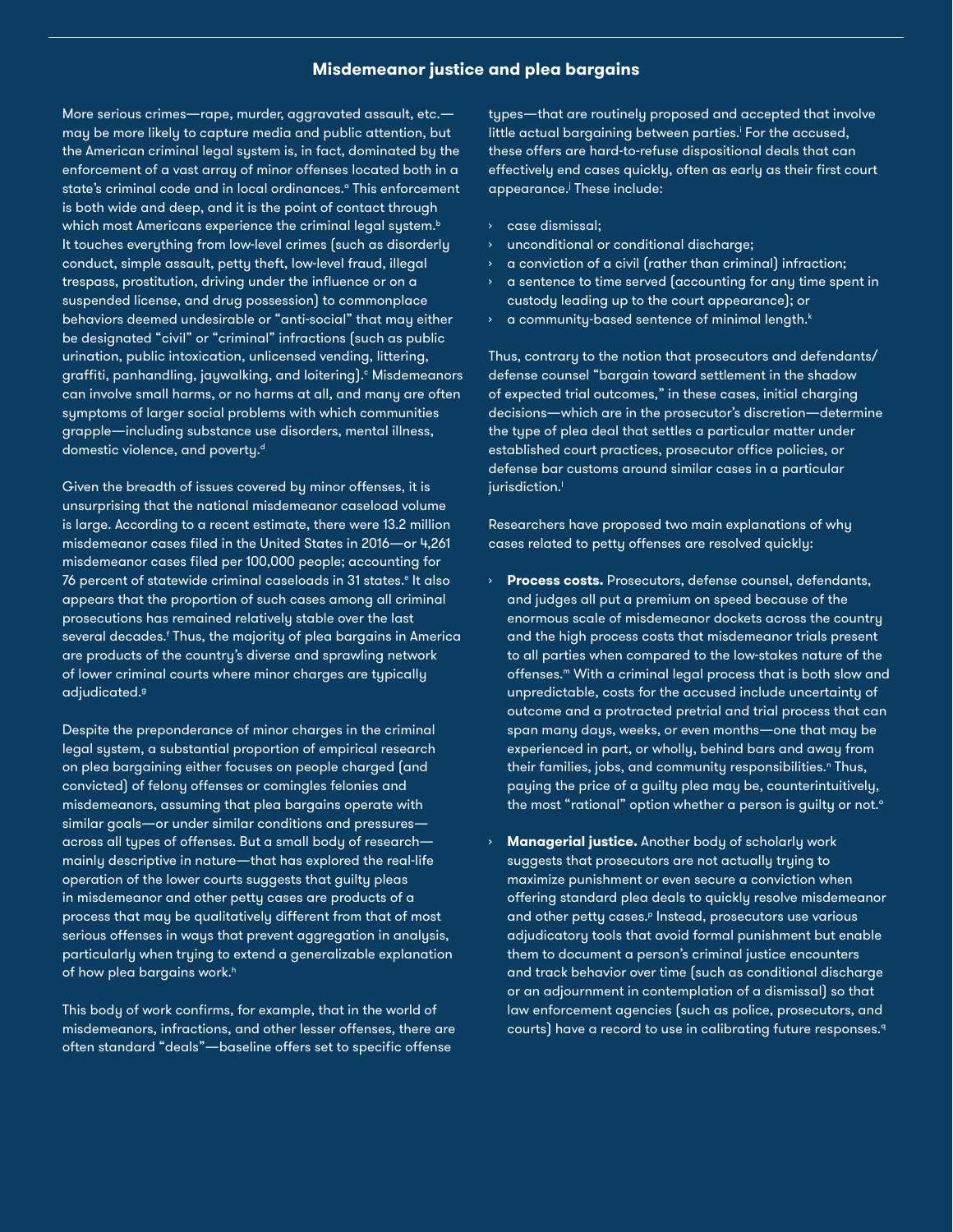### The impact of death penalty sentences

Fears about the coercive nature of plea bargaining are perhaps most pronounced in cases in which prosecutors have the option to pursue a death penalty conviction. Critics note that when taking cases to trial that may result in a sentence to death, people may be more likely to accept a plea deal that they would otherwise have rejected—due either to the harsh terms of the sentence and/or their factual innocence[.42](#page-64-0) The threat of the death penalty is used as leverage by prosecutors in bargaining, and both prosecutors and defense lawyers agree that the specter of a death penalty puts prosecutors in a uniquely strong position.[43](#page-64-0) Although analysis of actual cases is hampered by a relatively small sample to draw from, the quantitative studies suggest that the option to pursue a death penalty has a significant effect on plea bargaining.

Prosecutors and defense lawyers agree that the specter of a death penalty puts prosecutors in a uniquely strong position.

One such study conducted a natural experiment capitalizing on the 1995 reinstatement of the death penalty in New York State to analyze changes in case outcomes before and after the law change.<sup>44</sup> The study found that people charged in murder cases were 25 percent more likely to plead guilty to their charges following the law change, regardless of whether the prosecutor had explicitly filed a notice to pursue the death penalty in the case.[45](#page-64-0) The reintroduction of the death penalty, the researchers concluded, made people less likely to be offered a charge reduction (typically the more advantageous type of plea offer) and more likely to take a sentence deal—suggesting that prosecutors did indeed have—and use—greater power in plea bargaining.<sup>46</sup> A study from Georgia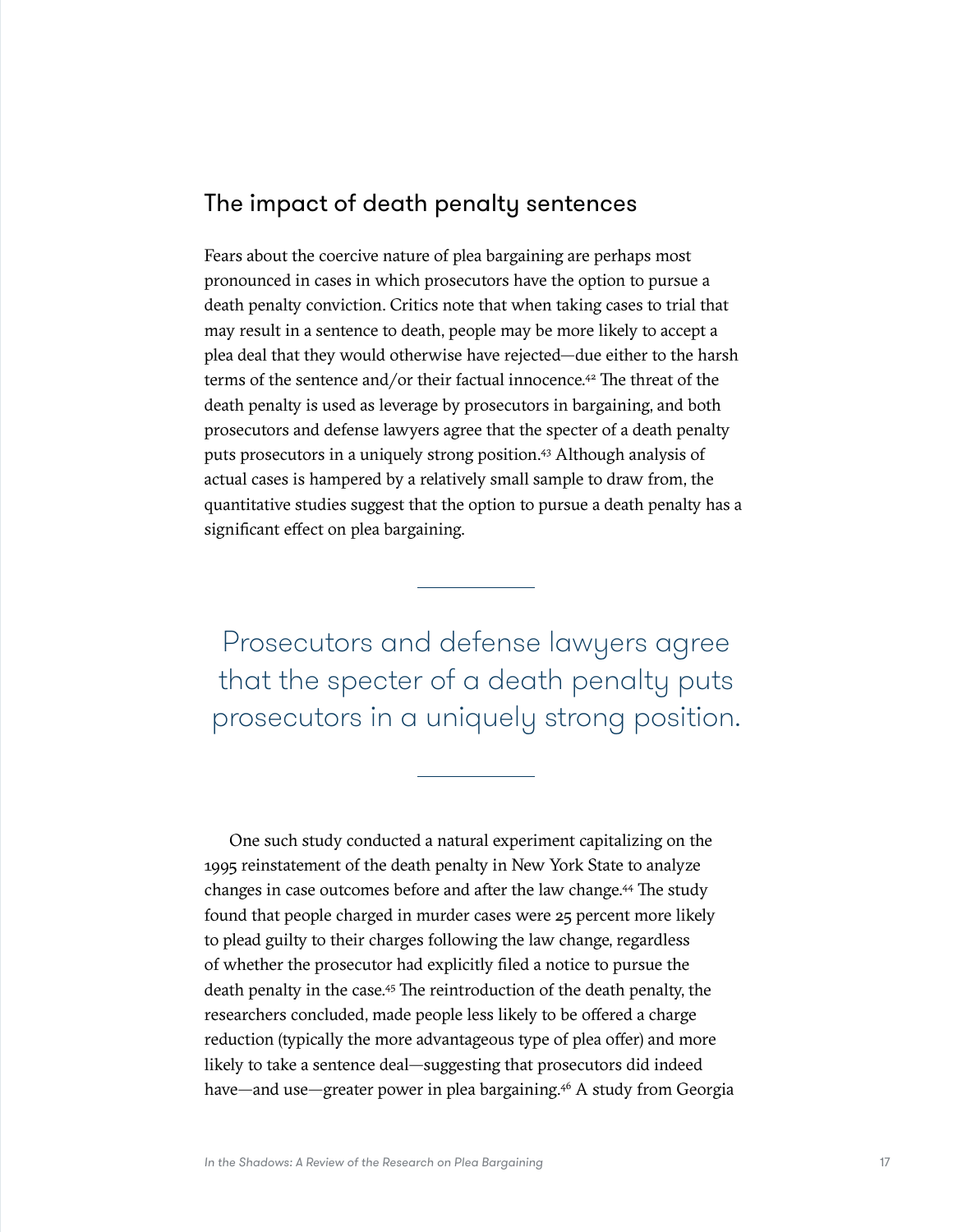

**People are 25 percentage points more likely to plead guilty when faced with the death penalty.**

produced similar results[.47](#page-64-0) The study looked at eight years of murder cases from across the state that met the criteria necessary to be tried as capital cases. The researcher compared the outcomes of cases in which prosecutors pursued the death penalty with those in which they did not, using sophisticated statistical techniques to control for a variety of case characteristics. They found that, all else being equal, people charged in murder cases were approximately 20 to 25 percentage points more likely to plead guilty when faced with the death penalty[.48](#page-64-0) Put another way, the study suggests that when prosecutors actively pursue a death penalty, people in an additional two out of every 10 cases are deterred from going to trial.[49](#page-64-0)

These findings have been supported nationally. A comparison of 33 counties—some with the death penalty, some without—found that, when the death penalty was available, 19 percent of first degree murder cases were resolved with a guilty plea leading to a prison sentence of more than 20 years; in counties without the death penalty, this was true for only 5 percent of cases[.50](#page-64-0) This large difference in outcomes remained statistically significant even when controlling for other case characteristics. In pleading guilty to a life sentence, people are relinquishing their right to appeal, the chance of an acquittal, and the possibility of a shorter sentence; avoiding the death penalty is used as a "substantial incentive" to encourage people to make this otherwise unappealing decision.<sup>51</sup>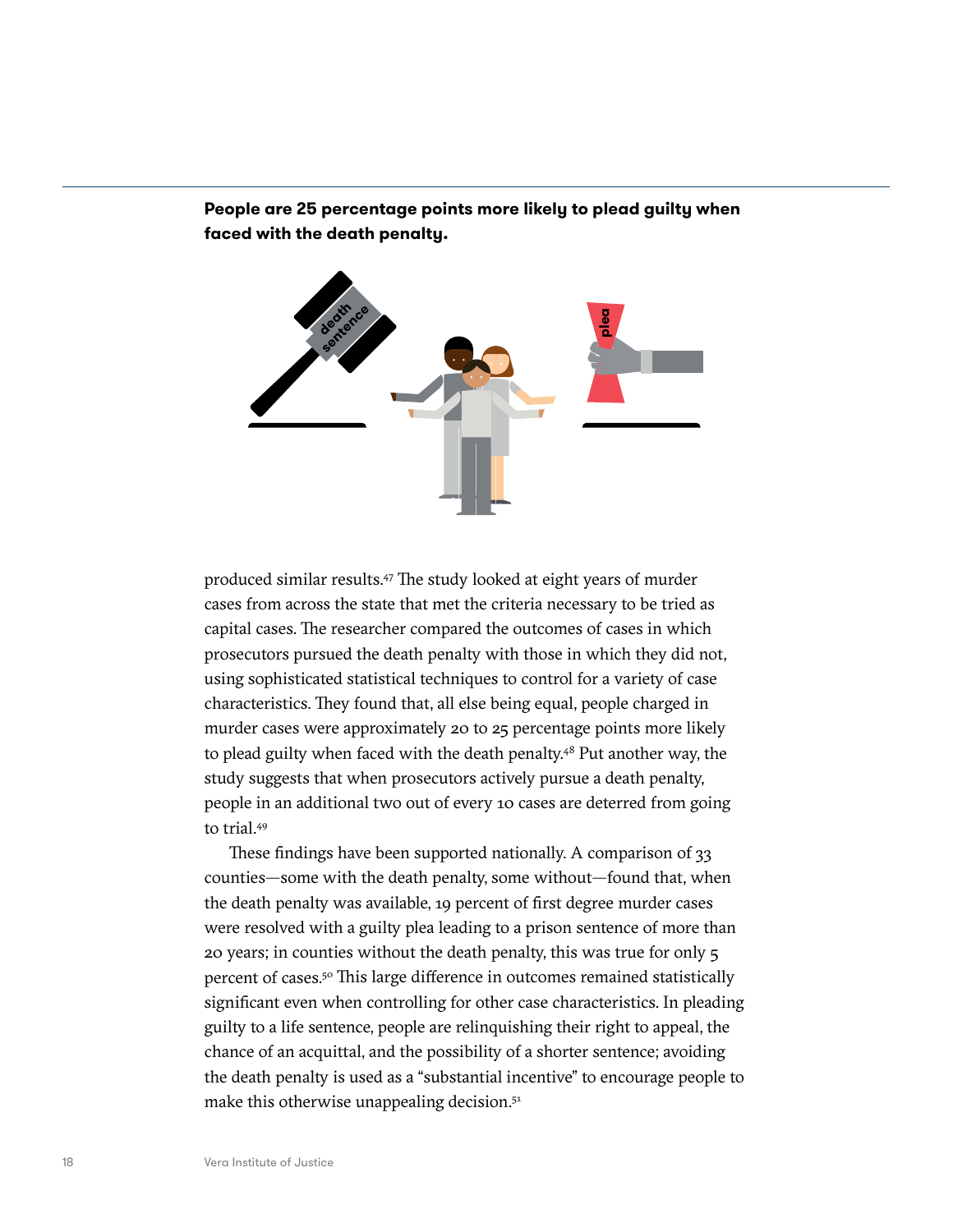# <span id="page-24-0"></span>Legal characteristics

Researchers have looked at how the application of plea bargaining, and the potential associated discount in punishment, might vary in relation to the legal characteristics of a case. Of these, the strength of the evidence, the severity of the charges, and the accused's criminal history have garnered most attention.

## Strength of evidence

The strength of the evidence against a person charged with a crime is perhaps the most salient factor prosecutors say they consider when deciding whether a plea deal should be extended. Interviews and surveys conducted with prosecutors have attempted to shed light on the relationship between the strength of the evidence in a case and the plea bargaining process, often testing the general assumption that prosecutors will offer more lenient deals when the evidence is weaker or harsher deals when the evidence is stronger. In a survey of 166 prosecutors in three southern states, 82 percent of respondents indicated that they would reduce the harshness of the plea if the evidence was weak, and 38 percent indicated that they would increase the harshness of the plea if the evidence was strong.<sup>52</sup>

However, a different survey study asked nearly 400 prosecutors to respond to hypothetical legal cases and found that the presence or absence of evidence had very little effect on prosecutors' likelihood to recommend a plea deal, with plea offers being extended in nearly all cases[.53](#page-64-0) Again, the presence of evidence decreased the leniency of offers recommended by prosecutors, but only by a small amount.<sup>[54](#page-64-0)</sup> The authors noted, however, that findings from hypothetical cases such as these—with the absence of real-life court and caseload pressures—may not easily generalize to actual practice.[55](#page-64-0) As such, a number of studies have attempted to examine the relationship between plea bargaining and evidence strength in *real* cases.

An analysis of cases relating to person and property offenses (misdemeanor and felony) filed in one jurisdiction across multiple years sought to determine the relationship between evidence strength and plea bargaining using quantitative analysis.[56](#page-64-0) As a proxy for evidence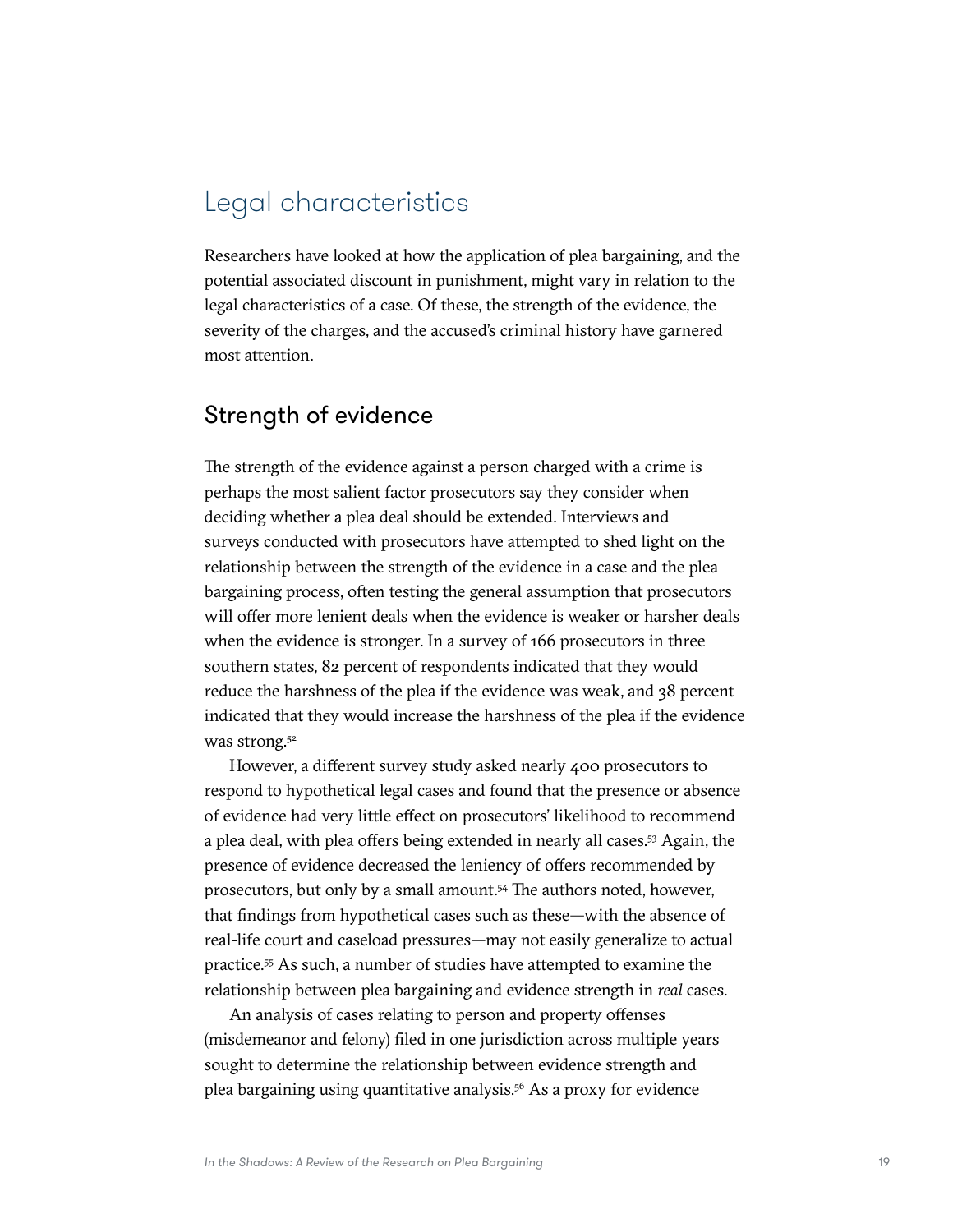strength, the research considered the total number of pieces of evidence listed in a case and the number of pieces of evidence per intake charge.<sup>57</sup> While controlling for a number of other case and defendant variables, the researchers found a significant relationship between strength of evidence and plea offers—but not on all metrics. The strength of the evidence was unrelated to both the seriousness of the top plea offer charge made by prosecutors and the length of sentence attached to it. Stronger evidence was, however, associated with increases in the number of charges included in the plea offer, the total sentence possible if convicted for all charges, and the likelihood that the prosecutor would recommend incarceration.<sup>[58](#page-64-0)</sup> A 2015 study of felony drug cases in New York City similarly assessed the relationship between evidence and plea bargain outcomes while controlling for other legal and extralegal factors.<sup>59</sup> The researchers found that when factors indicating strong evidence were present, the accused were less likely to receive reduced plea charge offers and more likely to receive custodial, rather than noncustodial, sentence recommendations.<sup>60</sup> However, while significant, the size of these relationships was smaller than the researchers had expected.<sup>[61](#page-64-0)</sup>

Confession evidence is considered extremely persuasive at trial, which could make it an important factor during plea bargaining.<sup>[62](#page-64-0)</sup> An analysis of more than 500 felony cases from two New York counties showed that people who confessed (either fully or partially) overwhelmingly pled guilty (more than 97 percent), but received lower plea discounts than others (people not interviewed by police and people who denied guilt).<sup>63</sup> As a further analysis, researchers in this study coded the apparent strength of the evidence in each case. Contrary to expectations—and to findings from earlier studies—cases with stronger evidence received greater plea discounts than cases with weaker evidence.<sup>64</sup> The researchers proposed that, because in the county they studied the prosecutor's office had a known policy stating that no offer would be better than the initial offer, people with strong cases against them who knew about the policy were more likely to accept the first plea deal offered.<sup>65</sup>

Researching the relationship between plea bargaining and the strength of the evidence in real cases presents specific and significant challenges: the strength of evidence is unlikely to be recorded in ways that are amenable to large scale analysis and is difficult to quantify in a meaningful way.<sup>66</sup> There are nuances to evidence that are difficult to assess and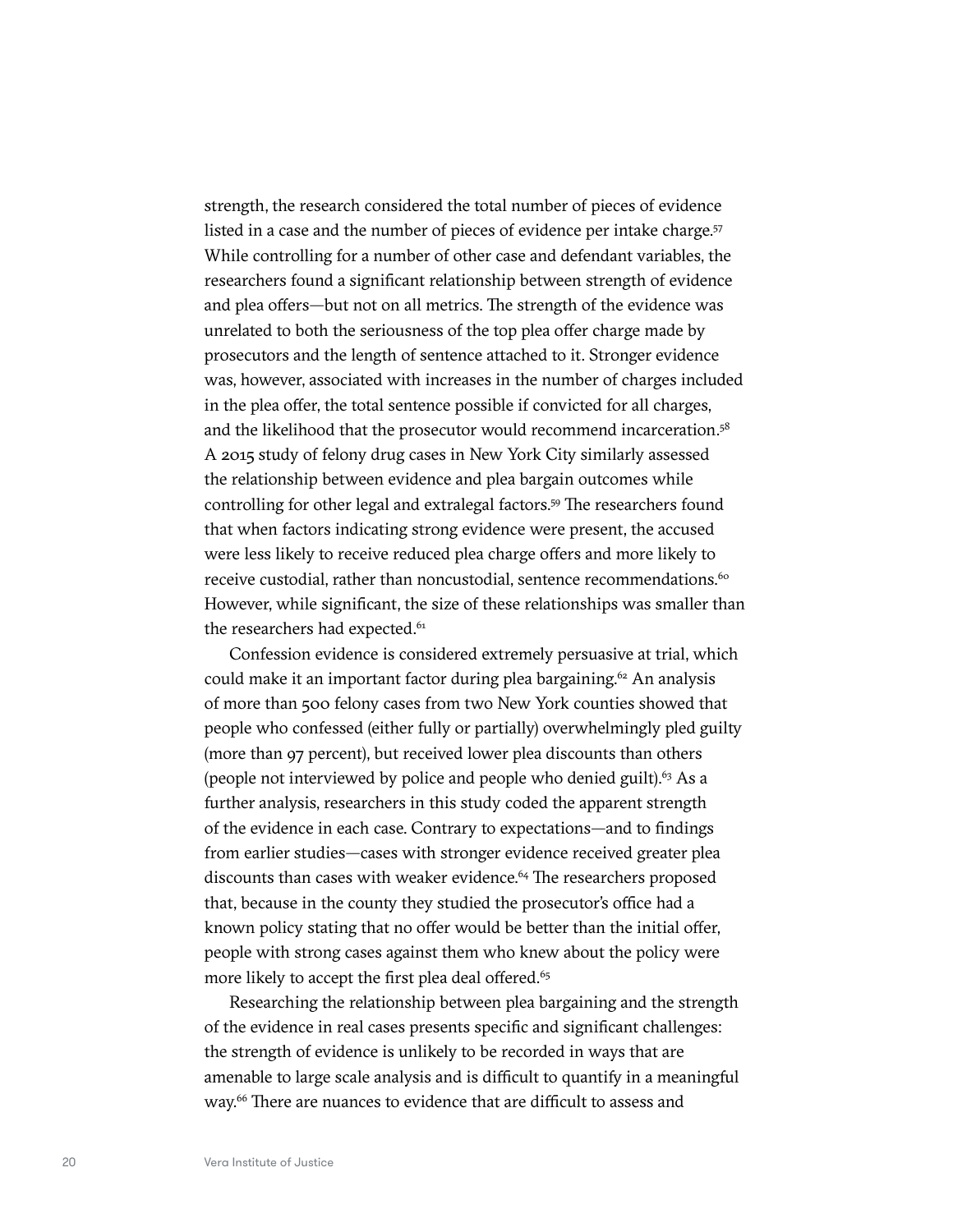combine in the aggregate. For example, eyewitness testimony may vary in its persuasiveness if it comes from an undercover police officer or a witness to the incident, and witnesses may be afforded different levels of credibility based on their demographics and relationship to the accused.<sup>[67](#page-64-0)</sup> Furthermore, the strength of a specific piece of evidence is not necessarily static and may decay over time as witnesses fall away or forget important details or an investigation throws doubt on what first appeared to be important evidence.<sup>[68](#page-64-0)</sup>

## Charge severity

The seriousness of the current offense is a key consideration when contemplating plea agreements. Research suggests that the likelihood of a person pleading guilty and the leniency of the plea deal offered to them by prosecutors may both be influenced by the severity of the charges the person faces. $69$  A study of 200 cases of drunk driving in a southern California county in 1993, for example, analyzed the relationship between multiple legal and extralegal case characteristics and case outcomes and found that charge severity was the largest predictor of pleas; people with more severe charges were less likely to plead guilty.<sup>70</sup> The researchers suggested that when the stakes of conviction are higher, there is greater incentive to take one's chances in court.<sup>71</sup> Another study of  $464$  felony

#### **The relationship between charge severity and plea likelihood.**

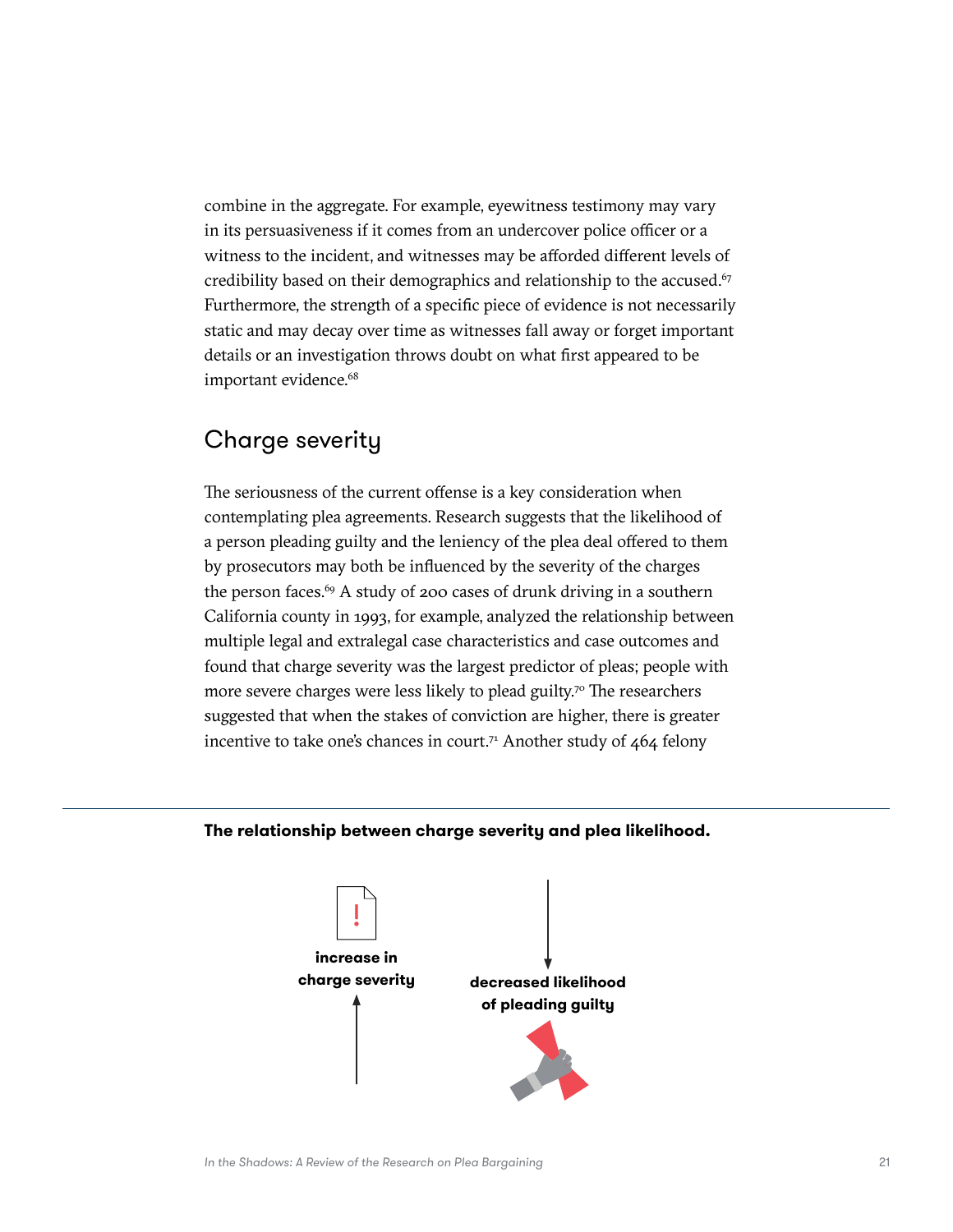cases from Virginia in the late 1970s, which also controlled for many demographic and case characteristics, similarly found that when charged with offenses that could result in longer sentences, people became less likely to plead guilty.<sup>[72](#page-64-0)</sup>

Studies of *whether* a deal is reached, however, say nothing of the leniency (or lack thereof) in the plea offers made by prosecutors. A largescale study of federal cases that resulted in conviction in 2001 (excluding cases resolved through trial) found that more serious charges were associated with a greater likelihood of charge reductions[.73](#page-64-0) The researchers theorized that this may be, at least in part, because more serious crimes and those with more filing charges—allow more opportunities for reduction than do lower-level crimes[.74](#page-65-0)

## Criminal history

People's conviction histories are often used to guide sentencing decisions and are sometimes explicitly included in prosecutors' plea deal guidelines[.75](#page-65-0) As such, it would make sense that criminal histories might exert a significant influence on the plea bargaining process. Although researchers frequently control for criminal history when examining the relationship of other legal and extralegal factors with plea bargaining outcomes, it is less frequently the subject of direct investigation itself.

Research conducted in county criminal courts in Pennsylvania (using data from 1997 through 2000) and, in a separate study, federal criminal courts (using data from 2000 through 2002) found that people with more substantial criminal histories are penalized less for going to trial than those without.<sup>76</sup> That is to say, the difference between sentences resulting from a jury trial compared to those imposed through plea bargaining becomes smaller as people's criminal histories increase. Researchers offer several plausible explanations for this relationship. First, a jury trial may provide an opportunity for defense counsel to argue that a person's criminal history is less serious or meaningful than it may seem on paper and to present evidence of the accused's good character.<sup>[77](#page-65-0)</sup> Second, it is possible that, for those with longer criminal histories, prosecutors offer less lenient plea deals or encourage people to plead to the charges set at arraignment. The sentence they receive as a result is unlikely to differ markedly from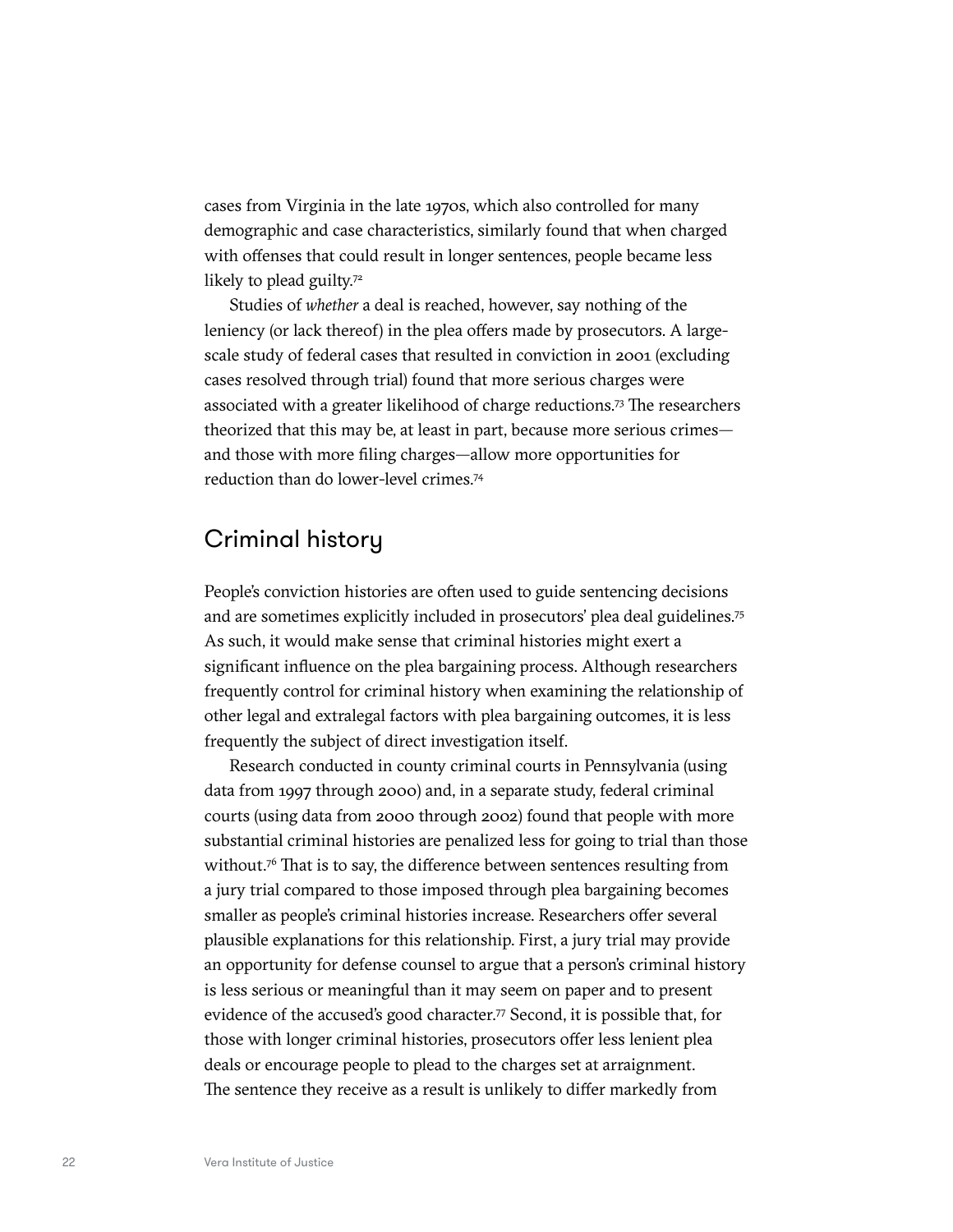a sentence they might receive at trial. Although the first explanation is difficult to quantify and study, research has lent some support to the second—although, as elsewhere, the findings have been mixed.

When evaluating the association between people's criminal histories and the likelihood of receiving a plea deal—or the harshness or leniency of that deal—it is important to keep in mind that criminal histories themselves are subject to deep rooted racial biases within the criminal legal system.

A large study of people who were sentenced in federal cases in 2001 found that criminal history had no influence on the reduction of charges during plea bargaining[.78](#page-65-0) However, other studies—which similarly analyze the relationship between criminal history and plea bargaining (while controlling for other important variables)—have found that more substantial criminal histories are associated with harsher plea deals, at least for some charge types. For example, a study of nearly 160,000 misdemeanor cases prosecuted by the District Attorney of New York County found that, holding other case and defendant characteristics constant, people with longer criminal histories were more likely than people with shorter histories to receive a plea offer that included incarceration.[79](#page-65-0) Similarly, statistical analysis conducted in one unnamed jurisdiction found that—for all charge types studied (property, personal, and drug)—more serious criminal histories were associated with an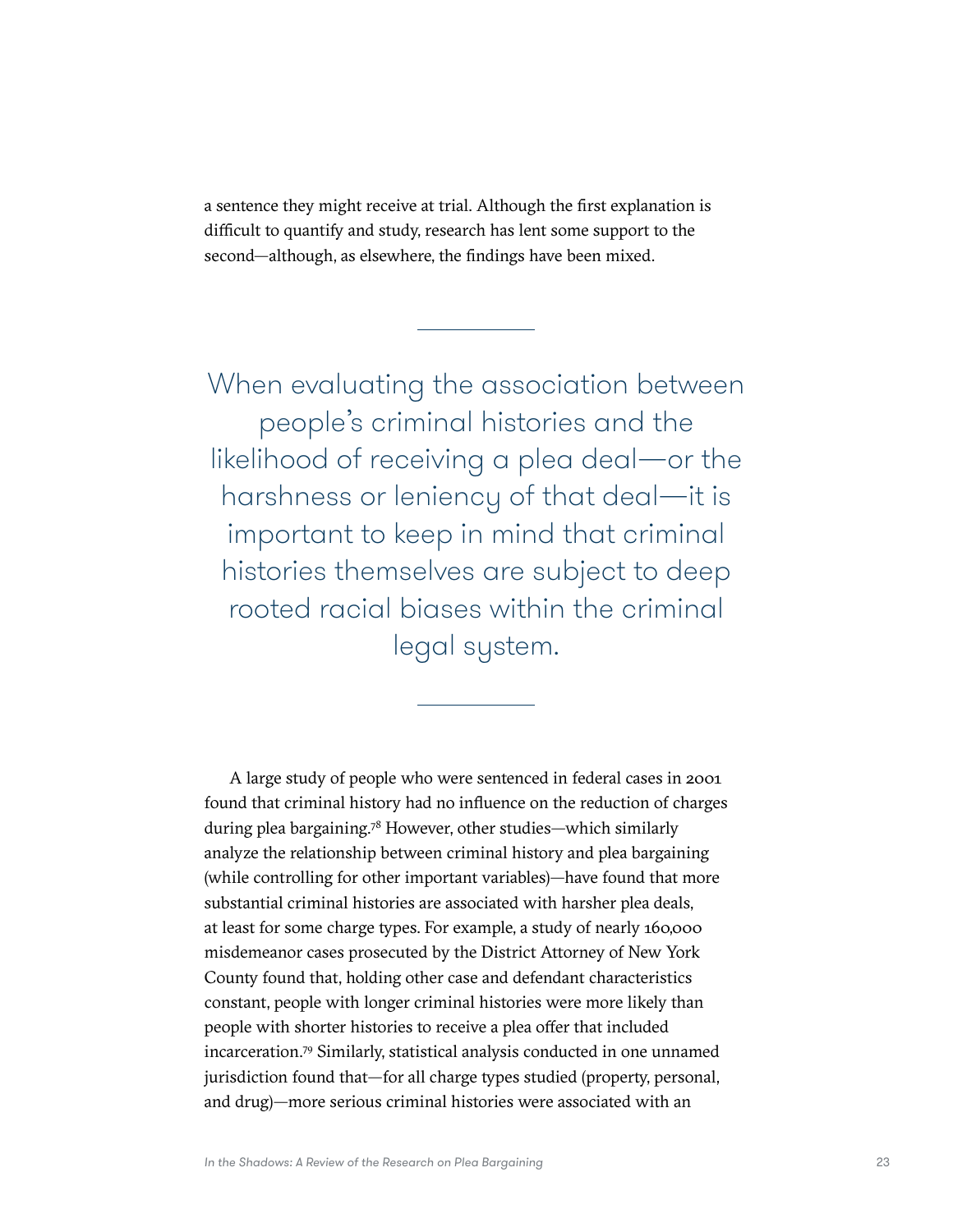<span id="page-29-0"></span>increased likelihood that the plea deal would include incarceration and with smaller reductions in the total possible sentence a person might serve.<sup>[80](#page-65-0)</sup> However, more serious criminal histories were only found to be associated with smaller reductions in the seriousness of the top charges and smaller reductions in the total number of charges for drug offenses.<sup>81</sup>

Criminal histories are, of course, not a neutral factor, but rather one rooted in the nation's historic and continuing systemic racism. When evaluating the association between people's criminal histories and the likelihood of receiving a plea deal—or the harshness or leniency of that deal—it is important to keep in mind that criminal histories themselves are not created with objective neutrality and are subject to deep rooted racial biases within the criminal legal system.<sup>82</sup> Indeed, research conducted in New York City found that people with longer criminal histories were more likely to have their cases dismissed, the result of a dynamic in which police will more readily arrest people—especially Black and Latinx people—whether or not they have sufficient evidence for a prosecutor to file charges.<sup>83</sup>

# Systemic inequities

As described below, the complete lack of transparency and scrutiny inherent in America's reliance on plea bargaining—combined with the U.S. justice system's long history of prejudicial operations—leaves the administration of plea deals open to bias. Relatedly, people may have widely diverging levels of trust in the system, which influence their willingness to accept a plea deal or face trial. As such, researchers have investigated the degree to which plea offers are affected by demographic factors, notably the race, gender, and age of the accused.

## Racism and race inequity

Consistent with the experiences of Black and Latinx people throughout the criminal legal system, several studies have found that people of color are often treated less favorably than white people during the plea bargain process. For example, two studies of data from the New York County District Attorney's office found that Black people were significantly less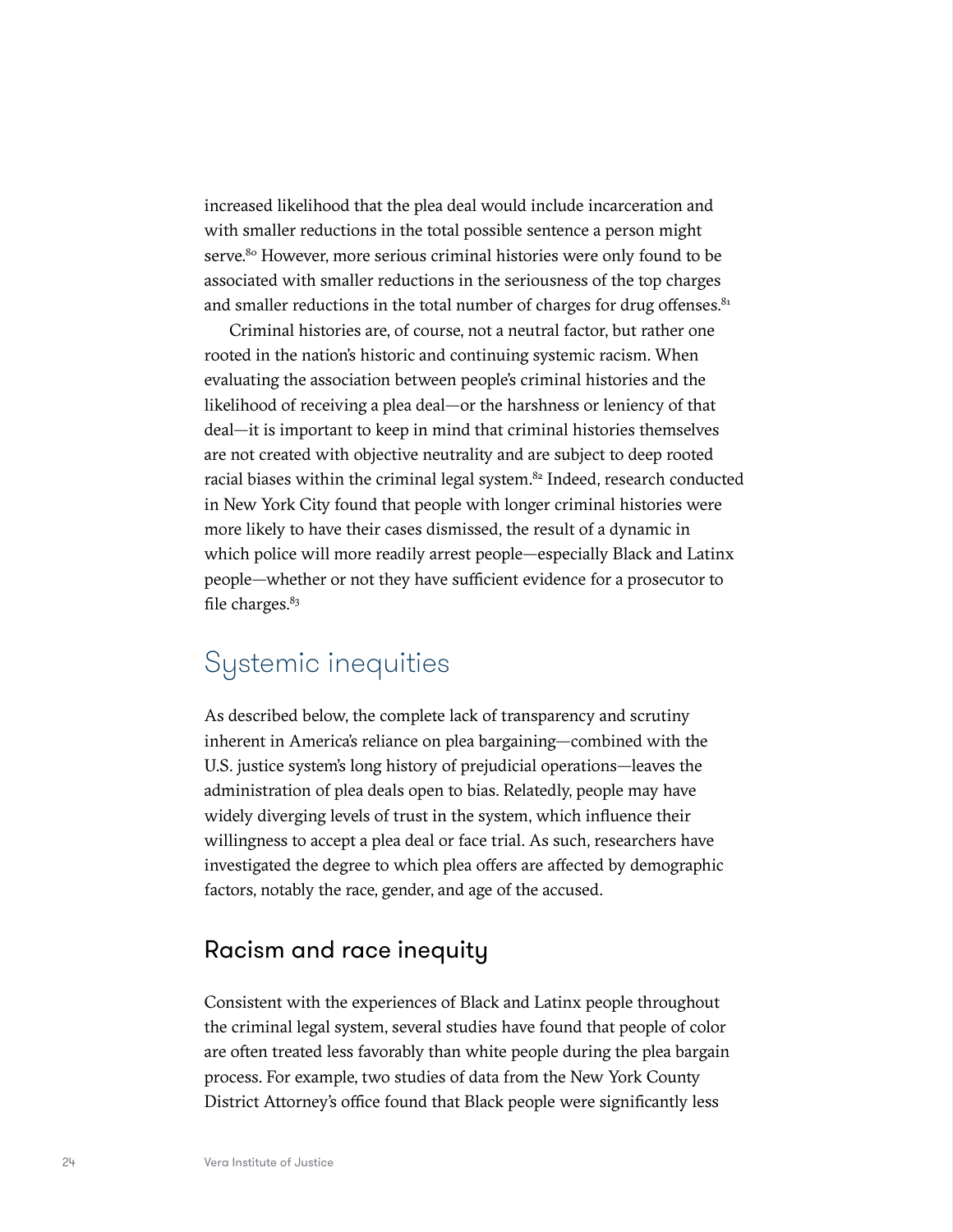#### **Challenges in researching plea bargaining**

Guilty pleas constitute the main mechanism for case resolution in American criminal courts. Researching the role and administration of plea bargaining in this process has, however, proved remarkably difficult.

The process of plea bargaining is rarely recorded in any formal documentation and, when it is, these records are often not made available to researchers.<sup>a</sup> Simply asking prosecutors about the plea bargaining process undoubtedly has some value, but researchers have found that there can be substantial differences between lawyers' perceptions of their work, their values, and their actual behavior in plea negotiations.<sup>b</sup> More importantly, asking prosecutors about plea bargaining ignores the voice of the person most affected by the bargain, and few studies focus on the perspective of the person pleading guilty.<sup>c</sup>

With scant records and limited trust in the validity of selfreported behavior, researchers have attempted to infer details of the plea bargaining process by looking at case outcomes. Although there are many variations in methodology, researchers commonly seek evidence of *charge bargaining* by comparing the initial charges a person faced with those to which they ultimately pled guilty. Evidence of *sentence bargaining* is often inferred by comparing the punishments given following a plea with those given following a trial for the same charges.<sup>d</sup> There are limitations to both approaches.

Inferring that charge bargaining has occurred on the basis of a reduction in charges (either number or seriousness) is problematic because charges may be reduced prior to case disposition for a number of reasons not necessarily related to plea bargaining.<sup>e</sup> For example, charges could be reduced to compensate for mistakes or biases that led to initial overcharging or in light of new evidence collected during an investigation and not because of any plea deal.<sup>f</sup> Quantifying the presence and impact of sentence bargaining is also problematic. Cases that go to trial differ in significant, hard-tomeasure ways from cases that result in a plea, and researchers are inconsistent in how they actually measure sentences disagreeing on whether to include noncustodial punishments as "zero-length" sentences, sometimes counting acquittals in a similar way, and differing in whether to account for time served in pretrial detention.<sup>9</sup>

As prosecutors may employ different bargaining strategies in different circumstances, it is preferable that research studies attempt to measure both charge bargaining and sentence bargaining, but this does not always happen.<sup>h</sup> Furthermore, researchers have also noted that, at least in the federal court system, there is an additional common form of plea bargaining in which the prosecutor and defense may reach a deal over the key "sentencing facts" of a case—agreeing to omit certain facts about a case that would statutorily expose a person to harsher sentences. This process is perhaps even harder to record, identify, or measure than charge or sentence bargaining, and it has received even less research attention as a result.<sup>i</sup>

Perhaps the most confounding aspect of plea bargaining, next to the lack of available records, is its granularity: the type of plea bargain favored (charge, sentence, or fact), the frequency with which it occurs, and the degree of impact it has on sentencing outcomes can *all* vary by the specific jurisdiction, prosecutor, and charges associated with a case.<sup>j</sup> Studies that aggregate data across charge types, courts, or type of plea bargaining may, therefore, dilute any evidence of plea bargaining and its impact, hiding any important associations; conversely, studies that focus on specific charges, courts, or metrics are likely to be limited in their generalizability. $k$ 



#### **A number of issues complicate research into plea bargaining.**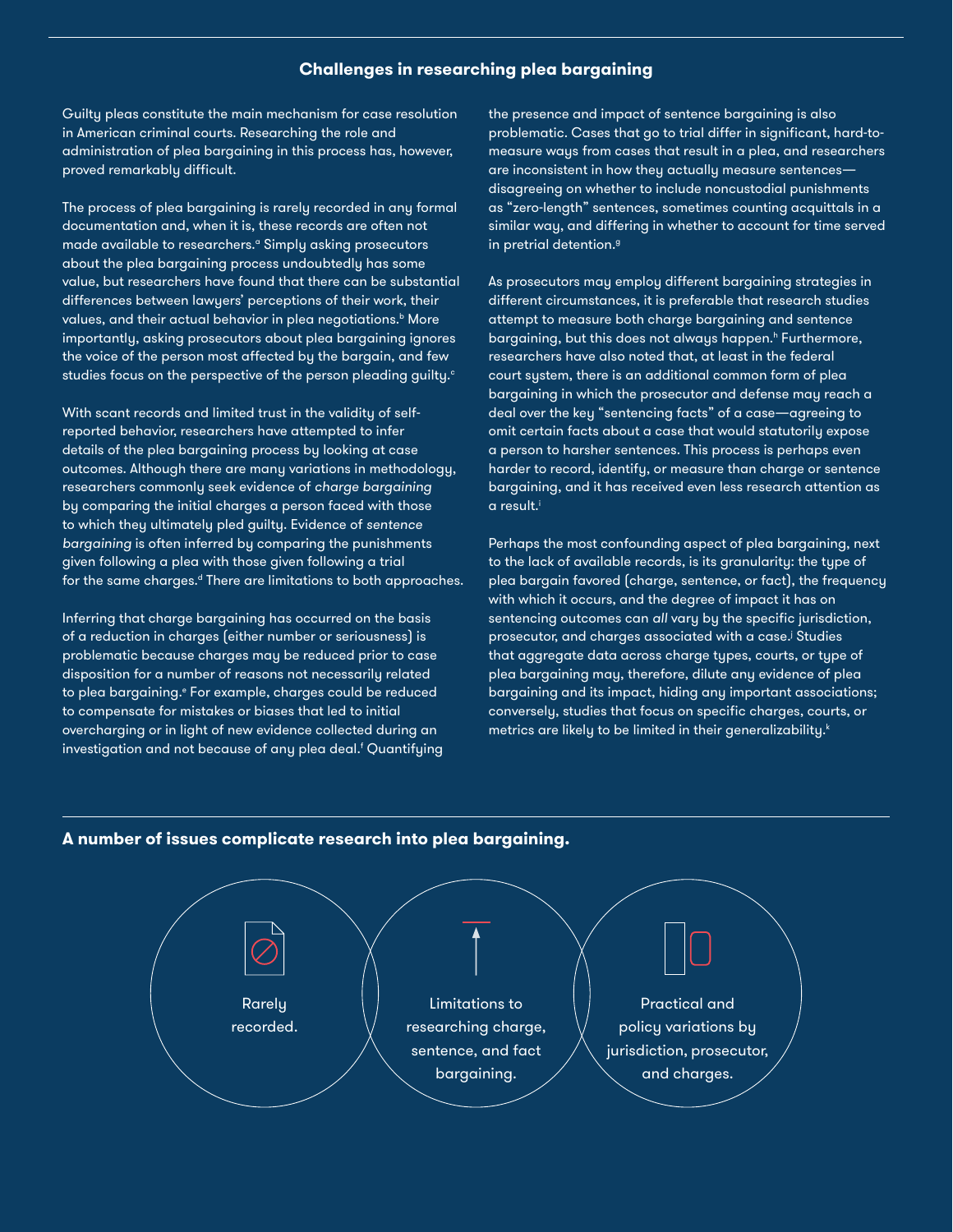likely than white people to receive reduced charges and more likely to receive custodial sentence offers, after controlling for various demographic and case factors.[84](#page-65-0)

More punitive plea deals for Black and Latinx people, as compared to white people, may partly be explained as the result of worse treatment during other stages of case processing. Most notably, they are more likely to be held in jail pretrial than similarly situated white people, which can lead to a range of worse case outcomes.<sup>85</sup> People held in pretrial detention are more likely to plead guilty—in part to hasten their release—and to face harsher sentencing decisions. In this way, people of color, and especially Black and Latinx people, face "cumulative disadvantage" in the criminal legal system, and their increased vulnerability to pretrial detention in turn

Consistent with the experiences of Black and Latinx people throughout the criminal legal system, several studies have found that people of color are treated less favorably than white people during the plea bargain process.

increases the likelihood that they will receive a worse plea deal than white people (while controlling for other factors such as charge severity and criminal histories)[.86](#page-65-0)

Several studies suggest that harsher plea deals for Black people are not simply a byproduct of pretrial detention, however. Researchers have found evidence to support the hypothesis that prosecutors' biases may lead them to use a person's race as a proxy for criminality or risk. $87$  A study of misdemeanor and felony cases in Wisconsin from 1999 to 2006 found that white people were 25 percent more likely than Black people to have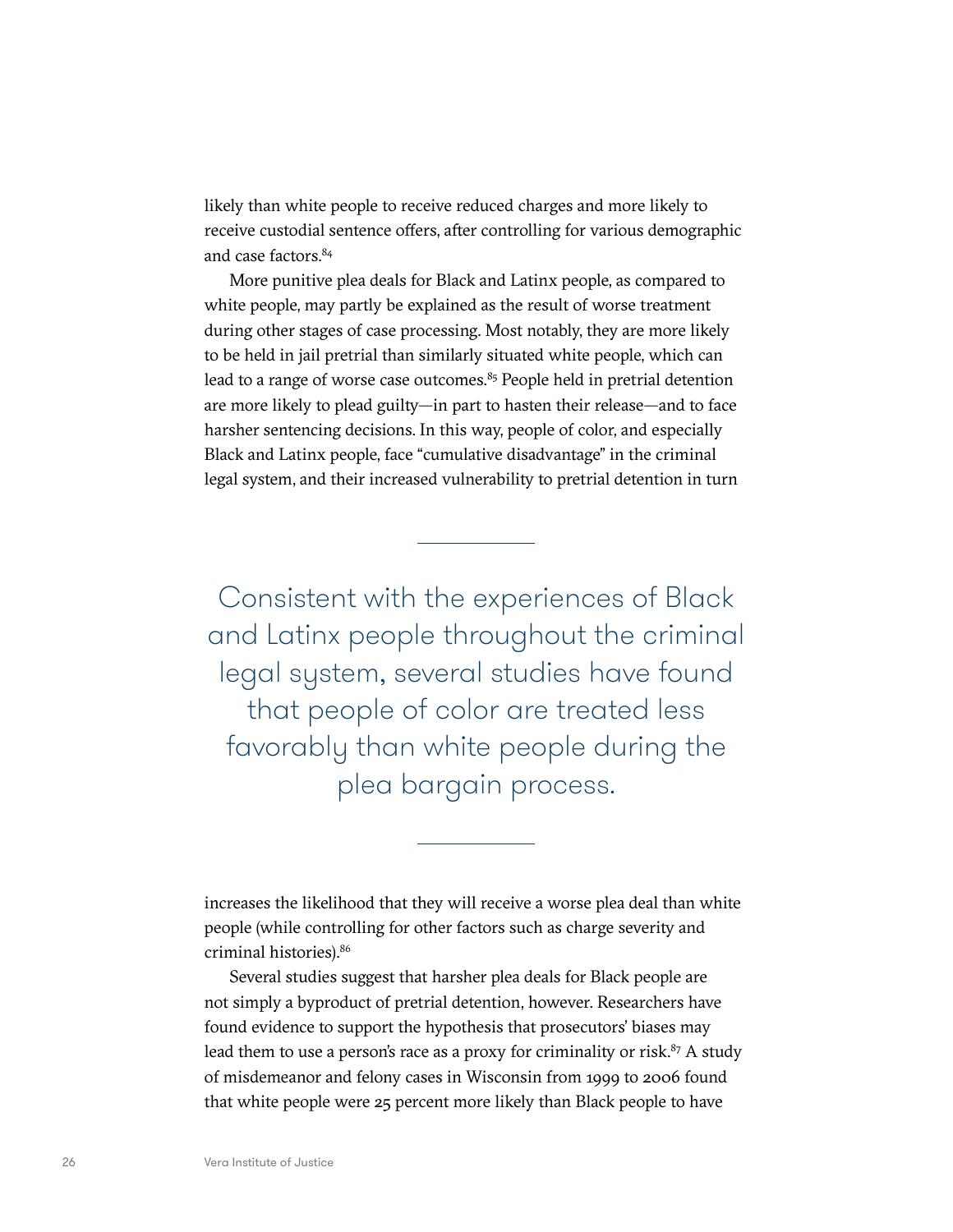**The odds of receiving a plea offer that includes incarceration are almost 70 percent greater for Black people than white people.**



their initial charges reduced, but only in cases where the accused did not have a criminal history; when people had a prior record, this disparity disappeared.[88](#page-65-0) Similarly, white people were found to receive preferential plea bargaining treatment over Black people in cases of low-level offenses, but not for more serious charges.<sup>89</sup> The researchers propose that when people are accused of serious crimes or have criminal histories, they have already proven the risk they pose and are treated equally harshly.<sup>90</sup> Absent this information, prosecutors may find their perceptions influenced by a person's race. Other studies have found a similar difference in treatment favoring white people over people of color, and especially Black and Latinx people, to be most pronounced for misdemeanor and lower-level felony charges.[91](#page-65-0) In misdemeanor cases in New York City, for example, the odds of receiving a custodial plea offer were almost 70 percent greater for Black people than white people[.92](#page-65-0)

It is difficult to tell how and to what extent race influences plea offers because of inconsistencies in study design. One study of felony cases from Cook County (Chicago) in the early 1990s did not find evidence of racial bias in plea bargaining; however, the study only measured reductions in the *number* of charges people faced when pleading guilty—a narrow definition of plea bargaining.[93](#page-65-0) Other studies have only found an association between race and plea bargaining for specific charge categories.[94](#page-65-0) For example, Black and Latinx people have been found to be significantly less likely than white people to receive charge reductions for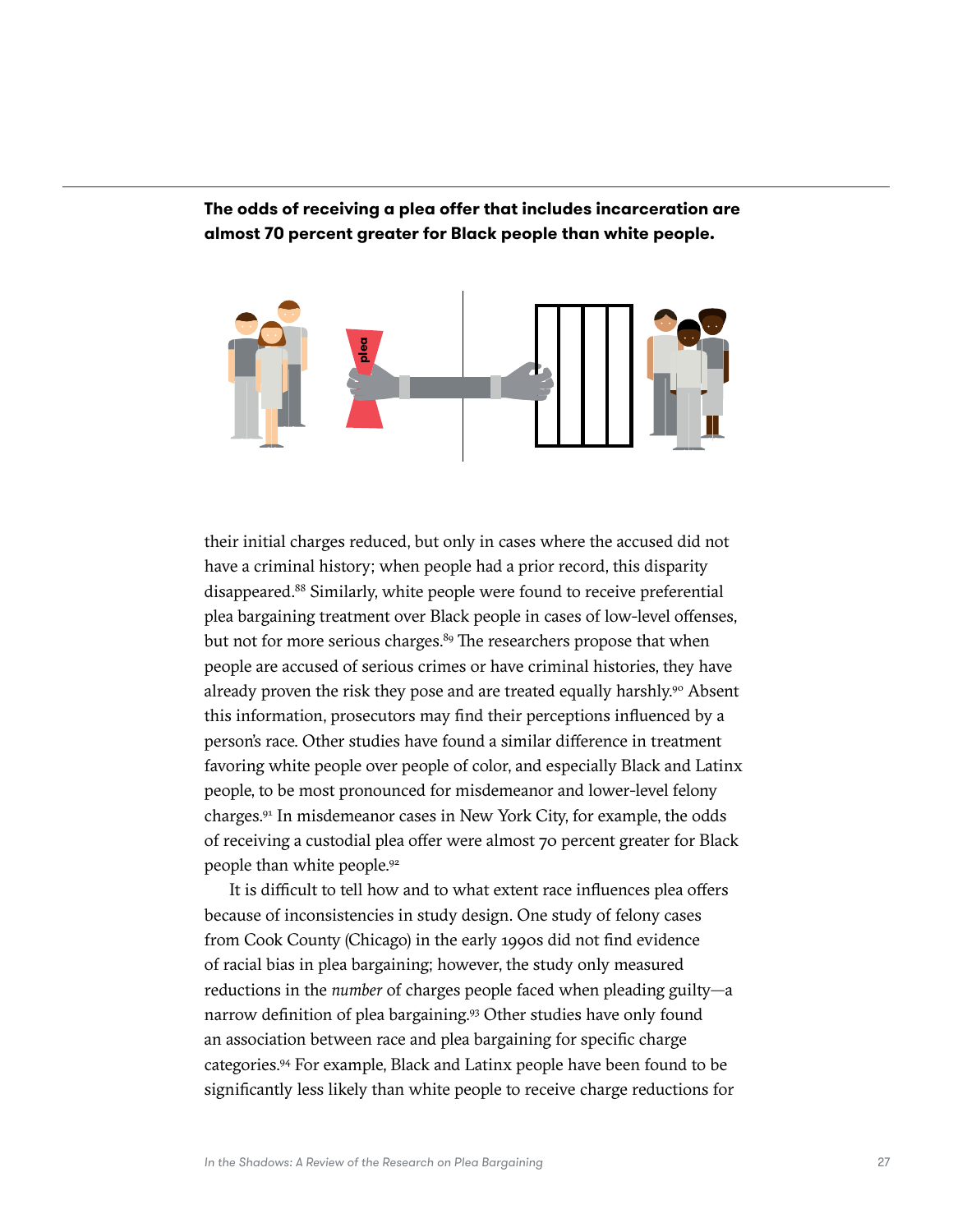weapons offenses.[95](#page-65-0) Research that aggregates different types of cases combining misdemeanor and felony cases, or multiple offense types—in analysis may miss these important relationships, masking significant associations between race and the plea deals people are offered[.96](#page-65-0)

Research into biases in plea bargaining will be hampered if it does not take into consideration biases in initial charging.

Other variables that may not be easily recorded or analyzed—such as the race of the alleged victim—may mediate the relationship between race and the plea offers people receive. For example, research conducted in Rhode Island reinforces the importance of social context, which many studies are not able to meaningfully consider.<sup>[97](#page-65-0)</sup> This study of plea offers in drunk driving cases found that the harshness with which people of color were treated relative to white people was most pronounced when the alleged crime was committed in "advantaged" (wealthy and racially homogeneous white) areas, such as suburbs.<sup>98</sup>

Adding further complexity, a recent study of nearly 180,000 misdemeanor and felony cases in New York City found that, although Black people were only slightly less likely than white people to receive reductions in their charges, the timing of these reductions were notably different, with important implications.<sup>99</sup> For white people, charge reductions happened most often at disposition—likely reflecting leniency on the part of court actors and the negotiation of a plea deal; for Black people, charge reductions happened most frequently at initial case screening, suggesting that this was corrective action to perceived bias in overcharging by the police and not part of a plea deal[.100](#page-65-0) This provides an important reminder that, having already faced discrimination by the police, people of color often enter the court system at a disadvantage—one for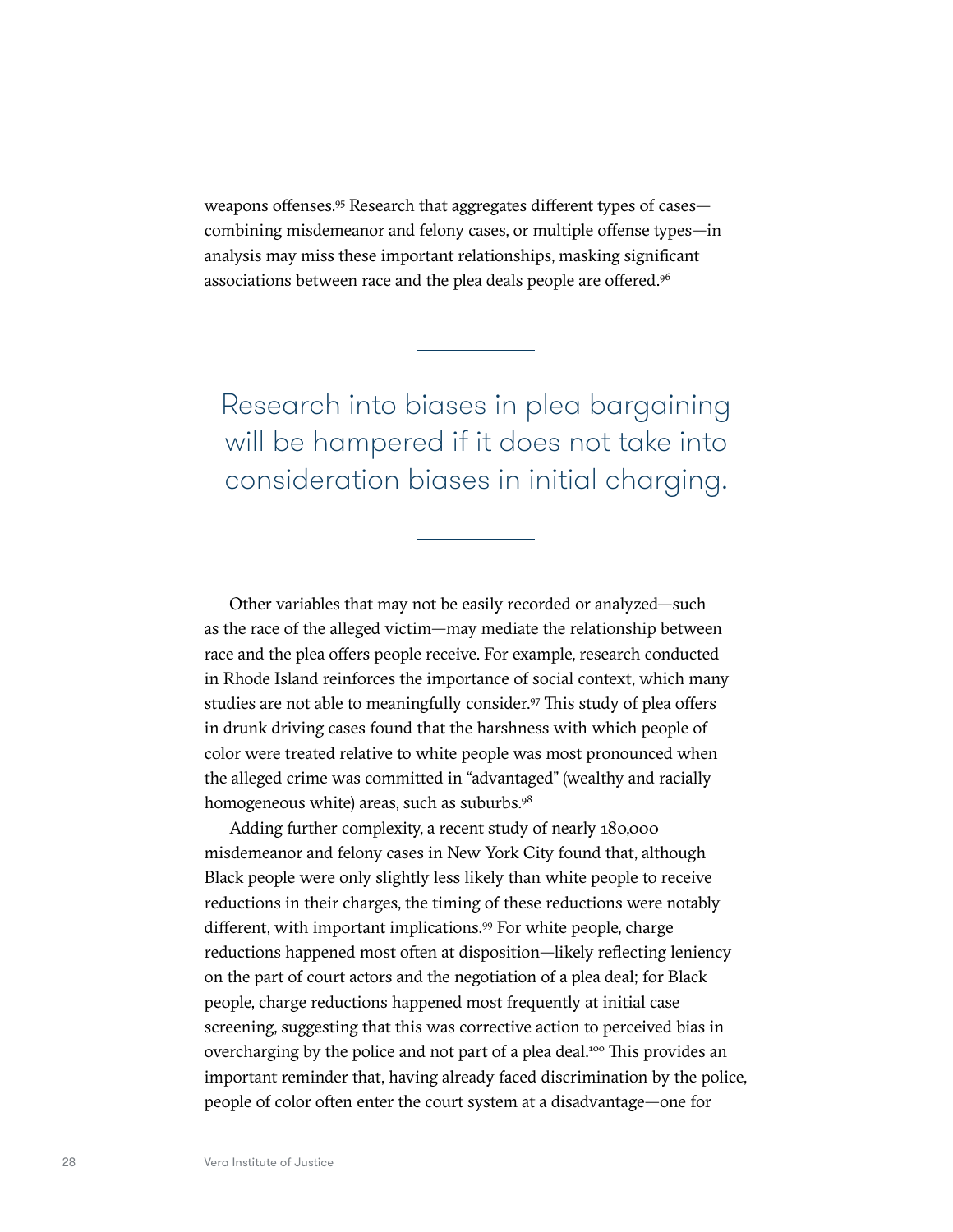which equitable treatment during plea bargaining, were it to exist, would not correct.[101](#page-65-0) In short, research into biases in plea bargaining will be hampered if it does not take into consideration biases in initial charging.<sup>102</sup>

## Disparate treatment by gender

Research has also examined possible gender-based outcomes in plea negotiations. Attempts to study the relationship between gender and the use of plea bargains have faced methodological challenges in finding sufficiently large and directly comparable samples of men and women, as women are arrested less frequently than men and typically for different, less violent, charges.<sup>103</sup> When researchers have managed to overcome these specific challenges, the results have been mixed. Several studies conducted using data from the 1970s through the 1990s failed to find any significant relationship between gender and the use of plea bargaining[.104](#page-66-0)

More recently, researchers have published several studies that suggest some association may exist, with women receiving more lenient treatment than men.[105](#page-66-0) A study examining felony and misdemeanor data from 2000

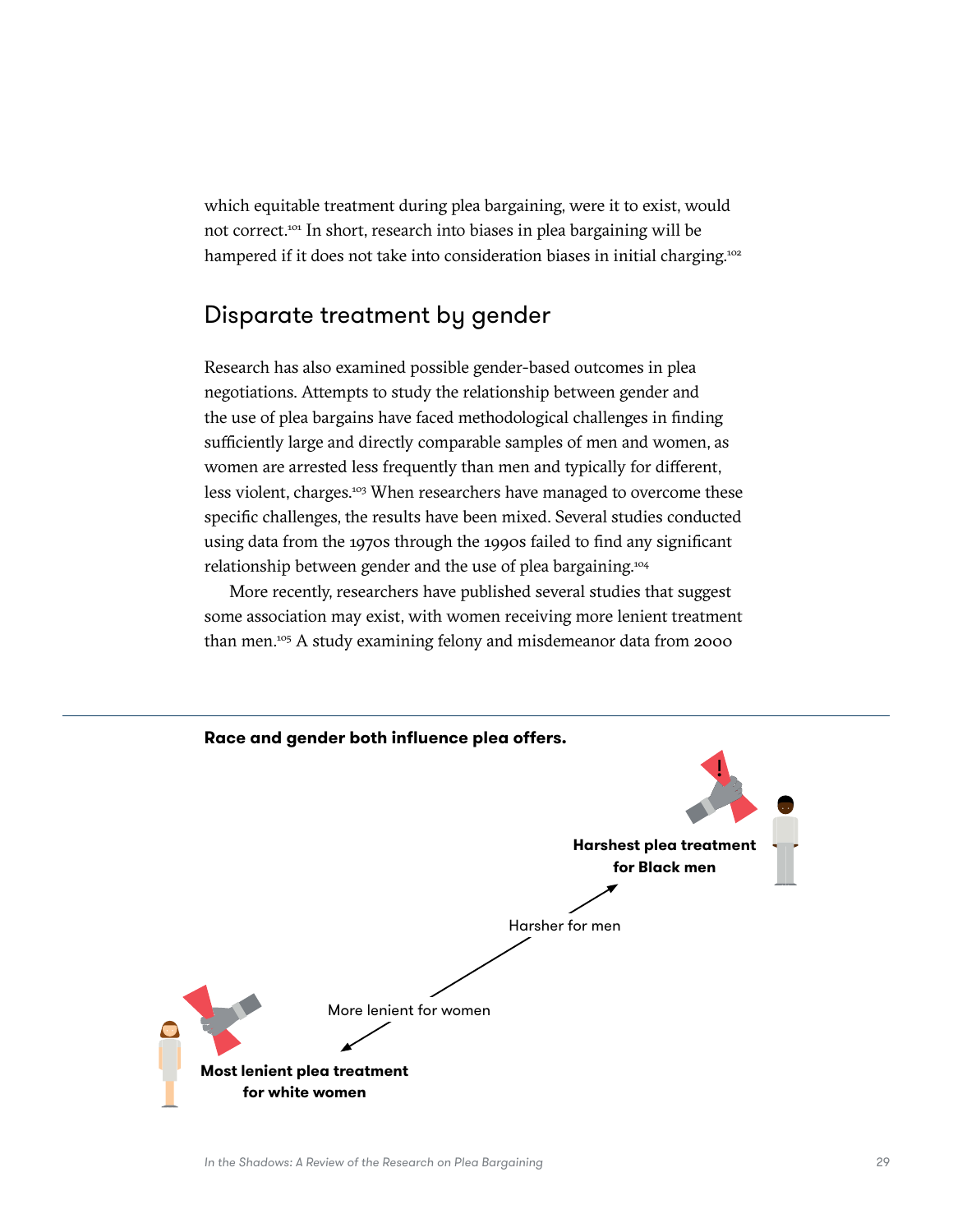through 2006 in Wisconsin, for example, found that women were more likely than men to have their top charges reduced or dismissed and that this disparity was greatest for people with no prior convictions and in cases where the top charge was a misdemeanor or low-level felony.[106](#page-66-0) The researchers hypothesize that, in these cases, with little information to guide them, prosecutors may be falling back on gendered assumptions about "risk" and "criminality" and treating men more harshly as a result.<sup>[107](#page-66-0)</sup> The researchers also looked to see how gender interacted with race and found that white women were afforded the most lenient treatment through plea bargaining while Black men received the harshest.<sup>108</sup> A study of federal court sentencing data for cases terminating in 2001 (nearly 46,000 cases) similarly found that, overall, men were more than 30 percent less likely than women to receive a charge reduction, although the study did not review the data for evidence of a race/gender interaction and instead focused on which individual factor looked more significant across all transactions.<sup>[109](#page-66-0)</sup>

Several explanations have been posited to account for relatively preferential treatment of women: prosecutors may hold gendered stereotypes that view women as less culpable and as less of a risk to society, or women may invoke "selective sympathy" among court actors.<sup>110</sup> Researchers have noted, however, that many of the reasons invoked for more lenient treatment of women—such as consideration of their mental health or parental status—could equally be applied to men and, instead of questioning why women are seemingly treated more leniently, the more pertinent question should be "why are men treated so harshly...?"<sup>[111](#page-66-0)</sup>

## Differential plea bargaining experiences by age

Research into the relationship between a person's age and the use of plea bargains has often focused on the different ways in which young people may approach and respond to plea deals compared to their older counterparts; qualitative and experimental studies find that younger people may be more likely than older people to accept a plea offer and give less consideration to the potential negative consequences of the decision[.112](#page-66-0) Gaps in young people's understanding of a plea offer may not be adequately addressed by their attorneys, and they may not receive important information about alternatives to pleading guilty.<sup>113</sup> Interviews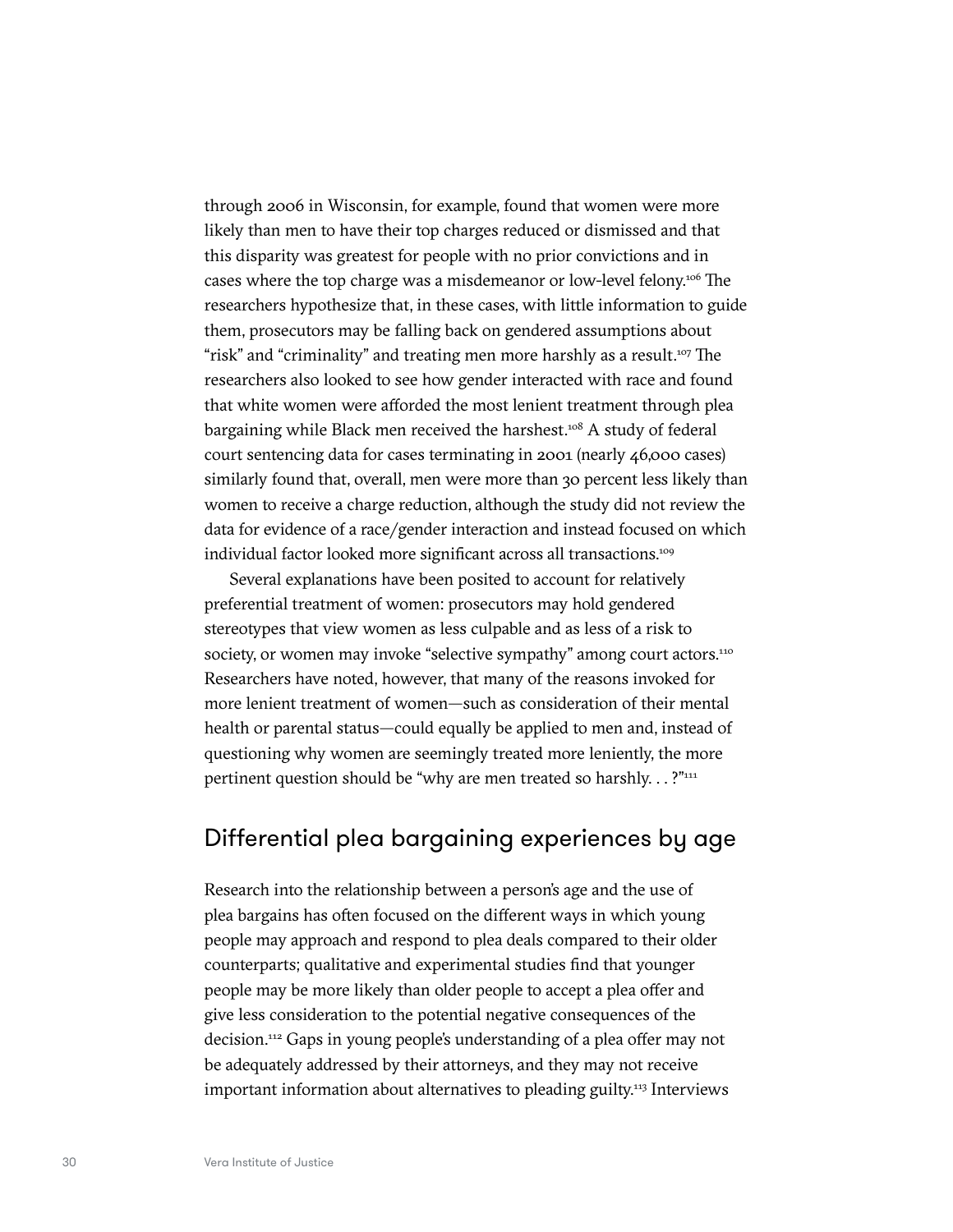conducted with 18 attorneys in one jurisdiction asked respondents about their most recent juvenile client.<sup>[114](#page-66-0)</sup> Nearly all attorneys believed that their clients understood that they were giving up a trial, but fewer than half reported that they had explicitly discussed this with their clients. Many of the attorneys waited to discuss waivers of rights until after their client had stated that they would accept a plea, and only about a quarter of the attorneys surveyed discussed collateral consequences—a vast array of post-sentence civil penalties, disqualifications, or disabilities that flow from criminal convictions—with their clients[.115](#page-66-0) Interviews conducted with adolescent and adult participants in an alternative to incarceration program in New York City found that, based on self-reports, adolescents had less time to make their plea decisions than adults (frequently as little as an hour) and that juveniles met with their attorneys fewer times than adults did.[116](#page-66-0)

Although there are reasons to believe that young people differ in their understanding of and responses to plea offers, the small number of attempts made to quantitatively measure differences in plea bargain outcomes between older and younger people have yielded mixed results potentially due to methodological issues. (See "Challenges in researching plea bargaining" on page 25.) A study of misdemeanor and felony cases from one jurisdiction across multiple years found mixed results and illustrates the complexity of the issue: the relationship between age and the favorability of the plea deal reached varied by charge type (person, property, or drug) and by the measure of plea deal (changes in the statutory rank of the top charge, changes in the possible sentence length of the top charge, changes in the possible sentence length of all charges combined, and prosecutor sentence recommendations).<sup>117</sup> For some charge types in some measures, increased defendant age was associated with greater plea discounts and, for other types, lesser.<sup>[118](#page-66-0)</sup> Possible relationships between age and plea bargaining may, therefore, be too nuanced and fine-grained to identify using aggregated datasets. And unlike the studies of juveniles, this study did not focus on the people affected by the bargain or their motivations for making it, but instead on prosecutorial decisions.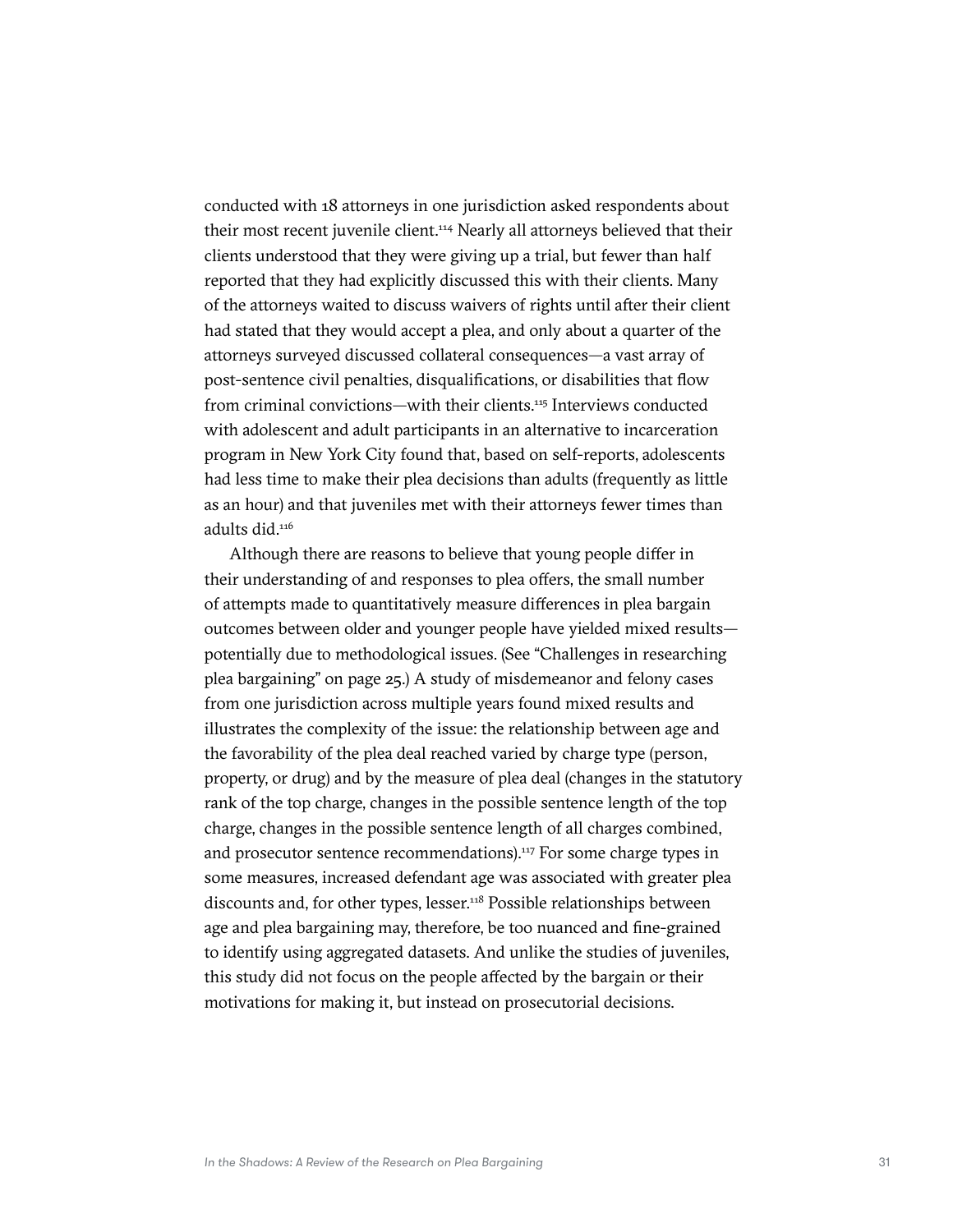# The criminal law

In addition to the significant influence of legal case characteristics; systemic biases associated with race, age, and gender; and pretrial detention status on plea bargaining practices, the law itself also plays a critical role in what agreement can be reached. Although prosecutors' charging authority arguably concentrates a significant amount of adjudicative power into their hands—through their ability to control and manipulate a person's sentencing exposure by way of the charges they pursue and then revise as a result of plea bargaining—this power is neither subject to any consistently identifiable standards or rules, nor after-the-fact review.[119](#page-66-0) (See "Law of plea bargaining: An overview" on page 8.) As a result, plea bargaining is often regarded as an unwritten, latent body of law or, at its worst, a practice that inhabits a "lawless" space, where the risk of capricious and arbitrary prosecutorial decision making—including invidious discrimination— remains ever present.<sup>[120](#page-66-0)</sup> This may be, in part, why critics of plea bargaining often refer to it as a practice operating "beyond the shadow of the law" both driven and governed by the vast, opaque, and unregulated exercise of prosecutorial discretion.<sup>121</sup>

Given this, the studies discussed below demonstrate that prosecutorial decisions in the plea bargaining context do not operate in a vacuum. Rather, prosecutors' plea bargaining decisions remain contingent on both the architecture and substance of the criminal code. The law provides the essential framework for plea negotiations. These studies, therefore, stand for the proposition that established legal rules still matter in defining the contours of plea bargaining behavior.

## The criminal code

In two companion descriptive studies that looked at charge bargaining practices in North Carolina in 1999 and 2000—one conducted in 2006 and another in 2007—researchers confirmed that the substantive criminal law still matters in determining plea bargaining outcomes.<sup>[122](#page-67-0)</sup> In the first study, the researchers not only found that charge reduction was a frequent occurrence, but they also discovered that both charge reduction rate and magnitude increased where the criminal code offered prosecutors and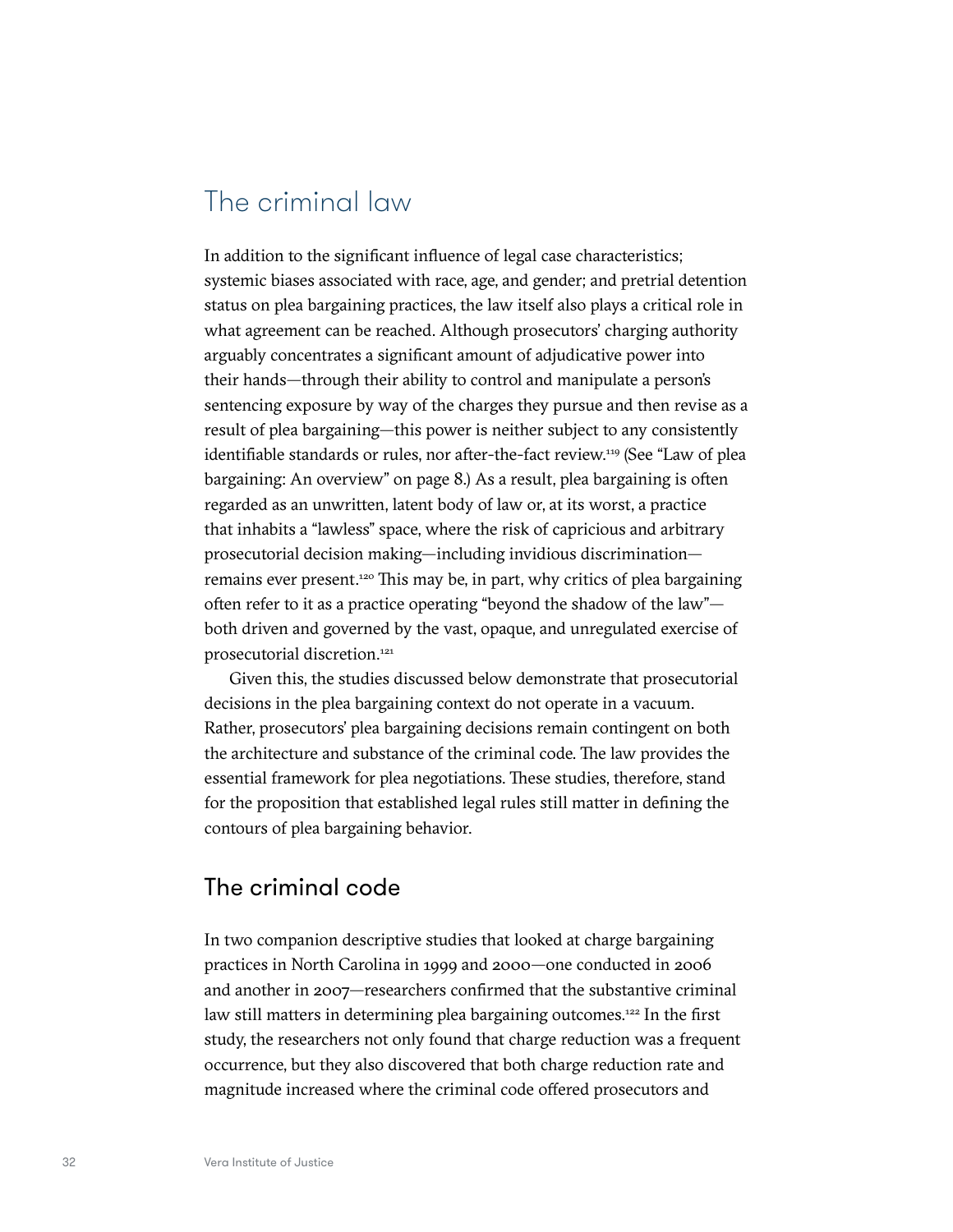defense lawyers a deeper set of plausible charges as landing spots in plea negotiations.[123](#page-67-0) At the same time, the researchers also uncovered that parties were *less likely* to agree on a particular charge reduction—thus minimizing the rate of overall charge movement in plea negotiations when there were greater differences between the potential sentences that attached to available charging options[.124](#page-67-0)

While these two main findings held true across both serious and nonserious charges, charge reductions were found to be more common among serious cases than in less serious ones—with the highest rates observed among the highest felony categories for which prison sentences were presumptively attached.<sup>125</sup> However, the frequency with which cases moved from the original charge to a lesser one—and the distance in charge and sentence severity between them—varied by the specific charge types examined by the study (assault, robbery, burglary, kidnapping, and cocainerelated).[126](#page-67-0) For example, the kidnapping group had fewer charge bargains because the criminal code contained few charging options, while the large sentencing gap between potential sentences across the felony-misdemeanor line for the burglary group inhibited the number of plea deals despite the wide availability of many charging options.<sup>127</sup>

The researchers also found that even when circumstances were most conducive to charge reductions, other factors (such as prosecutor office policies or drug weight) outside the code could reduce the likelihood of charge reductions—as was the case with the cocaine cases they examined.<sup>128</sup> In addition, when many charging options existed across the felony-misdemeanor dividing line, the researchers found that more available felony options made it less likely that felony charges would be reduced to a misdemeanor, resulting in a higher percentage of charge reductions that still yielded a felony conviction.<sup>129</sup> This was the case for both serious and less serious felonies—a result the researchers confirmed was independent of the seriousness of the original felony charge filed.<sup>130</sup>

## The substance of particular criminal offenses

It is not only the architecture of the criminal code and its sentencing provisions that are influential in plea bargaining, but, as a 2012 descriptive study found, also the specific content of a particular charged offense.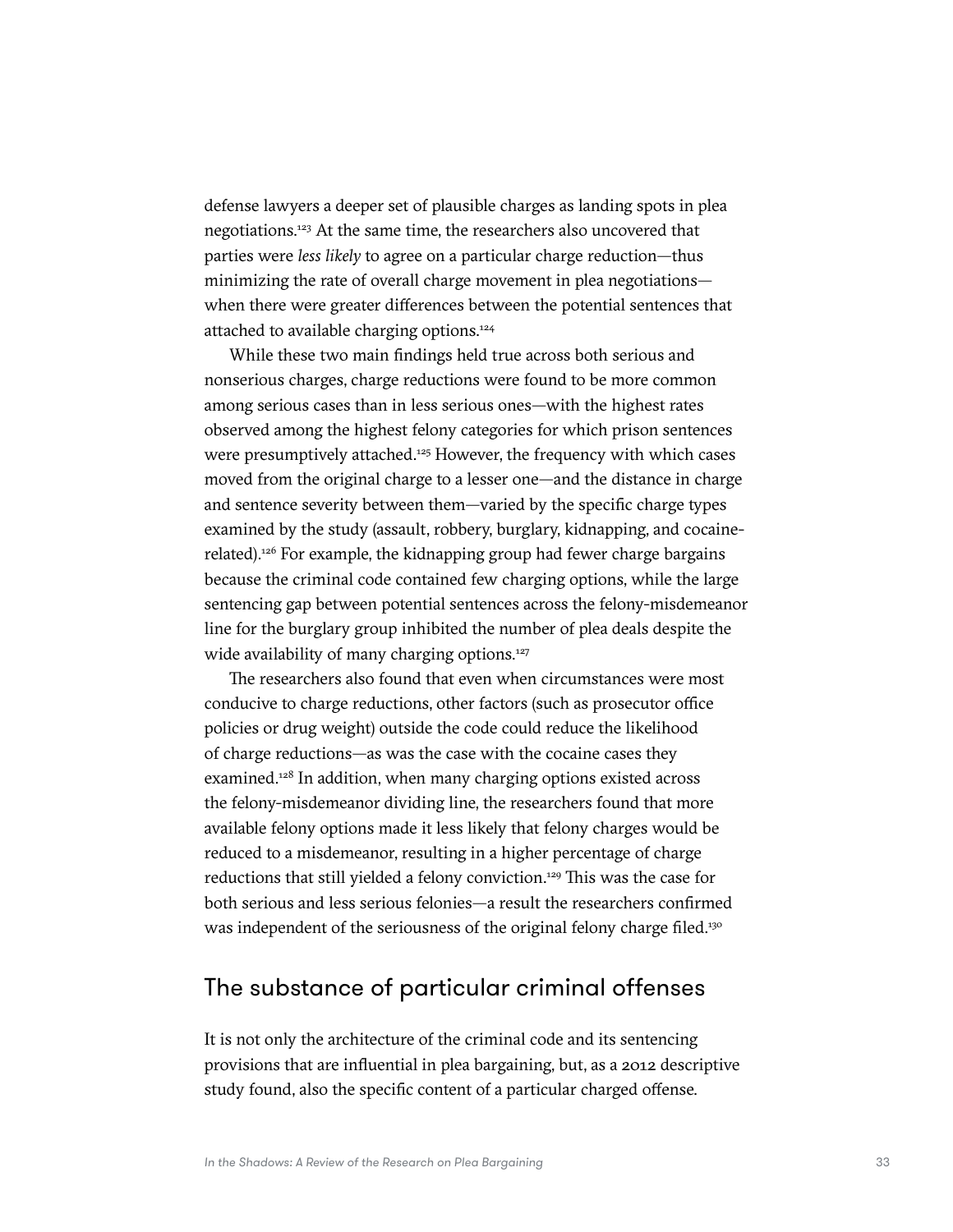After examining more than 620,000 criminal cases that terminated in federal district court from 2002 to 2009, researchers showed that a crime's "essential elements, the proof required to establish the offense, and the basic gravamen of the crime" affect the frequency and composition of plea bargains in those cases.<sup>[131](#page-67-0)</sup>

- › Charges that were secondary to the crux of the prosecution's case (such as witness tampering) or that threatened added punishment but remained outside the core prosecuted offense (such as use of a firearm in the commission of a federal felony) had high dismissal rates pursuant to plea agreements.<sup>132</sup> Both of these types of charges often presume the existence of, and are related to, other often more serious crimes. Prosecutors may be willing to discard these charges in order to facilitate a guilty plea because they are viewed as superfluous to the central allegations in the case.<sup>133</sup>
- Crimes that were easiest to prove (such as escape, reentry of a deported person, failure to appear, or misprision—deliberate concealment—of a felony) had the lowest frequency of charge bargains, but high rates of guilty pleas, suggesting that people likely accepted plea deals with little bargaining involved.<sup>134</sup> Some of these charges are also common enough (such as reentry of a deported person, failure to appear, misprision of a felony) that they are easily "commoditized" such that parties will likely recognize and agree to the understood "going-rate" for a guilty plea in that particular case.[135](#page-67-0)
- › Prosecutors in certain higher-stakes cases (such as deprivation of civil rights) frequently went to trial, despite a high likelihood of acquittal.<sup>136</sup> This was in part because sentencing cliffs between charging options (for example, within the different gradations of aggravated assault categories) made charge reductions pursuant to a plea deal difficult.<sup>[137](#page-67-0)</sup> In other instances, political and institutional pressures, combined with few attractive plea options, likely drove cases to trial despite the difficulty prosecutors faced in proving their case.[138](#page-67-0) Similarly, people were more likely to prefer trial despite low acquittal rates in other types of cases (such as tax evasion or possession of child pornography) either out of a belief they held in principle (such as "federal taxation is unconstitutional") or because the perceived costs of conviction (such as stigma of sex offenses) related to the alleged offense were deemed too high to agree to a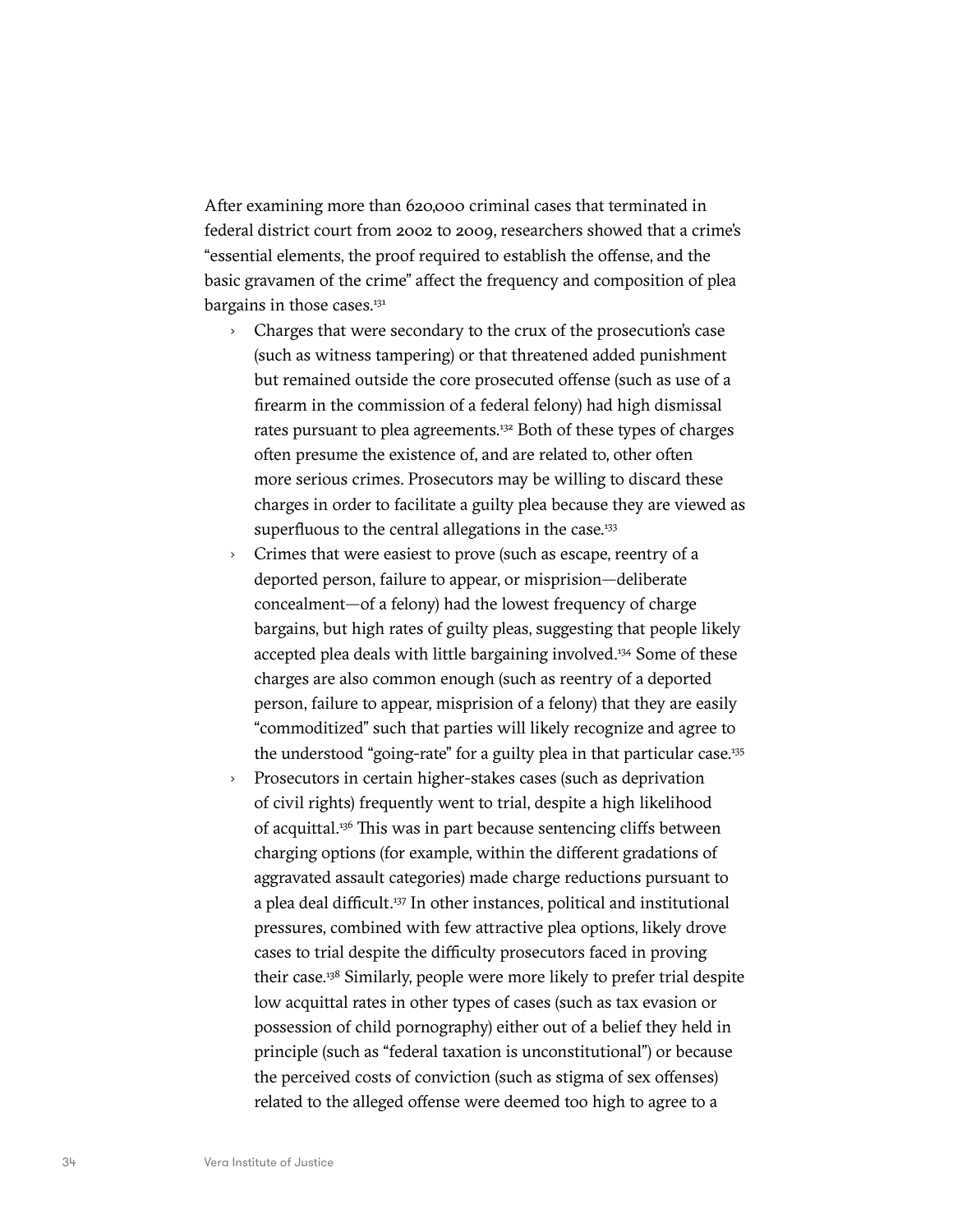plea deal[.139](#page-67-0) These findings demonstrate that the likelihood of a plea deal is not always driven by parties' perceptions of the odds of a particular trial outcome, but sometimes on a risk-benefit calculus.

Findings related to specific offenses argue against trying to generalize plea bargaining behavior and practice across broad categories of charges such as "property offenses" or "violent offenses." Doing so may hide significant variations between specific charges within each offense category (for example, under violent offenses, the distinction between simple assault and murder). This, in turn, risks masking variations in offense-specific plea bargaining behavior and outcomes in practice. This suggests more broadly that any effort to reform plea bargaining practices and outcomes must incorporate legal reform, both substantive and procedural.

# Caseloads

Beyond the structure of the criminal code, other system-level elements factor into the use of plea bargaining. There has long been a common assumption that the high use of plea bargaining in U.S. criminal courts is, at least in part, a result of the high caseloads many courts, prosecutors, and defense counsel must process.[140](#page-67-0) Indeed, it appears undeniable that if even a fraction of the people who currently plead guilty were to instead demand their right to a trial, courts and their staff would quickly be overwhelmed. The continued functioning of the U.S. justice system is dependent on the high number of guilty pleas that are entered every year.<sup>141</sup>

With this in mind, a small body of research has sought to understand how variations in caseloads might influence individual cases. Researchers have asked to what extent plea deals are influenced by the case volumes of the specific court or prosecutor to which the case is assigned. (Research has tended to ignore the caseload pressures faced by defense counsel.) Studies conducted during the past 40 years have found little evidence of a significant relationship.<sup>[142](#page-67-0)</sup> Observational and interview-based research published almost half a century ago in 1978 compared several low- and high-volume criminal courts and found no noticeable differences in the ways in which prosecutors approached and applied plea bargaining to their cases[.143](#page-67-0) Quantitative analysis of courts in Chicago published around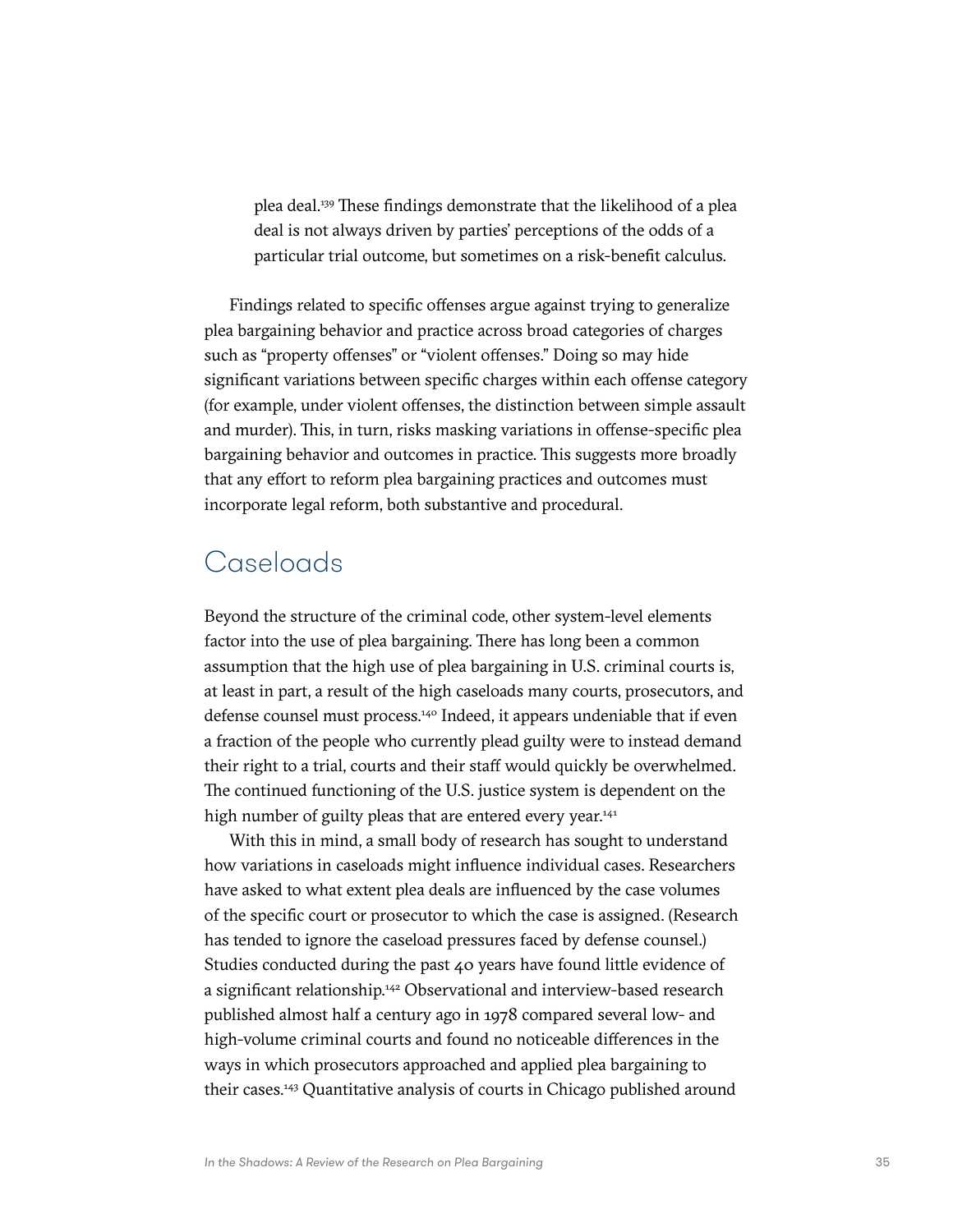### **Displaced sentencing discretion? The impact of sentencing guidelines on charge bargaining practices**

To help protect against the risk of judges relying on improper factors in sentencing—such as race, gender, or personal beliefs—and better ensure that similarly situated people receive comparable sentences, at least 20 state jurisdictions, the District of Columbia, and the federal government have promulgated sentencing guidelines to both guide and curb judicial discretion at sentencing.<sup>ª</sup> Some jurisdictions have enacted presumptive guidelines, meaning that judges are required to impose a recommended sentence within the prescribed range or provide compelling and substantial reasons for deviating from them.<sup>b</sup> Other jurisdictions put in place voluntary guidelines, which do not require judges to impose a recommended sentence.° Even within these two broad categories, there are wide variations in the degree to which guidelines curb judicial discretion.<sup>d</sup>

One enduring concern, however, is the extent to which sentencing guidelines shift the locus of sentencing discretion to prosecutors—and how this may perpetuate the very disparities that sentencing guidelines were supposed to eliminate.<sup>e</sup> Under these systems, prosecutors can achieve their preferred sentences (or avoid those with which they disagree) through the manipulation of the charges they pursue (by choosing the types and number of charges filed, the types of charges they are willing to drop, or the types of charge and/or sentence reductions they are willing to offer), using this as leverage in plea negotiations. Five studies that looked at the impact of sentencing guidelines on plea bargaining practices are examined here, providing mixed results on whether sentencing guidelines, or different types of guidelines, increase charge bargaining among prosecutors.

guidelines system than prior.<sup>j</sup> In four of the five studies, researchers examined the effect of sentencing guidelines enactment and found little or no evidence that sentencing guidelines substantially altered prosecutorial charge bargaining practices. For example, a 1987 study looking at the effect of Minnesota's presumptive sentencing guidelines on prosecutors' plea bargaining practices—comparing cases from 1978 (pre-guidelines) and cases from 1981 and 1982 (post-guidelines)—found that prosecutorial charging practices (average severity of the initial charge, rate of charge dismissal, rate of charge reduction, and rate of sentence negotiation) were largely the same before and after the guidelines went into effect.<sup>f</sup> In particular, it found no proof during the post-guidelines period that prosecutors had started overcharging cases in order to better facilitate guilty pleas.<sup>9</sup> A 2005 study conducting a comparable analysis of Ohio's 1996 enactment of presumptive sentencing guidelines came to a similar conclusion.<sup>h</sup> It found no significant changes across most measures (the likelihoods of indictment on a first- or second-degree felony, all charges being dropped after indictment, pleading guilty with prosecutorial agreement, and some dropped charges), although it did uncover a modest 4 percent increase post-guidelines in the likelihood of charge reductions among people who pled guilty.<sup>:</sup> Significantly, it found that racial disparities persisted, even worsened, after guidelines implementation—for example, finding that for Black people, charges were less likely to be dropped under the

Two further pre-/post-guidelines studies using different methodologies analyzed the implementation of Washington, DC's voluntary sentencing guidelines and found similar results. $^\mathsf{k}$  In 2014, researchers found little statistically significant impact on prosecutors' charge bargaining practices (for example, rate and extent of charge bargaining and extralegal effects on charge bargaining outcomes) after guideline adoption, other than a small observed increase in the number of felony charges dismissed or reduced for initial charges in the most severe charge category.' In 2019, after comparing differences in the *value* of charge bargains—as evidenced by the magnitude of sentence reductions that flow from them—researchers again found only minimal changes. Prior to sentencing guidelines, people accepting charge-bargained pleas received more than 30 percent shorter sentences than if they had been sentenced on their arraignment charge; after guidelines enactment, people accepting charge-bargained pleas received sentences that were nearly 36 percent shorter.<sup>m</sup>

Although the small differences observed in both Washington, DC, studies suggest that prosecutors may have filed more serious charges in certain cases in the post-guidelines period to expedite the plea bargaining process, the relative stability of all other outcomes between the pre- and post-guidelines periods in both studies points to little interaction effect between sentencing guidelines and charge bargaining practices and outcomes.<sup>n</sup> For all four studies discussed above, one potential explanation for the lack of change across the comparison periods may be the relatively narrow time range under examination after guidelines were implemented. Indeed, looking only six months out after guidelines implementation in Ohio—or one to two years out after implementation in Washington, DC, and Minnesota, respectively—may not have allowed enough time for practitioners to fully understand and use the new rules.° (Another possible explanation is that while prosecutors may not have changed their charging practices after implementation of sentencing guidelines, it is possible that they had already been overcharging before the guidelines were implemented.)

A fifth study examined whether the *type* of sentencing guidelines—presumptive or voluntary—makes a difference to prosecutors' charge bargaining practices and resulting sentencing outcomes. After comparing data from one county in one state with presumptive guidelines (Washington State) with data from two counties in a state with voluntary guidelines (Maryland), the 2007 study found that the county under more rigid sentencing guidelines saw greater charge bargaining impacts, demonstrated by larger observed reductions in sentence lengths and in declines in the probability of prison sentences.<sup>p</sup> However, the study used a predictive model that tested what would happen if Washington State cases were adjudicated in Maryland, and vice versa. This potentially minimizes the extent to which the research's findings can be applied more generally, given its hypothetical nature.<sup>q</sup> Future research should investigate the appropriateness of the strong assumptions underlying this approach.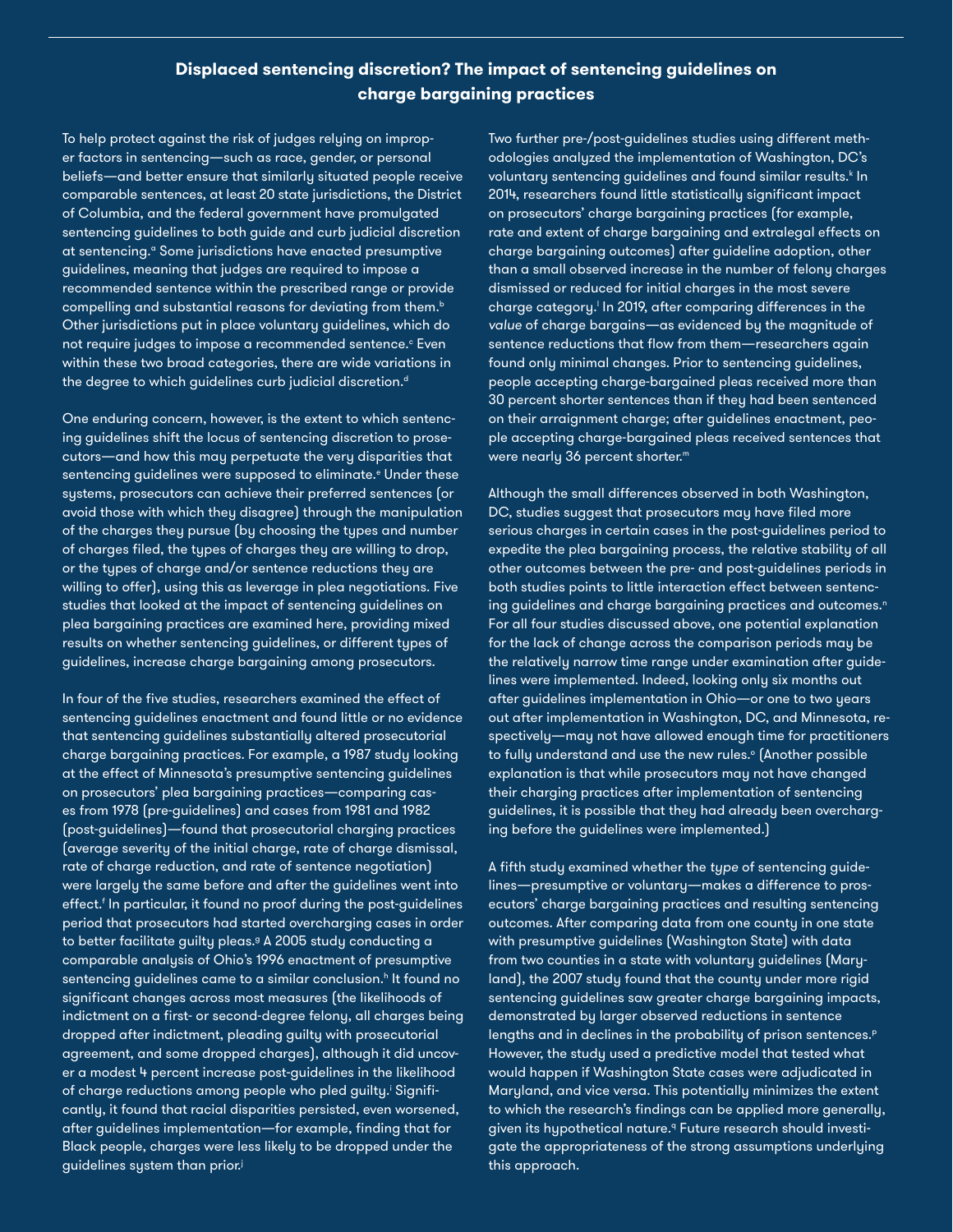the same time supported this conclusion.<sup>144</sup> More recent analyses found that cases tried in courts with higher caseloads are subject to slightly harsher trial penalties than those tried in lower-volume courts.<sup>145</sup> This may indicate that charge and sentencing decisions are influenced, in part, by considerations relating to organizational efficiency—where higher caseload courts adjust their practices in order to see fewer cases go to trial.<sup>[146](#page-67-0)</sup> However, research that has sought to measure the caseload pressures on the people directly responsible for plea offers—the prosecutors assigned to each case—has offered less support for this hypothesis, finding little relationship between case volume and the use of plea bargaining.

If even a fraction of the people who currently plead guilty were to instead demand their right to a trial, courts and their staff would quickly be overwhelmed. The continued functioning of the U.S. justice system is dependent on the high number of guilty pleas that are entered

every year.

Two studies statistically analyzed drug cases in the office of the New York County District Attorney that were disposed of in 2010 and 2011 one looking at approximately 1,200 felony drug cases and the other at a similar number of misdemeanor marijuana cases.<sup>147</sup> While controlling for multiple case and defendant characteristics, the studies considered the active caseload size of the prosecutors assigned to each case.<sup>148</sup> The study of felony cases found no relationship between the size of each prosecutor's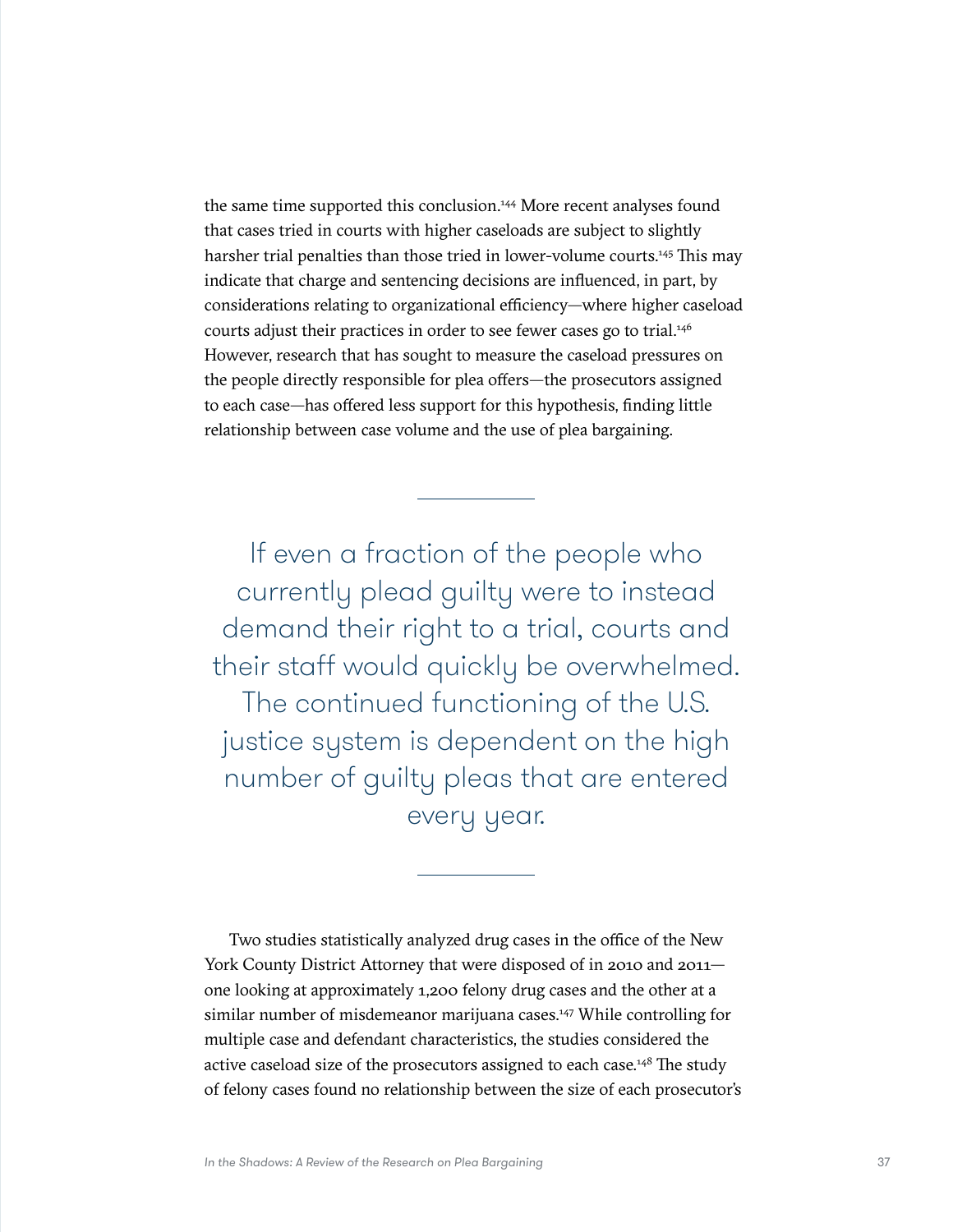caseload and the charge or sentence offers (the measures of plea bargaining) made in their cases[.149](#page-67-0) The researchers noted, however, that prosecutors working in New York City may be accustomed to high case volumes and that the results may not be generalizable to jurisdictions that traditionally process fewer cases.<sup>150</sup> The analysis of misdemeanor marijuana cases similarly revealed that caseload pressure was unrelated to the charge offers made, but the study did find that the likelihood of being offered a plea deal that included a custodial sentence increased marginally as prosecutors' caseloads increased.[151](#page-67-0)

Another study of 318,750 felony and misdemeanor cases filed in Wisconsin from 2009 to 2013 similarly analyzed the relationship between prosecutor characteristics—including the size and make-up of their caseloads—and case outcomes, while controlling for numerous defendant and case variables.<sup>152</sup> The researchers found a large range in the number of cases the prosecutors worked on—from fewer than 100 in a five-year period to several thousand[.153](#page-67-0) However, there was no relationship between the size of prosecutors' caseloads and either their case dismissal rate or the plea bargain outcomes of their cases (in other words, the likelihood of guilty pleas to lesser charges or of pleas resulting in noncustodial sentences).<sup>154</sup>

Although there was no evidence that caseload size influenced prosecutors' plea bargaining behavior, the composition of prosecutors' caseloads was found to be somewhat predictive of case outcomes. The same study of cases in Wisconsin found that prosecutors with a higher proportion of violent cases in their caseloads were more likely to dismiss cases and more likely to agree to a guilty plea to a lesser charge[.155](#page-67-0) They were, however, less likely to accept a noncustodial sentence than other prosecutors; the researchers hypothesize that this may reflect a greater willingness to engage in charge bargaining, but less willingness to engage in sentence bargaining among these prosecutors.<sup>[156](#page-67-0)</sup>

Conversely, prosecutors with high felony caseloads were *less* likely to dismiss a case and *less* likely to agree to a plea to a lesser charge than prosecutors with lower felony caseloads[.157](#page-67-0) The researchers propose that prosecutors who handle more felony cases may come to view all cases more seriously and place greater value on securing a more serious criminal record.[158](#page-68-0) It is notable that the findings of this study led the researchers to conclude that prosecutors' caseloads do not incentivize their plea bargaining behavior with the motivation of "clearing their plates" or as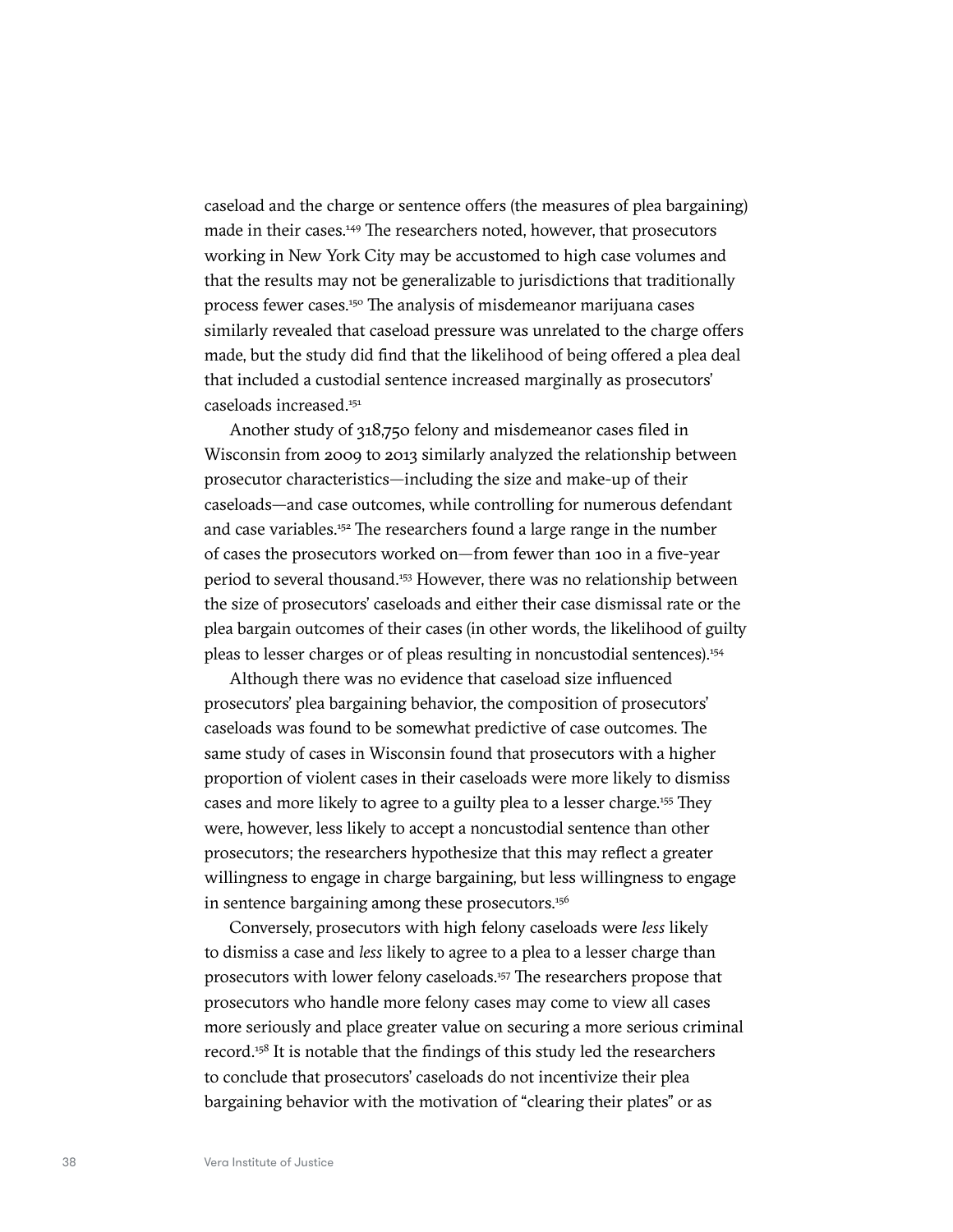a concession to limited resources, but rather that the *type* of cases that prosecutors routinely try will influence how they evaluate plea bargaining in *all* of their cases.<sup>159</sup>

Although the research presented here suggests that variation in prosecutorial caseload size has little notable impact on plea bargaining at the case level, cases are not processed in a vacuum, and differences in the working styles of prosecutors—and in the situational contexts of the district attorney offices they work in—are likely to be influential.<sup>160</sup> Mixed methods research combining focus groups, surveys, and quantitative analysis of cases finds that, despite putting great emphasis on the value of consistency in practice, prosecutors employ a wide range of styles in plea bargaining, meaning plea offers can differ markedly simply as a function of the prosecutor assigned to the case.<sup>[161](#page-68-0)</sup> However, earlier research conducted in the 1980s suggests that this variation can be constrained, to a degree, by the level of control the local district attorney places on the plea bargaining practices of their staff.<sup>162</sup>

# Plea bargaining outcomes

The courts and to the vast majority of people's experiences of the justice system, it is important to understand the impact that plear hargaining has on case outcomes. Specifically researchers have attempted the courts and to the vast majority of people's experiences of the justice system, it is important to understand the impact that plea bargaining has on case outcomes. Specifically, researchers have attempted to discern just how much of a bargain people may receive when they plead guilty (or, conversely, how much worse their punishment may be if they go to trial). A related question also arises: are the benefits of plea bargaining large enough to coerce innocent people to plead guilty? And if so, how often does this happen? As described below, studies that have sought to address these questions have, in the process, revealed how complex and opaque the system truly is.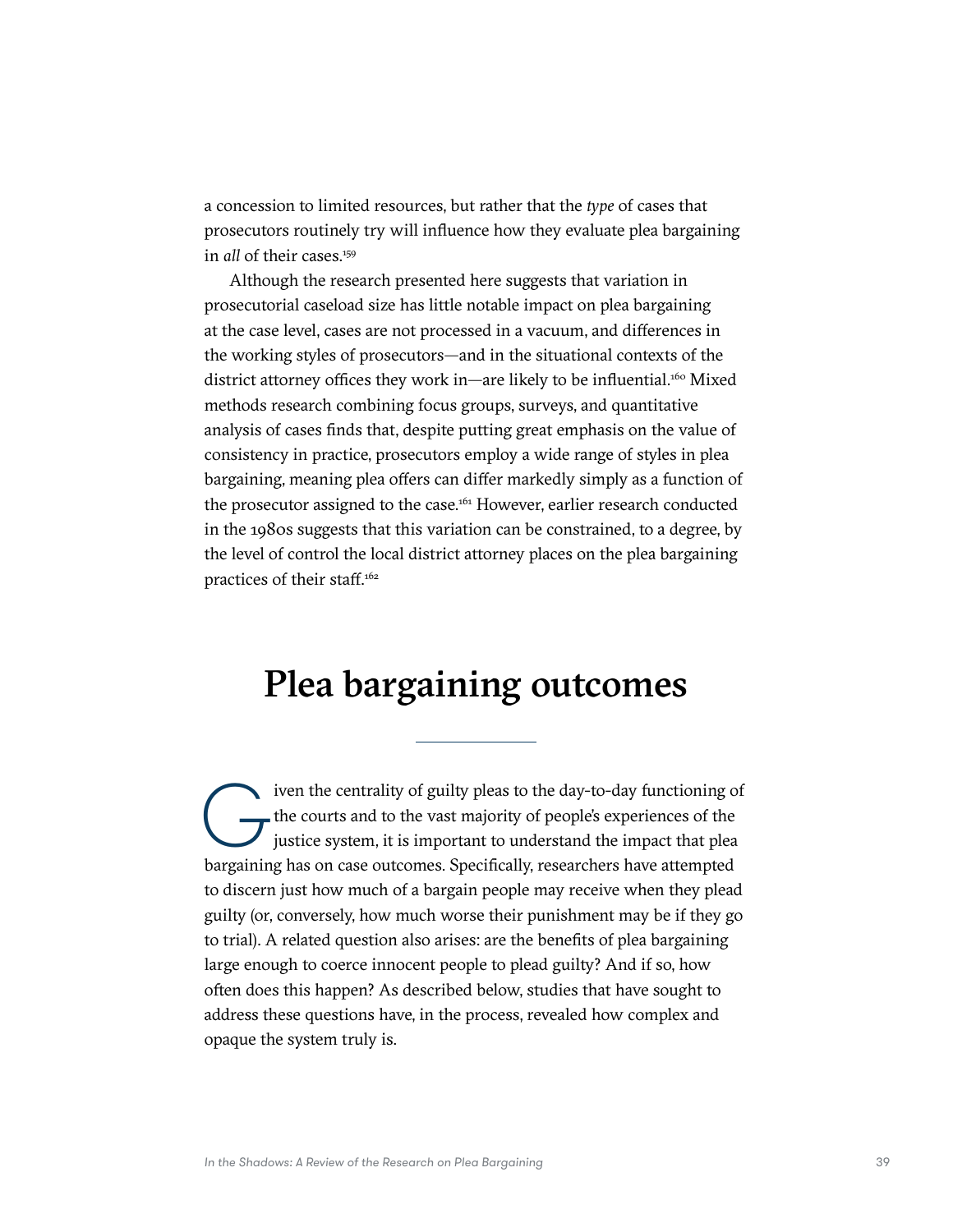# How much of a bargain is a plea bargain?

The process of plea bargaining is predicated on the contention that prosecutors can offer people the opportunity for more favorable outcomes if they plead guilty rather than take their cases to trial. (Whether this more favorable outcome is best characterized as a "plea discount" or a "trial penalty" is the subject of some debate.) $163$  However, the typical magnitude of this disparity in punishment is uncertain. Some researchers have found evidence of a large difference in sentencing outcomes.<sup>164</sup> Others have suggested that the difference may be minimal (or even, as in one study, nonexistent)—although, as discussed below, these studies have been critiqued on methodological and conceptual bases.<sup>165</sup>

One study does provide evidence of a substantial trial penalty. Researchers looked at serious violent felonies resolved in Pennsylvania trial courts in the late 1990s using regression models to measure the relationship between plea bargaining and sentencing while accounting for other important factors (such as the severity of the offense and the defendant's characteristics).<sup>166</sup> They found that the odds of incarceration were 2.7 times greater for people tried by a jury than for those who pled guilty.[167](#page-68-0) In addition, sentence lengths were 57 percent longer for people convicted by trial jury compared to those who pled guilty[.168](#page-68-0)

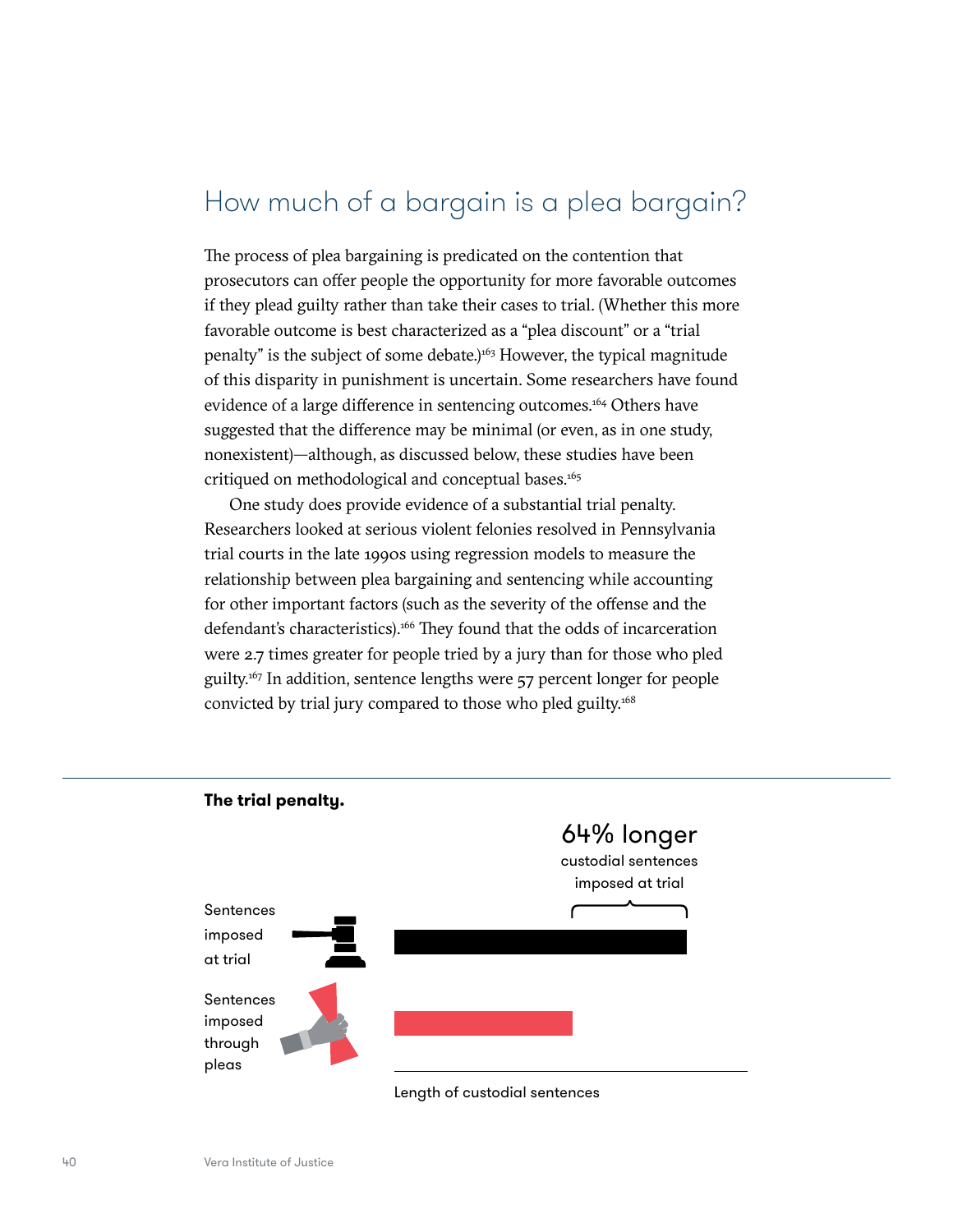Research has found, however, considerable variation in the magnitude of plea discounts both between and within jurisdictions.<sup>169</sup> This is perhaps unsurprising given the varying levels of constraint in the use of plea bargaining that prosecutors work under in different states: jurisdictions vary in the use of, and adherence to, plea bargaining guidelines, and district attorneys maintain varying levels of oversight and control over assistant attorneys' plea deal offers.[170](#page-68-0) One analysis of sentencing data from five states from 1997 to 2004 used regression analyses to compare the sentence lengths received following pleas, bench trials, and jury trials, while controlling for case and defendant characteristics.<sup>[171](#page-68-0)</sup> In each state and for most offenses, sentences received after jury trial were significantly longer than those received following a plea; there was, however, notable variation by jurisdiction and offense.<sup>172</sup> In Maryland, at one end of the spectrum, jury trials for heroin distribution cases resulted in incarceration sentences that were 350 percent longer than those given following a plea.<sup>173</sup> Similarly, cocaine distribution cases disposed of by jury trial were seven times more likely to result in incarceration than those settled through a plea[.174](#page-68-0) In Washington State, however, there was no significant difference in sentence length among cases resolved through plea, bench trial, or jury trial for five of the 12 offenses studied.<sup>175</sup> Still, despite the variation, the researchers concluded that "judges and prosecutors are imposing more lenient sentences for defendants who plead guilty."<sup>176</sup> This is, in essence, the "bargain" underlying the entire plea bargaining process.

In federal criminal courts, plea discounts are baked into the system, with sentencing guidelines allowing for sentence reductions when a person "accepts responsibility" for the alleged crime—a condition that a guilty plea can satisfy.<sup>177</sup> A study looking at 207,000 federal cases from 2006 to 2008 demonstrates the potential impact of these guidelines.<sup>178</sup> The study used regression analysis to control for a range of case and defendant characteristics, including offense severity, and found that the average custodial sentence imposed at trial was 64 percent longer than sentences reached through pleas.[179](#page-68-0) As in state courts, the researchers found substantial variation by crime type—with firearms trial sentences being 29 percent longer than pled sentences, while larceny and theft offenses were associated with a 137 percent trial penalty.<sup>[180](#page-68-0)</sup>

A similar study of 115,000 federal convictions from 2000 to 2002 (in which 5 percent of cases were resolved at trial, and 95 percent through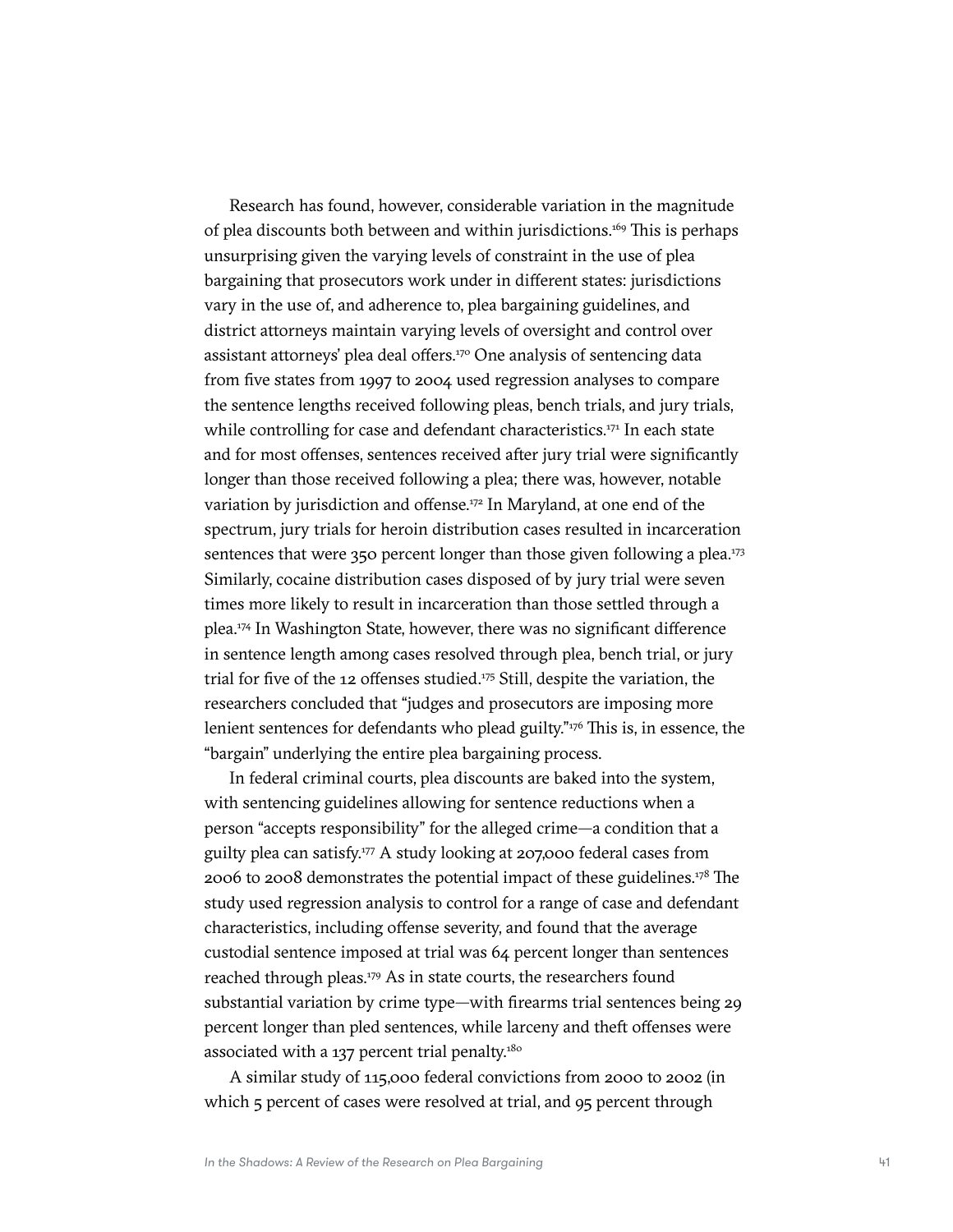a guilty plea) found that, after accounting for various case and defendant characteristics, including offense severity, incarceration sentence lengths were 45 percent longer for people convicted at trial than those convicted through a plea. $181$  (The slightly lower trial penalty detected here may be because this study excluded cases that resulted in a probation sentence, whereas the previous study included these as zero-length sentences of incarceration)[.182](#page-68-0) However, trial penalties were not solely a product of sentencing guidelines; after guideline-based sentencing changes were controlled for, people convicted at trial were still found to receive sentences 16 percent longer than people who pled guilty.<sup>183</sup>

Two recent studies have attempted to cast doubt on the potential "benefits" of pleading guilty (such as reduced sentences), both claiming that people may, on average, experience better outcomes by choosing to go to trial due to the possibility of acquittal.[184](#page-68-0) The first, a study of more than 91,000 misdemeanor cases accepted for prosecution in 2010 and 2011 in New York City, partially corroborated the results of previous research, finding that people convicted at trial were more likely to be incarcerated, faced longer probation sentences, and received larger fines than people who pled guilty—and that these differences remained after controlling for case and defendant characteristics.<sup>[185](#page-68-0)</sup> (The researchers were unable to control for the effects of pretrial detention on case outcomes due to missing data.)<sup>186</sup> However, the study also found that two cases out of every five that went to trial resulted in acquittals—a far higher acquittal rate than expected.<sup>[187](#page-68-0)</sup> This, the researchers concluded, suggests that more people may benefit from taking a case to trial than currently do so.<sup>[188](#page-68-0)</sup>

There are, however, significant caveats to this conclusion. Importantly, fewer than 0.5 percent of cases in the study's sample actually went to trial—and those that resulted in conviction, on average, had more severe sentences than cases in which a person pled guilty.<sup>189</sup> With such a tiny fraction of cases going to trial, it is possible that these are exceptional cases that differ from the average case in unmeasured ways—in fact, the study found that people represented by private attorneys, who presumably had more resources and who may have had cases deemed more 'winnable,' were more likely to go to trial—and that the high acquittal rate would not be sustained should more people choose not to plead guilty.<sup>190</sup> The researchers also do not consider the length of time people may spend in jail awaiting an eventual acquittal and the harms that such pretrial detention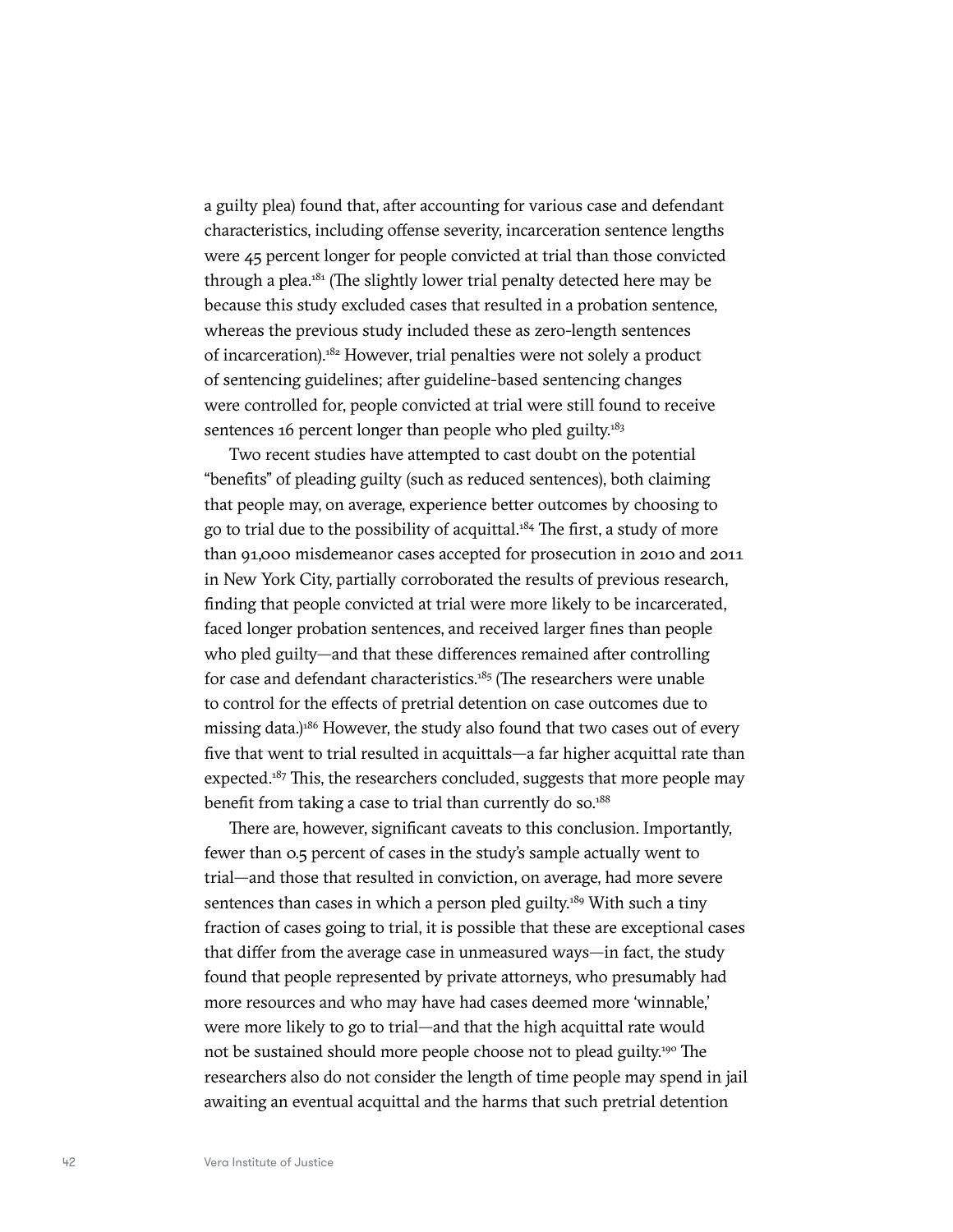precipitates. However, the finding that 99.6 percent of these misdemeanor cases were resolved through a guilty plea suggests that the plea bargaining process is substantially different for misdemeanor cases than it is for felonies.[191](#page-69-0) (See "Misdemeanor justice and plea bargains" at page 16.)

The second study, a contentious examination of more than 40,000 felony cases resolved before 2004 in Cook County (Chicago), Illinois, went further by concluding that not only is there no real trial penalty, but there is, in fact, a "trial discount.["192](#page-69-0) The researcher found that, if all sentences were averaged with acquittals counted as "zero-year" sentence lengths, trials resulted in sentences  $14$  months shorter than guilty pleas.<sup>[193](#page-69-0)</sup> (However, when acquittals were not counted, people who were convicted at trial were found, as in other studies, to be more likely to receive a custodial sentence and to receive longer sentences than those who pled guilty.)<sup>194</sup> The results and methodology of this study have been heavily criticized, however. The analysis assumes that people who pled guilty would have the same chances of acquittal as those who went to trial—which is unlikely to be true[.195](#page-69-0) Furthermore, the study categorizes a large number of cases as acquittals that were, in fact, other forms of case termination—such as cases that were terminated when a person failed to return to court, cases transferred to other jurisdictions, or cases transferred to immigration enforcement—thus substantially inflating the likelihood of "acquittal" even though the people involved were likely to have been convicted later or in another court.[196](#page-69-0) Finally, the study does not consider people who were held in pretrial detention but then acquitted at trial to have been incarcerated, despite the fact that they may have experienced a significant amount of time in custody.

The studies reviewed here demonstrate that the magnitude of the average plea discount, or trial penalty, differs between jurisdictions and offenses. Furthermore, the methodological and conceptual choices researchers make in studying sentencing outcomes can also create large disparities in findings. Despite this disagreement, there is a consensus that, if a person is to be convicted and sentenced, it will be better for them if this happens following a plea, not a trial.<sup>[197](#page-69-0)</sup>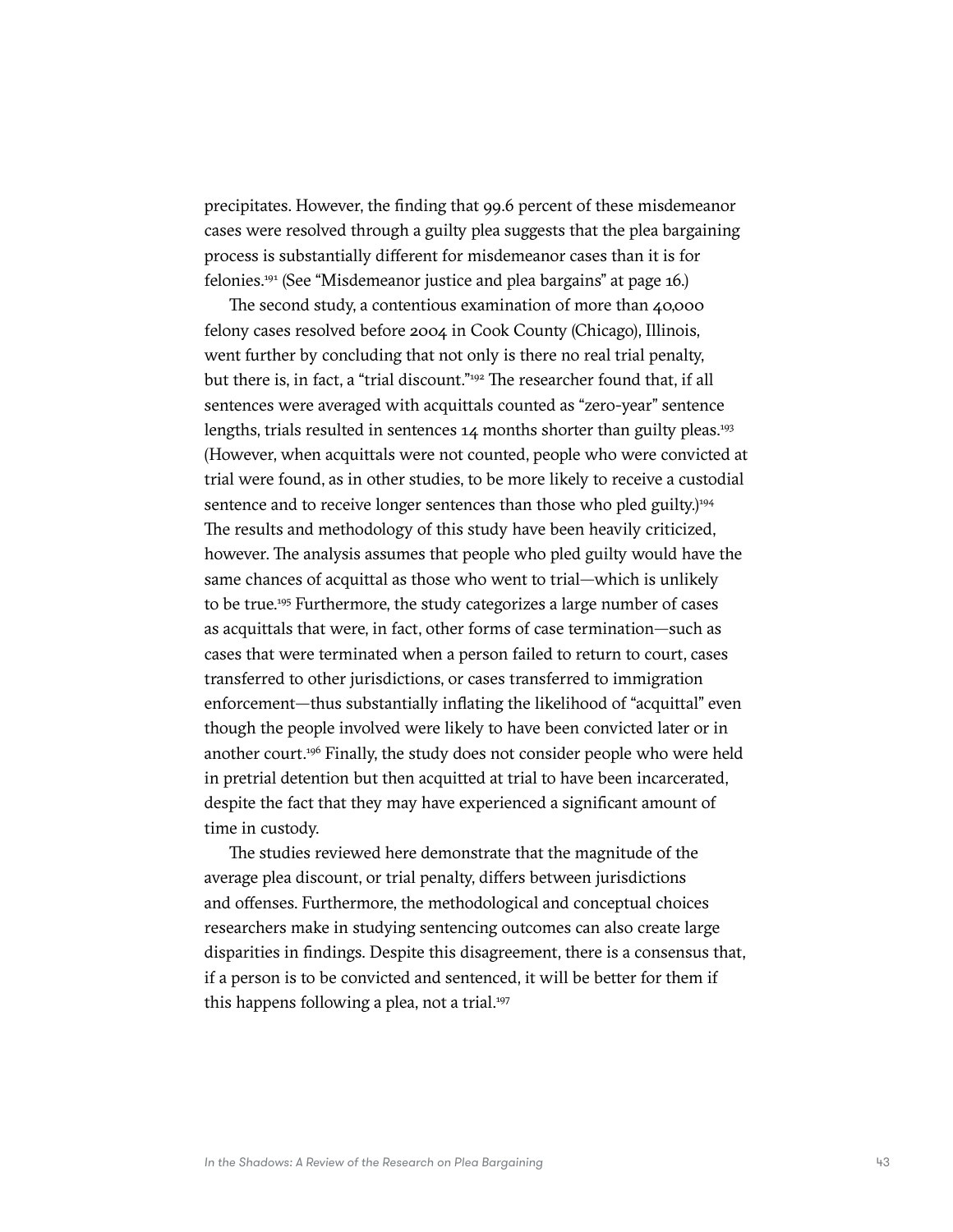# Are innocent people induced to plead guilty?

The incentives offered through plea bargaining, or the penalties associated with going to trial, may be substantial enough to induce people who are innocent of a crime to plead guilty[.198](#page-69-0) This is perhaps especially true for lower-level cases in which a guilty plea may hasten case disposal and secure a person's release from custody. (See "Misdemeanor justice and plea bargains" at page 16.) Innocent people charged with more serious crimes may still be induced to plead guilty, either to avoid a harsher punishment at conviction or, if they are already incarcerated but likely to win their case (and exoneration) on appeal, to secure an immediate release from prison on a sentence of time served rather than wait out a lengthy appeal process.<sup>199</sup>

Estimating the frequency with which this happens is, however, challenging; researchers have primarily approached the question using defendant interviews and analyses of exonerations, both of which, as described below, come with significant limitations. Such challenges mean that little research has been conducted specifically on guilty pleas. Research into false admissions of guilt has tended to focus more on false confessions to the police—and the coercive tactics used in interrogation and less on false guilty pleas made to prosecutors or the conditions that make them more likely.<sup>200</sup> Researchers hypothesize that false guilty pleas may be more common than false confessions because promises of leniency (via reduced charges or at sentencing), which may be very compelling to people, are not permitted during police interrogations.<sup>[201](#page-69-0)</sup> Despite these limitations, research does appear to confirm that, among the millions of cases that are settled through guilty pleas each year, a meaningful number of people are actually innocent of the crimes with which they were charged. For example, in a 2018 study of 166 attorneys, 148 of the participants said that they had been involved in at least one case in which their client chose to plead guilty despite maintaining their innocence.<sup>[202](#page-69-0)</sup>

## Self-reported innocence

Interviews with justice-involved people suggest that false guilty pleas may be disturbingly common—at least among people who might be considered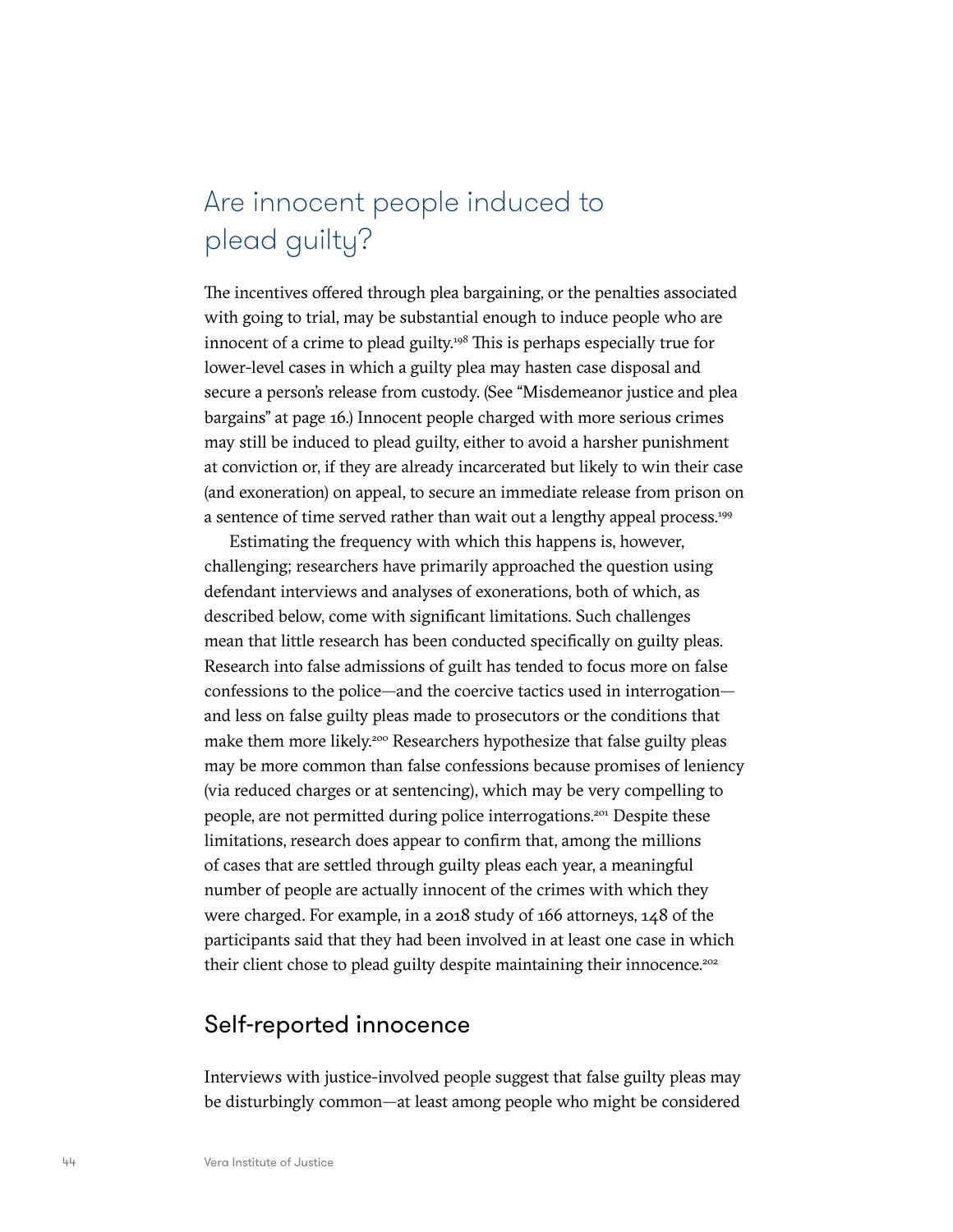especially vulnerable, such as young people or those with mental illnesses. A survey of more than 1,200 people with mental illnesses who were currently in jail or facing criminal charges in court found that more than one-third—37 percent—reported having falsely pled guilty at some point in their lives.<sup>203</sup> In making these false guilty pleas, the majority stated that they were motivated to do so by the desire "to end the questioning, get [out] of jail, or go home.["204](#page-69-0) In an interview study of nearly 200 incarcerated boys between the ages of 14 and 17 years old, nearly one-fifth of participants reported having made false guilty pleas during their lives[.205](#page-69-0) In 51 percent of these cases, the young people reported that they had made a false guilty plea in order to avoid more severe consequences and lessen the punishment they received.<sup>[206](#page-69-0)</sup> The likelihood that a young person reported a false guilty plea increased with the number of high pressure tactics they said they had been exposed to by lawyers (such as threats of greater punishment or the use of deception).<sup>207</sup>

## Exonerations

Another way of studying innocence among people who plead guilty is to look at cases that were subsequently overturned in court—often through the discovery of new evidence, such as DNA. Exonerations following guilty pleas are not common for several reasons: first, guilty pleas are often given in exchange for a reduced sentence or release from jail, diminishing the perceived urgency or necessity of proving someone's factual innocence; second, if someone has pled guilty, it is more difficult to convince others of their innocence or that it is appropriate to invest the resources needed to investigate and secure an exoneration; and third, by pleading guilty, people may lose access to mechanisms of appeal and due process that would facilitate the exoneration process.<sup>208</sup> Nevertheless, a small number of studies have shown that innocent people can be compelled to plead guilty.

One study looked at 466 felony convictions, spanning from 1989 through 2011, in which the accused were later proven to be factually innocent and were exonerated.<sup>209</sup> The researchers found that in approximately 8 percent of these cases, the person was convicted following a guilty plea.<sup>[210](#page-69-0)</sup> Similarly, research conducted by the Innocence Project into 362 convictions that were overturned through DNA evidence found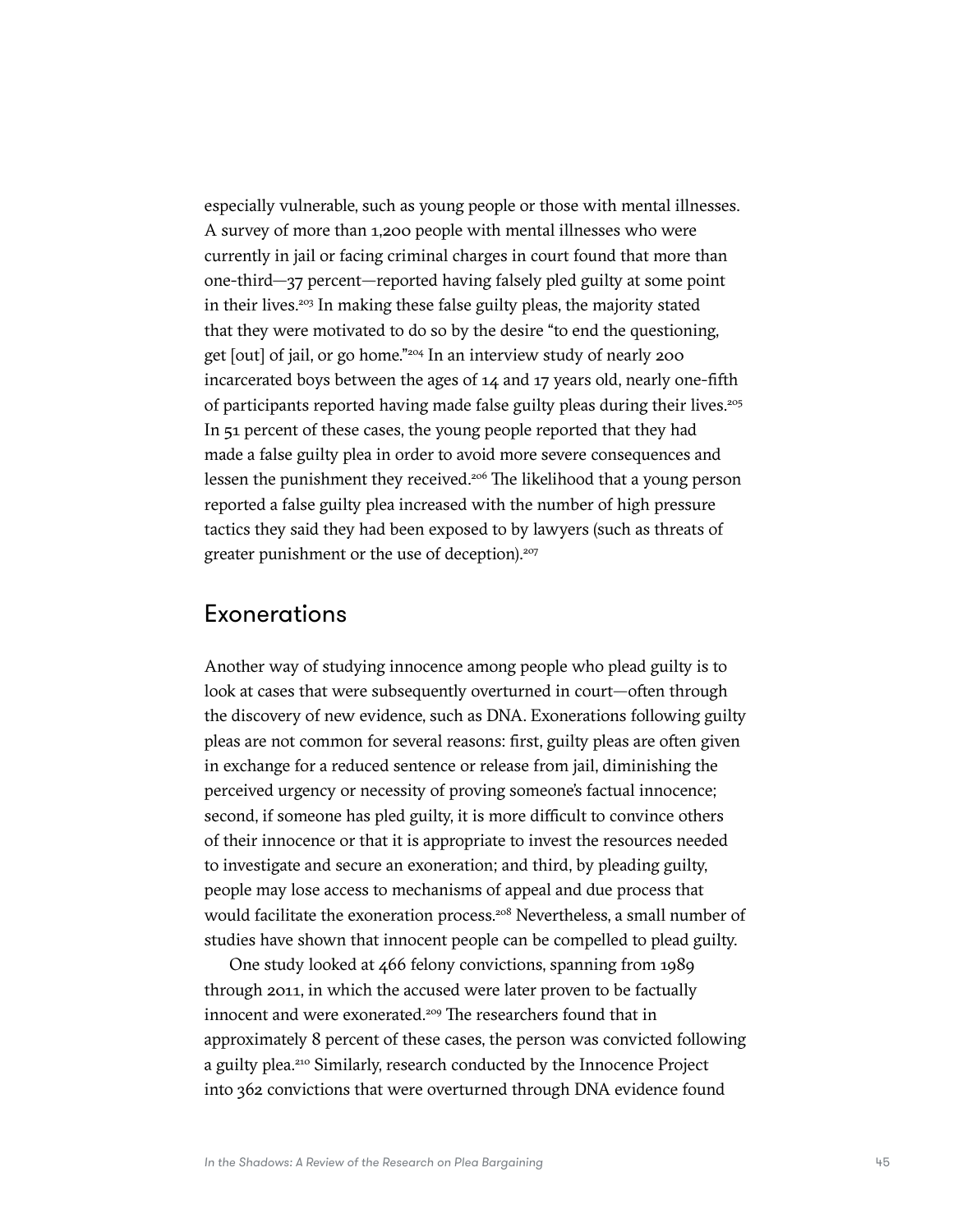that people in 11 percent of these cases had pled guilty[.211](#page-69-0) Researchers in studies such as these are unable to estimate the frequency of false guilty pleas more generally because the sample they are drawn from—cases overturned through exoneration—do not reflect the typical case. They are also limited in their generalizability because they focus on felony cases,

Research shows what is known intuitively—that cases exist in which the plea offer made, and the opportunity to be released from jail, effectively coerce people who are factually innocent into pleading guilty.

with the majority of convictions in the samples being for homicide and sex offenses.<sup>212</sup> The results of these studies do not, therefore, indicate the frequency of false guilty pleas in lower-level felony or misdemeanor cases. Indeed, exonerations for lower-level cases—in which exculpatory scientific evidence might not exist and in which people are less motivated to spend time and resources proving someone's innocence—almost never happen.<sup>213</sup> Academics theorize, however, that it is for lower-level charges, where the stakes of pleading guilty are lower and the benefits of a faster case resolution are higher, that false guilty pleas may be most common.<sup>214</sup>

Much of what has been learned through exonerations about innocent people being compelled to plead guilty to misdemeanors comes from Harris County (Houston), Texas.<sup>215</sup> Indeed, while only 4 percent of exonerations in the United States from 1989 to 2011 were for misdemeanor cases (85 out of 2,145 cases), 67 percent of these cases come from Harris County[.216](#page-69-0) Unlike most other parts of the country, Harris County operates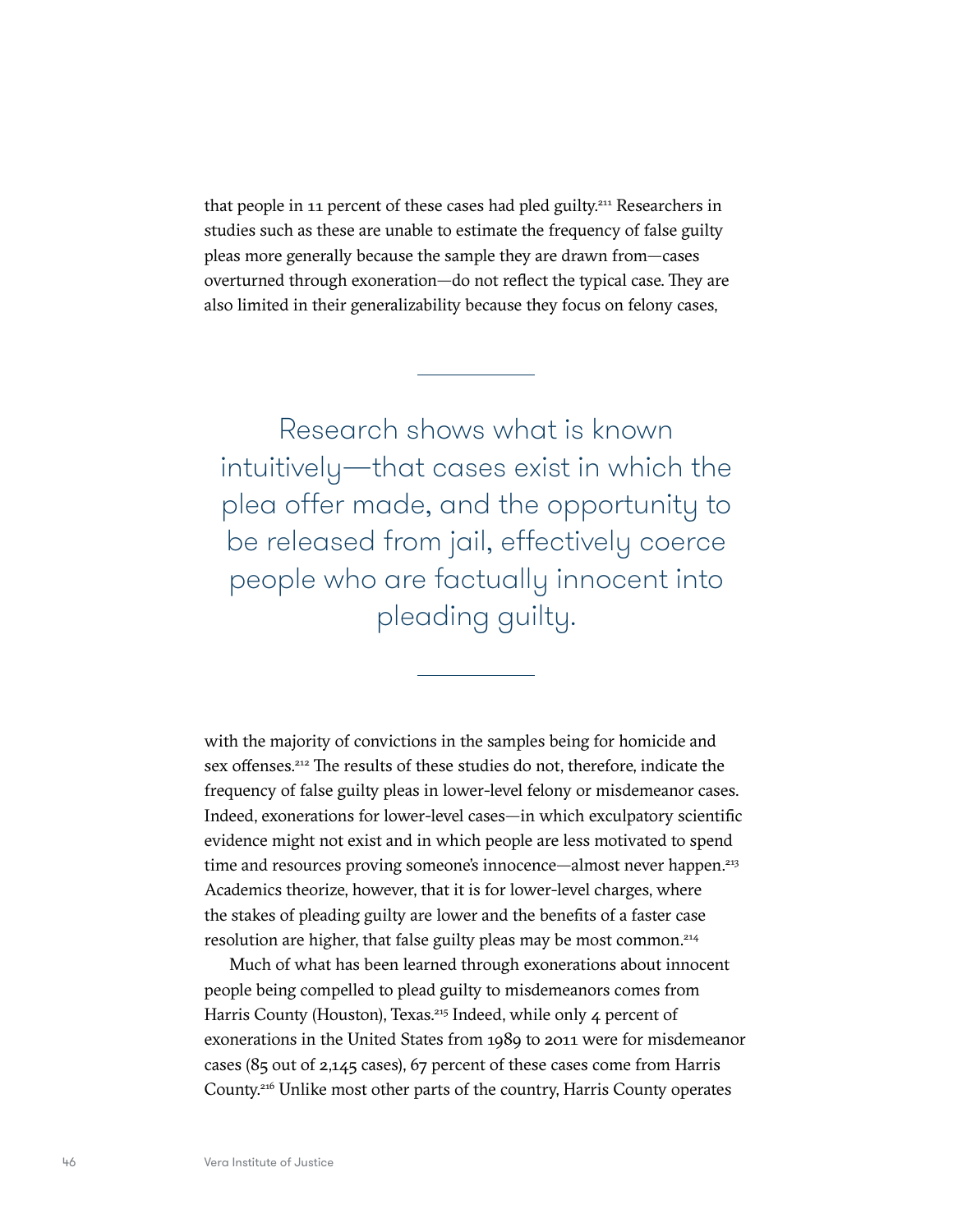#### **False guilty pleas in Harris County, Texas.**



a drug lab that continues to test substances collected by the police even after the case has concluded.<sup>[217](#page-69-0)</sup> The county has uncovered hundreds of felony and misdemeanor cases in which innocent people pled guilty to drug possession.<sup>218</sup> A review of the misdemeanor cases found that the majority of people pled guilty in order to be released from jail as they were otherwise unable to afford bail; pleading not guilty would likely have resulted in several more months in jail, with the prospect of years in prison if found guilty at trial.<sup>219</sup> (See "Misdemeanor justice and plea bargains," on page 16.) Indeed, researchers have hypothesized that, at least for lower-level charges, factually innocent people may feel the greatest pressure to plead guilty as it is to these people that prosecutors, faced with little compelling evidence of their guilt, will make their most generous plea offers in order to secure a conviction.<sup>[220](#page-69-0)</sup>

Ultimately, research shows what is known intuitively—that cases exist in which the plea offer made, and the opportunity to be released from jail, effectively coerce people who are factually innocent into pleading guilty. The scale of this problem, however, remains difficult to determine.<sup>221</sup>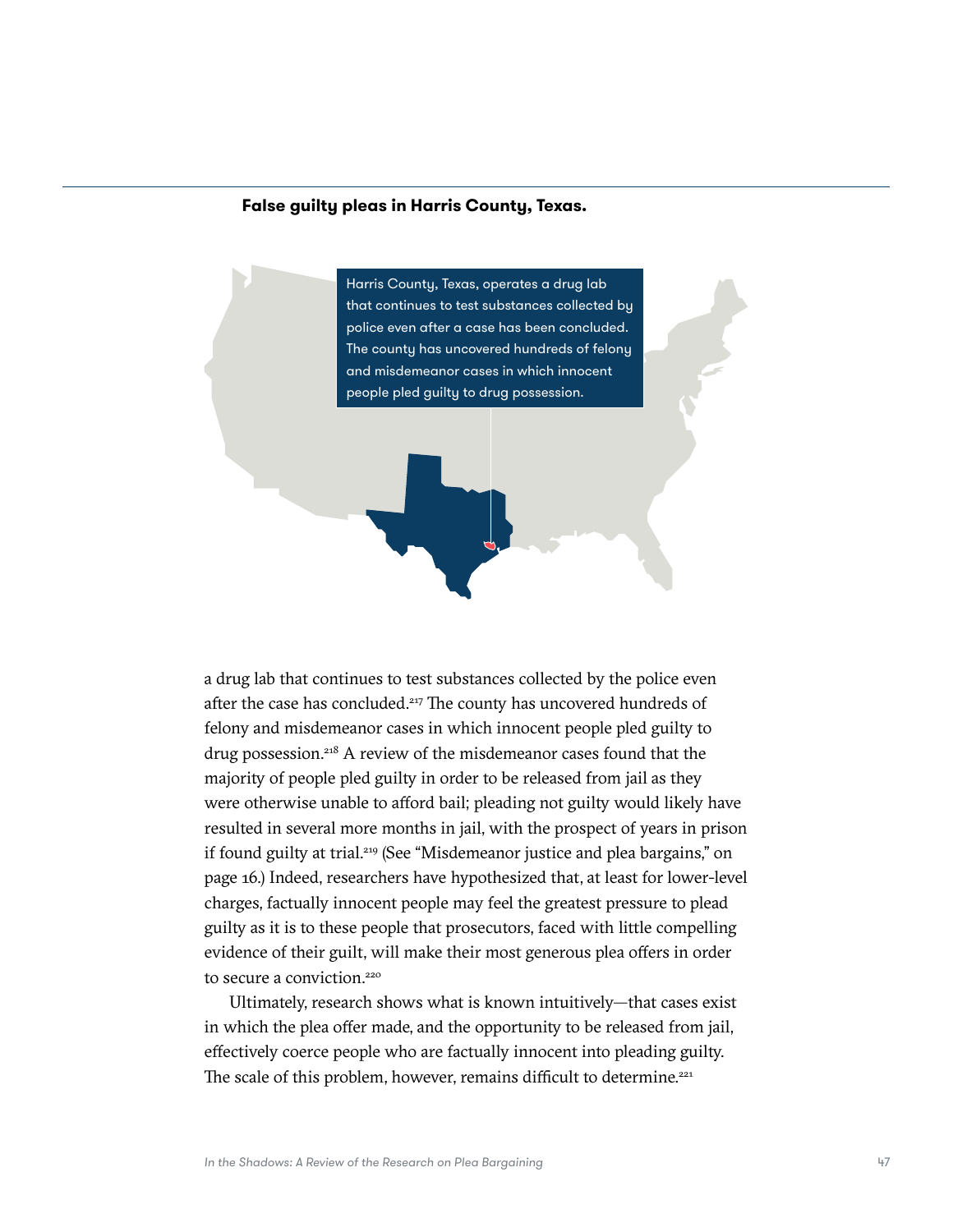# Conclusion: Limitations and future directions

dmittedly, the dynamic and iterative nature of plea bargaining—a<br>largely undocumented process that permeates the entire life of<br>a criminal case, long or short—presents significant challenges to<br>researchers trying to identi dmittedly, the dynamic and iterative nature of plea bargaining—a largely undocumented process that permeates the entire life of a criminal case, long or short—presents significant challenges to and plea bargaining practices or outcomes. Plea bargaining neither occurs at a single moment in time, nor is it a definitive quantifiable product that remains constant. Rather, it is a complex, interactive dialogue involving multiple people and various considerations, many of which are beyond the purview of current criminal justice data collection capabilities (such as transaction costs, financial access, or psychological and cognitive biases) and, therefore, remain largely untested and unaccounted for in current research.

As a result, pathways to a negotiated plea deal are not likely straightforward, nor as easily predictable as some research, given limited datasets, may suggest. For example, reducing a person's choice whether to accept a plea offer to a single factor—the hypothetical case outcome if the case were to go to trial—is perhaps too simplistic a frame. It not only ignores the inherently coercive nature of pretrial detention, but also structural factors (poor lawyering, agency costs, and lawyers' self-interest) and individual psychological or behavioral ones (such as overconfidence, self-serving biases, denial mechanisms, and risk preference) that shape people's actions and motives in ways that can heavily influence plea bargaining processes, behavior, and outcomes.<sup>222</sup> Given this complex nature, it is understandable why existing studies fail to satisfactorily describe, explain, or prove the full suite of factors that influence plea bargaining behavior and outcomes—and why definitive answers are difficult to discern.<sup>223</sup>

The result is a mix of complicated, nuanced, and sometimes contradictory research findings. For example, when researchers have compared bargained-for sentences and sentences that would have resulted from trial, only some researchers found evidence of a large difference.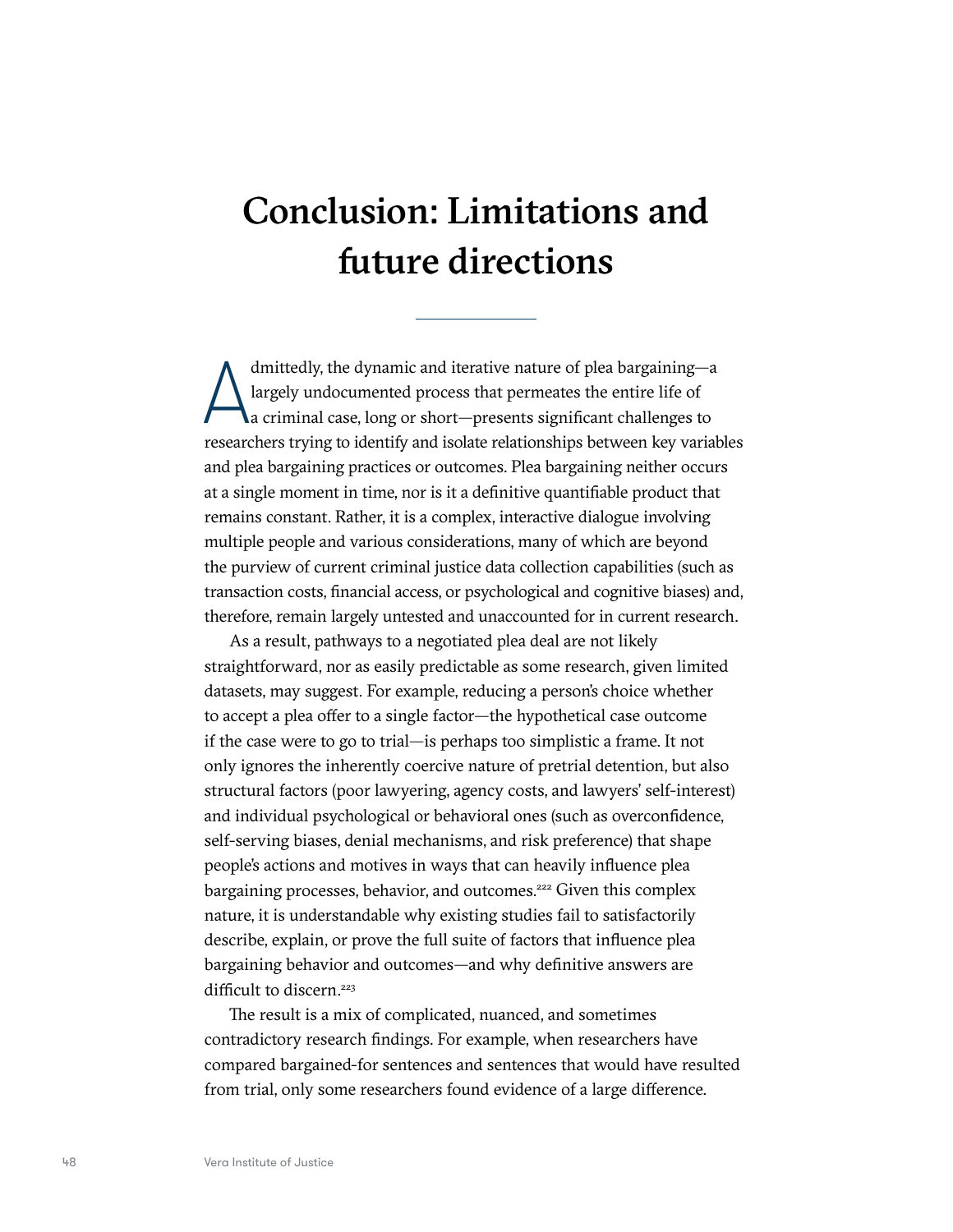Nor, evidently, has it been easy for researchers to estimate the true scale of innocent people induced to plead guilty, as data and sampling issues limit studies to only those cases in which people had been exonerated the tiniest subset of total cases and likely not representative of the typical American criminal case. Although these mixed results are likely due to differences in methodological approaches and sample types, it would be unwise to underestimate the inherent difficulty of putting together the various pieces of the "plea-bargaining puzzle."<sup>[224](#page-69-0)</sup> And only a handful of researchers have managed to design studies that attempted to capture the motivations and factors influencing the people pleading guilty or the bargaining power and resources of their defense counsel.

Only by recording plea bargaining processes and decisions and by making these records available can U.S. courts and prosecutors begin to be held accountable.

Ultimately, the lack of clarity regarding the administration and impacts of plea bargaining is perhaps the most important thing that research has revealed. Guilty pleas account for the vast majority of criminal case outcomes and, as such, form the bedrock of the U.S. criminal legal system. That plea bargaining should remain so obscured, that its biases and injustices should prove so impervious to being seen and understood, is beyond problematic. Fixing the major failings of America's justice system including mass incarceration and systemic racism—is made exponentially more difficult when the most common and most fundamental of court operations is largely invisible. It is therefore incumbent upon court actors, legislators, advocates, researchers, and the community to demand a system that embraces greater transparency. Only by recording plea bargaining processes and decisions and by making these records available can U.S. courts and prosecutors begin to be held accountable.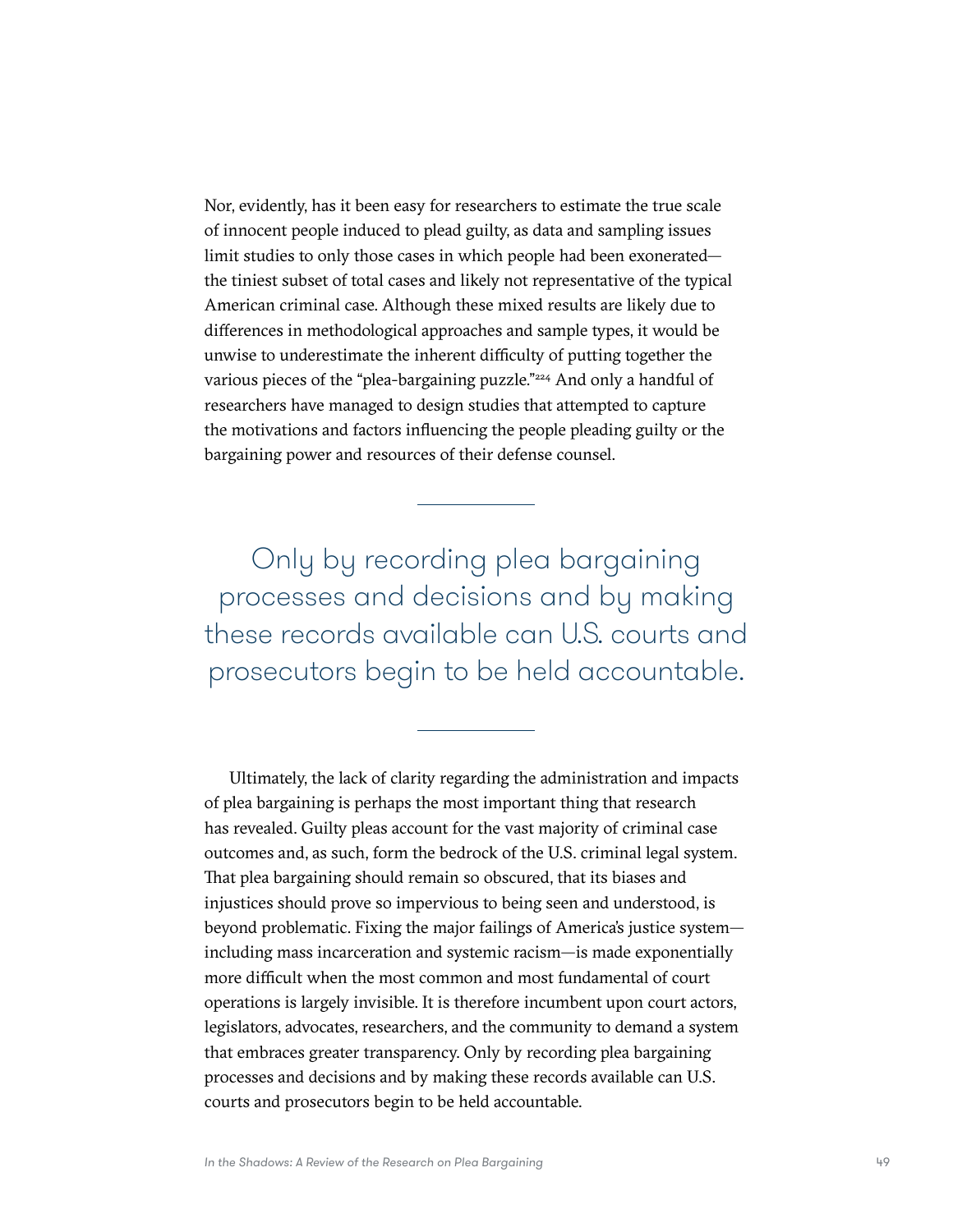#### **Box notes**

#### **"Law of plea bargaining: An overview" p. 8**

- a Mary Vogel, "The Social Origins of Plea Bargaining: Conflict and the Law in the Process of State Formation, 1830-1860," *Law & Society Review* 33, no. 1 (1999), 161-246 (explaining that plea bargaining came about as a legal innovation in response to local political and social forces of the time—a time marked by a perceived rise in crime, increased immigration and thus ethnic diversity, and the erosion of social cohesion and cultural consensus); and Albert Alschuler, "Plea Bargaining and Its History," *Columbia Law Review* 79, no. 1 (1979), 24-32 (describing the growth of plea bargaining and extent of its use in the early 20th century), [https://perma.cc/](perma.cc/BK4N-ZFR9) [BK4N-ZFR9.](perma.cc/BK4N-ZFR9) See also Mark H. Haller, "Plea Bargaining: The Nineteenth Century Context," *Law & Society Review* 13, no. 2 (1979), 273-79, 273 ("[P]lea bargaining was probably nonexistent before 1800, began to appear during the early or mid-nineteenth century, and became institutionalized as a standard feature of American urban criminal courts in the last third of the nineteenth century").
- b *Santobello v. New York*, 404 U.S. 257, 261 (1971), [https://perma.cc/](https://perma.cc/Z7RT-S9MT) [Z7RT-S9MT;](https://perma.cc/Z7RT-S9MT) and *Missouri v. Frye*, 566 U.S. 134 (2012), [https://perma.](https://perma.cc/5RAT-SCZ8) [cc/5RAT-SCZ8.](https://perma.cc/5RAT-SCZ8) Also see *Lafler v. Cooper*, 566 U.S. 156 (2012) ("The criminal justice system for the most part is a system of pleas, not a system of trials"), [https://perma.cc/WQH6-TETJ.](https://perma.cc/WQH6-TETJ)
- c *Mabry v. Johnson*, 467 U.S. 504, 508 (1984) ("Because each side may obtain advantages when a guilty plea is exchanged for sentencing concessions, the agreement is no less voluntary than any other bargained-for exchange"), <https://perma.cc/JS5J-BAPT>; and *Brady v. United States*, 397 U.S. 742, 752 (1970) ("It is this mutuality of advantage that perhaps explains the fact that, at present, well over three-fourths of the criminal convictions in this country rest on pleas of guilty. . ."), [https://perma.cc/D5R9-L4FQ.](https://perma.cc/D5R9-L4FQ) For other cases where courts have used the contract analogy, see *Puckett v. United States*, 556 U.S. 129, 136 (2009) ("Although the analogy may not hold in all respects, plea bargains are essentially contracts"), <https://perma.cc/7MYG-FXXX/>; and *Frye*, 566 U.S. at 8 ("Bargaining is, by its nature, defined to a substantial degree by personal style . . . it may be neither prudent nor practicable to try to elaborate or define detailed standards for the proper discharge of defense counsel's participation in the [plea bargaining] process.").
- d *United States v. Mezzanatto*, 513 U.S. 196, 206 (1995), [https://](https://perma.cc/Z62E-PRJM) [perma.cc/Z62E-PRJM](https://perma.cc/Z62E-PRJM).
- e For example, while California defines plea bargaining by statute as "any bargaining, negotiation, or discussion between a criminal defendant, or his or her counsel, and a prosecuting attorney or judge, whereby the defendant agrees to plead guilty or nolo contendere, in exchange for any promises, commitments, concessions, assurances, or consideration by the prosecuting attorney or judge relating to any charge against the defendant or to the sentencing of the defendant," that section of the code does not contain standards for those negotiations. Cal. Penal Code § 1192.7, <https://perma.cc/VBG5-5CWA>. The legislature later added

a separate law that "requires that a defendant's guilty plea be knowing, intelligent, and voluntary" and defines those terms. Cal. Penal Code § 1016.8, <https://perma.cc/GR2F-7YZA>. Also see Wash. Rev. Code § 9.94A.421, <https://perma.cc/W39A-PLZF>; and Wash. Rev. Code § 9.94A.431 [https://perma.cc/C8Y7-AU5Z.](https://perma.cc/C8Y7-AU5Z) Other states have chosen to promulgate administrative rules or court rules rather than statutes to govern the process of plea bargaining. See for example MD Rules, Rule 4-243, [https://perma.cc/GS44-SZKN;](https://perma.cc/GS44-SZKN) Mass. Rules of Criminal Procedure, Rule 12, [https://perma.cc/3WML-](https://perma.cc/3WML-ACVU)[ACVU;](https://perma.cc/3WML-ACVU) and Ohio Rules of Criminal Procedure, Rule 11, [https://](https://perma.cc/G9JZ-PBTQ) [perma.cc/G9JZ-PBTQ](https://perma.cc/G9JZ-PBTQ).

- f See *Brady v. United States*, 397 U.S. 742 (1970). By 1970, almost 90 percent of cases were resolved by guilty plea. Although data collected in 20 states in 1978 suggests that guilty plea rates varied between jurisdictions, it nevertheless confirms the wide use of guilty pleas to resolve cases. See Herbert Miller, William McDonald, and James Cramer, *Plea Bargaining in the United States* (Washington, DC: National Institute of Law Enforcement and Criminal Justice, Law Enforcement Assistance Administration, U.S. Department of Justice, 1978), xii, [https://perma.cc/2MYW-MPEJ.](https://perma.cc/2MYW-MPEJ) See also Herbert Miller, William McDonald, and James Cramer, "Plea Bargaining in the United States," database (Ann Arbor, MI: Inter-university Consortium for Political and Social Research, 1978), [https://](https://perma.cc/S2GW-FZWJ) [perma.cc/S2GW-FZWJ.](https://perma.cc/S2GW-FZWJ)
- g *Brady*, 397 U.S. at 748.
- h *Bordenkircher v. Hayes*, 434 U.S. 357, 363 (1978) ("[I]n the 'give-andtake' of plea bargaining, there is no such element of punishment nor retaliation so long as the accused is free to accept or reject the prosecution's offer"), <https://perma.cc/P5DW-KG8B>.
- i *Brady*, 397 U.S. at 750, 755; and *Corbitt v. New Jersey*, 439 U.S. 212, 218-219 (1978) ("[T]here is no per se rule against encouraging guilty pleas. We have squarely held that a State may encourage a guilty plea by offering substantial benefits in return for the plea."), [https://perma.cc/5F73-N4HS.](https://perma.cc/5F73-N4HS) Also see *Mezzanatto*, 513 U.S. at 209-210 (1995) ("The plea bargaining process necessarily exerts pressure on people to plead guilty and to abandon a series of fundamental rights. . . ."). In addition to giving up their right to trial by pleading guilty, people also give up accompanying guarantees—including their right of confrontation and crossexamination of witnesses, right to a jury, right against selfincrimination, and the right only to be convicted on proof beyond a reasonable doubt. See for example H.M. Emory, "The Guilty Plea as a Waiver of Rights and as an Admission of Guilt," *Temple Law Quarterly* 44 (1970).
- j *United States v. Pollard*, 959 F.2d 1011, 1021 (D.C. Cir. 1992), [https://](https://perma.cc/UV77-F49X) [perma.cc/UV77-F49X](https://perma.cc/UV77-F49X). However, guilty pleas may be voidable (subject to annulment by a court at the request of a party) when the prosecution has threatened physical harm, threatened to use false testimony, or threatened additional prosecutions. *Santobello*,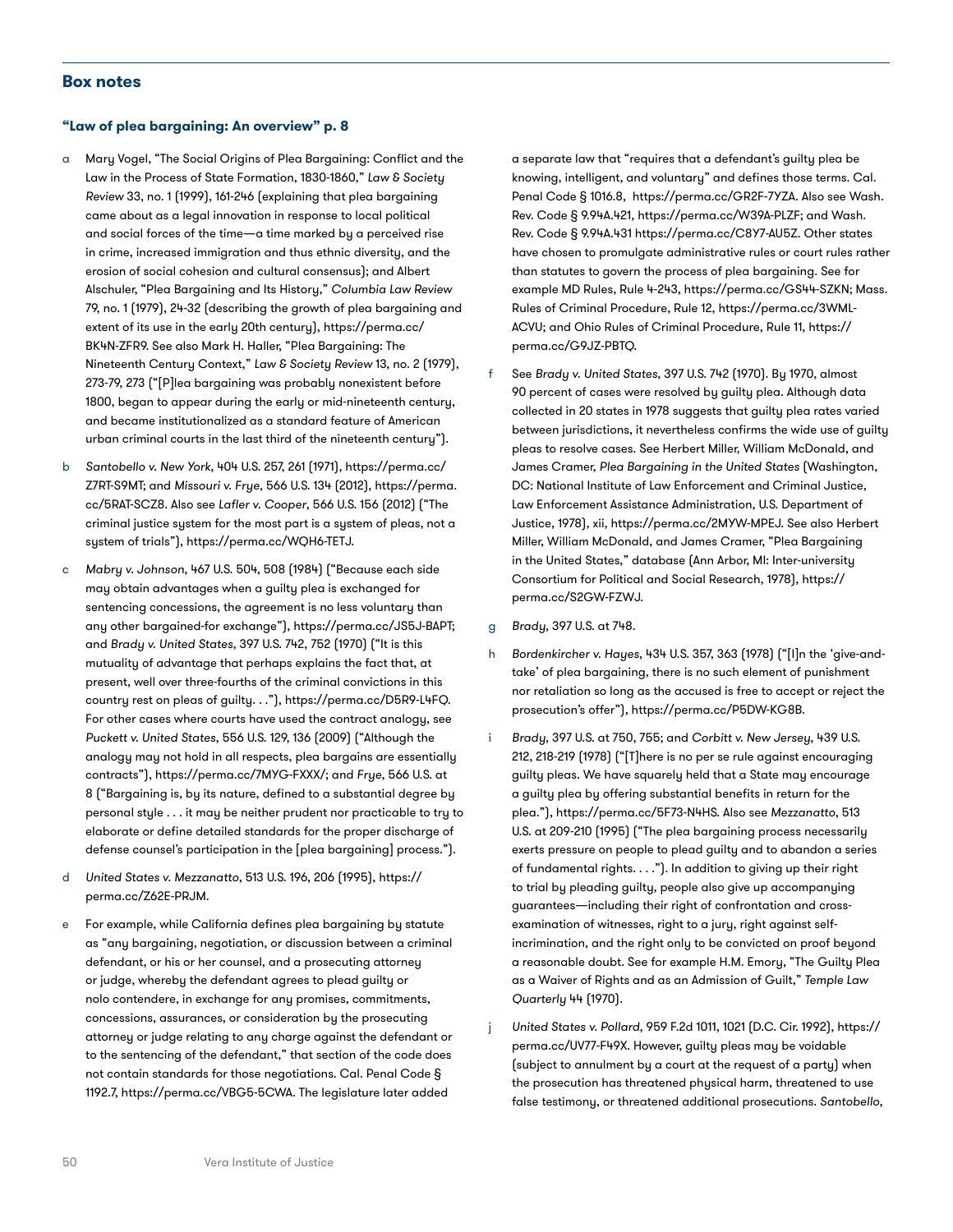404 U.S. at 265-66 (Douglas, J., concurring). For the definition of voidable, see Steven H. Gifis, *Law Dictionary* (3d ed.) (New York: Barron's Educational Series, Inc., 1991), 521.

- In Santobello, the Court held that a prosecutor may not trick a person into pleading guilty. It also held that, once a binding plea agreement has been entered into, prosecutors may not renege on their promises. *Santobello*, 404 U.S. at 266-267. In *Santobello*, the original prosecutor for the case had agreed to make no recommendation as to sentencing. However, by the time the plea was entered, a new prosecutor had been assigned to the case and recommended the maximum sentence. The judgment (and sentence) was vacated and the case remanded to the state courts to decide whether the guilty plea should be accepted on its original terms (and the petitioner re-sentenced by a different judge) or allowed to be withdrawn.
- l See for example *Corbitt*, 439 U.S. at 218-219 (promise of leniency); *Brady*, 397 U.S. at 752 (threatening the death penalty); and *Bordenkircher*, 434 U.S. 357 (threatening to prosecute under a different charge with a mandatory life sentence). See also *United States v. Goodwin*, 457 U.S. 368, 380-383 (1982) (no presumption of vindictiveness although harsher charges were not filed until after accused claimed his right to jury trial), [https://perma.cc/](https://perma.cc/95VP-6QLG) [95VP-6QLG](https://perma.cc/95VP-6QLG); *United States v. Usher*, 703 F.2d 956, 958 (6th Cir. 1983) (concluding that the person's guilty plea was not coerced when he was required to plead guilty in order for his wife to get a reduced term), [https://perma.cc/9D3E-AMCT;](https://perma.cc/9D3E-AMCT) and *Harman v. Mohn*, 683 F.2d 834, 836-838 (4th Cir. 1982) (holding that the person's guilty plea was not coerced when the government agreed not to prosecute his wife in exchange for a plea), <https://perma.cc/QK9D-3WC5>.
- m *Henderson v. Morgan,* 426 U.S. 637, 647 (1976) (holding that a person must understand the nature of the charges against him but need not comprehend every element of the charged offense(s), only those elements considered critical), <https://perma.cc/T5UZ-4KAA>; *Bousley v. United States*, 523 U.S. 614, 618-619 (1998) (establishing that if the accused is misinformed about the elements of the offense, the plea is constitutionally invalid), [https://perma.cc/](https://perma.cc/Y8LZ-T4KS) [Y8LZ-T4KS](https://perma.cc/Y8LZ-T4KS); and *Boykin v. Alabama*, 395 U.S. 238, 243 & n.5 (1969), (holding that people must understand the constitutional rights waived by pleading guilty and that this understanding cannot be presumed from silence), <https://perma.cc/S6Z2-S9S4>.
- See Fed. R. Crim. P. 11,<https://perma.cc/P2X3-WJC6>. For examples of comparable state rules, see N.Y. Crim. Proc. Law § 220, [https://](https://perma.cc/J3T7-8LQN) [perma.cc/J3T7-8LQN](https://perma.cc/J3T7-8LQN); Tex. Crim. Pro. Code Ann. § 27, [https://](https://perma.cc/YSN8-UCXG) [perma.cc/YSN8-UCXG](https://perma.cc/YSN8-UCXG); and Cal. Penal Code § 1002-12. Also see Julian Cook III, "Federal Guilty Pleas: Inequities, Indigence and the Rule 11 Process," *Boston College Law Review*, 60, no. 4 (2019), 1074 (discussing the plea colloquies in *Lee v. United States* and *Class v. United States*). In general, the court also has the responsibility not to enter judgment before determining that there is a factual basis for the plea. However, the factual basis of a plea need not be accurate or complete. See Fed. R. Crim. P. 11. The evidentiary support for a plea's factual basis can come from a variety of

sources—from the prosecution's recitation of facts, a pre-sentence report, witnesses, admissions from defendants, or even preliminary hearings. See Brandon Garrett, "Why Plea Bargains Are Not Confessions," *William & Mary Law Review* 57, no. 4 (2016), 1415, 1428-1431, [https://perma.cc/SZS6-TXUE.](https://perma.cc/SZS6-TXUE) People can also plead guilty while simultaneously protesting their innocence—these guilty pleas are known as "Alford pleas," after the case of *North Carolina v. Alford*, 400 U.S. 25, 36 n.8 (1970) (accused agreed to plead guilty and accept the maximum sentence that could be imposed judicially—a term of 30 years' imprisonment—rather than face a jury trial, which had the option of imposing a death sentence; the court held that this was a valid choice among his options and that the plea was valid despite containing a statement that the person had not committed the crime to which he pled guilty), [https://](https://perma.cc/DH8V-BET8) [perma.cc/DH8V-BET8.](https://perma.cc/DH8V-BET8)

- o Cook, "Federal Guilty Pleas," (2019), 1074, 1107 and 1109 (discussing the plea colloquies in *Lee v. United States* and *Class v. United States*). Also see Stephanos Bibas, "Designing Plea Bargaining from the Ground Up: Accuracy and Fairness Without Trials as Backstops," *William & Mary Law Review* 57, no. 4 (2016), 1055- 1081, 1059, 1065, 1074. Silence has been held to be inadequate to waive constitutional rights. *Boykin*, 395 U.S. at 243 & n.5 (holding that people must understand the constitutional rights waived by pleading guilty and that this understanding cannot be presumed from silence). However, only a brief affirmative is required under *United States v. Gardner*, 417 F.3d 541 (6th Cir. 2005) (rejecting the defendant's claim that the mode of inquiry employed by the court during the Rule 11 hearing—which "required only a yes-or-no answer" to most questions—did not satisfy the "core concerns" of Rule 11), [https://perma.cc/9HZA-GLWK.](https://perma.cc/9HZA-GLWK) The court reiterated its ruling in *United States v. Walker* that, "[T]here is no requirement that in order to rely on a defendant's answer in a guilty-plea colloquy to conclude that the defendant pleaded guilty knowingly and voluntarily, those answers must be lengthy and all-encompassing; a straightforward and simple 'Yes, your Honor' is sufficient to bind a defendant to its consequences." 160 F.3d 1078, 1096 (6th Cir. 1998), [https://perma.cc/2YBK-VRGR.](https://perma.cc/2YBK-VRGR)
- p But see *Burdick v. Quarterman*, 504 F.3d 545, 547 (5th Cir. 2007) (observing that due process requires a person's understanding of the maximum punishment that could be imposed), [https://](https://perma.cc/ECR7-PP6S) [perma.cc/ECR7-PP6S.](https://perma.cc/ECR7-PP6S) The lack of clarity as to the sentence to be imposed led the Second Circuit to conclude more recently that a guilty plea failed to meet the "knowing" standard as well. See *United States v. Johnson*, No. 15-3498-cr (2d. Cir. 2017), [https://](https://perma.cc/MM4N-T5KQ) [perma.cc/MM4N-T5KQ](https://perma.cc/MM4N-T5KQ). In *Padilla v. Kentucky*, the Supreme Court explicitly extended the scope of the understanding required to the collateral consequences of the plea. *Padilla v. Kentucky*, 559 U.S. 356 (2010) (petitioner was entitled to be advised that a conviction was likely to result in his deportation before pleading guilty), <https://perma.cc/8B37-BVE3>.
- q *Weatherford v. Bursey*, 429 U.S. 545, 559 (1977), [https://](https://supreme.justia.com/cases/federal/us/429/545/) [supreme.justia.com/cases/federal/us/429/545/](https://supreme.justia.com/cases/federal/us/429/545/).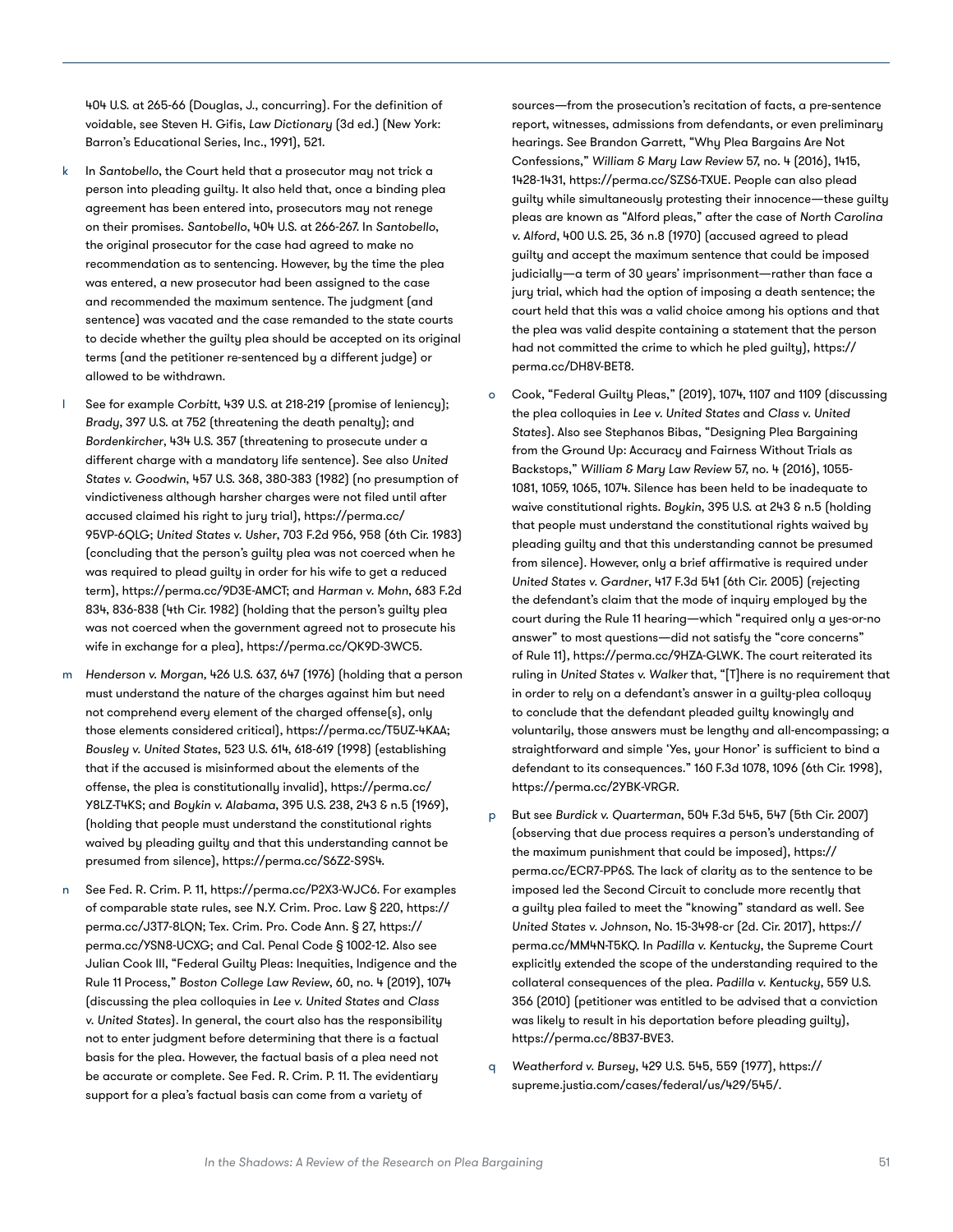r See *United States v. Ruiz*, 536 U.S. 622, 629-633 (2002) (rejecting a constitutional right to impeachment or affirmative-defense evidence in advance of a guilty plea),<https://perma.cc/NAL9-BK5T>. Impeachment evidence raises questions about the credibility of a witness while affirmative defense evidence is evidence that could negate liability even if a crime was committed. Compare the fact that civil litigants enjoy broad pretrial discovery from witness depositions to interrogatories to document discovery. See Fed. R. Civ. P. 26-37,<https://perma.cc/TE29-VEAS>. The holding in *Ruiz* seems to run counter to that in *Brady v. Maryland*, 373 U.S. 83 (1963) (the prosecution in a criminal trial has a duty to disclose evidence that is favorable to the defense (exculpatory) and material to guilt or sentencing),<https://perma.cc/X8JP-AFZC>.

For cases following *Brady*, see *United States v. Agurs*, 427 U.S. 97 (1976) (holding that disclosure of material described in *Brady* must occur even absent specific request),<https://perma.cc/D786-BAU7>; *United States v. Bagley*, 473 U.S. 667 (1985) (evidence is material if "there is a reasonable probability that, had the evidence been disclosed to the defense, the result of the proceeding would have been different), [https://perma.cc/E5GH-F35X;](https://perma.cc/E5GH-F35X) *Giglio v. United States*, 405 U.S. 150 (1972) (exculpatory evidence includes "evidence affecting" witness "credibility," where the witness' "reliability" is likely "determinative of guilt or innocence"), [https://perma.cc/](https://perma.cc/Z42S-XNGZ) [Z42S-XNGZ;](https://perma.cc/Z42S-XNGZ) and *United States. v. Clark*, No. 05-80810 (E.D. Mich. 2006) (recognizing that although there is no constitutional right to broad discovery in a criminal case, limited disclosures are required in criminal cases as a result of *Brady*), [https://perma.cc/FDD5-ASUF.](https://perma.cc/FDD5-ASUF)

It is unclear whether in *Ruiz* the Court meant to include all material exculpatory evidence referenced in *Brady*. See *McCann v. Mangialardi*, 337 F.3d 782, 788 (7th Cir. 2003) (reasoning that "*Ruiz* indicates a significant distinction between impeachment information and exculpatory evidence" that makes it "highly likely the Supreme Court would find a violation of the Due Process Clause if prosecutors . . . have knowledge of a criminal defendant's factual innocence but fail to disclose such information to a defendant before he enters into a guilty plea."), [https://perma.cc/74TW-9Z3G.](https://perma.cc/74TW-9Z3G) The Second and Fifth Circuits, on the other hand, have found that *Ruiz* precludes all *Brady* challenges to guilty pleas. See *Friedman v. Rehal*, 618 F.3d 142 (2d Cir. 2010), <https://perma.cc/W4LM-X354>; and *United States v. Conroy*, 567 F.3d 174 (5th Cir. 2009), [https://](https://perma.cc/QPW4-LRJW) [perma.cc/QPW4-LRJW](https://perma.cc/QPW4-LRJW), respectively.

- s Stephanos Bibas, "Regulating the Plea Bargaining Market: From Caveat Emptor to Consumer Protection," *California Law Review* 99, no. 4 (2011), 1117-1161, <https://perma.cc/HS2T-BLNG>.
- t These are: *Padilla v. Kentucky*, 559 U.S. 356 (2010), [https://](https://perma.cc/M9QC-6Z6K) [perma.cc/M9QC-6Z6K](https://perma.cc/M9QC-6Z6K); *Missouri v. Frye*, 566 U.S. 134 (2012), [https://](https://perma.cc/2SXR-BW8L) [perma.cc/2SXR-BW8L;](https://perma.cc/2SXR-BW8L) *Lafler v. Cooper*, 566 U.S. 156 (2012), [https://](https://perma.cc/59CN-MFDK) [perma.cc/59CN-MFDK](https://perma.cc/59CN-MFDK); and Lee v. United States, 582 U.S. [2017], [https://perma.cc/AX9M-L56Y.](https://perma.cc/AX9M-L56Y) Also see *Hill v. Lockhart*, 474 U.S. 52 (1985) (establishing that claims of ineffective assistance of counsel in the plea bargain context are governed by the two-part test set

forth in *Strickland v. Washington*, 466 U.S. 668 (1984)), [https://](https://perma.cc/64UN-C3C7) [perma.cc/64UN-C3C7](https://perma.cc/64UN-C3C7). However, there is a circuit split as to whether this right to counsel applies during "informal" plea offers. In *Frye*, the Court used the word "formal;" in *Lafler*, it did not. Some lower courts are now applying the right to effective legal counsel only to "formal" plea offers. See for example *Johnson v. United States*, 860 F. Supp. 2d 663, 789-90 (N.D. Iowa 2012) (establishing the requirement of a formal plea offer from the prosecution to be a bright line test governing whether a claim of prejudice arising from counsel's deficient performance in plea negotiations can be made), <https://perma.cc/K3VK-96HB>; and *DeFilippo v. United States*, No. 09-CV-4153 (NGG) (E.D.N.Y. Mar. 1, 2013) ("Thus, the lack of a formal plea offer strongly weighs against a finding that [but for the ineffective assistance of counsel] DeFilippo would have pled guilty"), [https://perma.cc/4R3N-4PTG.](https://perma.cc/4R3N-4PTG)

- u "[A] valid guilty plea "forgoes not only a fair trial, but also other accompanying constitutional guarantees. . . . includ[ing] the privilege against compulsory self-incrimination, the jury trial right, and the right to confront accusers. . . . A valid guilty plea also renders irrelevant—and thereby prevents the defendant from appealing—the constitutionality of case-related government conduct that takes place before the plea is entered. Neither can the defendant later complain that the indicting grand jury was unconstitutionally selected." *Class v. United States*, 583 U.S. \_\_\_ (2018) (citations omitted), <https://perma.cc/77XF-R8XB>. For trial rights relinquished, see *Boykin v. Alabama*, 395 U.S. 238, 242-244 (1969) (a guilty plea involves relinquishing the rights to a jury trial, to the assistance of trial counsel, to raise a defense, and to confront accusers, and against self-incrimination). For antecedent rights relinquished, see *Tollett v. Henderson*, 411 U.S. 258, 266 (1973) (entry of a guilty plea forfeits an accused's right to raise claims of constitutional deprivation that occurred prior to the entry of the guilty plea), [https://perma.cc/S7GV-QU4H.](https://perma.cc/S7GV-QU4H) For rights that are not impliedly waived by a plea deal, see *Menna v. New York*, 423 U.S. 61, 63 & n.2 (1975) (holding that the accused did not waive his double jeopardy claim when he entered the plea because his claim was that the State could not convict him regardless of whether his factual guilt was established), <https://perma.cc/3SQH-3WKJ>. Also see *Blackledge v. Perry*, 417 U.S. 21 (1974), [https://perma.cc/](https://perma.cc/Z98V-3MFC) [Z98V-3MFC](https://perma.cc/Z98V-3MFC).
- For a discussion of express waiver provisions, see Alexandra W. Reimelt, "An Unjust Bargain: Plea Bargains and Waiver of the Right to Appeal," *Boston College Law Review* 51, no. 3 (2010), 871, 876-879, [https://perma.cc/Y682-QYJ3.](https://perma.cc/Y682-QYJ3) For rights that may not be waived, see for example *United States v. Mezzanatto*, 513 U.S. 196, 204 (1995) (suggesting that there are rights, such as the right to conflict-free counsel, that are so integral to the fact-finding process that they cannot be waived), [https://perma.cc/LJ8F-3G7B.](https://perma.cc/LJ8F-3G7B)
- See Class v. United States, 583 U.S. [2018] (a guilty plea alone does not bar people from challenging the constitutionality of the statute under which they were convicted on direct appeal), [https://](https://perma.cc/5S6S-EAUW) [perma.cc/5S6S-EAUW;](https://perma.cc/5S6S-EAUW) and *Garza v. Idaho*, 586 U.S. \_\_ [2019]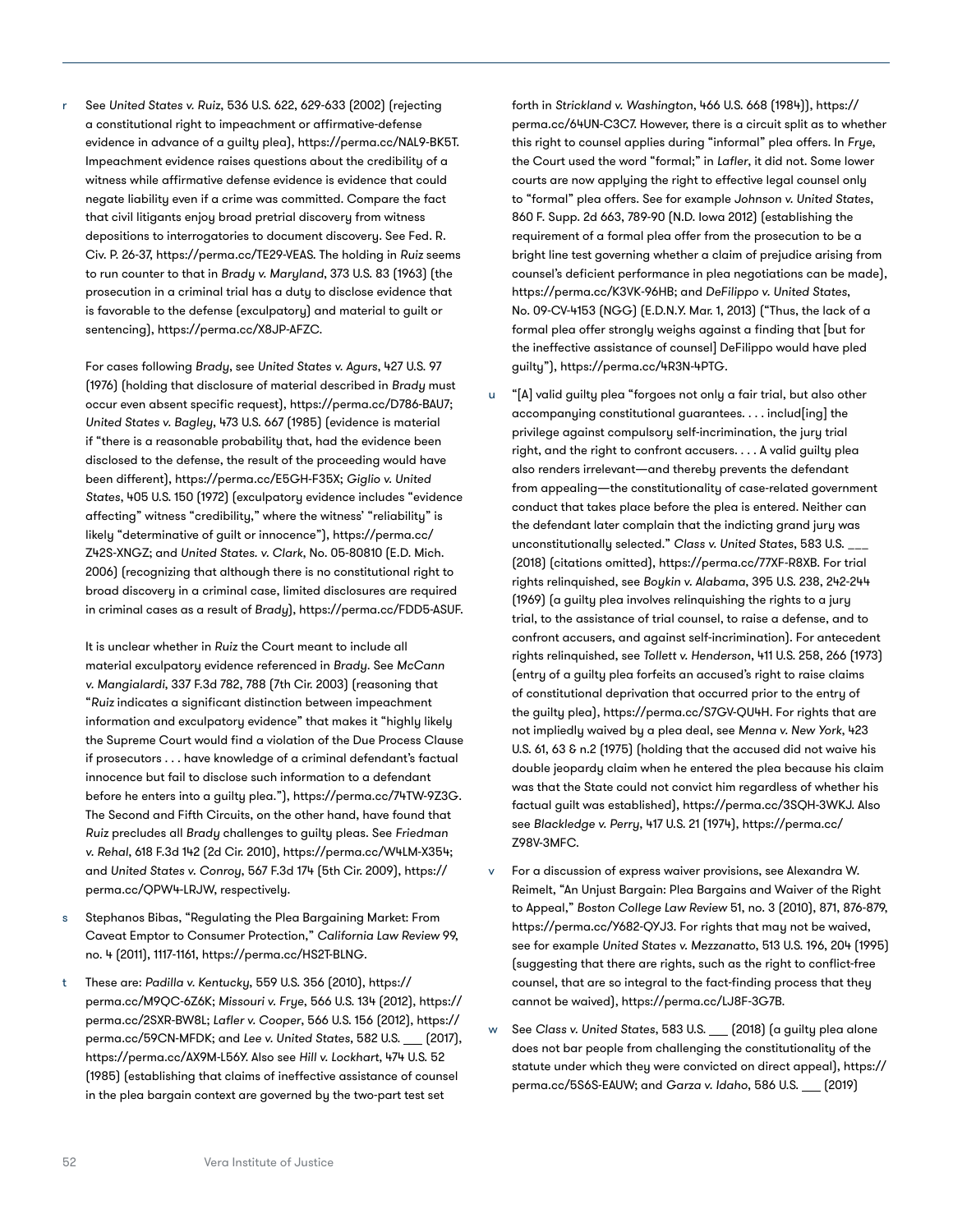(people have a constitutional right to an appeal even if they have purportedly waived that right because some claims such as whether the waiver is valid are unwaivable), [https://perma.cc/](https://perma.cc/U9LV-XTM2) [U9LV-XTM2](https://perma.cc/U9LV-XTM2).

x *United States v. Lutchman*, No. 17-291 (2d Cir. Dec. 6, 2018) (a person's appellate waiver in his plea agreement was not supported by consideration and thus did not bar his challenge to his sentence on appeal),<https://perma.cc/J5DS-X2T4>.

#### **"Misdemeanor justice and plea bargains" p. 16**

- a Robert C. Boruchowitz, Malia N. Brink, and Maureen Dimino, *Minor Crimes, Massive Waste: The Terrible Toll of America's Broken Misdemeanor Courts* (Washington, DC: National Association of Criminal Defense Lawyers, 2009), 10-11 & 25-26, [https://perma.cc/](https://perma.cc/U8RN-AV5T) [U8RN-AV5T](https://perma.cc/U8RN-AV5T); and Jenny Roberts, "Why Misdemeanors Matter: Defining Effective Advocacy in the Lower Criminal Courts," *UC Davis Law Review* 45 (2011), 277, 280-281, [https://perma.cc/](https://perma.cc/W5JG-WMGV) [W5JG-WMGV.](https://perma.cc/W5JG-WMGV)
- b Ian Weinstein, "The Adjudication of Minor Offenses in New York City," *Fordham Urban Law Journal* 31, no. 4 (2004), 1157, 1159-1160, <https://perma.cc/NNG3-ZM9S>.
- c Designations vary widely from jurisdiction to jurisdiction and are largely a product of a particular jurisdiction's labeling choices. See Megan Stevenson and Sandra Mayson, "The Scale of Misdemeanor Justice," *Boston University Law Review* 98 (2018), 731, 739-740, [https://perma.cc/2YSR-8NAZ.](https://perma.cc/2YSR-8NAZ) Also see Roberts, "Why Misdemeanors Matter," 2011, 277, 291-292; and Ian Weinstein, "The Adjudication of Minor Offenses," 2004, 1157, 1164-1166 (discussing the wide breadth of minor criminal statutes in New York).
- d Ram Subramanian, Ruth Delaney, Stephen Roberts et al., *Incarceration's Front Door: The Misuse of Jails in America* (New York: Vera Institute of Justice, 2015), [https://perma.cc/K6UV-F45J.](https://perma.cc/K6UV-F45J) Also see John Irwin, *The Jail: Managing the Underclass in American Society* (Berkeley, CA: University of California Press, 1985), 2 (describing jail as an institution of control meant to "manage society's rabble").
- Stevenson and Mayson, "The Scale of Misdemeanor Justice," 2018, 731, 737. The authors note that between 2009 and the publication of their study most people used a national estimate calculated by the National Association of Criminal Defense Lawyers (NACDL) in a 2009 study about misdemeanors. Extrapolating from 2006 data from 12 states, NACDL estimated that there were 10.5 million misdemeanor cases nationally. Stevenson and Mayson suggest that the discrepancy between their number and NACDL's estimate may be due to the fact that the 12 states used in the 2009 analysis could have had misdemeanor filing rates lower than the national average, creating a downward bias to the estimate. Ibid., 733 and 763-764. For NACDL's estimate, see Boruchowitz, Brink, and Dimino, *Minor Crimes, Massive Waste*, 2009, 11. For the statewide breakdown, see National Center for State Courts, "Statewide Criminal Caseload Composition in 31 States, 2016," [https://perma.cc/8AEX-SPVY.](https://perma.cc/8AEX-SPVY) This

number has not changed substantially over the last decade. See Robert LaFountain, Richard Schauffler, Shauna Strickland et al., *Examining the Work of State Courts: An Analysis of 2008 State Court Caseloads* (Washington, DC: National Center for State Courts, 2010), 24 (finding that in 11 state courts, 79 percent of all cases in which a district attorney filed charges involved people accused of misdemeanor crimes), <https://perma.cc/92VU-2KLK>. Also see Preeti Chauhan, Adam G. Fera, Megan B. Welsh et al., *Trends in Misdemeanor Arrests in New York* (New York: John Jay College of Criminal Justice, 2018), 16 (reporting that in New York City, misdemeanor arrests numbered 179,427, and 271,205 criminal summonses were issued in 2016),<https://perma.cc/MA8M-FUDX>.

- f Compare Malcolm Feeley, *The Process is Punishment* (New York: Russell Sage Foundation, 1979), 5 (stating that 80 to 90 percent of all criminal prosecutions begin and end in the lower courts); Josh Bowers, "Legal Guilt, Normative Innocence, and the Equitable Decision Not to Prosecute," *Columbia Law Review* 110, no. 7 (2010), 1655, 1717 and table 3 (demonstrating that in 2008, misdemeanors in Iowa outnumbered felonies five to one [126,246 to 25,077]); and Victor Eugene Flango, "Judicial Roles for Modern Courts," National Center for State Courts, 2013, [https://perma.cc/](https://perma.cc/9XFM-63AE) [9XFM-63AE](https://perma.cc/9XFM-63AE) (noting that "approximately 80 percent of criminal cases are misdemeanors, and more than 70 percent of them are handled by municipal judges, justices of the peace, or magistrates in limited-jurisdiction courts"). Also see Stevenson and Mayson, "The Scale of Misdemeanor Justice," 2018, 746-747, (reporting that NCSC confirmed that the three-to-one ratio between misdemeanor and felony caseloads remained stable between 2007 and 2016).
- g Alexandra Natapoff, "Misdemeanors," *Annual Review of Law and Social Science* 11 (2015), 255, 256 (stating that "the lowly misdemeanor—not homicide or rape—is the paradigmatic American crime and the paradigmatic product of the American criminal system"). Most misdemeanor cases—95 percent—are resolved by guilty plea. Ibid., 255-267, 259. This is also borne out when looking at specific jurisdictions. For example, in 2014, only 0.2 percent of misdemeanor cases in New York City went to trial. See Michael Rempel, Ashmini Kerodal, Joseph Spadafore, and Chris Mai, *Jail in New York City: Evidence-Based Opportunities for Reform*  (New York: Center for Court Innovation and Vera Institute of Justice, 2017), 70, Table 5.5, [https://perma.cc/JTY9-CRAC.](https://perma.cc/JTY9-CRAC)
- h See for example Issa Kohler-Hausmann, "Managerial Justice and Mass Misdemeanors," *Stanford Law Review* 66, no. 3 (2014), 611, 624, n.27 (arguing that misdemeanor justice in New York City is not particularly interested in evidence or guilt, but rather in exercising social control through marking, procedural hassle, and performance), [https://perma.cc/ND67-MAWV.](https://perma.cc/ND67-MAWV)
- i Alexandra Natapoff, "Aggregation and Urban Misdemeanors," *Fordham Urban Law Journal* 40, no. 3 (2016), 1043, 1070-1071, <https://perma.cc/Q3NU-JGCY>. Also see Issa Kohler-Hausmann, *Misdemeanorland: Criminal Courts and Social Control in an Age of Broken Windows Policing* (Princeton, NJ: Princeton University Press, 2018), 125 (noting that two DA's offices had "standard offers printed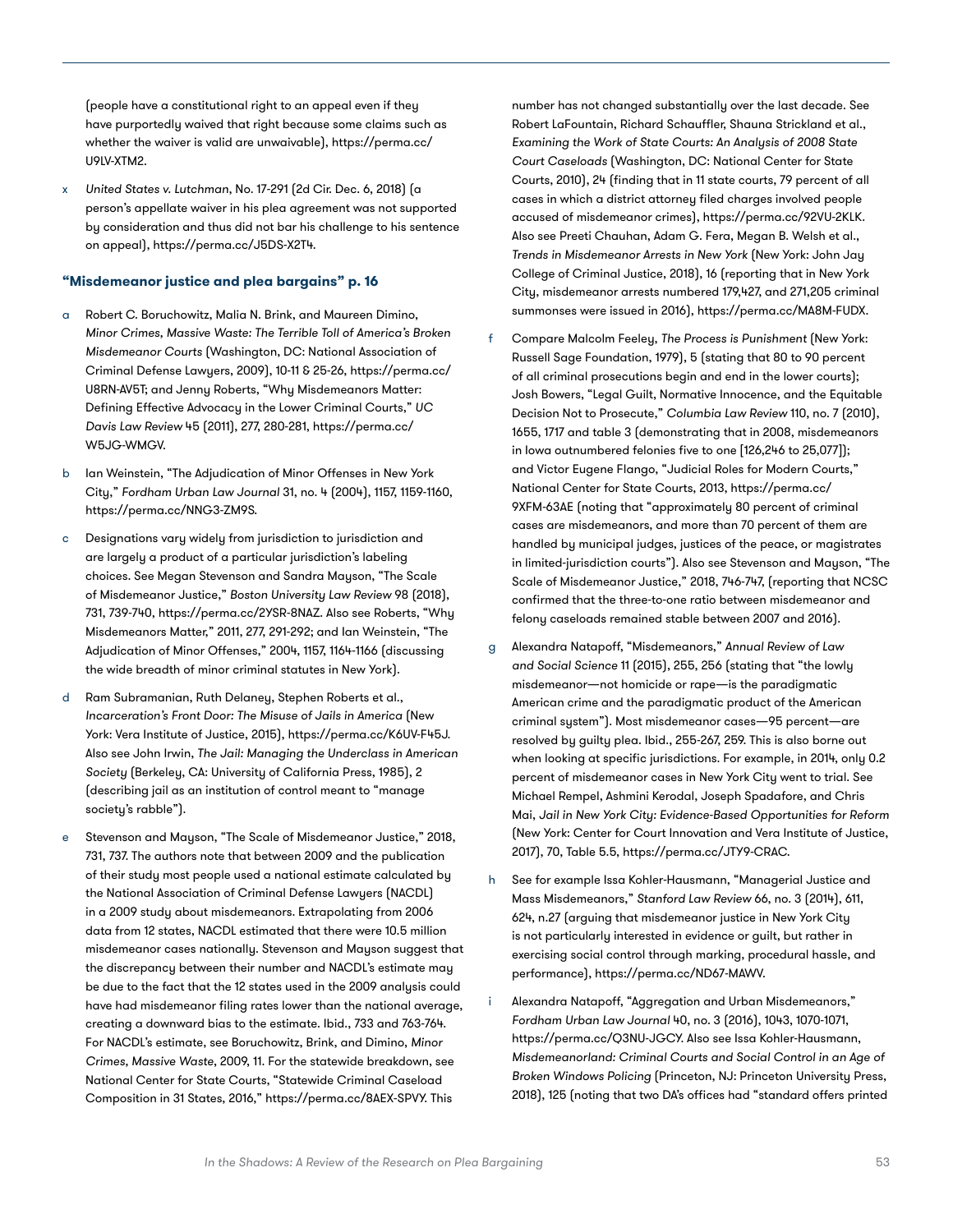on a sheet that listed the office policy for arraignment offers by charge type and number of prior arrests") and 656-657 (discussion about standard deals).

- j Alisa Smith and Sean Maddan, *Three-Minute Justice: Haste and Waste in Florida's Misdemeanor Courts*, (Washington, DC: National Association of Criminal Defense Lawyers, 2011), 14-15 (of 1,649 misdemeanor adjudications in 21 Florida counties, "[a]lmost 70 percent of defendants observed entered a guilty or no contest plea at arraignment"), [https://perma.cc/883L-FSDW.](https://perma.cc/883L-FSDW) In New York City, more than 57 percent of all misdemeanor and violation cases reach a disposition at arraignment. See Kohler-Hausmann, "Managerial Justice," (2014), 611, 654. Also see Boruchowitz, Brink, and Dimino, *Minor Crimes, Massive Waste*, 2009, 31-32 (discussing how in many jurisdictions defense lawyers are expected to "meet and plead" their clients in order to resolve cases as soon as first appearance, with cases taking a total of five minutes in certain jurisdictions); and Feeley, *The Process is Punishment*, 1979, 9-11 ("While a few cases took up as much as a minute or two of the court's time . . . the overwhelming majority of cases took just a few seconds").
- For examples of hard-to-refuse deals, see Kohler-Hausmann, "Managerial Justice," 2014, 645 (in New York City, "[t]he largest misdemeanor disposition category, the adjournment in contemplation of dismissal (ACD), is a conditional dismissal [and] . . . [t]he largest conviction category resulting from misdemeanor arrests is the noncriminal violation or infraction"). For both ACDs and noncriminal convictions, cases are sealed after a certain specified period. Ibid., 649 and 651. Also see Josh Bowers, "Punishing the Innocent," *University of Pennsylvania Law Review* 156, no. 5 (2008), 1117, 1144 (noting that in New York City in 1998, 52 percent of all misdemeanor charges that ended in conviction were reduced to pleas to noncriminal violations and that for defendants with no criminal convictions, the rate of reduction was 86 percent. Even for people with both prior felony and misdemeanor convictions, the rate of that type of reduction was more than 25 percent. Also, more than 50 percent of all misdemeanor charges that ended in conviction resulted in non-jail dispositions. Of jail sentences, 57 percent were for sentences of time served.)
- l Josh Bowers, "Legal Guilt, Normative Innocence, and the Equitable Decision Not to Prosecute," *Columbia Law Review* 110 (2010), 1655, 1701-1702 and 1709. Indeed, Bowers found that in both Iowa and New York, prosecutors almost never declined to charge misdemeanor offenses largely because they expected to procure quick guilty pleas in these cases. Ibid., 1716-1720. Also see Ibid., 1709 (in which the author discusses how "disposable" cases are where prosecutors' initial decisions are "dispositive on the question of whether the defendant will ultimately end up with some type of conviction."). Also see Stephanos Bibas, "Plea Bargaining Outside the Shadow of Trial," *Harvard Law Review* 117, no. 8 (2004), 2463, 2464-2465 (discussing the "shadow of a trial" theory of plea bargaining, in which bargains are struck in anticipation of likely trial outcomes and are affected by procedural safeguards inherent in trial practice).
- m Bowers, "Punishing the Innocent," 2008, 1139-1140 (discussing process costs in low-stakes cases for prosecutors, defense attorneys, and judges) and 1132-1134 (discussing defendants' process costs in low-stakes cases). Also see Milton Heumann, *Plea Bargaining: The Experiences of Prosecutors, Judges and Defense Attorneys*, (Chicago: University of Chicago Press, 1978), 103 (finding that the "central concern [for prosecutors] with . . . nonserious cases is to dispose of them quickly). Heumann also noted that people "in relatively minor cases . . . simply want to 'get it over with.'" Ibid. at 69. Also see Alexandra Natapoff, "Misdemeanors," *Southern California Law Review* 85, no. 5 (2012), 1313, 1343-1347 (discussing why people feel pressure to plead guilty in low stakes misdemeanor cases),<https://perma.cc/Q3SF-NV8V>; Issa Kohler-Hausmann, "Managerial Justice and Mass Misdemeanors," *Stanford Law Review* 66, no. 3 (2014), 611, 655 and 691; Weinstein, "Adjudication of Minor Offenses," 2004, 1157, 1162-1163; and Feeley, *The Process is Punishment*, 1979, 31-33.
- n See note m. It can also include the stigma associated with having been arrested and a multitude of process costs related to mounting a defense—including attorney's fees, the inconvenience and procedural hassle of multiple court appearances, and pecuniary loss due to missed work or unanticipated cost outlays such as those associated with transport or standby childcare. Bowers also notes that the "lead up to even a misdemeanor trial may take weeks or months," some or all of which may be spent in jail. See Bowers, "Punishing the Innocent," 2008, 1133. Also see Heumann, *Plea Bargaining*, 1978, 70 (discussing how people in minor cases compare the cost of pleading guilty with the costs of fighting their case and decide more often than not that pleading guilty is less costly).
- o Feeley, *The Process is Punishment*, 1979, 13 (describing some of the reasons why it may be "rational" for people to plead guilty in petty offense cases). Also see Bowers, "Punishing the Innocent," 2008, 1139-1140.
- p See for example Bowers, "Legal Guilt, Normative Innocence," 2010, 1655; and Kohler-Hausmann, "Managerial Justice," (2014), 611.
- q Kohler-Hausmann, "Managerial Justice," 2014, 611, 643 and 656 ("As the courts shifted away from the adjudicative model toward the managerial model, criminal justice actors increasingly used the misdemeanor process to mark, classify, and supervise people, often without securing a conviction or imposing a sentence").

#### **"Challenges in researching plea bargaining" p. 25**

- a Besiki L. Kutateladze, Victoria Z. Lawson, and Nancy R. Andiloro, "Does Evidence Really Matter? An Exploratory Analysis of the Role of Evidence in Plea Bargaining in Felony Drug Cases," *Law and Human Behavior* 39, no. 5 (2015), 431-442, 431.
- b Kutateladze, Lawson, and Andiloro, "Does Evidence Really Matter?," 2015, 432. See generally Bruce Frederick and Don Stemen, *The Anatomy of Discretion: An Analysis of Prosecutorial Decision Making – Technical Report* (New York: Vera Institute of Justice,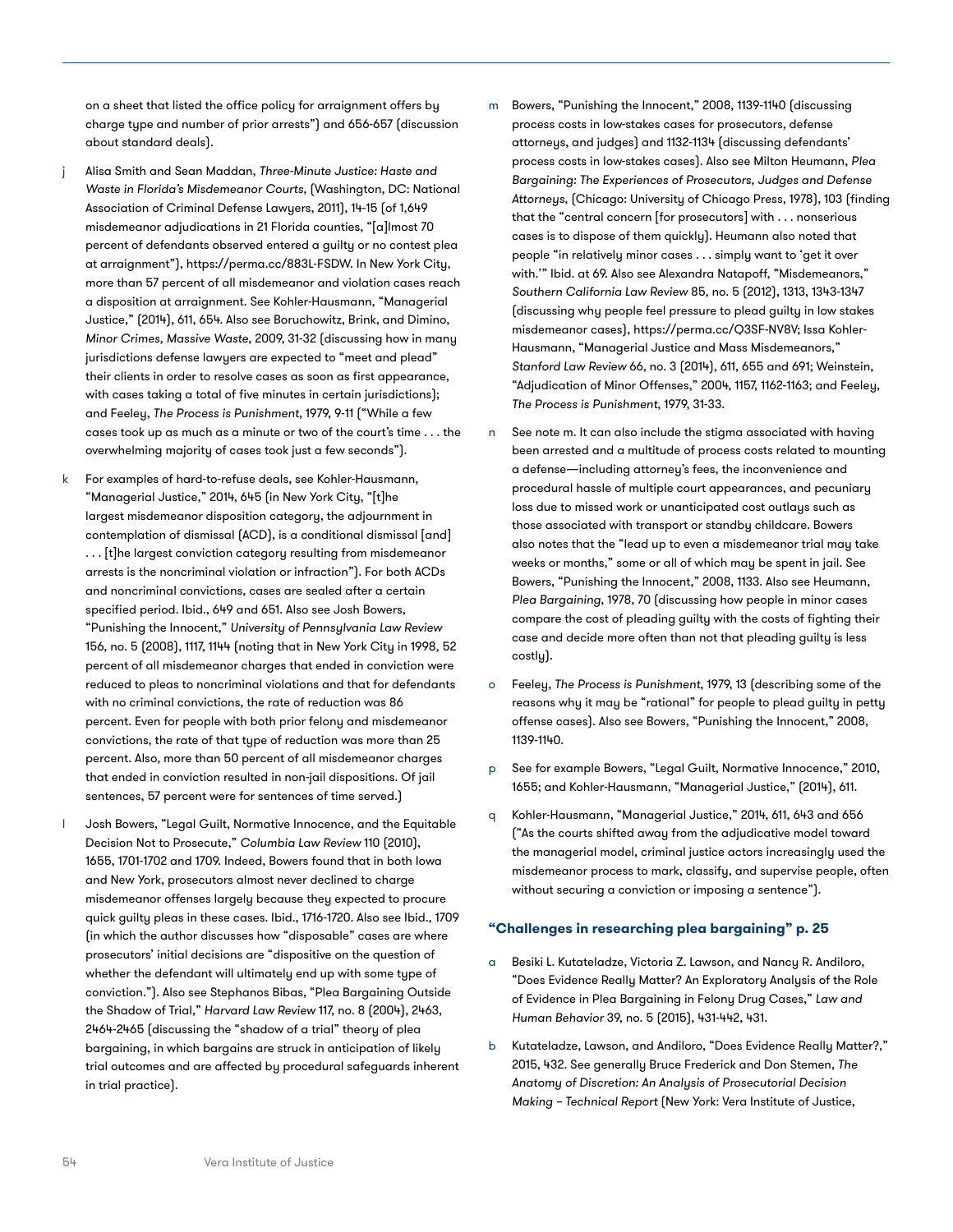2012), [https://perma.cc/E6PW-YCWR,](https://perma.cc/E6PW-YCWR) in which the researchers found several discrepancies between how prosecutors viewed their work and statistical analysis of actual case outcomes.

- c See for example Allison D. Redlich, Alicia Summers, and Steven Hoover, "Self-Reported False Confessions and False Guilty Pleas Among Offenders with Mental Illness," *Law and Human Behavior* 34, no. 1 (2010), 79-90, 79 and 89.
- d See for example Kutateladze, Lawson, and Andiloro, "Does Evidence Really Matter?" 2015, 434.
- e See Besiki Kutateladze, "Tracing Charge Trajectories: A Study of the Influence of Race in Charge Changes at Case Screening, Arraignment, and Disposition," *Criminology* 56, no. 1 (2018), 123-153.
- f Kutateladze, "Tracing Charge Trajectories," 2018, 127.
- g See Andrew Chongseh Kim, "Underestimating the Trial Penalty: An Empirical Analysis of the Federal Trial Penalty and Critique of the Abrams Study," *Mississippi Law Journal* 84, no. 5 (2015), 1195-1256.
- h Kutateladze, Lawson, and Andiloro, "Does Evidence Really Matter?" 2015, 440.
- i Sonja Starr, "Estimating Gender Disparities in Federal Criminal Cases," *University of Michigan Law & Economics Working Papers* 57 (2012), 2 and 3, <https://perma.cc/N5FP-JZBC>.
- Kutateladze, Lawson, and Andiloro, "Does Evidence Really Matter?" 2015, 431-432.
- k Don Stemen and Gipsy Escobar, "Whither the Prosecutor? Prosecutor and County Effects on Guilty Plea Outcomes in Wisconsin," *Justice Quarterly* 35, no. 7 (2018), 1166-1194, 1168; Anne Morrison Piehl and Shawn D. Bushway, "Measuring and Explaining Charge Bargaining," *Journal of Quantitative Criminology* 23, no. 2 (2007), 105-125; and Kutateladze, Lawson, and Andiloro, "Does Evidence Really Matter?" 2015, 440.

#### **"Displaced sentencing discretion? The impact of sentencing guidelines on charge bargaining practices" p. 36**

a Until the late 1970s, judges had unfettered discretion to fashion sentences subject only to statutory maximums. As a result, criminal sentences were not only inconsistent and unpredictable, but also rife with unwarranted disparities between similarly situated offenders. Academic commentators highlighted a "gross disparity in sentencing, with different sentences imposed upon similar offenders who have committed similar offenses by the same judge on different days, different judges on different days, different judges on the same day, and different judges in different jurisdictions." See Richard Singer, "In Favor of 'Presumptive Sentences' Set by a Sentencing Commission," *Crime & Delinquency* 24, no. 4 (1978), 401, 402. In her dissent in *Blakely v. Washington*, U.S. Supreme Court Justice Sandra Day O'Connor noted that unguided sentencing discretion "inevitably resulted in severe disparities in sentences received and served by defendants

committing the same offense and having similar criminal histories. Indeed, rather than reflect legally relevant criteria, these disparities too often were correlated with constitutionally suspect variables such as race." 542 U.S. 296, 315 (2004) (O'Connor, J., dissenting). Judge Marvin Frankel criticized this highly discretionary approach to sentencing as lawless and unfair in his book *Criminal Sentences: Law Without Order* (New York: Hill & Wang, 1973), 8. For additional discussion on the rationale for sentencing guidelines, see Steven Chanenson, "The Next Era of Sentencing Reform," *Emory Law Journal* 54, no. 1 (2005), 377-460, 396-397, [https://perma.cc/](https://perma.cc/365T-XJEX) [365T-XJEX](https://perma.cc/365T-XJEX). For the most recent count of jurisdictions with sentencing guidelines, see "Jurisdictions" tab at "Sentencing Guidelines Resource Center," Robina Institute of Criminal Law and Criminal Justice, University of Minnesota, [https://perma.cc/](https://perma.cc/Y6G8-RMFF) [Y6G8-RMFF.](https://perma.cc/Y6G8-RMFF)

- b For the definition of "presumptive" sentencing guidelines, see Chanenson, "The Next Era of Sentencing Reform," 2005, 384. Also see Jon Wool and Don Stemen, *Aggravated Sentencing: Blakely v. Washington: Practical Implications for State Sentencing Systems* (New York: Vera Institute of Justice, 2004), 2, [https://perma.cc/](https://perma.cc/YC6U-UQTM) [YC6U-UQTM.](https://perma.cc/YC6U-UQTM)
- c For definitions of "voluntary" sentencing guidelines, see Chanenson, "The Next Era of Sentencing Reform," 2005, 384. Also see Wool and Stemen, *Aggravated Sentencing*, 2004, 2.
- d For a discussion about these differences, see Richard Frase, "Varying Binding Effects of Guidelines: The Mandatory-to-Advisory Continuum," Robina Institute of Criminal Law and Criminal Justice, University of Minnesota, March 25, 2015, [https://perma.cc/HD5X-](https://perma.cc/HD5X-YHP2)[YHP2](https://perma.cc/HD5X-YHP2).
- e See for example Candace McCoy, "Determinate Sentencing, Plea Bargaining Bans, and Hydraulic Discretion in California," *Justice System Journal* 9, no. 3 (1984), 256-275. Also see David Boerner, "Sentencing Guidelines and Prosecutorial Discretion," *Judicature* 78, no. 4 (1995), 196, 198, [https://perma.cc/CK22-8BMQ.](https://perma.cc/CK22-8BMQ)
- f Terance D. Miethe, "Charging and Plea Bargaining Practices under Determinate Sentencing: An Investigation of the Hydraulic Displacement of Discretion," *Journal of Criminal Law & Criminology*  78, no. 1 (1987), 155, 165-171, [https://perma.cc/S2QZ-K4LP.](https://perma.cc/S2QZ-K4LP) Miethe also found little evidence that extralegal attributes became more important predictors of dispositions (severity of initial charges, charge dismissals, charge reductions, sentence negotiations, and overall plea bargains) after the guidelines were implemented.
- g Ibid., 175.
- h Unlike other states with presumptive sentencing guidelines, Ohio does not have a sentencing grid. Presumptions, required findings or factors, or other guidance, including sentencing ranges, are contained in the criminal code for each criminal offense. John Wooldredge and Timothy Griffin, "Displaced Discretion Under Ohio Sentencing Guidelines," *Journal of Criminal Justice* 33 (2005), 301-316. See also John Wooldredge, Fritz Rauschenberg,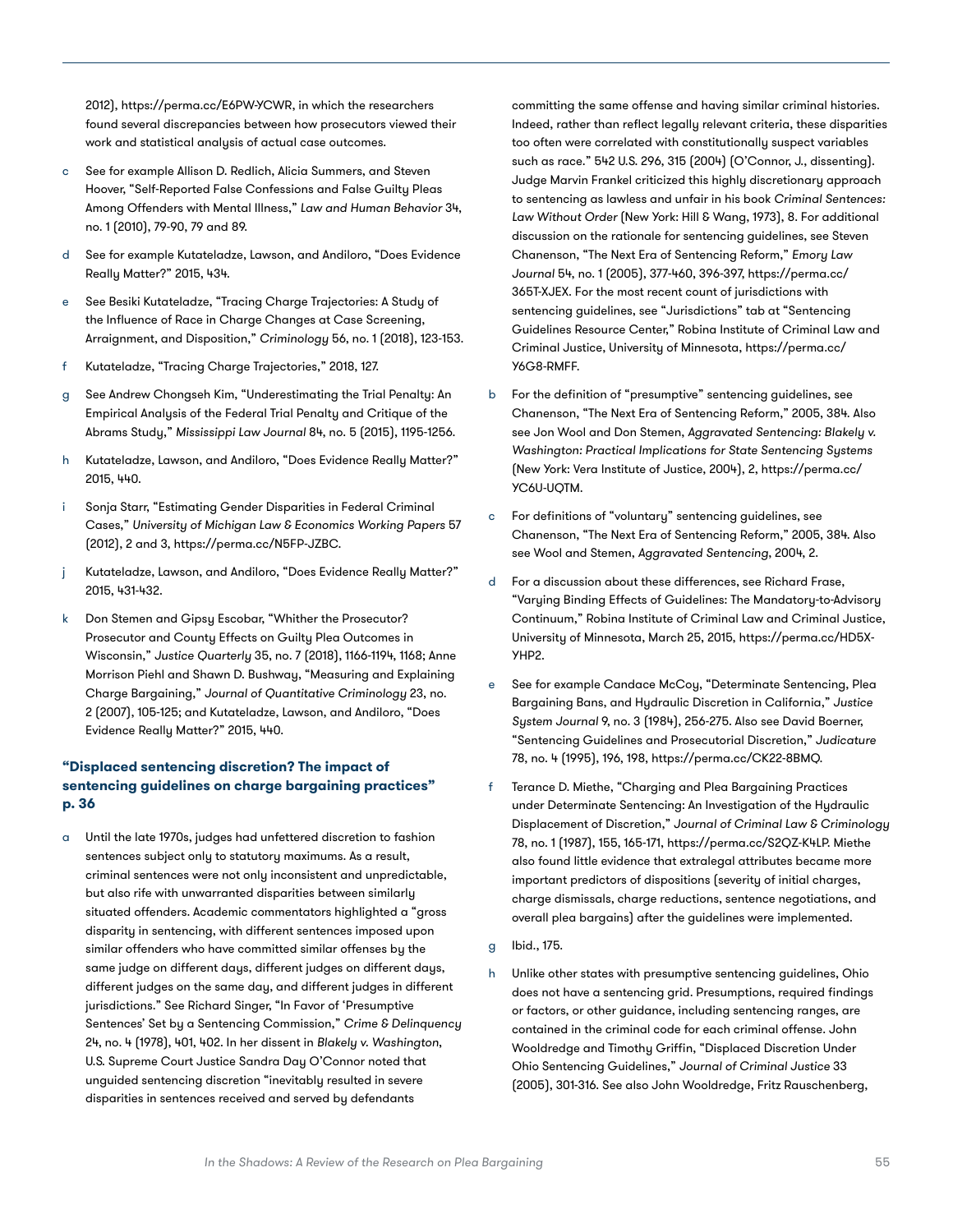Timothy Griffin, and Travis Pratt, *Impact of Ohio's Senate Bill 2 on Sentencing Disparities* (Washington, DC: U.S. Department of Justice, National Institute of Justice, 2002), 4, [https://perma.cc/](https://perma.cc/TLG8-UHU4) [TLG8-UHU4.](https://perma.cc/TLG8-UHU4)

- Wooldredge and Griffin, "Displaced Discretion, Ohio," 2005, 301-316. Similar to Miethe's findings, the researchers also found that any increase in levels of prosecutorial discretion that might have occurred did not result in substantive extralegal disparities in case dispositions.
- j Wooldredge and Griffin, "Displaced Discretion, Ohio," 2005, 301, 310.
- k Washington, DC, implemented voluntary sentencing guidelines in 2006 after a pilot period that started in 2004. Previously, the district operated under an indeterminate sentencing structure until 1999 and then a determinate system after discretionary parole was abolished in 2000. See District of Columbia Sentencing Commission, *An Evaluation of the DC Voluntary Sentencing Guidelines* (Washington, DC: District of Columbia Sentencing Commission, 2017), 5-6,<https://perma.cc/G52E-S8FX>.
- Stephen E. Vance and J. C. Oleson, "Displaced Discretion: The Effects of Sentencing Guidelines on Prosecutors' Charge

Bargaining in the District of Columbia Superior Court," *Criminal Justice Policy Review* 25, no. 3 (2014), 347-377.

- m Stephen E. Vance, Kerry M. Richmond, and J. C. Oleson, "Weighing the Value of the Bargain: Prosecutorial Discretion After Sentencing Guidelines," *Criminal Justice Policy Review* 30, no. 7 (2019).
- n Vance and Oleson, "Displaced Discretion, DC," 2014, 347, 368; and Vance, Richmond and Oleson, "Weighing the Value of the Bargain," 2019.
- o Wooldredge and Griffin, "Displaced Discretion, Ohio," 2005, 301, 304; Vance and Oleson, "Displaced Discretion: DC," 2014, 347, 353; Vance, Richmond and Oleson, "Weighing the Value of the Bargain," 2019; and Miethe, "Charging and Plea Bargaining Practices under Determinate Sentencing," 1987, 155, 161.
- p Anne Morrison Piehl and Shawn D. Bushway, "Measuring and Explaining Charge Bargaining," *Journal of Quantitative Criminology* 23, no. 2 (2007), 105, 118-119.
- q Piehl and Bushway, "Measuring and Explaining Charge Bargaining," 2007, 105 and 117.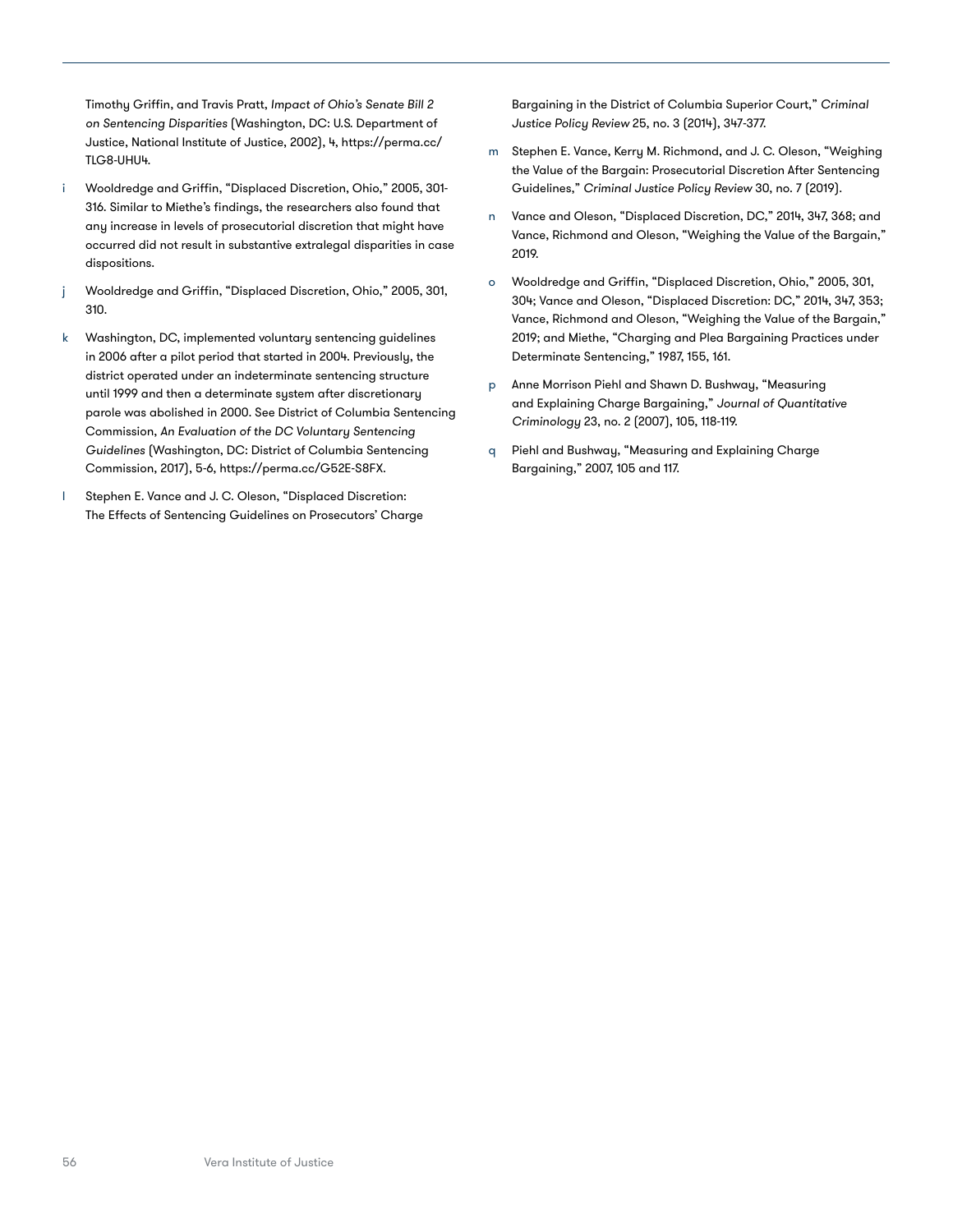#### **Endnotes**

- [1](#page-6-0) For a description of the typical adversarial common law trial, see for example, Gerard E. Lynch, "Our Administrative System of Criminal Justice," *Fordham Law Review* 66, no. 6 (1998), 2117, 2118- 2119, [https://perma.cc/YKC7-8TW3.](https://perma.cc/YKC7-8TW3) For a discussion of how this trial-centric vision of criminal justice is embedded in the popular imagination and, in particular, cultural depictions of the system, see Stephanos Bibas, *The Machinery of Criminal Justice* (New York: Oxford University Press, 2012), xv-xvi.
- [2](#page-6-0) For a discussion of how trials create public accountability for both the accused and the government through the public airing of charges and evidence, see Mary Jo White, "The Importance of Trials to the Law and Public Accountability," speech, United States Securities and Exchange Commission, 5th Annual Judge A. Flannery Lecture, November 14, 2013, <https://perma.cc/YH5T-JLMU>.
- [3](#page-6-0) In 2018, only 2 percent of criminal cases resolved in federal court went to trial. United States Courts, "U.S. District Courts—Judicial Business 2018," [https://perma.cc/B33N-8DWE.](https://perma.cc/B33N-8DWE) The percentages for most state courts were comparable. See Nicole Waters, Kathryn Genthon, Sarah Gibson, and Diane Robinson, "Court Statistics Project DataViewer," database (Washington, DC: Court Statistics Project, 2019), [http://popup.ncsc.org/CSP/CSP\\_Intro.aspx.](http://popup.ncsc.org/CSP/CSP_Intro.aspx)
- [4](#page-6-0) For example, in large urban courts in 2009, the most recent year for which data was gathered, 66 percent of people arrested on felony charges were convicted—54 percent of a felony and the remaining 12 percent of a misdemeanor; 97 percent of these convictions were the result of a plea. Brian A. Reaves, *Felony Defendants in Large Urban Counties, 2009 - Statistical Tables* (Washington, DC: Bureau of Justice Statistics (BJS), 2013), 22, 24, Table 21, [https://](https://perma.cc/8PNS-WDA6) [perma.cc/8PNS-WDA6](https://perma.cc/8PNS-WDA6). Of the 79,704 people whose criminal cases were terminated in federal court in 2018, 73,109 were convicted. 71,550 (98 percent) of them pleaded guilty. United States Courts, "U.S. District Courts—Judicial Business 2018." Also see Bibas, *The Machinery of Criminal Justice*, 2012.
- [5](#page-6-0) For the proportion of guilty pleas that are a result of plea bargaining, see Lindsey Devers, *Plea and Charge Bargaining: Research Summary* (Washington, DC: Bureau of Justice Assistance, 2011), 1, [https://perma.cc/TQR8-79JU.](https://perma.cc/TQR8-79JU) For the definition of plea bargaining see, *Black's Law Dictionary* 1270 (11th ed., 2014).
- [6](#page-6-0) Joseph A. Colquitt, "Ad Hoc Plea Bargaining," *Tulane Law Review* 75, no. 3 (2001), 695, 696.
- [7](#page-7-0) *Lafler v. Cooper*, 566 U.S. 156, 170 (2012), [https://perma.cc/](https://perma.cc/WQH6-TETJ) [WQH6-TETJ](https://perma.cc/WQH6-TETJ).
- [8](#page-7-0) Wesley MacNeil Oliver, "Toward a Common Law of Plea Bargaining," *Kentucky Law Review* 102, no. 1 (2013), 1, 31-37, [https://](https://perma.cc/TE94-LAJ5) [perma.cc/TE94-LAJ5](https://perma.cc/TE94-LAJ5) (discussing the near limitless discretion prosecutors possess when making charging and plea bargaining decisions). For definitions, see Marc Miller, Ronald Wright et al., *Criminal Procedures, Prosecutions, and Adjudications: Cases, Statutes and Executive Materials*, 6th ed. (New York: Wolters Kluwer, 2019), 309 and 363.
- 9 Gerard E. Lynch, "Screening Versus Plea Bargaining: Exactly What Are We Trading Off?," *Stanford Law Review* 55 (2003) 1399, 1403 (arguing that most plea negotiations are discussions of the merits of the case in which defense attorneys point out legal, evidentiary, or practical weaknesses in the prosecutor's case, or mitigating circumstances that merit mercy), [https://perma.cc/6FUH-VZVV.](https://perma.cc/6FUH-VZVV) Also see Cynthia Alkon, "What's Law Got to Do with It? Plea Bargaining Reform after *Lafler* and *Frye*," *Arbitration Law Review* 7, no. 1 (2015), 10, <https://perma.cc/X4WG-DW8L>.
- [10](#page-8-0) See for example John Lande, "A Framework for Advancing Negotiation Theory: Implications from a Study of How Lawyers Reach Agreement in Pretrial Litigation," *Cardozo Journal of Conflict Resolution* 16, no. 1 (2014) 1, 15-16 and footnote 47, [https://perma.cc/](https://perma.cc/2PNY-ZWMZ) [2PNY-ZWMZ.](https://perma.cc/2PNY-ZWMZ)
- [11](#page-8-0) Alkon, "What's Law Got to Do with It?", 2015, 10.
- 12 For "blind plea," see LegalMatch, "Blind plea," [https://perma.](https://perma.cc/6CG9-MSTQ) [cc/6CG9-MSTQ](https://perma.cc/6CG9-MSTQ). For "pleading the sheet," see Laura Berend, "Less Reliable Preliminary Hearings and Plea Bargains in Criminal Cases in California: Discovery Before and After Proposition 115," *American University Law Review* 48, no. 2 (1998), 465, notes 211 and 227,<https://perma.cc/SN9E-CH76>. For a discussion on the varied meanings of an "open plea," see *Harper v. State*, 567 S.W.3d 450, 454-455 (Tex. App. 2019), (discussing how one of the two meanings refers to "pleas where no plea bargaining of any kind has occurred"), [https://perma.cc/6LFD-UJH8.](https://perma.cc/6LFD-UJH8)
- 13 Stephanos Bibas, "Transparency and Participation in Criminal Procedure," *New York University Law Review* 81, no. 3 (2006), 911, 923 ("Plea bargaining usually occurs in conference rooms, courtroom hallways, or on private telephone calls instead of open court"), <https://perma.cc/2LSS-5ASD>. Also see Stephanos Bibas, "Plea Bargaining Outside the Shadow of Trial," *Harvard Law Review* 117, no. 8 (2004), 2463, 2547 ("plea bargaining hides within a lowvisibility process"), [https://perma.cc/GA76-3SQX;](https://perma.cc/GA76-3SQX) Robert E. Scott and William J. Stuntz, "Plea Bargaining as Contract," *Yale Law Journal* 101, no. 8 (1992), 1909, 1911-1912, ("Most cases are disposed of by means that seem scandalously casual: a quick conversation in a prosecutor's office or a courthouse hallway between attorneys familiar with only the basics of the case, with no witnesses present"); and Daniel S. McConkie, "Judges As Framers of Plea Bargaining," *Stanford Law and Policy Review* 26, no. 1 (2015), 61, 63, ("Plea bargaining happens with little judicial involvement—between prosecutors and defense attorneys, behind closed doors and with practically no public oversight"), [https://perma.cc/QV6X-EQTS.](https://perma.cc/QV6X-EQTS) See also Alkon, "What's Law Got to Do with It?," 2015, 1, 11 (discussing a 1984 court ethnography by Douglas Maynard, which found that plea negotiations happened in "spurts and starts" in between other conversations).
- [14](#page-9-0) Scott and Stuntz, "Plea Bargaining as Contract," 1992, 1909, 1912 (discussing critiques of the illicit and hidden nature of plea bargaining: "critics emphasize the unfairness (and inaccuracy)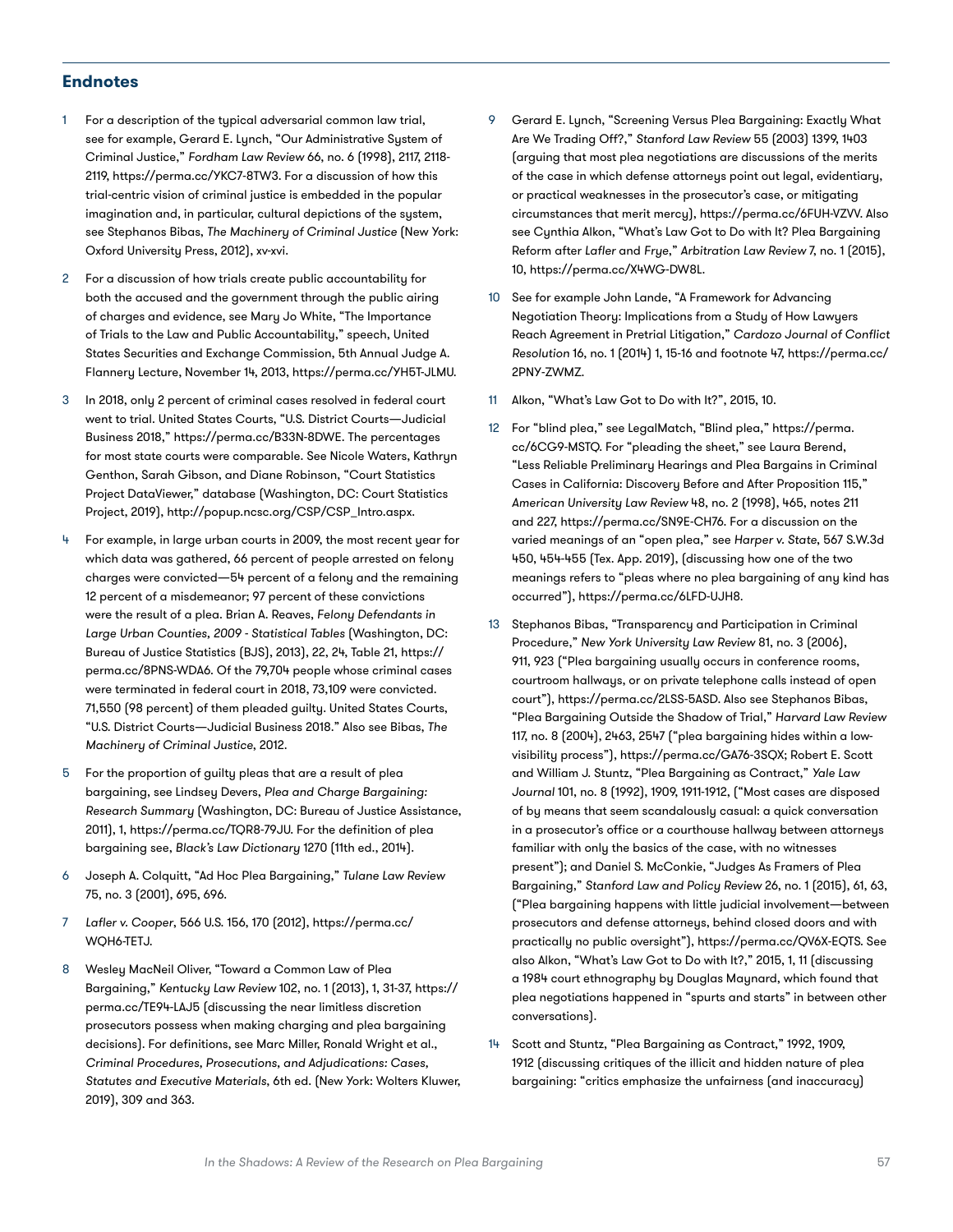of determining defendants' fate without full investigation, without testimony and evidence and impartial factfinding").

- [15](#page-9-0) H. Mitchell Caldwell, "Coercive Plea Bargaining: The Unrecognized Scourge of the Justice System," *Catholic University Law Review* 61, no. 1 (2011), 63, 82-83, [https://perma.cc/XU2L-8L38.](https://perma.cc/XU2L-8L38)
- [16](#page-9-0) Oliver, "Toward A Common Law," 2013, 1.
- 17 See for example Carlos Berdejó, "Criminalizing Race: Racial Disparities in Plea-Bargaining," *Boston College Law Review* 59, no. 4 (2018), 1187,<https://perma.cc/E6D8-ZFFJ>.
- [18](#page-16-0) Jacob Kang-Brown and Ram Subramanian, *Out of Sight: The Growth of Jails in Rural America* (New York: Vera Institute of Justice, 2017), 9-10, [https://perma.cc/34ME-RRRT.](https://perma.cc/34ME-RRRT)
- 19 For a review of these studies and their findings, see Léon Digard and Elizabeth Swavola, *Justice Denied: The Harmful and Lasting Effects of Pretrial Detention* (New York: Vera Institute of Justice, 2019), 2-6,<https://perma.cc/N42X-TMLK>.
- [20](#page-16-0) Some researchers have argued that pretrial detention weakens a person's bargaining power during the plea negotiation stage and highlight the lack of work/income, family contact, and access to social support during incarceration, plus the likelihood of immediate release using time served for sentences given for lowerlevel charges. See for example Will Dobbie, Jacob Goldin, and Crystal S. Yang, "The Effects of Pretrial Detention on Conviction, Future Crime, and Employment: Evidence from Randomly Assigned Judges." *American Economic Review* 108, no. 2 (2018), 201-240, [https://perma.cc/Y2B7-BSN8;](https://perma.cc/Y2B7-BSN8) and Emily Leslie and Nolan G. Pope, "The Unintended Impact of Pretrial Detention on Case Outcomes: Evidence from New York City Arraignments," *Journal of Law and Economics* 60, no. 3 (2017), 529-557, [https://perma.cc/C8NR-GGB8.](https://perma.cc/C8NR-GGB8)
- [21](#page-16-0) Meghan Sacks and Alissa R. Ackerman, "Pretrial Detention and Guilty Pleas: If They Cannot Afford Bail, They Must Be Guilty," *Criminal Justice Studies* 25, no. 3, (2012), 265, 272-273.
- [22](#page-16-0) Ellen A. Donnelly and John M. MacDonald, "The Downstream Effects of Bail and Pretrial Detention on Racial Disparities in Incarceration," *Journal of Criminal Law & Criminology* 108, no. 4 (2018), 775, 805, <https://perma.cc/M3MF-RTKV>.
- [23](#page-16-0) For previous research, see for example Celesta A. Albonetti, "Race and the Probability of Pleading Guilty," *Journal of Quantitative Criminology* 6, no. 3 (1990), 315-334.
- [24](#page-17-0) Albonetti, "Race and the Probability of Pleading Guilty," (1990), 315, 329-332.
- 25 For a definition of a natural experiment, see Thad Dunning, "Improving Causal Inference Strengths and Limitations of Natural Experiments," *Political Research Quarterly* 61, no. 2 (2008), 282-93, 282-83. Note that although two of the studies (Leslie and Pope, "Unintended Impact," (2017); and Dobbie, Goldin, and Yang, "The Effects of Pre-Trial Detention," 2018) demonstrated that a quasiexperimental design can improve estimates based on regression

analysis, the other two studies (Paul Heaton, Sandra G. Mayson, and Megan Stevenson, "The Downstream Consequences of Misdemeanor Pretrial Detention," *Stanford Law Review* 69, no. 3 (2017), <https://perma.cc/Y4P4-GQUY>; and Megan Stevenson, "Distortion of Justice: How the Inability to Pay Bail Affects Case Outcomes," working paper (Philadelphia, PA: University of Pennsylvania Law School, November 8, 2016), [https://perma.cc/](https://perma.cc/W4EC-R9MW) [W4EC-R9MW\)](https://perma.cc/W4EC-R9MW) found that the differences between the findings of their natural experiments and regression analyses were either not statistically significant or did not vary substantially. This suggests that regression analyses can produce reasonable causal estimates that link pretrial detention to a person's decision to plead guilty when sufficient controls are deployed.

- 26 The major assumption on which these studies are based is that the likelihood of being detained pretrial is exogenously affected by the magistrate who presides over the bail hearing.
- 27 Stevenson, "Distortion of Justice," 2016, 3 and 17.
- 28 Leslie and Pope, "Unintended Impact," 2017, 529, 543 and 547. The estimated effect of detention on pleading guilty is only about 25 percent smaller than the effect on conviction, which suggests that detention primarily affects conviction by inducing some people who would not have pled guilty if released to plead guilty after they are detained.
- 29 Leslie and Pope, "Unintended Impact," 2017, 529, 548.
- 30 Leslie and Pope, "Unintended Impact," 2017, 529, 552.
- [31](#page-19-0) Heaton, Mayson, and Stevenson, "Downstream Consequences," 2017, 711, 771 and 776.
- [32](#page-19-0) Dobbie, Goldin, and Yang, "The Effects of Pre-Trial Detention," 2018, 201, 225.
- [33](#page-19-0) Will Dobbie, Jacob Goldin and Crystal Yang, "The Effects of Pre-Trial Detention on Conviction, Future Crime, and Employment: Evidence from Randomly Assigned Judges," Working Paper No. 22511 (Cambridge, MA: National Bureau of Economic Research, 2016), 23-24, <https://perma.cc/XN26-HFBJ>.
- 34 Dobbie, Goldin, and Yang, "The Effects of Pre-Trial Detention," 2018, 201, 225 and 234.
- [35](#page-19-0) Heaton, Mayson, and Stevenson, "Downstream Consequences," 2017, 711-794, 747. Also see Dobbie, Goldin, and Yang, "The Effects of Pre-Trial Detention," Working Paper No. 22511, 2016, 25-26.
- 36 Heaton, Mayson, and Stevenson, "Downstream Consequences," 2017, 711-794, 749.
- [37](#page-19-0) Stevenson, "Distortion of Justice," 2016, 1, 21-22 and Table 7 on p. 35.
- 38 Dobbie, Goldin, and Yang, "The Effects of Pre-Trial Detention," Working Paper No. 22511, 2016, 23-24.
- 39 Dobbie, Goldin, and Yang, "The Effects of Pre-Trial Detention," 2018, 201, 230.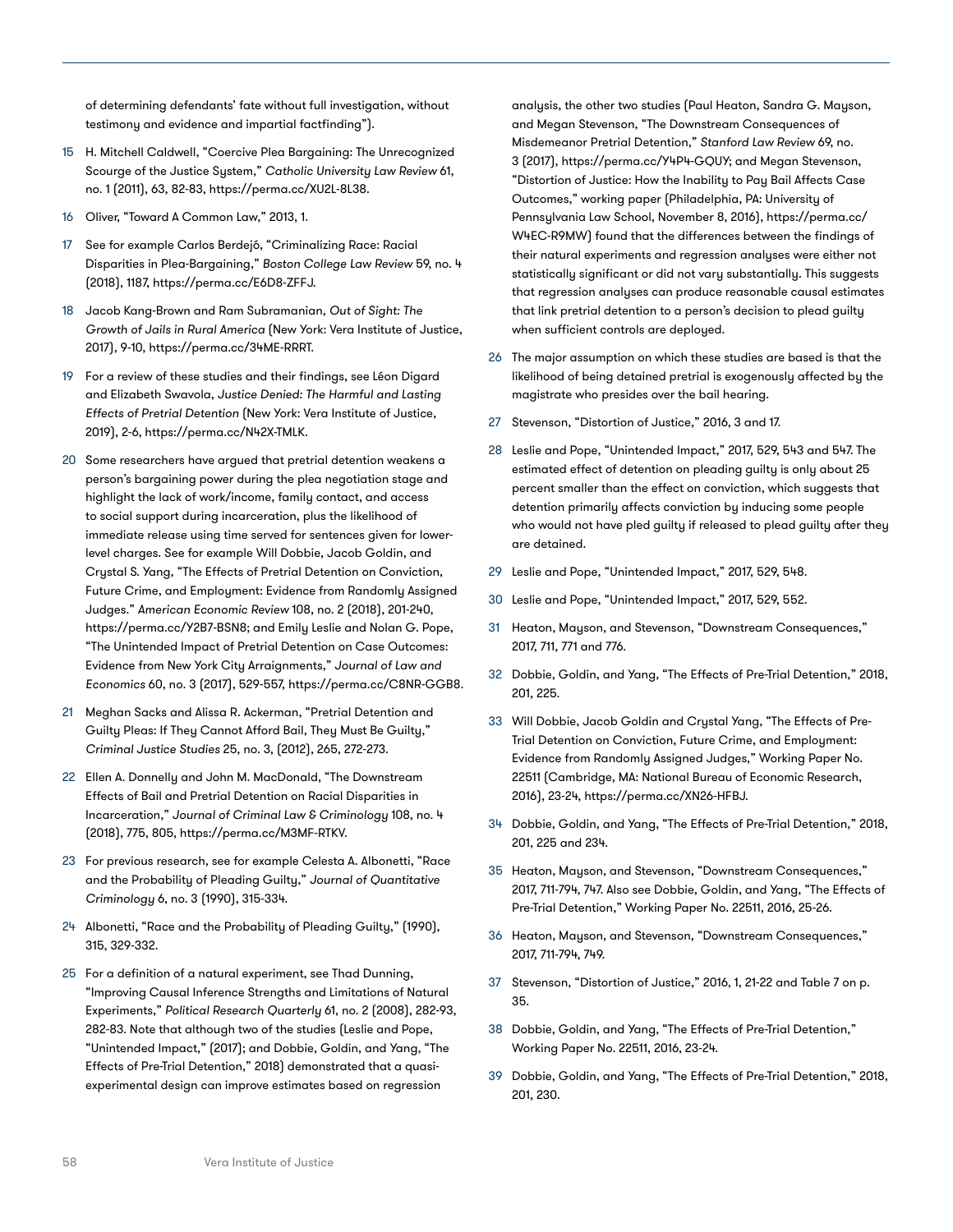- 40 Leslie and Pope, "Unintended Impact," 2017, 529, 542, 553- 54. However, the researchers found that, unlike the felony subsample, first-time offender status is not a source of substantial heterogeneity. If anything, people without a criminal history were less affected by pretrial detention. Ibid., 548, Table 10.
- 41 Ibid.
- 42 Susan Ehrhard, "Plea Bargaining and the Death Penalty: An Exploratory Study," *Justice System Journal* 29, no. 3 (2008), 313- 325, 314.
- 43 Ehrhard, "Plea Bargaining and the Death Penalty," 2008, 313-325, 314 and 316.
- 44 Ilyana Kuziemko, "Does the Threat of the Death Penalty Affect Plea Bargaining in Murder Cases? Evidence From New York's 1995 Reinstatement of Capital Punishment," *American Law and Economics Review* 8, no. 1 (2006), 116-142.
- 45 Kuziemko, "Does the Threat of the Death Penalty Affect Plea Bargaining," 2006, 116-142, 126. Confidence in the assumption that this change was the result, at least in part, of changes in the death penalty law is increased by the finding that plea behavior did not change for people charged with robbery, rape, or burglary over the same time period.
- 46 Kuziemko, "Does the Threat of the Death Penalty Affect Plea Bargaining," 2006, 128.
- 47 Sherod Thaxton, "Leveraging Death," *The Journal of Criminal Law and Criminology* 103, no. 2 (2013), 475-552.
- 48 Thaxton, "Leveraging Death," 2013, 525.
- 49 Ibid., 537.
- 50 Kent S. Scheidegger, "The Death Penalty and Plea Bargaining to Life Sentences," Working Paper 09-01 (Sacramento, CA: Criminal Justice Legal Foundation, 2009), 10, <https://perma.cc/RNM8-TAFG>.
- 51 Scheidegger, "Plea Bargaining to Life Sentences," 2009, 13.
- 52 Dean J. Champion, "Private Counsels and Public Defenders: A Look at Weak Cases, Prior Records, and Leniency in Plea Bargaining," *Journal of Criminal Justice* 17, no. 4 (1989), 256, 257.
- 53 Allison D. Redlich, Shawn D. Bushway, and Robert J. Norris, "Plea Decision-Making by Attorneys and Judges," *Journal of Experimental Criminology* 12, no. 4 (2016), 537-561, 548-549.
- 54 Redlich, Bushway, and Norris, "Plea Decision-Making by Attorneys and Judges," 2016, 552.
- 55 Ibid., 556 and 557.
- 56 Bruce Frederick and Don Stemen, *The Anatomy of Discretion: An Analysis of Prosecutorial Decision Making – Technical Report* (New York: The Vera Institute of Justice, 2012), [https://perma.cc/](https://perma.cc/H6A2-ET78) [H6A2-ET78](https://perma.cc/H6A2-ET78).
- 57 Ibid., 202-219.
- 58 Ibid., 245.
- 59 Besiki L. Kutateladze, Victoria Z. Lawson, and Nancy R. Andiloro, "Does Evidence Really Matter? An Exploratory Analysis of the Role of Evidence in Plea Bargaining in Felony Drug Cases," *Law and Human Behavior* 39, no. 5 (2015), 431-442, 440. This study was not able to quantify the strength of the evidence, merely the existence of evidence.
- 60 Ibid., 436.
- 61 Ibid., 441.
- 62 Allison D. Redlich, Shi Yan, Robert J. Norris, and Shawn D. Bushway, "The Influence of Confessions on Guilty Pleas and Plea Discounts," *Psychology, Public Policy, and Law* 24, no. 2 (2018), 147-157, 148.
- 63 Ibid., 147-157, 153. People who maintained their innocence to the police but pled guilty received the largest sentence discounts. Ibid., 155. It is possible that a proportion of these people were factually innocent or otherwise had weak cases against them, incentivizing prosecutors to offer greater discounts in order to secure a conviction. People who provided only partial confessions received worse plea deals than those who fully confessed. Ibid., 152. The researchers hypothesized that such people were seen as being less remorseful than people who gave full confessions and received less leniency as a result. Ibid., 155.
- 64 Ibid., 153. For earlier studies, see Redlich, Bushway, and Norris, "Plea Decision-Making by Attorneys and Judges," 2016.
- 65 Redlich, Yan, Norris, and Bushway, "Confessions," 2018, 155.
- 66 Kutateladze, Lawson, and Andiloro, "Does Evidence Really Matter?" 2015, 431.
- 67 Ibid., 439.
- 68 Frederick and Stemen, The Anatomy of Discretion, 2012, 200-201.
- 69 See Albonetti, "Race and the Probability of Pleading Guilty," (1990), 315-334, 317; and Jon'a Meyer and Tara Gray, "Drunk Drivers in the Courts: Legal and Extra-Legal Factors Affecting Pleas and Sentences," *Journal of Criminal Justice* 25, no. 2 (1997), 157-160.
- 70 Meyer and Gray, "Drunk Drivers in the Courts," (1997), 157.
- 71 Ibid., 156, 161. The researchers caution, however, that the sentencing guidelines for the specific offense studied may be highly influential in this decision-making process and may, therefore, limit generalizability to other offenses or other jurisdictions.
- 72 Albonetti, "Race and the Probability of Pleading Guilty," 1990, 323.
- 73 Lauren O'Neill Shermer and Brian D. Johnson "Criminal Prosecutions: Examining Prosecutorial Discretion and Charge Reductions in U.S. Federal District Courts," *Justice Quarterly* 27, no. 3 (2010), 20, [https://perma.cc/T6B9-VUFA.](https://perma.cc/T6B9-VUFA) The sample consisted of 45,678 sentencing events and included felonies and class A misdemeanors.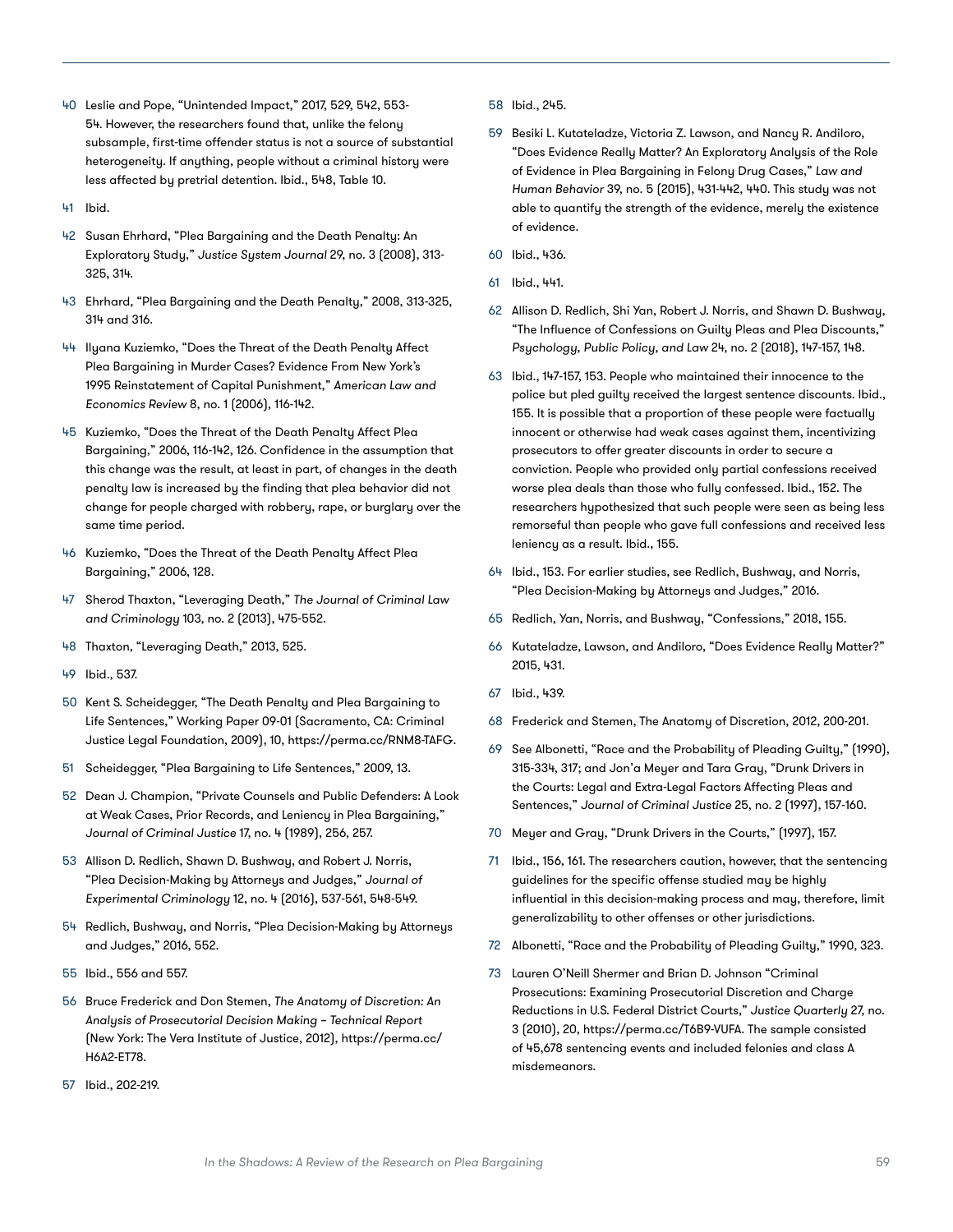- 74 Shermer and Johnson, "Prosecutorial Discretion and Charge Reductions," 2010, 27.
- 75 For an example of a jurisdiction that incorporates criminal history into its plea bargaining guidelines, see Besiki L. Kutateladze, Nancy R. Andiloro, Brian D. Johnson, and Cassia C. Spohn, "Cumulative Disadvantage: Examining Racial and Ethnic Disparity in Prosecution and Sentencing," *Criminology* 52, no. 3 (2014), 514-551, 523. For information about jurisdictions that incorporate criminal history into sentencing guidelines, see generally Neal B. Kauder and Brian J. Ostram, *State Sentencing Guidelines: Profiles and Continuum* (Washington, DC: National Center for State Courts, 2008), [https://](https://perma.cc/HG2G-GNCT) [perma.cc/HG2G-GNCT](https://perma.cc/HG2G-GNCT).
- 76 Jeffery T. Ulmer, James Eisenstein, and Brian D. Johnson, "Trial Penalties in Federal Sentencing: Extra-Guidelines Factors and District Variation," *Justice Quarterly* 27, no. 4 (2009), 1-33, 19, [https://perma.cc/LMR4-2QCG;](https://perma.cc/LMR4-2QCG) and Jeffery T. Ulmer and Mindy S. Bradley-Engen, "Variation in Trial Penalties Among Serious Violent Offenses," *Criminology* 44, no. 3 (2006), 631-670, 653-654.
- 77 Ulmer and Bradley-Engen, "Variation in Trial Penalties," 2006, 661; and Ulmer, Eisenstein, and Johnson, "Trial Penalties in Federal Sentencing," 2010, 584-585.
- 78 Shermer and Johnson, "Prosecutorial Discretion and Charge Reductions," 2010, 20.
- 79 Kutateladze, Andiloro, Johnson, and Spohn, "Cumulative Disadvantage," 2014, 532.
- 80 Frederick and Stemen, *The Anatomy of Discretion*, 2012, 217.
- 81 Ibid., 204 and 209.
- 82 Kutateladze, Andiloro, Johnson, and Spohn, "Cumulative Disadvantage," (2014), 538.
- 83 Ibid.
- 84 Besiki Kutateladze, Nancy R. Andiloro, and Brian D. Johnson, "Opening Pandora's Box: How Does Defendant Race Influence Plea Bargaining?" *Justice Quarterly* 33, no. 3 (2016); and Kutateladze, Andiloro, Johnson, and Spohn, "Cumulative Disadvantage," 2014.
- 85 Digard and Swavola, *Justice Denied*, 2019, 7.
- 86 Donnelly and MacDonald, "The Downstream Effects of Bail," 2018; and Kutateladze, Andiloro, Johnson, and Spohn, "Cumulative Disadvantage," 2014.
- 87 Carlos Berdejó, "Criminalizing Race," 2018, 1187-1249.
- 88 Ibid., 1222.
- 89 Ibid., 1226-1227.
- 90 Ibid., 1238.
- 91 Kutateladze, Andiloro, and Johnson, "Pandora's Box," 2016; and Kutateladze, Andiloro, Johnson, and Spohn, "Cumulative Disadvantage," 2014.
- 92 Kutateladze, Andiloro, Johnson, and Spohn, "Cumulative Disadvantage," 2014. This study found harsher treatment for Black people at all stages of prosecution, with one exception—they were significantly more likely than white people to have their cases dismissed. The authors speculate that this could be the result of a greater proportion of inappropriate arrests for Black people, which then lack sufficient evidentiary strength to continue. Alternatively, the authors also pose the possibility that victims of or witnesses to crimes in which the arrests were made may be less willing to cooperate with an investigation due to mistrust of the police. See ibid., 538, for more information.
- 93 Jeremy D. Ball, "Is it a Prosecutor's World? Determinants of Count Bargaining Decisions," *Journal of Contemporary Criminal Justice* 22, no. 3 (2006), 241-260, 256.
- 94 Shermer and Johnson, "Prosecutorial Discretion and Charge Reductions," 2010, 394-430. Although this study did not find proof of racial bias across all cases in the aggregate, it did uncover systematically poorer treatment of Black and Latinx people in plea bargaining for specific offenses. A later study examined a variety of metrics of treatment by prosecutors, including whether prosecutors recommended a custodial sentence and reductions in the seriousness of the top charge or the sentence length this charge could lead to. The researchers found evidence of harsher treatment towards Black and Latinx people for some offense types using some metrics of treatment, but not all. Frederick and Stemen, *The Anatomy of Discretion*, 2012.
- 95 Shermer and Johnson, "Criminal Prosecutions," 2010, 415.
- 96 Berdejó, "Criminalizing Race," 2018, 1187; and Kutateladze, Lawson, and Andiloro, "Does Evidence Really Matter?" 2015, 439.
- 97 Danielle Rousseau and Gerald Pezzullo, "Race and Context in the Criminal Labeling of Drunk Driving Offenders: A Multilevel Examination of Extralegal Variables on Discretionary Plea Decisions," *Criminal Justice Policy Review* 25, no. 6 (2014), [https://](https://perma.cc/H4DK-RX2F) [perma.cc/H4DK-RX2F.](https://perma.cc/H4DK-RX2F)
- 98 Rousseau and Pezzullo, "Drunk Driving Offenders," 2014, 696.
- 99 Besiki Kutateladze, "Tracing Charge Trajectories: A Study of the Influence of Race in Charge Changes at Case Screening, Arraignment, and Disposition," *Criminology* 56, no. 1 (2018), 123- 153.
- 100 Kutateladze, "Tracing Charge Trajectories," 2018, 127 and 145-146. Furthermore, Black and Latinx people were more likely than white people to see their charges increased at screening—perhaps, the researchers theorize, due to a greater perceived threat to public safety posed by them or as a tactical move by prosecutors to create a charging baseline that will make someone more likely to accept a plea deal.
- 101 Kutateladze, "Tracing Charge Trajectories," 2018, 145.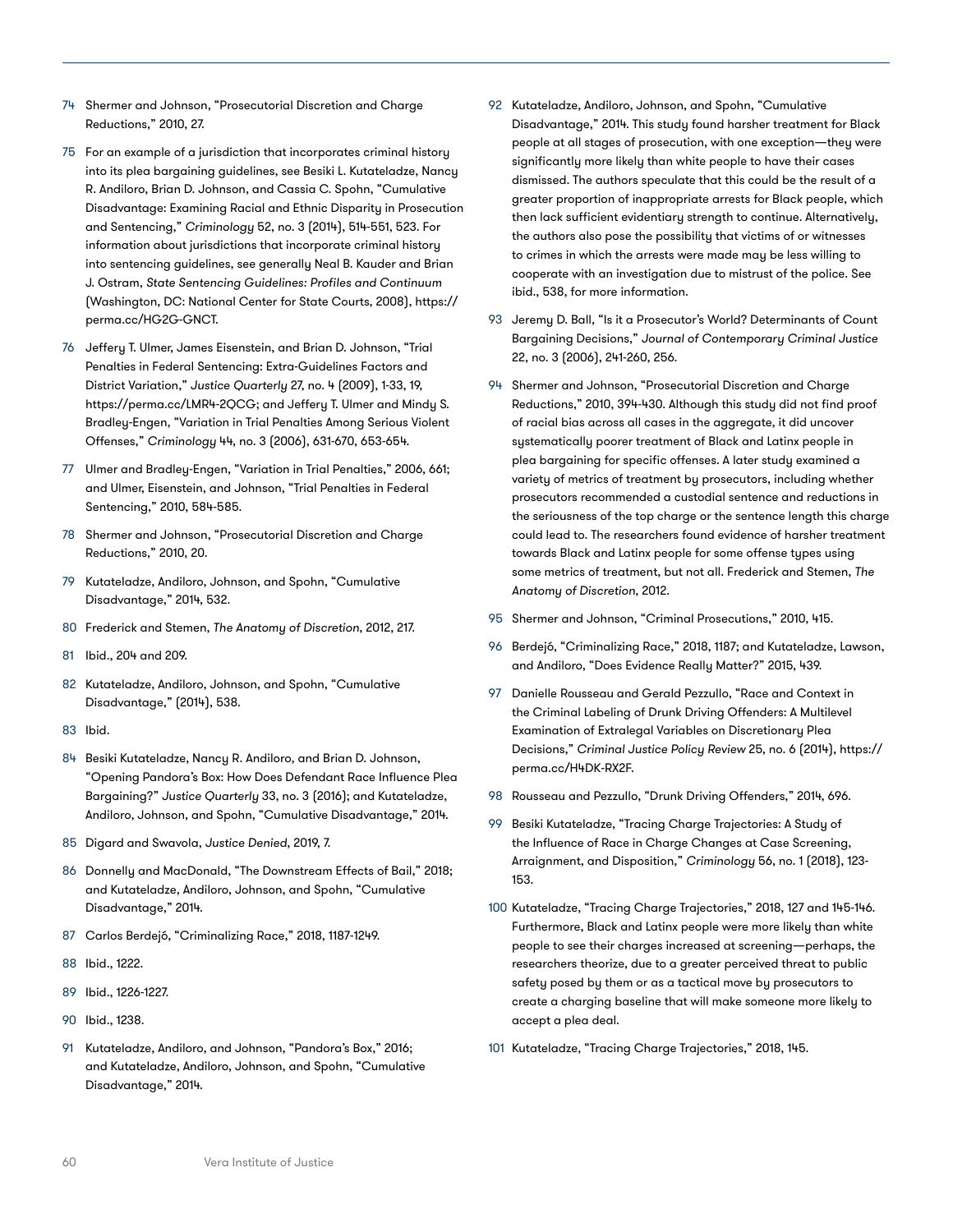- <span id="page-66-0"></span>102 Sonja Starr, "Estimating Gender Disparities in Federal Criminal Cases," *University of Michigan Law & Economics Working Papers* 57 (2012), 3, [https://perma.cc/25J2-CEMQ.](https://perma.cc/25J2-CEMQ)
- 103 See for example Donna Bishop and Charles Frazier, "The Effects of Gender on Charge Reduction," *Sociological Quarterly* 25, no. 3 (1984), 385-396. A second wave of data collection was needed to secure a large enough sample of cases with female defendants.
- 104 Celesta A. Albonetti, "Charge Reduction: An Analysis of Prosecutorial Discretion in Burglary and Robbery Cases," *Journal of Quantitative Criminology* 8 (1992), 317-333; Bishop and Frazier, "The Effects of Gender on Charge Reduction," 1984; Ball, "Is it a Prosecutor's World?" 2006; and Jeffrey W. Spears and Cassia C. Spohn, "The Effect of Evidence Factors and Victim Characteristics on Prosecutors' Charging Decisions in Sexual Assault Cases," *Justice Quarterly* 14, no. 3 (1997), 501-524. Spears and Spohn used data from the 1970s collected in Michigan and focused on violent felonies. Although initial analysis showed women to be more likely to receive a reduction in their charges, this was not found to be significant when modeled with other variables (see pages 42 and 43). See also Erika Davis Frenzel and Jeremy D. Ball, "Effects of Individual Characteristics on Plea Negotiations Under Sentencing Guidelines," *Journal of Ethnicity in Criminal Justice* 5, no. 4 (2008), 59-82. This sample of 1998 data from Pennsylvania showed that men were more likely to go to trial than women, but the researchers did not find a significant relationship between people's demographic characteristics and prosecutors' plea bargaining decisions. Ibid., 75. However, the researchers noted that the analysis was unable to distinguish "true" plea bargains (which can be expected to have a measurable effect on sentencing) and "symbolic" plea bargains (in which charges are reduced in ways that ultimately provide little meaningful benefit to the accused). The researchers hypothesized that disentangling these two could reveal disparities in the treatment of different groups of people. Ibid., 77.
- 105 See Carlos Berdejó, "Gender Disparities in Plea Bargaining," *Indiana Law Journal* 94, no. 4 (2019), [https://perma.cc/7N7C-RA93;](https://perma.cc/7N7C-RA93) Shermer and Johnson, "Criminal Prosecutions," 2010; Frederick and Stemen, *The Anatomy of Discretion*, 2012; and Starr, "Estimating Gender Disparities," 2012. Whether this general shift is the result of changes in court practice or deepening nuance in how plea bargaining is understood and researched is unclear.
- 106 Berdejó, "Gender Disparities," 2019, 1272, 1279, and 1283.
- 107 Ibid., 1260-61.
- 108 Ibid., 1265-66.
- 109 Shermer and Johnson, "Criminal Prosecutions," 2010, 20.
- 110 See Starr, "Estimating Gender Disparities," 2012, 12-16; and Berdejó, "Gender Disparities," 2019, 1259-1260.
- 111 Starr, "Estimating Gender Disparities," 2012, 17.
- 112 Rebecca K. Helm, Valerie F. Reyna, Allison A. Franz, and Rachel Z. Novick, "Too Young to Plead? Risk, Rationality, and Plea Bargaining's Innocence Problem in Adolescents," *Psychology, Public Policy, and Law* 24, no. 2 (2018), 180-191, 187. In another study, interviews conducted with 40 juveniles who had either accepted a guilty plea or were currently considering a plea offer shed more light on this issue. They had an incomplete understanding of what a plea bargain is. Although participants understood that accepting a plea was considered an admission of guilt and could lead to a reduction in charges or lesser punishment, they frequently did not understand that they were also waiving their right to trial and appeal. In explaining the factors that influenced their decisions to plead guilty or not, the majority of participants mentioned short-term consequences (wanting to go home, being tired of the legal process, etc.) and only 17 percent mentioned any long-term consequences (such as the impact of having a criminal history). Tarika Daftary-Kapur and Tina M. Zottoli, "A First Look at the Plea Deal Experiences of Juveniles Tried in Adult Court," *International Journal of Forensic Mental Health* 13, no. 4 (2014), 323-336, 328-33.
- 113 Ibid., 333.
- 114 Erika N. Fountain and Jennifer L. Woolard, "How Defense Attorneys Consult with Juvenile Clients About Plea Bargains," *Psychology, Public Policy, and Law* 24, no. 2 (2018), 192-203.
- 115 Fountain and Woolard, "Consult with Juvenile Clients," 2018, 197.
- 116 Tina M. Zottoli, Tarika Daftary-Kapur, Georgia M. Winters, and Conor Hogan, "Plea Discounts, Time Pressures, and False-Guilty Pleas in Youth and Adults Who Pleaded Guilty to Felonies in New York City," *Psychology, Public Policy, and Law* 22, no. 3 (2016), 250- 259, 254-255.
- 117 Frederick and Stemen, The Anatomy of Discretion, 2012.
- 118 Ibid., 208, 211, 214, and 217.
- 119 See Rachel Barkow, "Institutional Design and the Policing of Prosecutors: Lessons from Administrative Law," *Stanford Law Review* 61, no. 4 (2010), 869-922, [https://perma.cc/MPZ3-TSWF;](https://perma.cc/MPZ3-TSWF) and Rachel Barkow, "Separation of Powers and the Criminal Law," *Stanford Law Review* 58, no.4 (2006), 989-1054, 1024-1028, [https://perma.cc/](https://perma.cc/CB5W-DZAP) [CB5W-DZAP.](https://perma.cc/CB5W-DZAP) Also see Erik Luna and Marianne Wade, "Prosecutors as Judges," *Washington and Lee Law Review* 67, no. 4 (2010), 1413, 1414-1418,<https://perma.cc/G67T-WAPN>.
- 120 For a discussion of the concept that plea bargaining is "lawless," see Andrew Crespo, "The Hidden Law of Plea Bargaining," *Columbia Law Review* 118, no. 5 (2018), 1303, 1304-1307, [https://](https://perma.cc/NDV3-4XLB) [perma.cc/NDV3-4XLB.](https://perma.cc/NDV3-4XLB) For a discussion of the effects of this decision making, see for example Berdejó, "Gender Disparities," 2019; and Berdejó, "Criminalizing Race," 2018.
- 121 See for example William Stuntz, "Plea Bargaining and Criminal Law's Disappearing Shadow," *Harvard Law Review* 117, no. 8 (2004) 2548-2569, 2548; Bibas, "Plea Bargaining Outside the Shadow of Trial," (2004), 2463-2547; and Tracey Meares, "Rewards for Good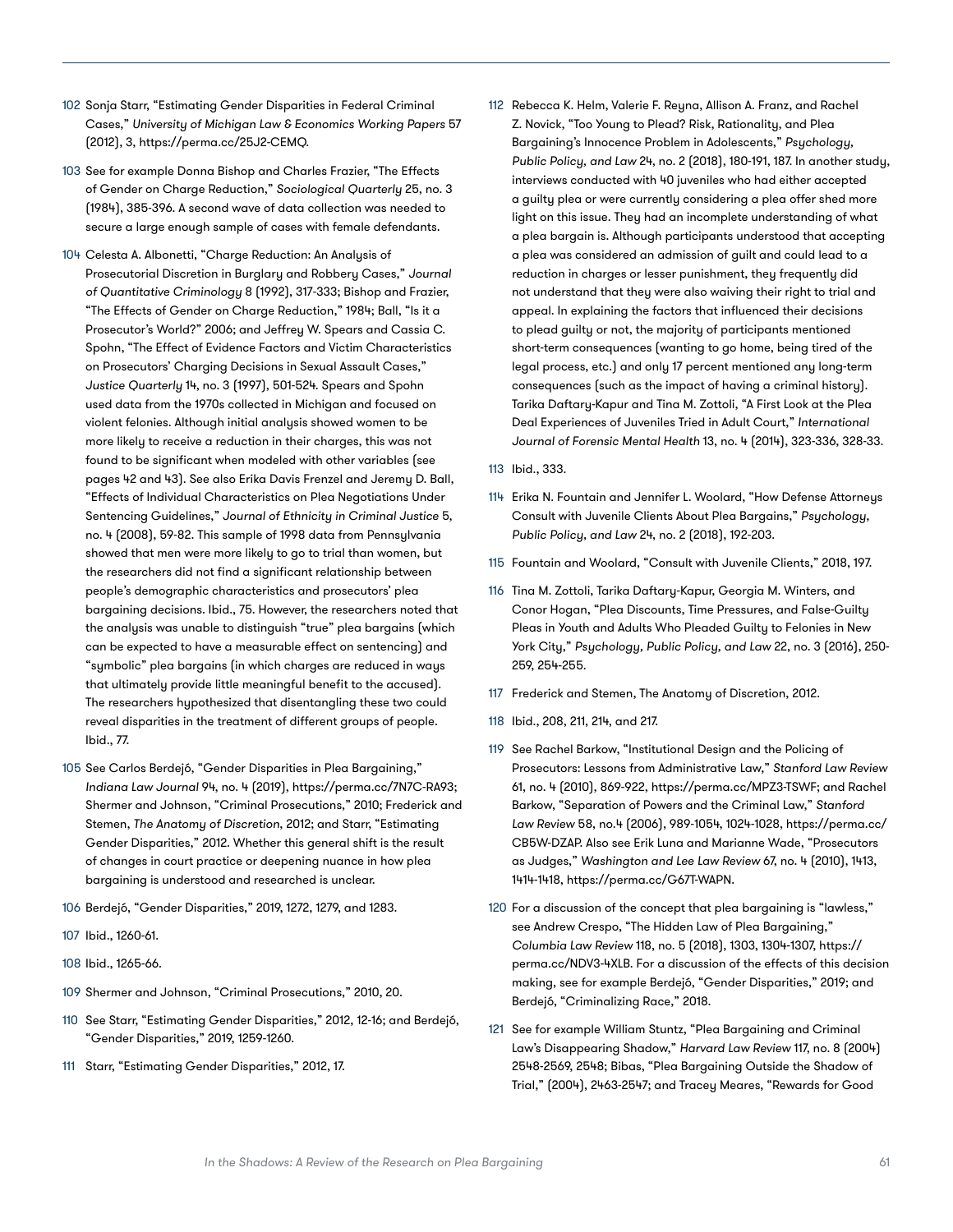<span id="page-67-0"></span>Behavior: Influencing Prosecutorial Discretion and Conduct with Financial Incentives," *Fordham Law Review* 64, no. 3 (1995), 851, 862-865,<https://perma.cc/3RUC-J5VV>.

- 122 Ronald Wright and Rodney Engen, "The Effects of Depth and Distance in a Criminal Code on Charging, Sentencing and Prosecutor Power," *North Carolina Law Review* 84, no. 6 (2006), 1935-1982,<https://perma.cc/4AR3-QP3H>; and Ronald Wright and Rodney Engen, "Charge Movement and Theories of Prosecutors," *Marquette Law Review* 91, no. 1 (2007), 9-38, [https://perma.cc/](https://perma.cc/EB55-USHY) [EB55-USHY](https://perma.cc/EB55-USHY).
- 123 Wright and Engen, "The Effects of Depth and Distance," 2006, 1940.
- 124 Ibid.
- 125 Ibid., 1958.
- 126 Ibid.,1959-1967.
- 127 Ibid., 1964 and 1967.
- 128 Ibid., 1967.
- 129 Wright and Engen, "Charge Movement and Theories of Prosecutors," 2007, 25-26, [https://perma.cc/EB55-USHY.](https://perma.cc/EB55-USHY)
- 130 Ibid., 26-27.
- 131 Kyle Graham, "Crimes, Widgets, and Plea Bargaining: An Analysis of Charge Content, Pleas, and Trials," *California Law Review* 100, no. 6 (2012), 1573, 1577-1578,<https://perma.cc/3XNL-HK44>.
- 132 Ibid., 1597 and 1602-3.
- 133 Ibid.
- 134 Ibid. The study also found that prosecutors use some of these crimes, such as misprision of a felony, as a "pleading crime"—a crime that is rarely the basis for an initial arrest or the most serious charge in charging documents filed with the court (if it appears at all), but is used as the basis of a plea deal once other charges are dropped. Ibid., 1605.
- 135 Ibid., 1608 and 1618-1619.
- 136 Ibid., 1605-1613.
- 137 Ibid., 1582-1583 and 1613. A "sentencing cliff" occurs when the shortest sentence for one charge might still be significantly longer than the longest sentence for the next most serious charge or might mandate incarceration when the other charge does not.
- 138 This was also the case with civil rights deprivation cases. Ibid., 1616- 1617.
- 139 For tax evasion, see ibid., 1625. For sexual offenses, see ibid., 1596.
- 140 See for example Jerold H. Israel "Excessive Criminal Justice Caseloads: Challenging the Conventional Wisdom," *Florida Law Review* 48, no. 5 (1996), 761-779, 764, [https://perma.cc/5BQJ-V2JT.](https://perma.cc/5BQJ-V2JT)
- 141 In fact, the system is so dependent on plea bargaining over trial that recently, scholars have suggested that "crashing the courts"—

insisting on right to trial for every accused person—would be an effective means of protesting incarceration by bringing the entire mechanism of the justice system to a halt. See for example Michelle Alexander, "Go to Trial: Crash the Justice System," *New York Times*, March 10, 2012, [https://www.nytimes.com/2012/03/11/](https://www.nytimes.com/2012/03/11/opinion/sunday/go-to-trial-crash-the-justice-system.html) [opinion/sunday/go-to-trial-crash-the-justice-system.html.](https://www.nytimes.com/2012/03/11/opinion/sunday/go-to-trial-crash-the-justice-system.html) See also John H. Blume and Rebecca K. Helm, "The Unexonerated: Factually Innocent Defendants Who Plead Guilty" *Cornell Law Review* 100, no. 1 (2014), 157-191, ("More than forty years ago, then Chief Justice Warren Burger stated that 'a reduction from 90% to 80% in guilty pleas requires the assignment of twice the judicial manpower and facilities' and, 'a reduction to 70% trebles the demand.'" (citing Warren E. Burger, "The State of the Judiciary," *A.B.A. Journal* 56 (1970) 929, 931)), [https://perma.cc/9AD9-TGX9.](https://perma.cc/9AD9-TGX9)

- 142 Israel, "Excessive Criminal Justice Caseloads," 1996, 767.
- 143 See generally Heumann, *The Experiences of Prosecutors, Judges, and Defense Attorneys*, 1978.
- 144 Peter F. Nardulli, "The Caseload Controversy and the Study of Criminal Courts," *Journal of Criminal Law and Criminology* 70, no. 1 (1979), 89-101, 95,<https://perma.cc/9JCL-DKZ4>. In this study caseloads were calculated both per judge and per court, though the caseloads of individual prosecutors were not analyzed.
- 145 Ulmer and Bradley-Engen, "Variation in Trial Penalties," 2006, 650; and Ulmer, Eisenstein, and Johnson, "Trial Penalties in Federal Sentencing," 2010, 579.
- 146 Ulmer, Eisenstein, and Johnson, "Trial Penalties in Federal Sentencing," 2010, 588.
- 147 Kutateladze, Andiloro, and Johnson, "Pandora's Box," 2016; and Kutateladze, Lawson, and Andiloro, "Does Evidence Really Matter?" 2015, 431-442.
- 148 Kutateladze, Andiloro, and Johnson, "Pandora's Box," 2016, 409; and Kutateladze, Lawson, and Andiloro, "Does Evidence Really Matter?" 2015, 436.
- 149 Kutateladze, Lawson, and Andiloro, "Does Evidence Really Matter?" 2015, 439.
- 150 Ibid., 440.
- 151 Kutateladze, Andiloro, and Johnson, "Pandora's Box," 2016, 418.
- 152 Don Stemen and Gipsy Escobar, "Whither the Prosecutor? Prosecutor and County Effects on Guilty Plea Outcomes in Wisconsin," *Justice Quarterly* 35, no. 7 (2018), 1166-1194, 1175-1178.
- 153 Ibid., 1181.
- 154 Ibid., 1181 and 1182.
- 155 Ibid., 1182.
- 156 Ibid., 1184.
- 157 Ibid., 1181 and 1182.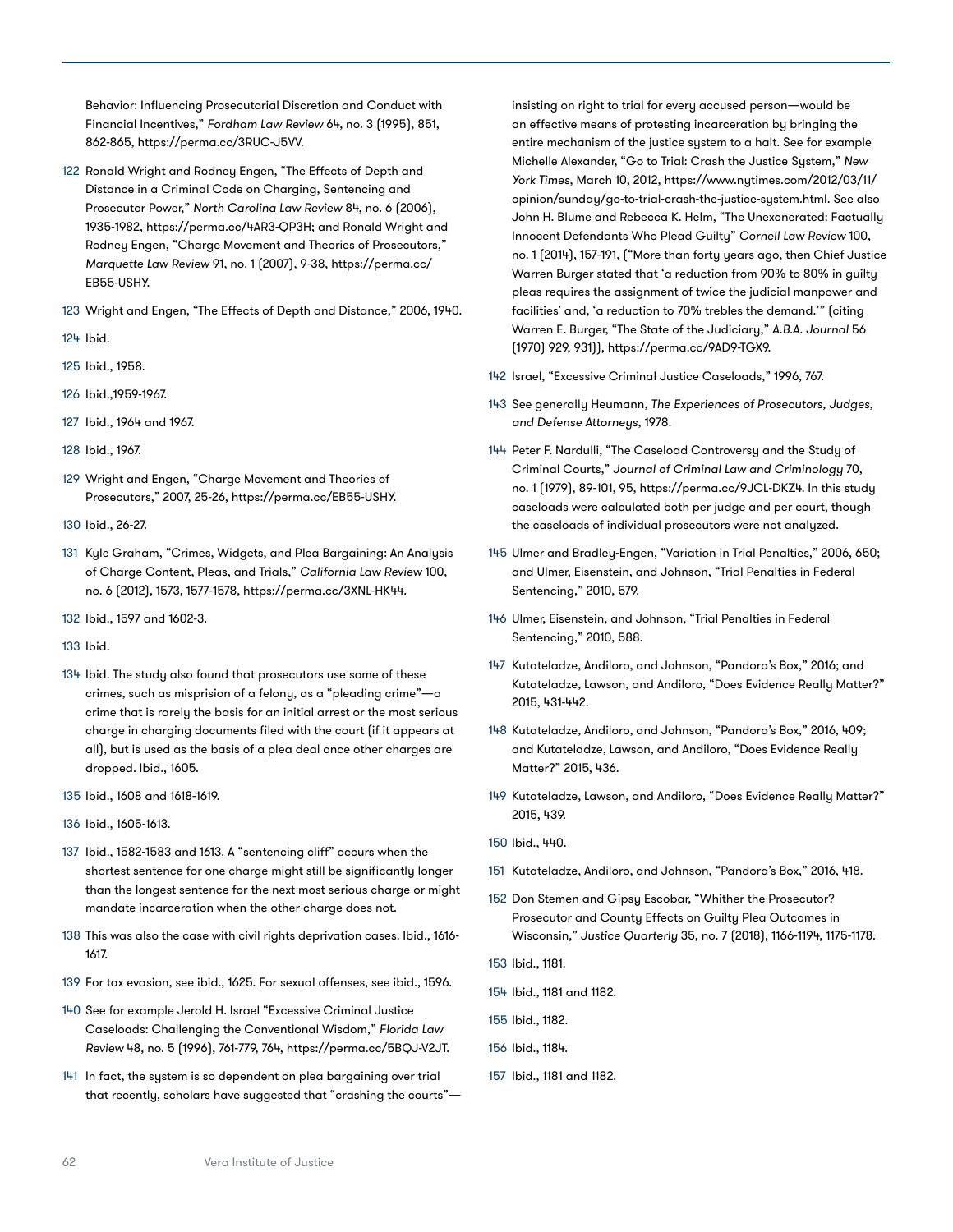<span id="page-68-0"></span>158 Ibid., 1184 and 1185.

159 Ibid.

- 160 See for example Frederick and Stemen, *The Anatomy of Discretion*, 2012, 277-280; and Gary D. LaFree, "Adversarial and Nonadversarial Justice: A Comparison of Guilty Pleas and Trials," *Criminology* 23, no. 2 (1985), 289-312, 306.
- 161 Frederick and Stemen, *The Anatomy of Discretion*, 2012, 277-280.
- 162 LaFree, "Adversarial and Nonadversarial Justice," 1985, 306.
- 163 See Shi Yan and Shawn D. Bushway, "Plea Discounts or Trial Penalties? Making Sense of the Trial-Plea Sentence Disparities," *Justice Quarterly* 35, no. 7 (2018), 1226-1249. Beyond the sentence or charge reductions negotiated with prosecutors during plea bargaining, differences in outcomes may also result from sentence increases at trial; this may happen if a judge responds negatively to a defendant or a trial attracts significant attention from the public. See Nancy J. King, David A. Soulé, Sara Steen, and Robert R. Weidner, "When Process Affects Punishment: Differences in Sentences After Guilty Plea, Bench Trial, and Jury Trial in Five Guidelines States," *Columbia Law Review* 105 (2005), 959-1009, 964,<https://perma.cc/K4CT-4FMR>.
- 164 See for example King, Soulé, Steen, and Weidner, "When Process Affects Punishment," 2005, 959-1009.
- 165 For an example of a weak relationship between pleading guilty and sentencing outcomes, see Celesta A. Albonetti, "Sentencing Under the Federal Sentencing Guidelines: Effects of Defendant Characteristics, Guilty Pleas, and Departures on Sentence Outcomes for Drug Offenses, 1991-1992," *Law and Society Review* 31, no. 4 (1997), 789-822. For a critique of the methodology used in this and other studies, see Andrew Chongseh Kim, "Underestimating the Trial Penalty: An Empirical Analysis of the Federal Trial Penalty and Critique of the Abrams Study," *Mississippi Law Journal* 84, no. 5 (2015), 1195-1256.
- 166 Jeffery T. Ulmer and Mindy S. Bradley-Engen, "Variations in Trial Penalties Among Serious Violent Offenses," *Criminology* 44, no. 3 (2006), 631-670.
- 167 Ibid., 650.
- 168 Ibid., 652.
- 169 See King, Soulé, Steen, and Weidner, "When Process Affects Punishment," 2005, 959-1009.
- 170 See for example LaFree, "Adversarial and Nonadversarial Justice," 1985, 289-312, 293-294. Although the United States is not the only country to incorporate plea bargaining as part of its criminal legal system, other countries such as Germany have established laws limiting the bargaining power of prosecutors and incorporating judicial oversight in both the bargaining and sentencing phase. By contrast, few states mandate more than the de minimis judicial inquiry into whether a plea is "knowing, voluntary, and intelligent." This leaves plea bargaining largely in the discretion of and

subject to the policies of individual prosecutors' offices. See for example Jenia Turner, "Judicial Participation in Plea Negotiations: A Comparative View," *American Journal of Comparative Law* 54 (2006), 501-570, <https://perma.cc/JGU9-3A9W>.

- 171 The five states were Kansas, Maryland, Minnesota, Pennsylvania, and Washington. King, Soulé, Steen, and Weidner, "When Process Affects Punishment," 2005.
- 172 Ibid., 975.
- 173 Ibid., 973.
- 174 Ibid.
- 175 Ibid., 974.
- 176 Ibid., 975.
- 177 See Ulmer, Eisenstein, and Johnson, "Trial Penalties in Federal Sentencing," 2010, 565. The authors identified other sentencing guidelines that may especially benefit people who plead guilty, such as sentence reduction for people who render "substantial assistance" to law enforcement. Conversely, people who "obstruct justice" by presenting false testimony in court (something a person who pleads guilty is unable to do) may have their sentences increased.
- 178 Kim, "Underestimating the Trial Penalty," 2015, 1245.
- 179 Or, put another way, sentences imposed following a plea were 39 percent shorter than those given following a trial. Ibid., 1246 and 1252, Table 3.
- 180 Ibid., 1254, Table 5.
- 181 Ulmer, Eisenstein, and Johnson, "Trial Penalties in Federal Sentencing," 2010, 575.
- 182 Kim, "Underestimating the Trial Penalty," 2015, 1235; and Ulmer, Eisenstein, and Johnson, "Trial Penalties in Federal Sentencing," 2010, 570 and note 5.
- 183 Ulmer, Eisenstein, and Johnson, "Trial Penalties in Federal Sentencing," 2010, 575.
- 184 Besiki L. Kutateladze and Victoria Z. Lawson, "Is a Plea Really a Bargain? An Analysis of Plea and Trial Dispositions in New York City," *Crime and Delinquency* 64, no. 7 (2018), 856-887; and David S. Abrams, "Putting the Trial Penalty on Trial," *Duquesne Law Review*  51 (2013), 777-785, <https://perma.cc/886D-M3JV>.
- 185 Kutateladze and Lawson, "Is a Plea Really A Bargain?", 2018, 874.
- 186 Ibid., 866.
- 187 Ibid., 879.
- 188 Ibid.
- 189 Ibid., 877-878.
- 190 Ibid., 879.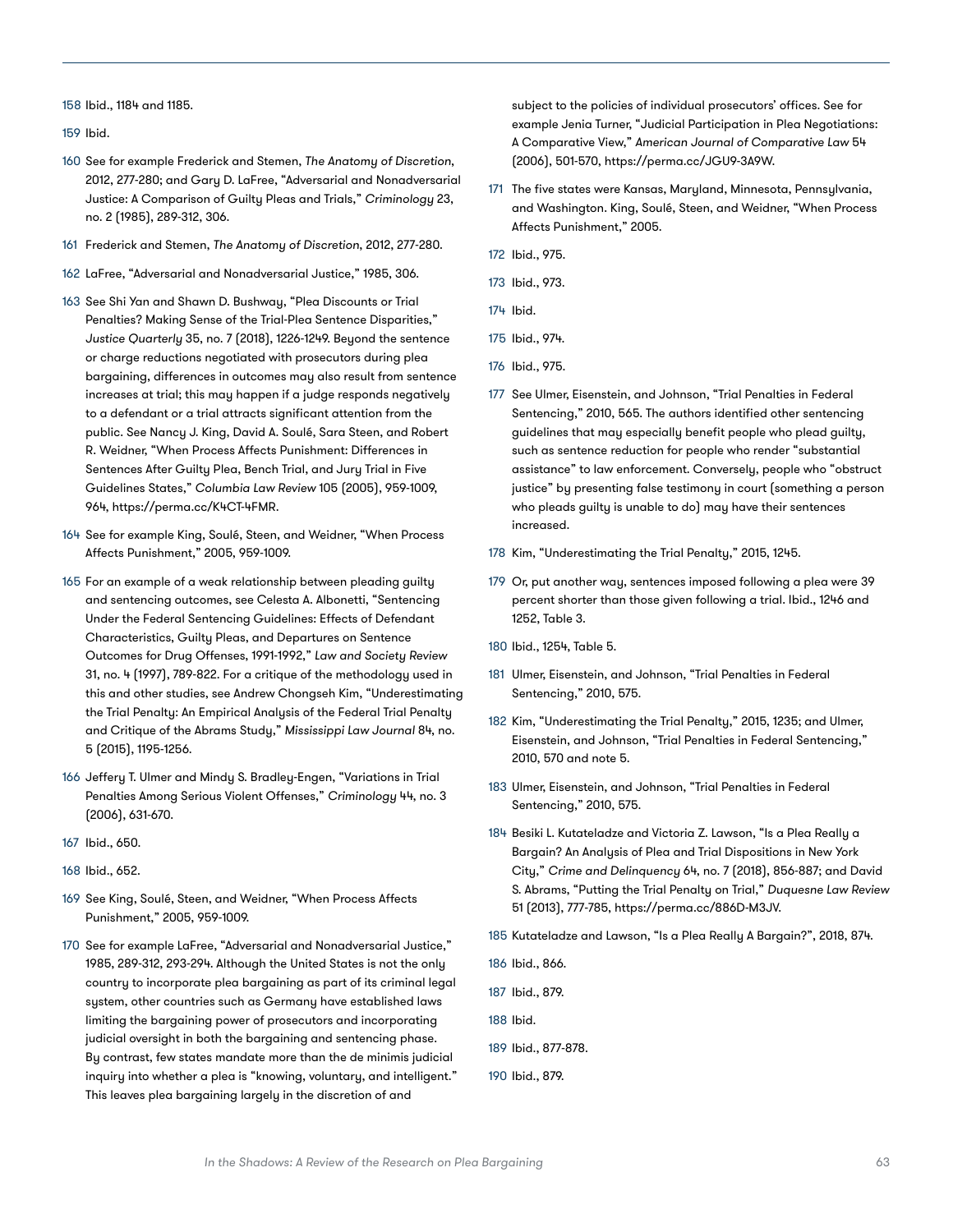#### <span id="page-69-0"></span>191 Ibid.

- 192 Abrams, "Putting the Trial Penalty on Trial," 2013, 778. An earlier study using data from 1977 similarly found that the trial penalty disappeared when acquittals were taken into account. However, the researcher noted that this would be true only for a hypothetical "average" defendant or for cases in the aggregate, but not for any one actual case. People are faced with the choice of potentially being acquitted or receiving a more punitive sentence. LaFree, "Adversarial and Nonadversarial Justice," 1985, 307.
- 193 Abrams, "Putting the Trial Penalty on Trial," 2013, 782.
- 194 Ibid., 781. Although here it should be noted that Abrams did not include a measure of offense severity other than the number of charges each person faced. This means that the results cannot discern whether people received longer sentences because they went to trial or because they had committed more serious crimes. See Kim, "Underestimating the Trial Penalty," 2015, 1216.
- 195 Kim, "Underestimating the Trial Penalty," 2015, 1201.
- 196 Albert W. Alschuler, "Lafler and Frye: Two Small Band-Aids for a Festering Wound," *Duquesne Law Review* 51 (2013), 673-707, 690-691, <https://perma.cc/PJ88-3KWD>.
- 197 Kim, "Underestimating the Trial Penalty," 2015, 1214.
- 198 Jed S. Rakoff, "Why Innocent People Plead Guilty," *New York Review of Books*, November 20, 2014, [https://perma.cc/33UY-7PGE.](https://perma.cc/33UY-7PGE)
- 199 Blume and Helm, "The Unexonerated," (2014), 157-191, 173.
- 200 Allison D. Redlich, Alicia Summers, and Steven Hoover, "Self-Reported False Confessions and False Guilty Pleas Among Offenders with Mental Illness," *Law and Human Behavior* 34, no. 1 (2010), 79-90, 79 and 89.
- 201 Ibid., 80.
- 202 Rebecca K. Helm, Valerie F. Reyna, Allison A. Franz et al., "Limitations on the Ability to Negotiate Justice: Attorney Perspectives on Guilt, Innocence, and Legal Advice in the Current Plea System," *Psychology, Crime, & Law* 24, no. 9 (2018), 915-934, [https://perma.cc/Q9KX-37ZS.](https://perma.cc/Q9KX-37ZS) Nearly 45 percent of the attorneys involved in the study revealed that they had advised a client to take a guilty plea despite believing that the client was innocent.
- 203 Redlich, Summers, and Hoover, "Self-Reported False Confessions," (2010), 79-90, 89.
- 204 Ibid., 87.
- 205 Lindsay C. Malloy, Elizabeth P. Shulman, and Elizabeth Cauffman, "Interrogations, Confessions, and Guilty Pleas Among Serious Adolescent Offenders," *Law and Human Behavior* 38, no. 2 (2014), 181-193, 189, [https://perma.cc/P7EG-DUUA.](https://perma.cc/P7EG-DUUA)

206 Ibid., 186.

207 Ibid., 189.

- 208 Samuel R. Gross, "Errors in Misdemeanor Adjudication," *Boston University Law Review* 98 (2018), 999-1011, 1005, [https://perma.cc/](https://perma.cc/M3FX-2CR2) [M3FX-2CR2](https://perma.cc/M3FX-2CR2).
- 209 Oren Gazal-Ayal and Avishalom Tor, "The Innocence Effect," *Duke Law Journal* 62 (2012), 339-401, 352,<https://perma.cc/BZ22-NJ8D>.
- 210 Gazal-Ayal and Tor, "The Innocence Effect," 2012, 352.
- 211 Glinda S. Cooper, Vanessa Meterko, and Prahelika Gadtaula, "Innocents Who Plead Guilty: An Analysis of Patterns in DNA Exoneration Cases," *Federal Sentencing Reporter* 31, no. 4-5 (2019), 234-238, 234, <https://perma.cc/QV4G-B8FS>.
- 212 Gazal-Ayal and Tor, "The Innocence Effect," 2012, 352; and Cooper, Meterko, and Gadtaula, "Innocents Who Plead Guilty," 2019, 235.
- 213 Gross, "Errors in Misdemeanor Adjudication," 2018, 1011.
- 214 Redlich, Summers, and Hoover, "Self-Reported False Confessions," 2010, 80. Samuel R. Gross, Kristen Jacoby, Daniel J. Matheson et al., "Exonerations in the United States 1989 through 2003," *Journal of Criminal Law and Criminology* 95, no. 2 (2005), 523, 536, <https://perma.cc/7LXF-7L5D>; and Gross, "Errors in Misdemeanor Adjudication," 2018, 1011.
- 215 Gross, "Errors in Misdemeanor Adjudication," 2018, 1003.
- 216 Ibid., 1000 (4 percent figure) and 1003 (Harris County).
- 217 Ibid., 1003.
- 218 Ibid., 1004. The author also notes that in 46 percent of cases in which innocent people pled guilty to drug possession charges in Harris County, the accused was Black—although only 24 percent of Harris County population is Black. Ibid., 1009. This, the author suggests, reflects the targeting of Black men by police when stopping and searching people for drugs.
- 219 Ibid., 1004.
- 220 See Redlich, Summers, and Hoover, "Self-Reported False Confessions," 2010, 80.
- 221 Gross, "Errors in Misdemeanor Adjudication," 2018, 1005.
- 222 Bibas, "Plea Bargaining Outside the Shadow of Trial," 2004, 2463, 2465-2467 and 2496-2527.
- 223 Graham, "Crimes, Widgets, and Plea Bargaining," 2012, 1573, 1583.
- 224 Ibid.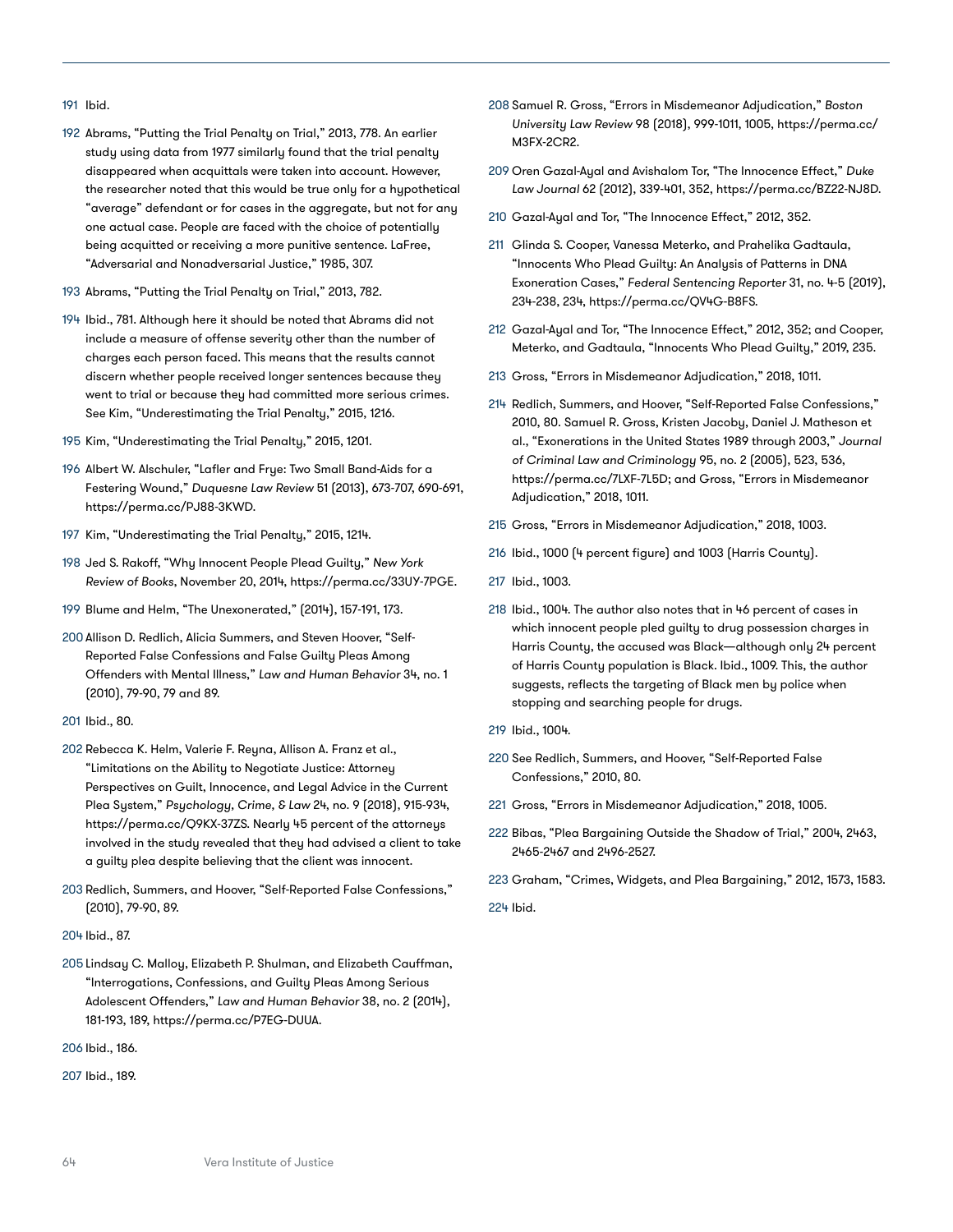# Acknowledgments

A special thank you to Nancy Fishman and Jim Parsons for their insight and guidance throughout drafting and to Elizabeth Swavola and Akhi Johnson for reviewing the report. Thank you to Cindy Reed, Elle Teshima, and Maris Mapolski for their hard work in the editing, cite checking, and review processes; to Paragini Amin for designing the report; and to Abbi Leman for copyediting it. Finally, we'd like to thank Laurie Garduque, Patrick Griffin, and Maria Speiser of the MacArthur Foundation for their support throughout the development of this report.

This report was created with support from the John D. and Catherine T. MacArthur Foundation as part of the Safety and Justice Challenge initiative, which seeks to address overincarceration by changing the way America thinks about and uses jails. Core to the challenge is a grants competition designed to

support efforts to improve local criminal legal systems in jurisdictions across the country. The Foundation is supporting a nationwide network of selected local jurisdictions committed to finding ways to safely reduce jail incarceration—particularly the disproportionate incarceration of racial and ethnic minorities. More information is available at www.SafetyandJusticeChallenge.org.

# About citations

As researchers and readers alike rely more and more on public knowledge made available through the Internet, "link rot" has become a widely acknowledged problem with creating useful and sustainable citations. To address this issue, the Vera Institute of Justice is experimenting with the use of Perma.cc (https://perma.cc/), a service that helps scholars, journals, and courts create permanent links to the online sources cited in their work.

#### **Credits**

© Vera Institute of Justice 2020. All rights reserved. An electronic version of this report is posted on Vera's website at www.vera.org/in-the-shadows.

Cover image: Geert Bollen / EyeEm via Getty Images Graphics: Paragini Amin

For more information, visit www.vera.org.

For more information about this report, contact Léon Digard, research strategy editor, at [ldigard@vera.org](file:///C:\Users\ramsubramanian\Downloads\ldigard@vera.org). For more information about Vera's work to reduce the use of jails, contact Elizabeth Swavola, acting project director, Center on Sentencing and Corrections, at [eswavola@vera.org.](file:///C:\Users\ramsubramanian\Downloads\eswavola@vera.org)

#### **Suggested citation**

Ram Subramanian, Léon Digard, Melvin Washington II, and Stephanie Sorage. *In the Shadows: A Review of the Research on Plea Bargaining*. New York: Vera Institute of Justice, 2020.